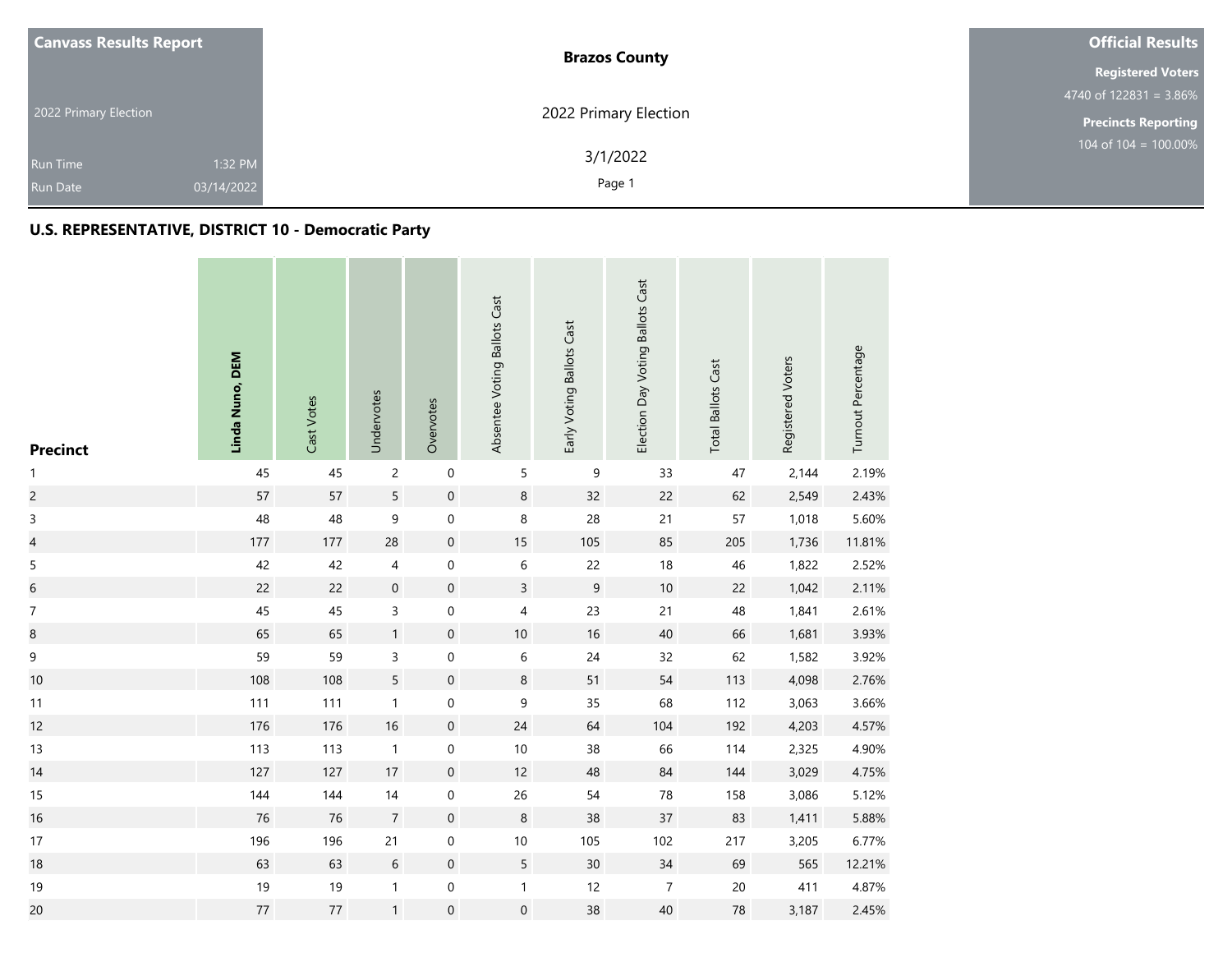|                       | <b>Canvass Results Report</b> | <b>Brazos County</b>  | <b>Official Results</b>    |  |  |
|-----------------------|-------------------------------|-----------------------|----------------------------|--|--|
|                       |                               |                       | <b>Registered Voters</b>   |  |  |
| 2022 Primary Election |                               |                       | 4740 of $122831 = 3.86\%$  |  |  |
|                       |                               | 2022 Primary Election | <b>Precincts Reporting</b> |  |  |
|                       |                               | 3/1/2022              | 104 of $104 = 100.00\%$    |  |  |
|                       | 1:32 PM<br><b>Run Time</b>    |                       |                            |  |  |
|                       | 03/14/2022<br><b>Run Date</b> | Page 2                |                            |  |  |

and the control

| <b>Precinct</b> | Linda Nuno, DEM | Cast Votes       | Undervotes     | Overvotes           | Absentee Voting Ballots Cast | Early Voting Ballots Cast | Election Day Voting Ballots Cast | <b>Total Ballots Cast</b> | Registered Voters | Turnout Percentage |
|-----------------|-----------------|------------------|----------------|---------------------|------------------------------|---------------------------|----------------------------------|---------------------------|-------------------|--------------------|
| 21              | 31              | 31               | $\mathbf{1}$   | $\mathbf 0$         | $\boldsymbol{0}$             | 13                        | 19                               | 32                        | 1,427             | 2.24%              |
| 22              | 14              | 14               | $\mathbf{1}$   | $\mathbf 0$         | $\mathbf 0$                  | $\overline{7}$            | $\,8\,$                          | $15\,$                    | 407               | 3.69%              |
| 23              | $\mathbf{1}$    | $\mathbf{1}$     | 0              | $\mathbf 0$         | 0                            | $\mathbf 0$               | $\mathbf{1}$                     | $\mathbf{1}$              | 82                | 1.22%              |
| 24              | 103             | 103              | 5              | $\mathbf 0$         | 17                           | 29                        | 62                               | 108                       | 2,022             | 5.34%              |
| 25              | 115             | 115              | 14             | $\mathbf 0$         | 18                           | 60                        | 51                               | 129                       | 1,072             | 12.03%             |
| 26              | 133             | 133              | $\overline{4}$ | $\mathbf 0$         | $\,8\,$                      | 61                        | 68                               | 137                       | 3,692             | 3.71%              |
| 27              | 56              | 56               | 4              | $\mathbf 0$         | 8                            | $18\,$                    | 34                               | 60                        | 2,671             | 2.25%              |
| 28              | 14              | 14               | $\overline{c}$ | $\mathbf 0$         | $\mathbf{1}$                 | $\sqrt{6}$                | $\mathsf 9$                      | $16$                      | 573               | 2.79%              |
| 29              | 52              | 52               | $10$           | $\mathbf 0$         | 5                            | 18                        | 39                               | 62                        | 855               | 7.25%              |
| 30              | 152             | 152              | $17\,$         | $\mathbf 0$         | 14                           | 80                        | 75                               | 169                       | 2,480             | 6.81%              |
| 31              | 97              | 97               | $\overline{7}$ | $\mathbf 0$         | $\,8\,$                      | 26                        | $70\,$                           | 104                       | 3,242             | 3.21%              |
| 33              | $44\,$          | 44               | $\overline{3}$ | $\mathbf 0$         | $\overline{7}$               | 13                        | 27                               | $47\,$                    | 1,455             | 3.23%              |
| 34              | 56              | 56               | $\mathbf{1}$   | $\mathsf{O}\xspace$ | 3                            | $20\,$                    | 34                               | 57                        | 2,095             | 2.72%              |
| 35              | 80              | 80               | $\overline{3}$ | $\mathbf 0$         | 5                            | 28                        | 50                               | 83                        | 3,623             | 2.29%              |
| 36              | 157             | 157              | $\overline{7}$ | $\mathbf 0$         | 13                           | 56                        | 95                               | 164                       | 4,241             | 3.87%              |
| 37              | $\mathbf 0$     | $\boldsymbol{0}$ | $\mathbf{1}$   | $\mathbf 0$         | $\boldsymbol{0}$             | $\mathbf 0$               | $\overline{1}$                   | $\mathbf{1}$              | 165               | 0.61%              |
| 38              | 38              | 38               | 12             | $\mathbf 0$         | $\mathbf{1}$                 | 17                        | 32                               | 50                        | 458               | 10.92%             |
| 39              | 64              | 64               | $\mathbf{1}$   | $\mathbf 0$         | 10                           | 25                        | 30                               | 65                        | 1,691             | 3.84%              |
| 40              | 182             | 182              | 11             | 0                   | 35                           | 59                        | 99                               | 193                       | 3,974             | 4.86%              |
| 41              | 43              | 43               | $\overline{c}$ | $\boldsymbol{0}$    | $10\,$                       | 14                        | 21                               | 45                        | 1,457             | 3.09%              |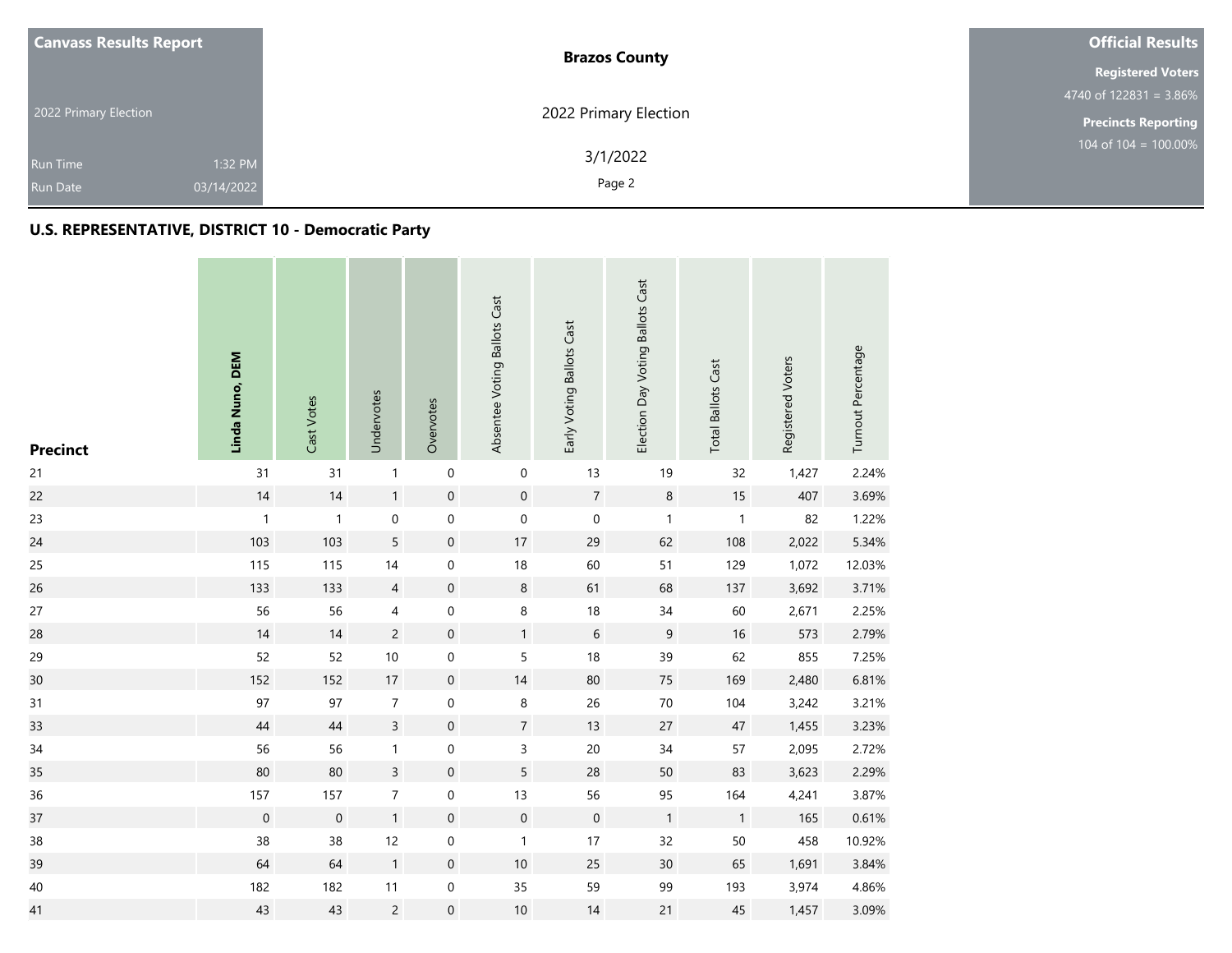| <b>Canvass Results Report</b> | <b>Brazos County</b>  | <b>Official Results</b>                       |  |  |  |
|-------------------------------|-----------------------|-----------------------------------------------|--|--|--|
|                               |                       | <b>Registered Voters</b>                      |  |  |  |
|                               |                       | $4740 \overline{\text{ of } 122831} = 3.86\%$ |  |  |  |
| 2022 Primary Election         | 2022 Primary Election | <b>Precincts Reporting</b>                    |  |  |  |
| 1:32 PM<br><b>Run Time</b>    | 3/1/2022              | 104 of $104 = 100.00\%$                       |  |  |  |
| 03/14/2022<br><b>Run Date</b> | Page 3                |                                               |  |  |  |

| <b>Precinct</b> | Linda Nuno, DEM  | Cast Votes       | Undervotes          | Overvotes           | Absentee Voting Ballots Cast | Early Voting Ballots Cast | Election Day Voting Ballots Cast | <b>Total Ballots Cast</b> | Registered Voters   | Turnout Percentage |
|-----------------|------------------|------------------|---------------------|---------------------|------------------------------|---------------------------|----------------------------------|---------------------------|---------------------|--------------------|
| 42              | $\mathbf 0$      | $\mathbf 0$      | $\mathsf{O}\xspace$ | $\mathbf 0$         | $\boldsymbol{0}$             | $\boldsymbol{0}$          | $\boldsymbol{0}$                 | $\mathbf 0$               | $\boldsymbol{0}$    | 0.00%              |
| 43              | $\sqrt{7}$       | $\overline{7}$   | $\mathbf 0$         | $\mathbf 0$         | $\mathbf 0$                  | $\overline{c}$            | 5                                | $7\overline{ }$           | 202                 | 3.47%              |
| $44\,$          | $\overline{c}$   | $\mathbf{2}$     | $\boldsymbol{0}$    | $\mathbf 0$         | $\boldsymbol{0}$             | $\mathbf{1}$              | $\mathbf{1}$                     | $\overline{c}$            | 135                 | 1.48%              |
| 45              | $\mathbf{1}$     | $\mathbf{1}$     | $\mathsf{O}\xspace$ | $\mathbf 0$         | $\mathbf 0$                  | $\mathbf 0$               | $\mathbf{1}$                     | $\mathbf{1}$              | 155                 | 0.65%              |
| 46              | 20               | 20               | 3                   | $\mbox{O}$          | $\overline{c}$               | 13                        | 8                                | 23                        | 377                 | 6.10%              |
| 47              | 18               | 18               | $\overline{c}$      | $\mathbf 0$         | $\mathbf{1}$                 | $10\,$                    | $\boldsymbol{9}$                 | $20\,$                    | 485                 | 4.12%              |
| 48              | $\overline{7}$   | $\overline{7}$   | $\mathbf{1}$        | $\boldsymbol{0}$    | $\pmb{0}$                    | 3                         | 5                                | $\,8\,$                   | 237                 | 3.38%              |
| 49              | $\mathsf 9$      | $\overline{9}$   | $\mathbf 0$         | $\mathbf 0$         | $\mathsf{O}\xspace$          | $\overline{c}$            | $\sqrt{7}$                       | $9\,$                     | 318                 | 2.83%              |
| 50              | $\mathbf 0$      | $\mathbf 0$      | 0                   | $\boldsymbol{0}$    | $\pmb{0}$                    | $\mathbf 0$               | $\boldsymbol{0}$                 | $\mathbf 0$               | $\overline{c}$      | 0.00%              |
| 51              | $\mathbf 0$      | $\mathbf 0$      | $\mathbf 0$         | $\mathsf{O}\xspace$ | $\mathbf 0$                  | $\mathbf 0$               | $\mathbf 0$                      | $\mathbf 0$               | $\mathsf{O}\xspace$ | $0.00\%$           |
| 52              | $\mathbf 0$      | $\pmb{0}$        | $\mathsf{O}\xspace$ | $\mbox{O}$          | $\mathsf{O}\xspace$          | $\boldsymbol{0}$          | $\mbox{O}$                       | $\boldsymbol{0}$          | 22                  | 0.00%              |
| 53              | $\,$ 6 $\,$      | $\,$ 6 $\,$      | $\mathbf{1}$        | $\mathbf 0$         | $\mathbf 0$                  | $\overline{4}$            | $\overline{3}$                   | $\overline{7}$            | 165                 | 4.24%              |
| 54              | 15               | 15               | $\mathbf{1}$        | $\mathbf 0$         | $\overline{4}$               | $\overline{\mathcal{A}}$  | 8                                | $16\,$                    | 671                 | 2.38%              |
| 55              | 80               | 80               | $\overline{4}$      | $\mathbf 0$         | $\overline{7}$               | 25                        | 52                               | 84                        | 3,034               | 2.77%              |
| 56              | $\boldsymbol{0}$ | $\boldsymbol{0}$ | $\boldsymbol{0}$    | $\boldsymbol{0}$    | $\boldsymbol{0}$             | $\boldsymbol{0}$          | $\boldsymbol{0}$                 | $\pmb{0}$                 | 31                  | 0.00%              |
| 57              | 12               | 12               | $\mathbf{1}$        | $\mathbf 0$         | $\overline{4}$               | 5                         | $\overline{4}$                   | 13                        | 288                 | 4.51%              |
| 58              | $19$             | 19               | $\mathbf{1}$        | $\mathbf 0$         | $\overline{\mathbf{4}}$      | $\overline{3}$            | 13                               | $20\,$                    | 858                 | 2.33%              |
| 59              | $\mathbf 0$      | $\mathbf 0$      | $\overline{c}$      | $\mathbf 0$         | $\mathbf{1}$                 | $\mathbf{1}$              | $\mathbf 0$                      | $\sqrt{2}$                | 32                  | 6.25%              |
| 60              | $\mathbf 0$      | $\mathbf 0$      | $\mathsf{O}\xspace$ | $\mathbf 0$         | $\boldsymbol{0}$             | $\mathbf 0$               | $\pmb{0}$                        | $\mathbf 0$               | 95                  | 0.00%              |
| 61              | $\mathbf 0$      | $\boldsymbol{0}$ | $\mathsf{O}\xspace$ | $\mathbf 0$         | $\boldsymbol{0}$             | $\mathbf 0$               | $\mathbf 0$                      | $\boldsymbol{0}$          | 53                  | 0.00%              |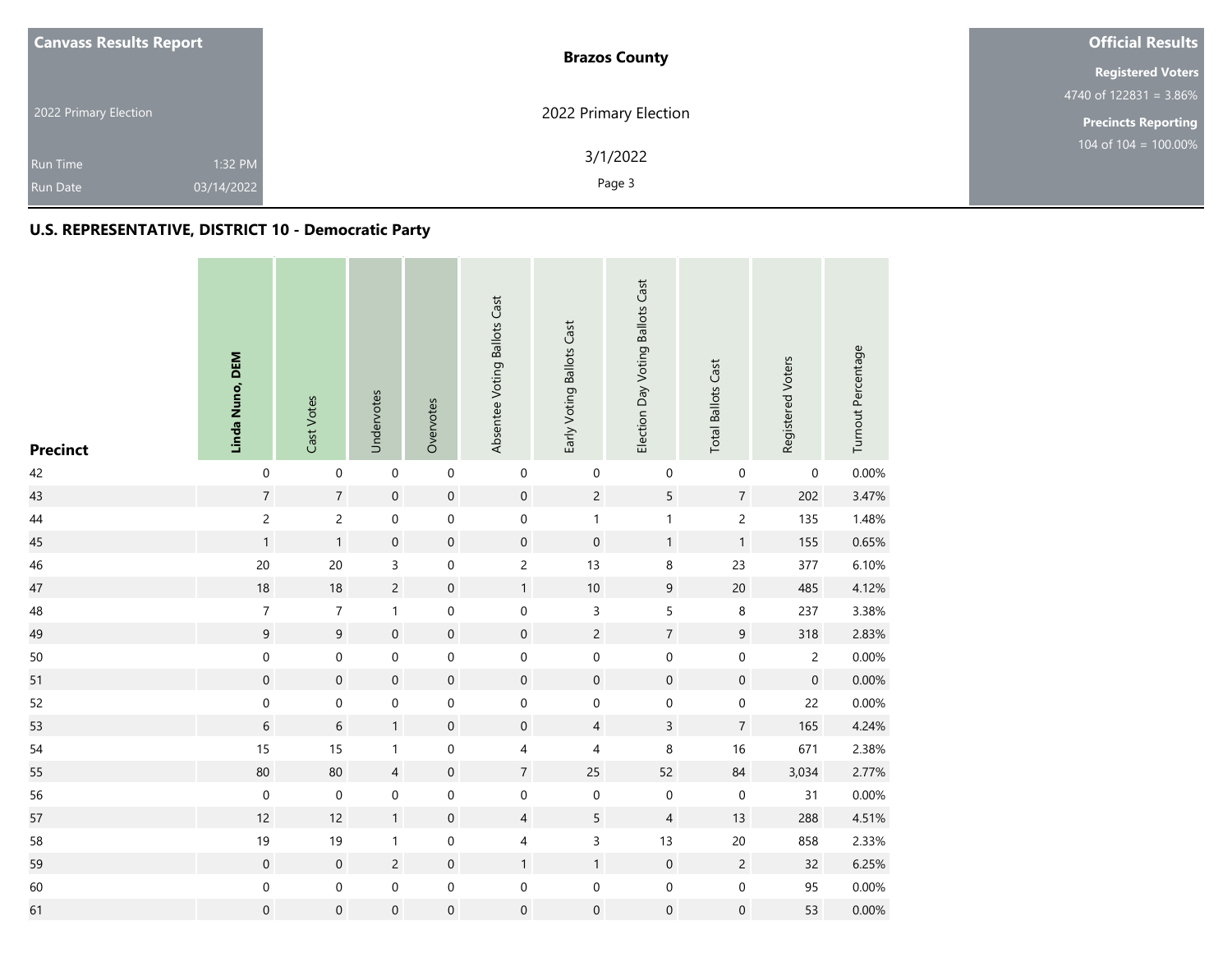| <b>Canvass Results Report</b> | <b>Brazos County</b>  | <b>Official Results</b>                       |  |  |
|-------------------------------|-----------------------|-----------------------------------------------|--|--|
|                               |                       | <b>Registered Voters</b>                      |  |  |
|                               |                       | $4740 \overline{\text{ of } 122831} = 3.86\%$ |  |  |
| 2022 Primary Election         | 2022 Primary Election | <b>Precincts Reporting</b>                    |  |  |
| 1:32 PM<br><b>Run Time</b>    | 3/1/2022              | 104 of $104 = 100.00\%$                       |  |  |
| 03/14/2022<br><b>Run Date</b> | Page 4                |                                               |  |  |

| <b>Precinct</b> | Linda Nuno, DEM  | Cast Votes       | Undervotes          | Overvotes           | Absentee Voting Ballots Cast | Early Voting Ballots Cast | Election Day Voting Ballots Cast | <b>Total Ballots Cast</b> | Registered Voters   | Turnout Percentage |
|-----------------|------------------|------------------|---------------------|---------------------|------------------------------|---------------------------|----------------------------------|---------------------------|---------------------|--------------------|
| 62              | 33               | 33               | $\mathbf{1}$        | $\boldsymbol{0}$    | $\mathsf{2}\,$               | $\,8\,$                   | 24                               | 34                        | 1,089               | 3.12%              |
| 63              | 83               | 83               | $\overline{3}$      | $\mathbf 0$         | 10                           | 36                        | 40                               | 86                        | 2,104               | 4.09%              |
| 64              | 92               | 92               | $\overline{7}$      | $\mbox{O}$          | 20                           | 30 <sup>°</sup>           | 49                               | 99                        | 3,638               | 2.72%              |
| 65              | $\sqrt{7}$       | $\overline{7}$   | $\boldsymbol{0}$    | $\boldsymbol{0}$    | $\mathsf{O}\xspace$          | $\mathbf{3}$              | $\overline{4}$                   | $\overline{7}$            | 250                 | 2.80%              |
| 67              | $\boldsymbol{9}$ | 9                | $\mathbf{1}$        | $\mathbf 0$         | $\overline{3}$               | $\overline{5}$            | $\overline{c}$                   | $10\,$                    | 441                 | 2.27%              |
| 68              | $\mathbf 0$      | $\boldsymbol{0}$ | $\mathsf{O}\xspace$ | $\boldsymbol{0}$    | $\mathsf{O}\xspace$          | $\mathbf 0$               | $\mathbf 0$                      | $\mathbf 0$               | $\mathsf{O}\xspace$ | 0.00%              |
| 69              | 103              | 103              | 6                   | $\boldsymbol{0}$    | 3                            | 54                        | 52                               | 109                       | 3,886               | 2.80%              |
| 70              | 69               | 69               | 5                   | $\mathbf 0$         | $\overline{3}$               | 35                        | 36                               | $74\,$                    | 1,384               | 5.35%              |
| 71              | $\overline{3}$   | 3                | $\mathbf{1}$        | $\mathbf 0$         | $\boldsymbol{0}$             | $\mathbf{1}$              | $\mathsf{3}$                     | 4                         | 113                 | 3.54%              |
| 72              | $\mathbf{1}$     | $\mathbf{1}$     | $\mathsf{O}\xspace$ | $\mathbf 0$         | $\mathsf{O}\xspace$          | $\mathbf 0$               | $\mathbf{1}$                     | $\mathbf{1}$              | 81                  | 1.23%              |
| 73              | 68               | 68               | $\mathbf{1}$        | $\pmb{0}$           | $\overline{7}$               | 33                        | 29                               | 69                        | 2,940               | 2.35%              |
| 74              | 58               | 58               | $\overline{c}$      | $\mathsf{O}\xspace$ | $\mathbf 0$                  | 26                        | 34                               | 60                        | 1,988               | 3.02%              |
| $75\,$          | 65               | 65               | 0                   | $\boldsymbol{0}$    | $\mathbf{1}$                 | 29                        | 35                               | 65                        | 2,708               | 2.40%              |
| 76              | 135              | 135              | 5                   | $\boldsymbol{0}$    | 22                           | 58                        | 60                               | 140                       | 2,962               | 4.73%              |
| 77              | $10\,$           | 10               | 3                   | $\mathbf 0$         | $\,6$                        | $\overline{4}$            | $\mathsf{3}$                     | 13                        | 557                 | 2.33%              |
| 78              | $\overline{4}$   | $\overline{4}$   | $\boldsymbol{0}$    | $\mathbf 0$         | $\boldsymbol{0}$             | $\pmb{0}$                 | $\overline{4}$                   | $\overline{4}$            | 246                 | 1.63%              |
| 79              | $\overline{4}$   | $\overline{4}$   | $\overline{c}$      | $\mbox{O}$          | $\mathbf{1}$                 | $\overline{c}$            | 3                                | 6                         | $80\,$              | 7.50%              |
| 80              | 98               | 98               | $\overline{4}$      | $\mathbf 0$         | 6                            | 49                        | 47                               | 102                       | 3,952               | 2.58%              |
| 81              | 5                | 5                | $\boldsymbol{0}$    | $\mathbf 0$         | $\boldsymbol{0}$             | $\overline{4}$            | $\mathbf{1}$                     | 5                         | 64                  | 7.81%              |
| 82              | $\,8\,$          | 8                | $\boldsymbol{0}$    | $\mbox{O}$          | $\overline{c}$               | 5                         | $\mathbf 1$                      | 8                         | 346                 | 2.31%              |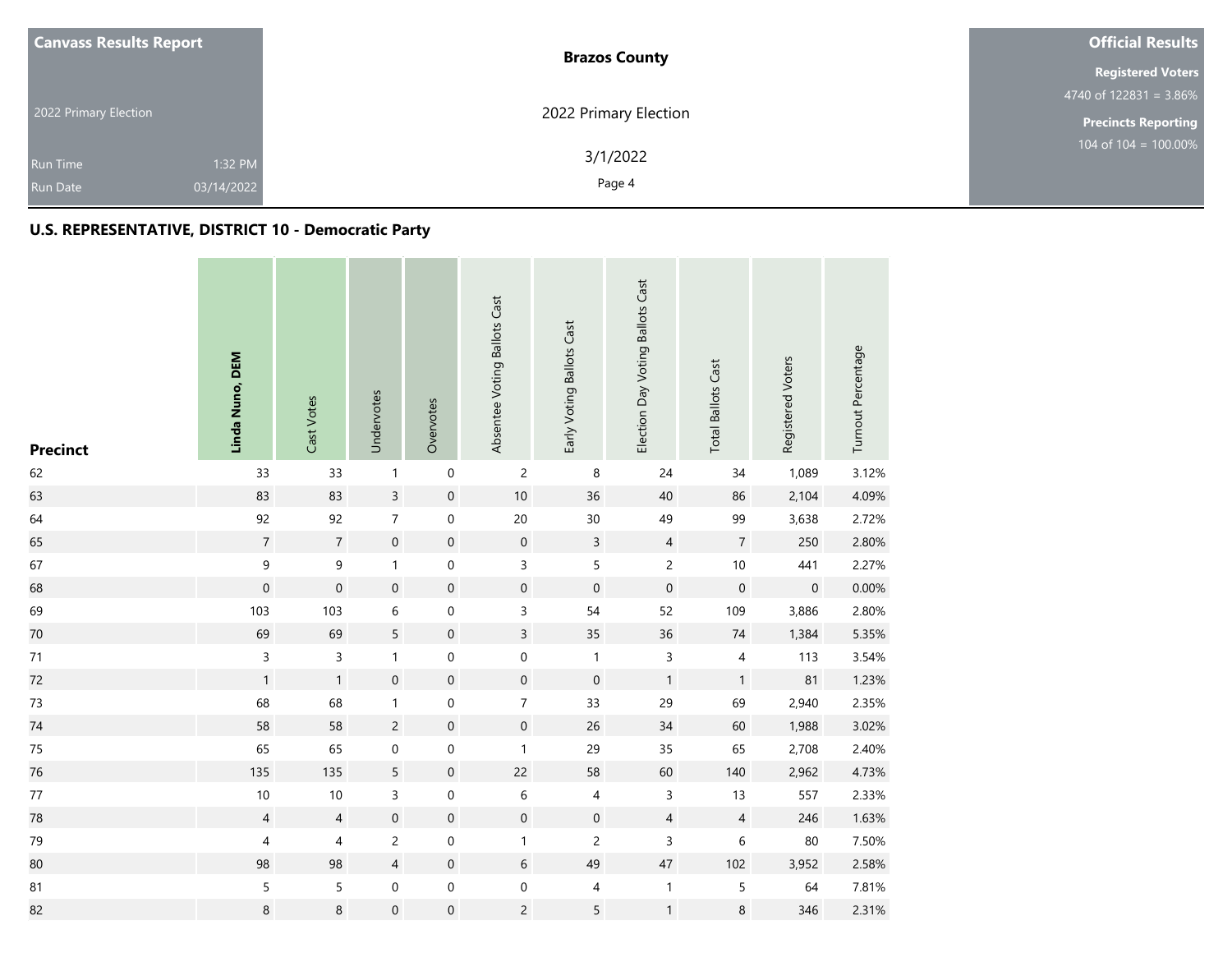| <b>Canvass Results Report</b> | <b>Brazos County</b>  | <b>Official Results</b>                       |  |  |
|-------------------------------|-----------------------|-----------------------------------------------|--|--|
|                               |                       | <b>Registered Voters</b>                      |  |  |
|                               |                       | $4740 \overline{\text{ of } 122831} = 3.86\%$ |  |  |
| 2022 Primary Election         | 2022 Primary Election | <b>Precincts Reporting</b>                    |  |  |
| 1:32 PM<br><b>Run Time</b>    | 3/1/2022              | 104 of $104 = 100.00\%$                       |  |  |
| 03/14/2022<br><b>Run Date</b> | Page 5                |                                               |  |  |

| <b>Precinct</b> | Linda Nuno, DEM | Cast Votes          | Undervotes          | Overvotes           | Absentee Voting Ballots Cast | Early Voting Ballots Cast | Election Day Voting Ballots Cast | <b>Total Ballots Cast</b> | Registered Voters        | Turnout Percentage |
|-----------------|-----------------|---------------------|---------------------|---------------------|------------------------------|---------------------------|----------------------------------|---------------------------|--------------------------|--------------------|
| 84              | $\mathbf 0$     | $\mathsf{O}\xspace$ | $\mathbf 0$         | $\mathbf 0$         | $\mathbf 0$                  | $\mathbf 0$               | $\boldsymbol{0}$                 | $\pmb{0}$                 | $\overline{c}$           | 0.00%              |
| 85              | $\mathbf 0$     | $\boldsymbol{0}$    | $\mathbf 0$         | $\mathbf 0$         | $\boldsymbol{0}$             | $\mathsf{O}\xspace$       | $\mathbf 0$                      | $\mathbf 0$               | $\mathsf{3}$             | 0.00%              |
| 86              | $\mathbf 0$     | $\mathbf 0$         | $\boldsymbol{0}$    | $\mathbf 0$         | $\boldsymbol{0}$             | $\mathbf 0$               | $\boldsymbol{0}$                 | $\pmb{0}$                 | $\mathsf{O}\xspace$      | 0.00%              |
| 87              | $\mathbf 0$     | $\mathbf 0$         | $\mathbf 0$         | $\mathbf 0$         | $\mathbf 0$                  | $\mathbf 0$               | $\mathbf 0$                      | $\boldsymbol{0}$          | $\mathsf{O}\xspace$      | 0.00%              |
| 88              | 106             | 106                 | $\overline{7}$      | $\mbox{O}$          | 12                           | 44                        | 57                               | 113                       | 3,262                    | 3.46%              |
| 90              | $\overline{c}$  | $\overline{c}$      | $\mathbf 0$         | $\mathbf 0$         | $\boldsymbol{0}$             | $\mathsf{O}\xspace$       | $\overline{c}$                   | $\overline{c}$            | 33                       | 6.06%              |
| 91              | $\mathbf 0$     | $\mbox{O}$          | 0                   | $\mbox{O}$          | $\mathbf 0$                  | $\boldsymbol{0}$          | $\pmb{0}$                        | $\pmb{0}$                 | 8                        | 0.00%              |
| 92              | $\mathbf 0$     | $\mathbf 0$         | $\mathbf 0$         | $\mathbf 0$         | $\mathbf 0$                  | $\mathbf 0$               | $\mathbf 0$                      | $\mathbf 0$               | $\mathsf{O}\xspace$      | 0.00%              |
| 93              | $\mathbf 0$     | $\mathbf 0$         | 0                   | $\mathbf 0$         | $\mbox{O}$                   | $\boldsymbol{0}$          | $\pmb{0}$                        | $\pmb{0}$                 | $\mathsf{O}\xspace$      | $0.00\%$           |
| 94              | $\mathbf 0$     | $\mathbf 0$         | $\mathbf 0$         | $\mathbf 0$         | $\mathsf{O}\xspace$          | $\mathsf{O}\xspace$       | $\mathbf 0$                      | $\mathbf 0$               | $\pmb{0}$                | 0.00%              |
| 95              | $\mathbf 0$     | $\pmb{0}$           | $\boldsymbol{0}$    | $\mbox{O}$          | $\mathsf{O}\xspace$          | $\mathbf 0$               | $\mbox{O}$                       | $\mathbf 0$               | $\boldsymbol{0}$         | 0.00%              |
| 96              | $\mathbf 0$     | $\mathbf 0$         | $\mathsf{O}\xspace$ | $\mathbf 0$         | $\mathbf 0$                  | $\mathbf 0$               | $\mathbf 0$                      | $\mathbf 0$               | $\mathbf{1}$             | 0.00%              |
| 97              | $\pmb{0}$       | $\pmb{0}$           | $\boldsymbol{0}$    | $\mathbf 0$         | $\mathbf 0$                  | $\mathbf 0$               | $\mbox{O}$                       | $\mathbf 0$               | $\mathsf{O}\xspace$      | 0.00%              |
| 98              | $\mathbf 0$     | $\mathbf 0$         | $\mathsf{O}\xspace$ | $\mathsf{O}\xspace$ | $\mathbf 0$                  | $\mathbf 0$               | $\mathbf 0$                      | $\mathbf 0$               | $\overline{\mathcal{L}}$ | 0.00%              |
| 99              | $\mathbf 0$     | $\mathbf 0$         | $\boldsymbol{0}$    | $\mbox{O}$          | $\mathsf{O}\xspace$          | $\mathbf 0$               | $\boldsymbol{0}$                 | 0                         | $\mathbf{1}$             | 0.00%              |
| 100             | 43              | 43                  | $\mathbf{1}$        | $\mathbf 0$         | $\overline{c}$               | 12                        | $30\,$                           | $44\,$                    | 1,724                    | 2.55%              |
| 101             | 5               | $\sf 5$             | 0                   | $\mathbf 0$         | $\mathbf{1}$                 | $\mathbf{1}$              | $\mathsf{3}$                     | 5                         | 50                       | 10.00%             |
| 102             | $\mathbf 0$     | $\pmb{0}$           | $\mathsf{O}\xspace$ | $\mathbf 0$         | $\boldsymbol{0}$             | $\mathsf{O}\xspace$       | $\mathbf 0$                      | $\mathbf 0$               | $\mathsf{O}\xspace$      | 0.00%              |
| 105             | $\overline{c}$  | $\overline{c}$      | $\boldsymbol{0}$    | $\mathbf 0$         | $\mathbf 0$                  | $\mathbf{1}$              | $\mathbf 1$                      | $\overline{c}$            | $74\,$                   | 2.70%              |
| 500             | $\mathsf S$     | 5                   | $\boldsymbol{0}$    | $\mathbf 0$         | 5                            | $\boldsymbol{0}$          | $\mathsf{O}\xspace$              | 5                         | $\mathsf{O}\xspace$      | 0.00%              |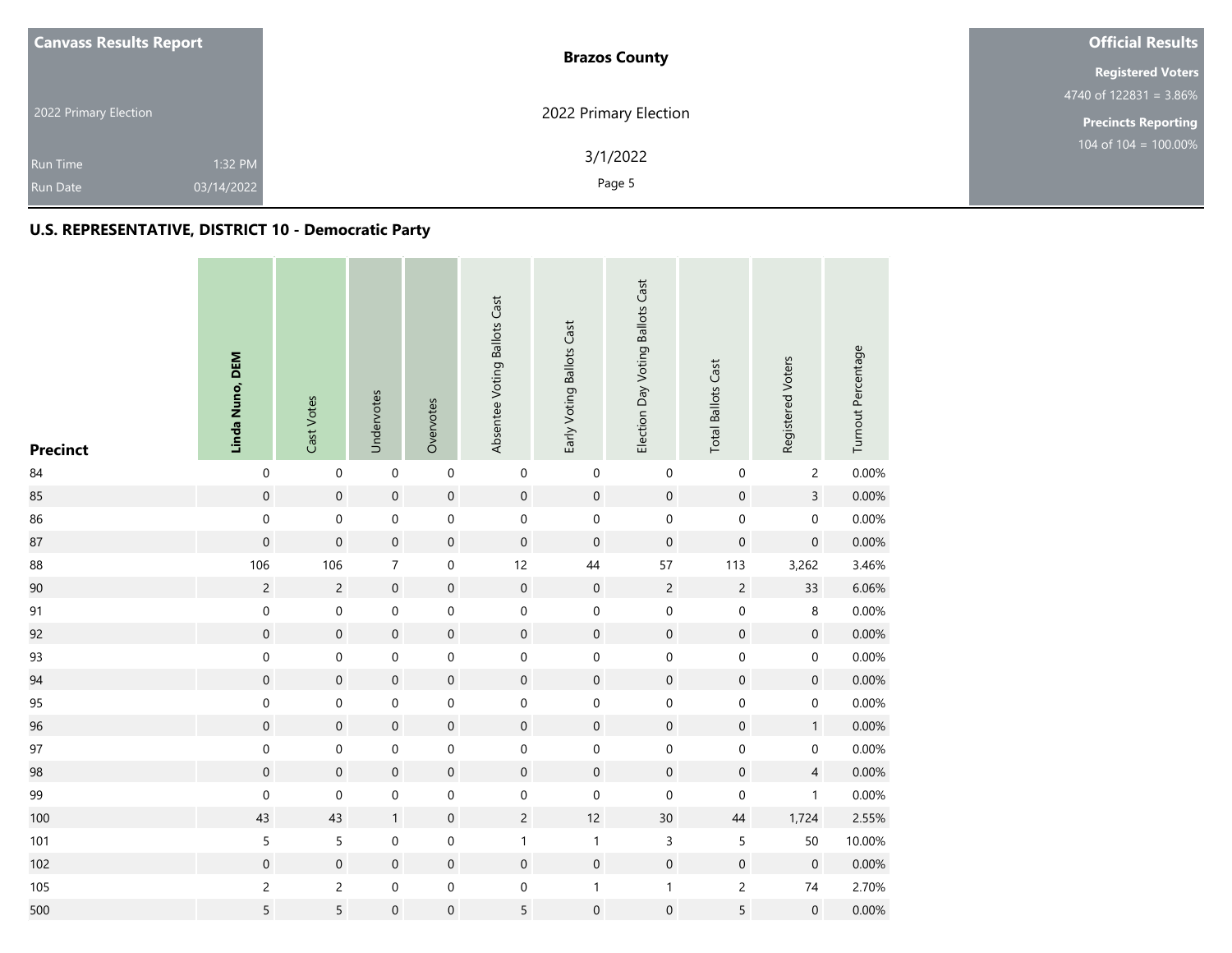| <b>Canvass Results Report</b>                               | <b>Brazos County</b>  | <b>Official Results</b>    |  |  |
|-------------------------------------------------------------|-----------------------|----------------------------|--|--|
|                                                             |                       | <b>Registered Voters</b>   |  |  |
|                                                             |                       | 4740 of $122831 = 3.86\%$  |  |  |
| 2022 Primary Election                                       | 2022 Primary Election | <b>Precincts Reporting</b> |  |  |
| 1:32 PM<br><b>Run Time</b><br>03/14/2022<br><b>Run Date</b> | 3/1/2022<br>Page 6    | $104$ of $104 = 100.00\%$  |  |  |

| <b>Precinct</b> | Linda Nuno, DEM | Cast Votes   | Undervotes  | Overvotes           | Absentee Voting Ballots Cast | Early Voting Ballots Cast | Election Day Voting Ballots Cast | <b>Total Ballots Cast</b> | Registered Voters | Turnout Percentage |
|-----------------|-----------------|--------------|-------------|---------------------|------------------------------|---------------------------|----------------------------------|---------------------------|-------------------|--------------------|
| 501             | $\mathbf{0}$    | $\mathbf 0$  | $\mathbf 0$ | $\mathbf 0$         | $\mathbf 0$                  | $\mathbf 0$               | $\mathbf 0$                      | $\mathbf 0$               | 0                 | 0.00%              |
| 502             | $\mathbf{1}$    | $\mathbf{1}$ | $\mathbf 0$ | $\mathsf{O}\xspace$ | $\mathbf 0$                  | $\overline{1}$            | $\mathbf 0$                      | $\mathbf{1}$              | $\mathbf 0$       | 0.00%              |
| 503             |                 |              | $\pmb{0}$   | $\pmb{0}$           | $\mathbf 0$                  |                           | $\mathbf 0$                      |                           | 0                 | 0.00%              |
| 504             | 6               | 6            | $\mathbf 0$ | $\mathbf 0$         | $\mathbf 0$                  | 6                         | $\mathbf 0$                      | 6                         | $\mathbf 0$       | 0.00%              |
| <b>Totals</b>   | 4,424           | 4,424        | 316         | $\pmb{0}$           | 470                          | 1,852                     | 2,418                            | 4,740                     | 122,831           | 3.86%              |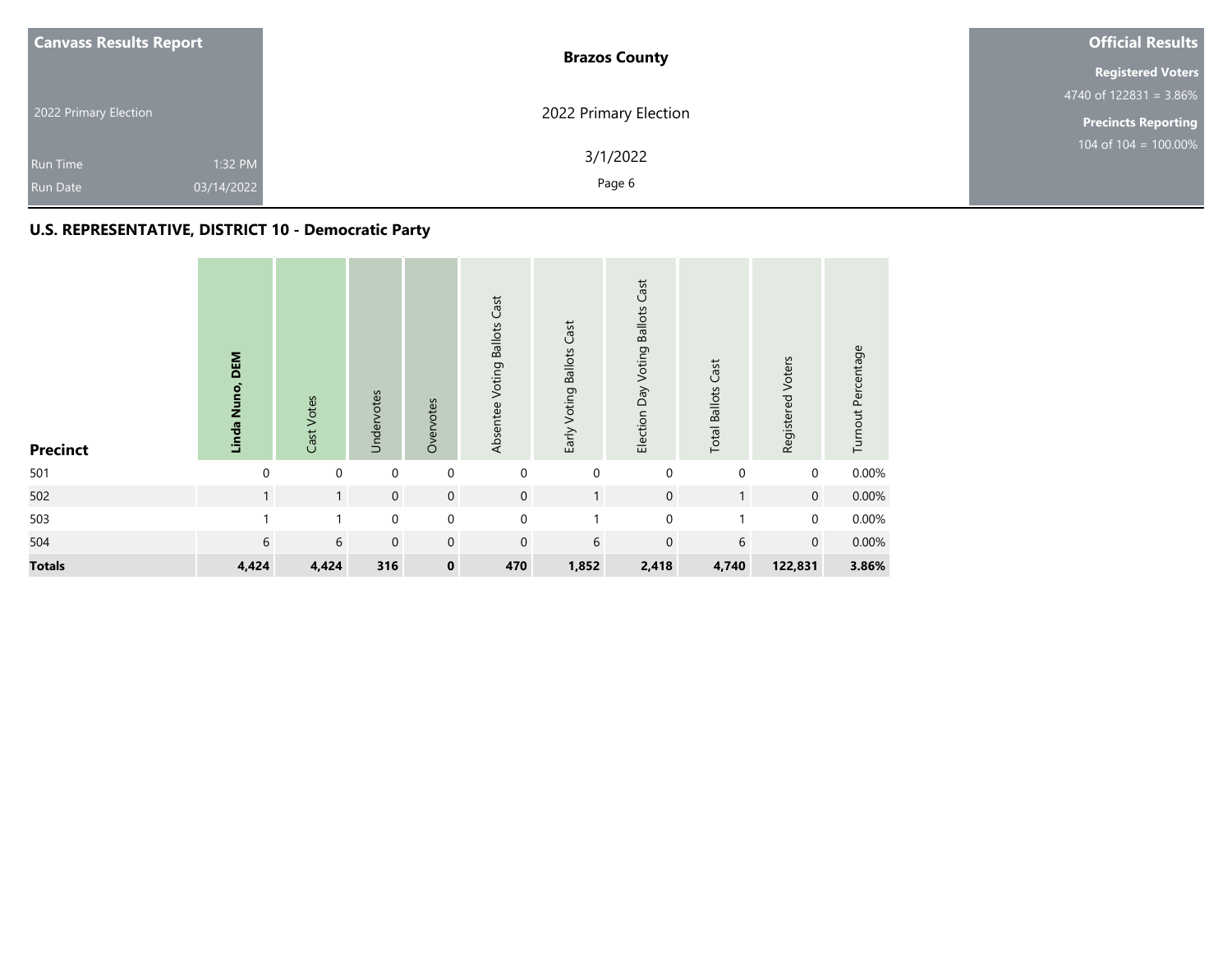| <b>Canvass Results Report</b> |            | <b>Brazos County</b>  | <b>Official Results</b>    |
|-------------------------------|------------|-----------------------|----------------------------|
|                               |            |                       | <b>Registered Voters</b>   |
|                               |            |                       | 4740 of $122831 = 3.86\%$  |
| 2022 Primary Election         |            | 2022 Primary Election | <b>Precincts Reporting</b> |
| <b>Run Time</b>               | 1:32 PM    | 3/1/2022              | 104 of 104 = $100.00\%$    |
| <b>Run Date</b>               | 03/14/2022 | Page 7                |                            |

| <b>Precinct</b> | Inocencio (Inno) Barrientez,<br>DEM | DEM<br>Cooper,<br><b>Michael</b> | DEM<br>Joy Diaz, | DEM<br>O'Rourke,<br>Beto | <b>Rich Wakeland, DEM</b> | Cast Votes | Undervotes       | Overvotes           | Absentee Voting Ballots Cast | Early Voting Ballots Cast | Voting Ballots Cast<br>Election Day | Cast<br><b>Total Ballots</b> | Registered Voters | Turnout Percentage |
|-----------------|-------------------------------------|----------------------------------|------------------|--------------------------|---------------------------|------------|------------------|---------------------|------------------------------|---------------------------|-------------------------------------|------------------------------|-------------------|--------------------|
| $\mathbf{1}$    | $\mathbf 0$                         | $\mathbf 0$                      | $\mathbf 0$      | 46                       | $\mathbf 0$               | 46         | $\overline{1}$   | $\boldsymbol{0}$    | $5\overline{)}$              | 9                         | 33                                  | 47                           | 2,144             | 2.19%              |
| $\overline{c}$  | $\mathbf{1}$                        | $\overline{2}$                   | $\overline{3}$   | 55                       | $\mathbf{1}$              | 62         | $\boldsymbol{0}$ | $\mathbf 0$         | $\bf 8$                      | 32                        | 22                                  | 62                           | 2,549             | 2.43%              |
| $\mathsf{3}$    | $\overline{2}$                      | $\overline{4}$                   | $\mathsf{3}$     | 47                       | $\mathbf{1}$              | 57         | $\boldsymbol{0}$ | $\mathbf 0$         | 8                            | 28                        | 21                                  | 57                           | 1,018             | 5.60%              |
| $\overline{4}$  | $\overline{3}$                      | 33                               | $\overline{4}$   | 149                      | $\overline{2}$            | 191        | 14               | $\overline{0}$      | 15                           | 105                       | 85                                  | 205                          | 1,736             | 11.81%             |
| 5 <sub>5</sub>  | $\overline{2}$                      | $\mathbf{1}$                     | $\overline{2}$   | 41                       | $\pmb{0}$                 | 46         | $\mathbf 0$      | $\mathbf 0$         | $6\,$                        | 22                        | 18                                  | 46                           | 1,822             | 2.52%              |
| $6\,$           | $\mathbf{1}$                        | $\mathbf{1}$                     | $\mathbf{1}$     | 18                       | $\mathbf{1}$              | 22         | $\mathbf 0$      | $\mathbf 0$         | $\overline{3}$               | 9                         | 10                                  | 22                           | 1,042             | 2.11%              |
| $\overline{7}$  | $\mathbf 0$                         | $\mathbf{1}$                     | $\overline{c}$   | 44                       | $\mathbf 0$               | 47         | $\overline{1}$   | $\mathbf 0$         | $\overline{4}$               | 23                        | 21                                  | 48                           | 1,841             | 2.61%              |
| $\bf 8$         | $\mathbf{1}$                        | $\overline{4}$                   | $\mathbf{1}$     | 58                       | $\overline{1}$            | 65         | $\mathbf{1}$     | $\mathbf 0$         | 10                           | 16                        | 40                                  | 66                           | 1,681             | 3.93%              |
| 9               | $\mathbf{1}$                        | $\mathbf 0$                      | $\overline{c}$   | 59                       | $\mathbf 0$               | 62         | $\mathbf 0$      | $\mathbf 0$         | 6                            | 24                        | 32                                  | 62                           | 1,582             | 3.92%              |
| $10$            | $\mathbf{1}$                        | $\sqrt{6}$                       | $\mathbf{1}$     | 102                      | $\overline{3}$            | 113        | $\boldsymbol{0}$ | $\mathsf{O}\xspace$ | $\bf 8$                      | 51                        | 54                                  | 113                          | 4,098             | 2.76%              |
| 11              | $\boldsymbol{0}$                    | $\overline{4}$                   | $\,6\,$          | 102                      | $\overline{0}$            | 112        | $\mathbf 0$      | $\mathbf 0$         | 9                            | 35                        | 68                                  | 112                          | 3,063             | 3.66%              |
| 12              | $\mathbf{1}$                        | 6                                | $\overline{7}$   | 172                      | 5 <sup>5</sup>            | 191        | $\overline{1}$   | $\mathbf 0$         | 24                           | 64                        | 104                                 | 192                          | 4,203             | 4.57%              |
| 13              | $\mathbf 0$                         | $\overline{5}$                   | 4                | 102                      | $\mathsf{3}$              | 114        | $\mathbf 0$      | $\mathbf 0$         | 10                           | 38                        | 66                                  | 114                          | 2,325             | 4.90%              |
| 14              | $\overline{7}$                      | $10\,$                           | $8\phantom{1}$   | 114                      | $\boldsymbol{0}$          | 139        | $\sqrt{5}$       | $\mathsf{O}\xspace$ | 12                           | 48                        | 84                                  | 144                          | 3,029             | 4.75%              |
| 15              | $\mathbf{1}$                        | $\overline{4}$                   | 9                | 138                      | $\overline{2}$            | 154        | 4                | 0                   | 26                           | 54                        | 78                                  | 158                          | 3,086             | 5.12%              |
| 16              | $\overline{3}$                      | $\overline{4}$                   | 8                | 62                       | $\mathbf{1}$              | 78         | $\sqrt{5}$       | $\mathbf 0$         | 8                            | 38                        | 37                                  | 83                           | 1,411             | 5.88%              |
| 17              | $\,8\,$                             | $18$                             | 4                | 179                      | $\overline{4}$            | 213        | 4                | $\mathbf 0$         | 10                           | 105                       | 102                                 | 217                          | 3,205             | 6.77%              |
| 18              | 5                                   | $\overline{3}$                   | $\overline{4}$   | 53                       | $\mathbf 0$               | 65         | $\overline{4}$   | $\mathbf 0$         | $5\phantom{.0}$              | 30 <sup>°</sup>           | 34                                  | 69                           | 565               | 12.21%             |
| 19              | $\mathbf{1}$                        | $\pmb{0}$                        | 3                | $16\,$                   | $\mathbf 0$               | 20         | 0                | 0                   | $\overline{1}$               | 12                        | $\overline{7}$                      | 20                           | 411               | 4.87%              |
| 20              | $\overline{c}$                      | $\overline{3}$                   | 14               | 58                       | $\mathbf{1}$              | 78         | $\mathbf{0}$     | $\mathbf 0$         | $\mathbf 0$                  | 38                        | 40                                  | 78                           | 3,187             | 2.45%              |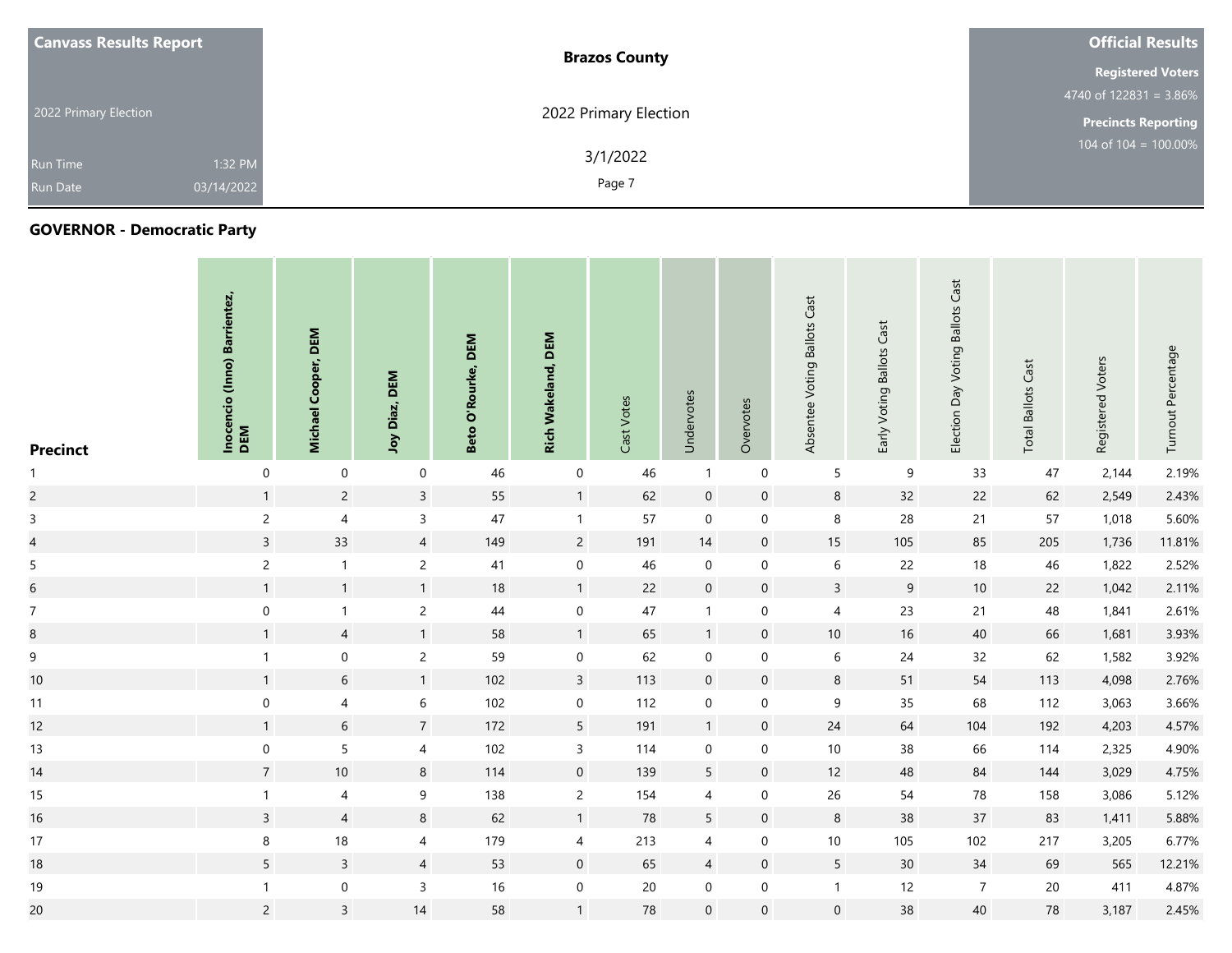| <b>Canvass Results Report</b> | <b>Brazos County</b>  | <b>Official Results</b>    |  |  |  |  |
|-------------------------------|-----------------------|----------------------------|--|--|--|--|
|                               |                       | <b>Registered Voters</b>   |  |  |  |  |
|                               |                       | 4740 of $122831 = 3.86\%$  |  |  |  |  |
| 2022 Primary Election         | 2022 Primary Election | <b>Precincts Reporting</b> |  |  |  |  |
| 1:32 PM<br><b>Run Time</b>    | 3/1/2022              | 104 of $104 = 100.00\%$    |  |  |  |  |
| 03/14/2022<br><b>Run Date</b> | Page 8                |                            |  |  |  |  |

| <b>Precinct</b> | Inocencio (Inno) Barrientez,<br>DEM | DEM<br>Cooper,<br>Michael | DEM<br>Joy Diaz,    | DEM<br>Rourke,<br>$\overline{\mathbf{o}}$<br>Beto | <b>Rich Wakeland, DEM</b> | Cast Votes     | Undervotes       | Overvotes   | Absentee Voting Ballots Cast | Early Voting Ballots Cast | <b>Voting Ballots Cast</b><br>Election Day | <b>Total Ballots Cast</b> | Registered Voters | Turnout Percentage |
|-----------------|-------------------------------------|---------------------------|---------------------|---------------------------------------------------|---------------------------|----------------|------------------|-------------|------------------------------|---------------------------|--------------------------------------------|---------------------------|-------------------|--------------------|
| 21              | $\mathbf{1}$                        | $\mathbf{1}$              | $\mathsf{3}$        | 25                                                | $\mathbf{1}$              | 31             | $\overline{1}$   | $\mathbf 0$ | $\mathbf 0$                  | 13                        | 19                                         | 32                        | 1,427             | 2.24%              |
| 22              | $\mathsf{O}\xspace$                 | $\overline{c}$            | $\mathbf{1}$        | 12                                                | $\mathsf{O}\xspace$       | 15             | $\boldsymbol{0}$ | $\mathbf 0$ | $\overline{0}$               | $\overline{7}$            | $8\phantom{1}$                             | 15                        | 407               | 3.69%              |
| 23              | $\mathsf{O}\xspace$                 | $\mathsf{O}\xspace$       | $\mathsf{O}\xspace$ | $\overline{1}$                                    | $\mathsf{O}\xspace$       | $\overline{1}$ | $\mathbf 0$      | $\mathbf 0$ | $\overline{0}$               | $\mathbf 0$               | $\overline{1}$                             | $\overline{1}$            | 82                | 1.22%              |
| 24              | $\mathsf{O}\xspace$                 | $\overline{2}$            | $\overline{3}$      | 103                                               | $\mathsf{O}\xspace$       | 108            | $\mathbf 0$      | $\mathbf 0$ | 17                           | 29                        | 62                                         | 108                       | 2,022             | 5.34%              |
| 25              | $\overline{\mathbf{4}}$             | 19                        | $\overline{4}$      | 97                                                | $\mathbf{1}$              | 125            | 4                | 0           | 18                           | 60                        | 51                                         | 129                       | 1,072             | 12.03%             |
| 26              | $\mathbf{1}$                        | $\overline{1}$            | $\overline{4}$      | 131                                               | $\mathsf{O}\xspace$       | 137            | $\mathbf 0$      | $\mathbf 0$ | $\,8\,$                      | 61                        | 68                                         | 137                       | 3,692             | 3.71%              |
| 27              | $\mathbf{1}$                        | $\overline{4}$            | $\mathbf 0$         | 54                                                | $\mathbf{1}$              | 60             | $\mathbf 0$      | $\mathbf 0$ | 8                            | 18                        | 34                                         | 60                        | 2,671             | 2.25%              |
| 28              | $\mathbf 0$                         | $\mathsf{O}\xspace$       | $\mathbf 0$         | 14                                                | $\mathsf{O}\xspace$       | 14             | $\overline{2}$   | $\mathbf 0$ | $\mathbf{1}$                 | $6\phantom{.}6$           | 9                                          | 16                        | 573               | 2.79%              |
| 29              | $\mathbf{1}$                        | $\mathsf{O}\xspace$       | $\overline{2}$      | 55                                                | $\mathbf 0$               | 58             | $\overline{4}$   | $\mathbf 0$ | 5                            | 18                        | 39                                         | 62                        | 855               | 7.25%              |
| 30              | $\overline{7}$                      | 9                         | 10                  | 134                                               | $\overline{4}$            | 164            | $5\phantom{.0}$  | $\mathbf 0$ | 14                           | 80                        | 75                                         | 169                       | 2,480             | 6.81%              |
| 31              | $\overline{2}$                      | $\overline{4}$            | 4                   | 93                                                | $\mathsf{O}\xspace$       | 103            | $\mathbf{1}$     | $\mathbf 0$ | $\bf 8$                      | 26                        | 70                                         | 104                       | 3,242             | 3.21%              |
| 33              | $\mathbf{1}$                        | 5                         | $\mathbf{1}$        | 39                                                | $\mathbf 0$               | 46             | $\overline{1}$   | $\mathbf 0$ | $\overline{7}$               | 13                        | 27                                         | 47                        | 1,455             | 3.23%              |
| 34              | $\boldsymbol{0}$                    | $\overline{2}$            | $\mathsf{3}$        | 52                                                | $\mathsf{O}\xspace$       | 57             | $\mathbf 0$      | 0           | $\mathbf{3}$                 | 20                        | 34                                         | 57                        | 2,095             | 2.72%              |
| 35              | $\mathbf{3}$                        | $\overline{2}$            | $5\overline{)}$     | 72                                                | $\mathbf{1}$              | 83             | $\overline{0}$   | $\mathbf 0$ | $5\phantom{.0}$              | 28                        | 50                                         | 83                        | 3,623             | 2.29%              |
| 36              | $\mathsf{3}$                        | $\sqrt{6}$                | $\boldsymbol{9}$    | 144                                               | $\overline{2}$            | 164            | $\mathbf 0$      | $\mathbf 0$ | 13                           | 56                        | 95                                         | 164                       | 4,241             | 3.87%              |
| 37              | $\mathbf 0$                         | $\mathsf{O}\xspace$       | $\mathbf 0$         | $\overline{1}$                                    | $\mathsf{O}\xspace$       | $\overline{1}$ | $\mathbf 0$      | $\mathbf 0$ | $\overline{0}$               | $\mathsf{O}\xspace$       | $\overline{1}$                             | $\overline{1}$            | 165               | 0.61%              |
| 38              | $\mathbf{1}$                        | 11                        | $\overline{2}$      | 27                                                | $\mathsf{O}\xspace$       | 41             | 9                | $\mathbf 0$ | $\overline{1}$               | 17                        | 32                                         | 50                        | 458               | 10.92%             |
| 39              | $\mathbf{1}$                        | $\overline{3}$            | $\mathbf{1}$        | 60                                                | $\mathsf{O}\xspace$       | 65             | $\mathbf 0$      | $\mathbf 0$ | 10                           | 25                        | 30 <sup>°</sup>                            | 65                        | 1,691             | 3.84%              |
| 40              | $\mathsf{3}$                        | $\mathsf{3}$              | 8                   | 177                                               | $\mathbf 0$               | 191            | $\overline{c}$   | 0           | 35                           | 59                        | 99                                         | 193                       | 3,974             | 4.86%              |
| 41              | $\mathbf 0$                         | $\overline{4}$            | $\overline{2}$      | 39                                                | $\mathbf 0$               | 45             | $\boldsymbol{0}$ | $\mathbf 0$ | 10                           | 14                        | 21                                         | 45                        | 1,457             | 3.09%              |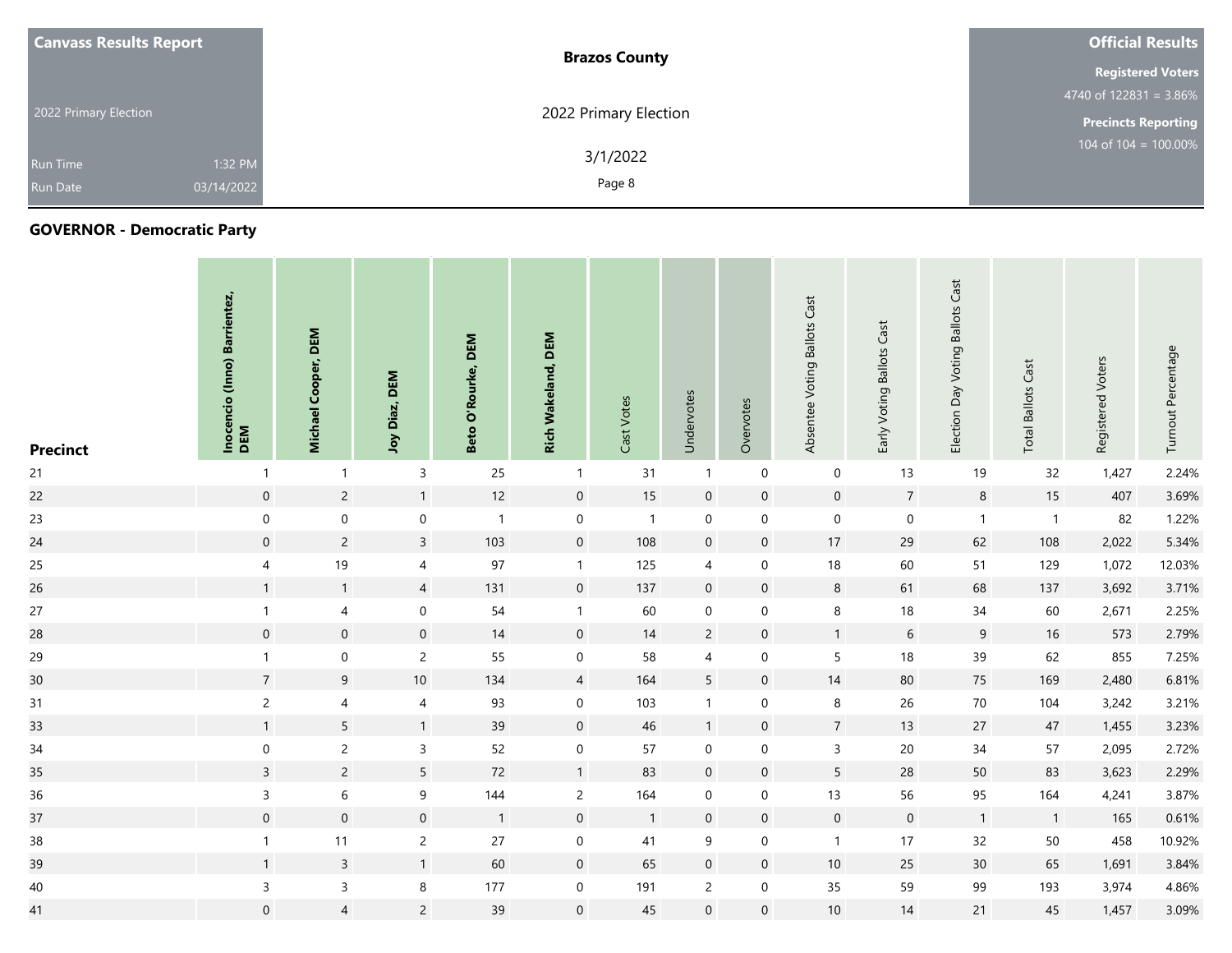| <b>Canvass Results Report</b> |            | <b>Brazos County</b>  | <b>Official Results</b>    |
|-------------------------------|------------|-----------------------|----------------------------|
|                               |            |                       | <b>Registered Voters</b>   |
|                               |            |                       | 4740 of $122831 = 3.86\%$  |
| 2022 Primary Election         |            | 2022 Primary Election | <b>Precincts Reporting</b> |
| <b>Run Time</b>               | 1:32 PM    | 3/1/2022              | 104 of 104 = $100.00\%$    |
| <b>Run Date</b>               | 03/14/2022 | Page 9                |                            |

| <b>Precinct</b> | Inocencio (Inno) Barrientez,<br>DEM | DEM<br>Cooper,<br>Michael | DEM<br>Joy Diaz,    | DEM<br>O'Rourke,<br>Beto | <b>Rich Wakeland, DEM</b> | Cast Votes          | Undervotes     | Overvotes        | Absentee Voting Ballots Cast | Early Voting Ballots Cast | <b>Ballots Cast</b><br>Voting<br>Election Day | Cast<br><b>Total Ballots</b> | Registered Voters | Turnout Percentage |
|-----------------|-------------------------------------|---------------------------|---------------------|--------------------------|---------------------------|---------------------|----------------|------------------|------------------------------|---------------------------|-----------------------------------------------|------------------------------|-------------------|--------------------|
| 42              | $\boldsymbol{0}$                    | $\mathbf 0$               | $\boldsymbol{0}$    | $\mathbf 0$              | $\boldsymbol{0}$          | $\mathbf 0$         | $\mathbf 0$    | $\boldsymbol{0}$ | $\mathbf 0$                  | $\mathbf 0$               | $\mathbf 0$                                   | $\boldsymbol{0}$             | $\mathbf 0$       | 0.00%              |
| 43              | $\overline{0}$                      | $\mathsf{O}\xspace$       | $\mathsf{O}\xspace$ | $\overline{7}$           | $\overline{0}$            | $7\overline{ }$     | $\mathbf 0$    | $\mathbf 0$      | $\mathsf{O}\xspace$          | $\overline{2}$            | $5\phantom{.0}$                               | $\overline{7}$               | 202               | 3.47%              |
| 44              | $\boldsymbol{0}$                    | $\boldsymbol{0}$          | $\mathbf 0$         | $\overline{c}$           | $\mathbf 0$               | $\overline{2}$      | $\mathbf 0$    | 0                | $\boldsymbol{0}$             | $\mathbf{1}$              | $\mathbf{1}$                                  | $\overline{c}$               | 135               | 1.48%              |
| 45              | $\mathsf{O}\xspace$                 | $\mathsf{O}\xspace$       | $\mathbf{1}$        | $\mathsf{O}\xspace$      | $\mathsf{O}\xspace$       | $\mathbf{1}$        | $\mathbf 0$    | $\mathbf 0$      | $\mathbf 0$                  | $\mathsf{O}\xspace$       | 1                                             | $\overline{1}$               | 155               | 0.65%              |
| 46              | $\boldsymbol{0}$                    | $\overline{c}$            | $\mathbf{1}$        | 19                       | $\mathbf{1}$              | 23                  | $\mathbf 0$    | $\boldsymbol{0}$ | $\overline{c}$               | 13                        | 8                                             | 23                           | 377               | 6.10%              |
| 47              | $\mathbf{1}$                        | 1                         | $\mathbf{1}$        | $17\,$                   | $\overline{0}$            | 20                  | $\mathbf 0$    | $\mathbf 0$      | $\mathbf{1}$                 | 10                        | $\overline{9}$                                | 20                           | 485               | 4.12%              |
| 48              | $\mathbf 0$                         | $\boldsymbol{0}$          | $\mathbf 0$         | $\,8\,$                  | $\boldsymbol{0}$          | $\bf 8$             | $\mathbf 0$    | 0                | $\mathbf 0$                  | $\mathsf{3}$              | 5                                             | $\,8\,$                      | 237               | 3.38%              |
| 49              | $\mathsf{O}\xspace$                 | $\mathsf{O}\xspace$       | $\mathbf{1}$        | $\bf8$                   | $\mathsf{O}\xspace$       | 9                   | $\overline{0}$ | $\mathbf 0$      | $\boldsymbol{0}$             | $\overline{2}$            | $7\overline{ }$                               | $\boldsymbol{9}$             | 318               | 2.83%              |
| 50              | $\mathbf 0$                         | $\mathsf{O}\xspace$       | $\boldsymbol{0}$    | $\mathsf{O}\xspace$      | $\mathbf 0$               | $\mathbf 0$         | $\mathbf 0$    | $\mathbf 0$      | $\mathbf 0$                  | $\mathsf{O}\xspace$       | $\mathbf 0$                                   | $\pmb{0}$                    | $\overline{2}$    | 0.00%              |
| 51              | $\overline{0}$                      | $\mathsf{O}\xspace$       | $\mathsf{O}\xspace$ | $\mathsf{O}\xspace$      | $\mathbf 0$               | $\mathsf{O}\xspace$ | $\mathbf 0$    | $\mathbf 0$      | $\mathsf{O}\xspace$          | $\mathbf 0$               | $\mathbf 0$                                   | $\mathsf{O}\xspace$          | $\mathsf{O}$      | 0.00%              |
| 52              | $\boldsymbol{0}$                    | $\boldsymbol{0}$          | $\mathbf 0$         | $\boldsymbol{0}$         | $\boldsymbol{0}$          | $\mathbf 0$         | $\mathbf 0$    | 0                | $\mathbf 0$                  | $\mathbf 0$               | 0                                             | $\mathbf 0$                  | 22                | 0.00%              |
| 53              | $\mathsf{O}\xspace$                 | $\mathsf{O}\xspace$       | $\mathsf{O}\xspace$ | $\overline{7}$           | $\overline{0}$            | $7^{\circ}$         | $\mathbf 0$    | $\mathbf 0$      | $\mathbf 0$                  | $\overline{4}$            | $\overline{3}$                                | $\overline{7}$               | 165               | 4.24%              |
| 54              | $\mathbf 0$                         | $\mathbf{1}$              | $\boldsymbol{0}$    | $15\,$                   | 0                         | 16                  | 0              | 0                | 4                            | $\overline{4}$            | 8                                             | 16                           | 671               | 2.38%              |
| 55              | $\mathbf 0$                         | $\overline{3}$            | $\overline{2}$      | 79                       | $\mathsf{O}\xspace$       | 84                  | $\mathbf 0$    | $\mathbf 0$      | $\overline{7}$               | 25                        | 52                                            | 84                           | 3,034             | 2.77%              |
| 56              | $\mathbf 0$                         | $\boldsymbol{0}$          | $\boldsymbol{0}$    | $\mathbf 0$              | $\mathsf{O}\xspace$       | $\mathbf 0$         | $\overline{0}$ | 0                | $\boldsymbol{0}$             | $\mathsf{O}\xspace$       | $\mathbf 0$                                   | $\pmb{0}$                    | 31                | 0.00%              |
| 57              | $\overline{0}$                      | $\overline{2}$            | $\mathbf{1}$        | $10\,$                   | $\overline{0}$            | 13                  | $\overline{0}$ | $\mathbf 0$      | $\overline{4}$               | $\overline{5}$            | $\overline{4}$                                | 13                           | 288               | 4.51%              |
| 58              | $\mathbf 0$                         | $\boldsymbol{0}$          | $\mathbf{1}$        | 19                       | $\mathbf 0$               | 20                  | 0              | 0                | $\overline{4}$               | $\mathsf{3}$              | 13                                            | 20                           | 858               | 2.33%              |
| 59              | $\overline{0}$                      | $\mathsf{O}\xspace$       | $\mathsf{O}$        | $\mathbf 0$              | $\mathsf{O}\xspace$       | $\mathbf 0$         | $\overline{2}$ | $\mathbf 0$      | $\mathbf{1}$                 | $\mathbf{1}$              | $\overline{0}$                                | $\overline{2}$               | 32                | 6.25%              |
| 60              | $\mathbf 0$                         | $\boldsymbol{0}$          | $\mathsf{O}\xspace$ | $\mathsf{O}\xspace$      | $\mathsf{O}\xspace$       | $\mathbf 0$         | $\mathbf 0$    | $\mathbf 0$      | $\boldsymbol{0}$             | $\mathbf 0$               | $\mathbf 0$                                   | $\mathbf 0$                  | 95                | 0.00%              |
| 61              | $\mathbf 0$                         | $\mathsf{O}\xspace$       | $\mathbf 0$         | $\mathsf{O}\xspace$      | $\mathbf 0$               | $\mathbf 0$         | $\mathbf 0$    | $\mathbf 0$      | $\mathbf 0$                  | $\mathbf 0$               | $\overline{0}$                                | $\mathbf 0$                  | 53                | 0.00%              |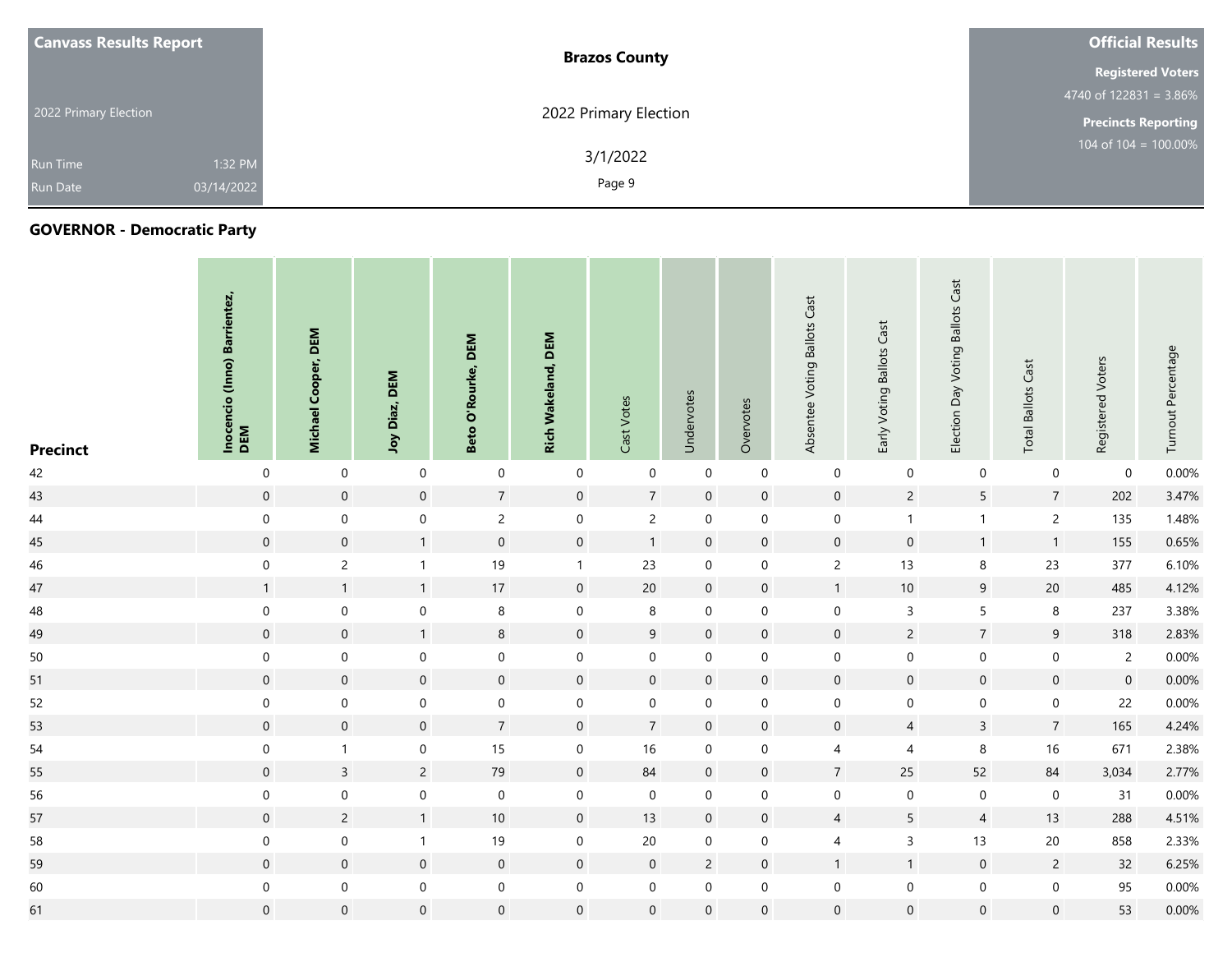| <b>Canvass Results Report</b> |            | <b>Brazos County</b>  | <b>Official Results</b>    |
|-------------------------------|------------|-----------------------|----------------------------|
|                               |            |                       | <b>Registered Voters</b>   |
|                               |            |                       | 4740 of $122831 = 3.86\%$  |
| 2022 Primary Election         |            | 2022 Primary Election | <b>Precincts Reporting</b> |
| <b>Run Time</b>               | 1:32 PM    | 3/1/2022              | 104 of 104 = $100.00\%$    |
| <b>Run Date</b>               | 03/14/2022 | Page 10               |                            |

| <b>Precinct</b> | Inocencio (Inno) Barrientez,<br>DEM | DEM<br>Cooper,<br><b>Michael</b> | <b>DEM</b><br>Joy Diaz, | DEM<br>O'Rourke,<br>Beto | <b>Rich Wakeland, DEM</b> | Cast Votes          | Undervotes       | Overvotes           | Absentee Voting Ballots Cast | Early Voting Ballots Cast | Voting Ballots Cast<br>Election Day | <b>Total Ballots Cast</b> | Registered Voters   | Turnout Percentage |
|-----------------|-------------------------------------|----------------------------------|-------------------------|--------------------------|---------------------------|---------------------|------------------|---------------------|------------------------------|---------------------------|-------------------------------------|---------------------------|---------------------|--------------------|
| 62              | $\mathbf 0$                         | $\overline{2}$                   | $\mathbf 0$             | 30                       | $\mathbf 0$               | 32                  | $\overline{c}$   | $\boldsymbol{0}$    | $\overline{2}$               | 8                         | 24                                  | 34                        | 1,089               | 3.12%              |
| 63              | $\overline{0}$                      | $\overline{4}$                   | $\mathsf{O}\xspace$     | 82                       | $\mathsf{O}\xspace$       | 86                  | $\boldsymbol{0}$ | $\mathbf 0$         | 10                           | 36                        | 40                                  | 86                        | 2,104               | 4.09%              |
| 64              | $\mathsf{O}\xspace$                 | $\mathsf{O}\xspace$              | $\mathbf{1}$            | $97\,$                   | $\mathbf{1}$              | 99                  | $\mathbf 0$      | $\mathbf 0$         | 20                           | 30 <sub>o</sub>           | 49                                  | 99                        | 3,638               | 2.72%              |
| 65              | $\mathbf 0$                         | $\mathsf{O}\xspace$              | $\mathsf{O}\xspace$     | $\overline{7}$           | $\mathbf 0$               | $\overline{7}$      | $\overline{0}$   | $\mathsf{O}\xspace$ | $\overline{0}$               | $\overline{3}$            | $\overline{4}$                      | $\overline{7}$            | 250                 | 2.80%              |
| 67              | $\mathbf 0$                         | $\boldsymbol{0}$                 | $\mathbf{1}$            | $\bf 8$                  | $\mathbf{1}$              | $10\,$              | $\mathbf 0$      | $\mathbf 0$         | $\mathbf{3}$                 | $5\phantom{.0}$           | $\overline{2}$                      | $10$                      | 441                 | 2.27%              |
| 68              | $\overline{0}$                      | $\mathsf{O}\xspace$              | $\overline{0}$          | $\mathsf{O}\xspace$      | $\mathbf 0$               | $\mathsf{O}\xspace$ | $\mathbf 0$      | $\mathbf 0$         | $\overline{0}$               | $\mathsf{O}\xspace$       | $\mathbf 0$                         | $\mathsf{O}\xspace$       | $\mathsf{O}\xspace$ | 0.00%              |
| 69              | $\mathbf 0$                         | $\mathsf{3}$                     | 4                       | 100                      | $\mathbf 0$               | 107                 | $\overline{2}$   | 0                   | 3                            | 54                        | 52                                  | 109                       | 3,886               | 2.80%              |
| $70\,$          | $\mathbf 0$                         | $\mathsf{O}\xspace$              | $\overline{3}$          | 69                       | $\mathsf{O}\xspace$       | 72                  | $\overline{c}$   | $\mathbf 0$         | $\mathbf{3}$                 | 35                        | 36                                  | 74                        | 1,384               | 5.35%              |
| 71              | $\mathbf 0$                         | $\boldsymbol{0}$                 | $\mathbf{1}$            | $\mathsf{3}$             | $\mathbf 0$               | 4                   | $\boldsymbol{0}$ | $\mathbf 0$         | $\mathbf 0$                  | $\mathbf{1}$              | 3                                   | 4                         | 113                 | 3.54%              |
| 72              | $\mathsf{O}\xspace$                 | $\mathsf{O}\xspace$              | $\mathsf{O}\xspace$     | $\overline{1}$           | $\mathsf{O}\xspace$       | $\mathbf{1}$        | $\mathbf 0$      | $\mathsf{O}\xspace$ | $\mathsf{O}\xspace$          | $\mathsf{O}\xspace$       | $\overline{1}$                      | $\mathbf{1}$              | 81                  | 1.23%              |
| $73$            | $\mathbf{1}$                        | $\mathsf{O}\xspace$              | $\mathsf{3}$            | 65                       | $\mathbf 0$               | 69                  | $\boldsymbol{0}$ | $\mathbf 0$         | $\overline{7}$               | 33                        | 29                                  | 69                        | 2,940               | 2.35%              |
| 74              | $\overline{c}$                      | $\mathbf{1}$                     | $\overline{2}$          | 54                       | $\mathsf{O}\xspace$       | 59                  | $\mathbf{1}$     | $\mathbf 0$         | $\mathsf{O}$                 | 26                        | 34                                  | 60                        | 1,988               | 3.02%              |
| 75              | $\overline{c}$                      | $\mathsf{3}$                     | 5                       | 53                       | $\mathsf{O}\xspace$       | 63                  | $\overline{c}$   | $\boldsymbol{0}$    | $\overline{1}$               | 29                        | 35                                  | 65                        | 2,708               | 2.40%              |
| 76              | $\boldsymbol{0}$                    | $\boldsymbol{0}$                 | $\mathbf{1}$            | 139                      | $\boldsymbol{0}$          | 140                 | $\boldsymbol{0}$ | $\mathsf{O}\xspace$ | 22                           | 58                        | 60                                  | 140                       | 2,962               | 4.73%              |
| $77\,$          | $\mathbf 0$                         | $\mathbf{1}$                     | $\boldsymbol{0}$        | 12                       | $\mathbf 0$               | 13                  | $\mathbf 0$      | $\mathbf 0$         | $6\,$                        | $\overline{4}$            | $\mathbf{3}$                        | 13                        | 557                 | 2.33%              |
| 78              | $\mathbf 0$                         | $\mathbf 0$                      | $\overline{0}$          | $\overline{4}$           | $\overline{0}$            | $\overline{4}$      | $\mathbf 0$      | $\mathbf 0$         | $\mathsf{O}\xspace$          | $\mathbf 0$               | $\overline{4}$                      | $\overline{4}$            | 246                 | 1.63%              |
| 79              | $\boldsymbol{0}$                    | $\mathbf 0$                      | $\mathbf{1}$            | $\overline{4}$           | $\mathbf 0$               | $\overline{5}$      | $\mathbf{1}$     | $\mathbf 0$         | $\overline{1}$               | $\overline{2}$            | $\mathsf{3}$                        | $\boldsymbol{6}$          | 80                  | 7.50%              |
| 80              | $\mathbf{1}$                        | 5 <sup>1</sup>                   | $5\overline{)}$         | 91                       | $\mathbf 0$               | 102                 | $\overline{0}$   | $\mathbf 0$         | 6                            | 49                        | 47                                  | 102                       | 3,952               | 2.58%              |
| 81              | $\mathbf 0$                         | $\mathbf{1}$                     | $\boldsymbol{0}$        | $\overline{4}$           | $\boldsymbol{0}$          | 5                   | $\mathbf 0$      | 0                   | 0                            | 4                         | $\mathbf{1}$                        | 5                         | 64                  | 7.81%              |
| 82              | $\mathbf{1}$                        | $\mathsf{O}\xspace$              | $\mathbf 0$             | $\overline{7}$           | $\mathbf 0$               | 8                   | $\mathbf 0$      | $\mathbf 0$         | $\overline{2}$               | 5                         | 1                                   | 8                         | 346                 | 2.31%              |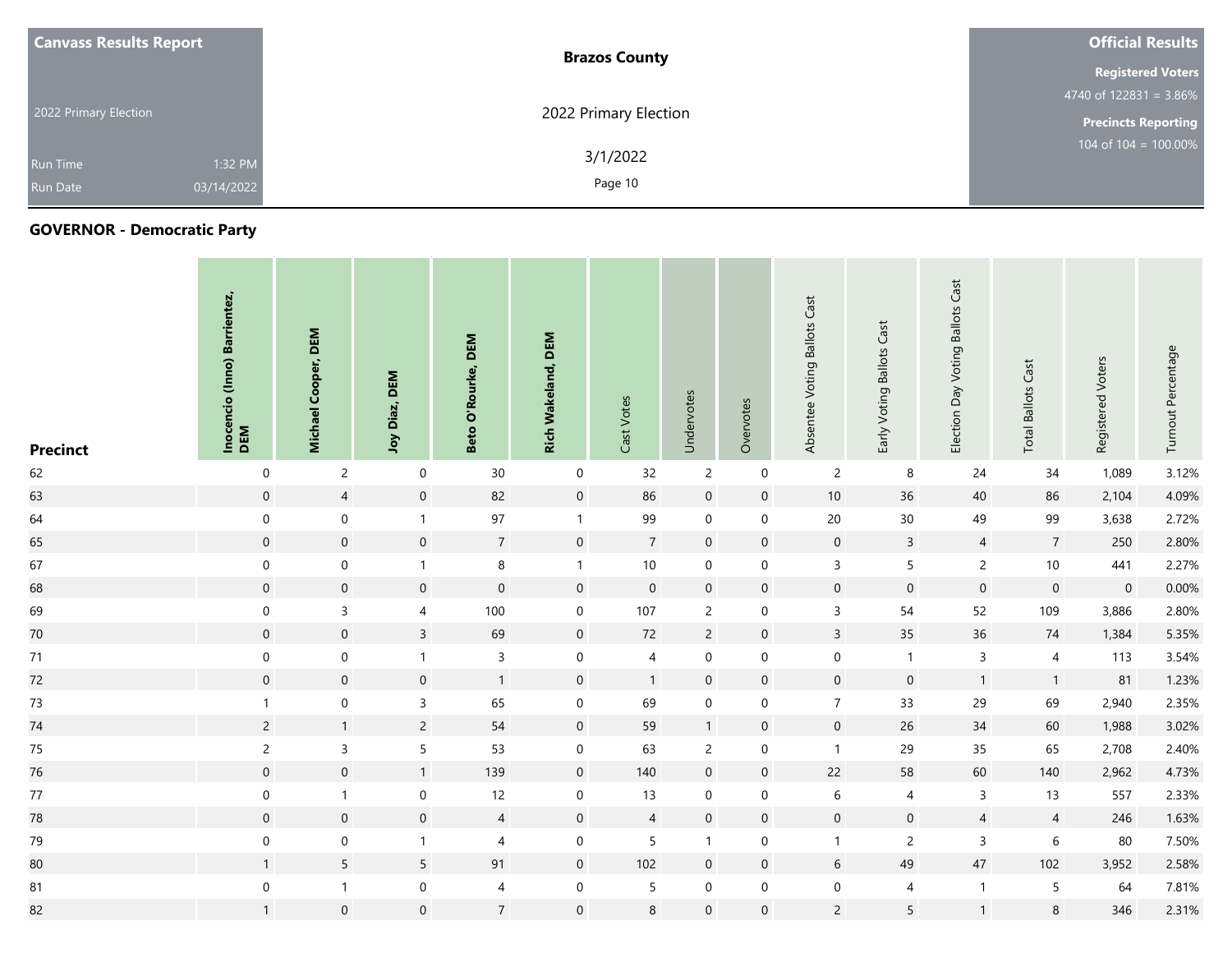| <b>Canvass Results Report</b> |            | <b>Brazos County</b>  | <b>Official Results</b>    |  |  |  |
|-------------------------------|------------|-----------------------|----------------------------|--|--|--|
|                               |            |                       | <b>Registered Voters</b>   |  |  |  |
| 2022 Primary Election         |            |                       | 4740 of $122831 = 3.86\%$  |  |  |  |
|                               |            | 2022 Primary Election | <b>Precincts Reporting</b> |  |  |  |
| <b>Run Time</b>               | 1:32 PM    | 3/1/2022              | $104$ of $104 = 100.00\%$  |  |  |  |
| <b>Run Date</b>               | 03/14/2022 | Page 11               |                            |  |  |  |

| <b>Precinct</b> | Inocencio (Inno) Barrientez,<br>DEM | DEM<br>Cooper,<br><b>Michael</b> | Joy Diaz, DEM       | <b>DEM</b><br>O'Rourke,<br>Beto | <b>Rich Wakeland, DEM</b> | Cast Votes          | Undervotes          | Overvotes           | Absentee Voting Ballots Cast | Early Voting Ballots Cast | Voting Ballots Cast<br>Election Day | <b>Total Ballots Cast</b> | Registered Voters   | Turnout Percentage |
|-----------------|-------------------------------------|----------------------------------|---------------------|---------------------------------|---------------------------|---------------------|---------------------|---------------------|------------------------------|---------------------------|-------------------------------------|---------------------------|---------------------|--------------------|
| 84              | $\boldsymbol{0}$                    | $\boldsymbol{0}$                 | $\mathbf 0$         | $\boldsymbol{0}$                | $\mathbf 0$               | $\mathbf 0$         | $\overline{0}$      | $\pmb{0}$           | $\boldsymbol{0}$             | $\boldsymbol{0}$          | $\mathbf 0$                         | $\pmb{0}$                 | $\overline{2}$      | 0.00%              |
| 85              | $\mathbf 0$                         | $\mathsf{O}\xspace$              | $\overline{0}$      | $\mathbf 0$                     | $\overline{0}$            | $\boldsymbol{0}$    | $\boldsymbol{0}$    | $\mathbf 0$         | $\boldsymbol{0}$             | $\boldsymbol{0}$          | $\mathsf{O}\xspace$                 | $\mathbf 0$               | $\mathbf{3}$        | 0.00%              |
| 86              | $\mathbf 0$                         | $\mathbf 0$                      | $\mathbf 0$         | $\mathbf 0$                     | $\mathbf 0$               | $\mathsf{O}\xspace$ | $\mathsf{O}\xspace$ | $\mathsf{O}\xspace$ | $\mathbf 0$                  | $\mathbf 0$               | $\mathsf{O}\xspace$                 | $\boldsymbol{0}$          | $\mathbf 0$         | 0.00%              |
| 87              | $\mathsf{O}\xspace$                 | $\mathsf{O}\xspace$              | $\mathsf{O}\xspace$ | $\mathsf{O}\xspace$             | $\mathsf{O}\xspace$       | $\mathsf{O}\xspace$ | $\overline{0}$      | $\mathbf 0$         | $\mathsf{O}\xspace$          | $\mathsf{O}\xspace$       | $\mathsf{O}\xspace$                 | $\mathbf 0$               | $\mathsf{O}\xspace$ | 0.00%              |
| 88              | $\overline{c}$                      | $\mathsf{3}$                     | $\mathsf{3}$        | 105                             | $\boldsymbol{0}$          | 113                 | $\mathbf 0$         | 0                   | 12                           | $44\,$                    | 57                                  | 113                       | 3,262               | 3.46%              |
| 90              | $\mathsf{O}\xspace$                 | $\mathsf{O}\xspace$              | $\mathsf{O}\xspace$ | $\overline{c}$                  | $\mathsf{O}\xspace$       | $\overline{c}$      | $\overline{0}$      | $\mathbf 0$         | $\mathbf 0$                  | $\mathsf{O}\xspace$       | $\overline{2}$                      | $\overline{2}$            | 33                  | 6.06%              |
| 91              | $\mathbf 0$                         | $\mathbf 0$                      | $\mathbf 0$         | $\mathbf 0$                     | $\mathbf 0$               | 0                   | $\mathbf 0$         | 0                   | $\mathbf 0$                  | $\mathsf{O}\xspace$       | 0                                   | $\pmb{0}$                 | $\,8\,$             | 0.00%              |
| 92              | $\mathbf 0$                         | $\mathsf{O}\xspace$              | $\mathbf 0$         | $\mathsf{O}\xspace$             | $\mathsf{O}\xspace$       | $\mathsf{O}\xspace$ | $\mathbf 0$         | $\mathbf 0$         | $\mathsf{O}\xspace$          | $\mathsf{O}\xspace$       | $\mathsf{O}\xspace$                 | $\mathbf 0$               | $\mathsf{O}$        | 0.00%              |
| 93              | $\boldsymbol{0}$                    | $\mathbf 0$                      | $\boldsymbol{0}$    | $\boldsymbol{0}$                | $\boldsymbol{0}$          | $\mathbf 0$         | $\mathbf 0$         | 0                   | $\mathbf 0$                  | $\mathsf{O}\xspace$       | 0                                   | $\boldsymbol{0}$          | $\mathbf 0$         | 0.00%              |
| 94              | $\mathbf 0$                         | $\mathsf{O}\xspace$              | $\mathsf{O}\xspace$ | $\mathsf{O}\xspace$             | $\mathsf{O}\xspace$       | $\boldsymbol{0}$    | $\mathbf 0$         | $\mathbf 0$         | $\mathsf{O}\xspace$          | $\mathbf 0$               | $\mathsf{O}\xspace$                 | $\mathbf 0$               | $\mathsf{O}$        | 0.00%              |
| 95              | $\mathbf 0$                         | $\boldsymbol{0}$                 | $\mathbf 0$         | $\boldsymbol{0}$                | $\mathbf 0$               | $\mathbf 0$         | 0                   | 0                   | $\mathbf 0$                  | $\mathsf{O}\xspace$       | 0                                   | $\boldsymbol{0}$          | $\mathsf{O}\xspace$ | 0.00%              |
| 96              | $\mathsf{O}\xspace$                 | $\mathsf{O}\xspace$              | $\mathsf{O}\xspace$ | $\mathsf{O}\xspace$             | $\mathsf{O}\xspace$       | $\mathsf{O}\xspace$ | $\mathbf 0$         | $\mathbf 0$         | $\boldsymbol{0}$             | $\mathsf{O}\xspace$       | $\overline{0}$                      | $\boldsymbol{0}$          | $\overline{1}$      | 0.00%              |
| 97              | $\mathsf{O}\xspace$                 | $\mathbf 0$                      | $\mathsf{O}\xspace$ | $\mathbf 0$                     | $\mathsf{O}\xspace$       | $\mathsf{O}\xspace$ | $\mathbf 0$         | $\boldsymbol{0}$    | $\mathbf 0$                  | $\mathbf 0$               | $\boldsymbol{0}$                    | $\mathbf 0$               | $\mathsf{O}\xspace$ | 0.00%              |
| 98              | $\mathbf 0$                         | $\mathbf 0$                      | $\boldsymbol{0}$    | $\boldsymbol{0}$                | $\boldsymbol{0}$          | $\mathsf{O}\xspace$ | $\boldsymbol{0}$    | $\pmb{0}$           | $\boldsymbol{0}$             | $\mathsf{O}\xspace$       | $\boldsymbol{0}$                    | $\mathbf 0$               | $\overline{4}$      | 0.00%              |
| 99              | $\mathbf 0$                         | $\boldsymbol{0}$                 | $\boldsymbol{0}$    | $\mathbf 0$                     | $\mathbf 0$               | $\mathbf 0$         | 0                   | 0                   | $\boldsymbol{0}$             | $\boldsymbol{0}$          | $\mathbf 0$                         | $\boldsymbol{0}$          | $\mathbf{1}$        | 0.00%              |
| 100             | $\mathbf 0$                         | $\boldsymbol{0}$                 | $\mathbf{1}$        | $43\,$                          | $\mathbf 0$               | 44                  | $\overline{0}$      | $\mathbf 0$         | $\overline{2}$               | 12                        | 30 <sup>°</sup>                     | 44                        | 1,724               | 2.55%              |
| 101             | $\mathbf 0$                         | $\boldsymbol{0}$                 | $\mathbf 0$         | 5                               | $\mathbf 0$               | 5                   | $\mathbf 0$         | 0                   | $\overline{1}$               | $\mathbf{1}$              | $\mathsf{3}$                        | 5                         | $50\,$              | 10.00%             |
| 102             | $\mathbf 0$                         | $\mathsf{O}\xspace$              | $\mathsf{O}\xspace$ | $\mathsf{O}\xspace$             | $\mathsf{O}\xspace$       | $\mathsf{O}\xspace$ | $\overline{0}$      | $\mathbf 0$         | $\mathbf 0$                  | $\mathbf 0$               | $\overline{0}$                      | $\mathsf{O}\xspace$       | $\mathbf 0$         | 0.00%              |
| 105             | $\mathbf 0$                         | $\pmb{0}$                        | $\pmb{0}$           | $\overline{c}$                  | $\mathbf 0$               | $\overline{c}$      | 0                   | 0                   | $\pmb{0}$                    | $\mathbf{1}$              | $\mathbf{1}$                        | $\overline{c}$            | $74\,$              | 2.70%              |
| 501             | $\mathsf{O}\xspace$                 | $\mathsf{O}\xspace$              | $\mathbf 0$         | $\mathsf{O}\xspace$             | $\mathbf 0$               | $\mathbf 0$         | $\mathbf 0$         | $\mathbf 0$         | $\mathbf 0$                  | $\mathsf{O}\xspace$       | $\overline{0}$                      | $\mathbf 0$               | $\mathsf{O}\xspace$ | 0.00%              |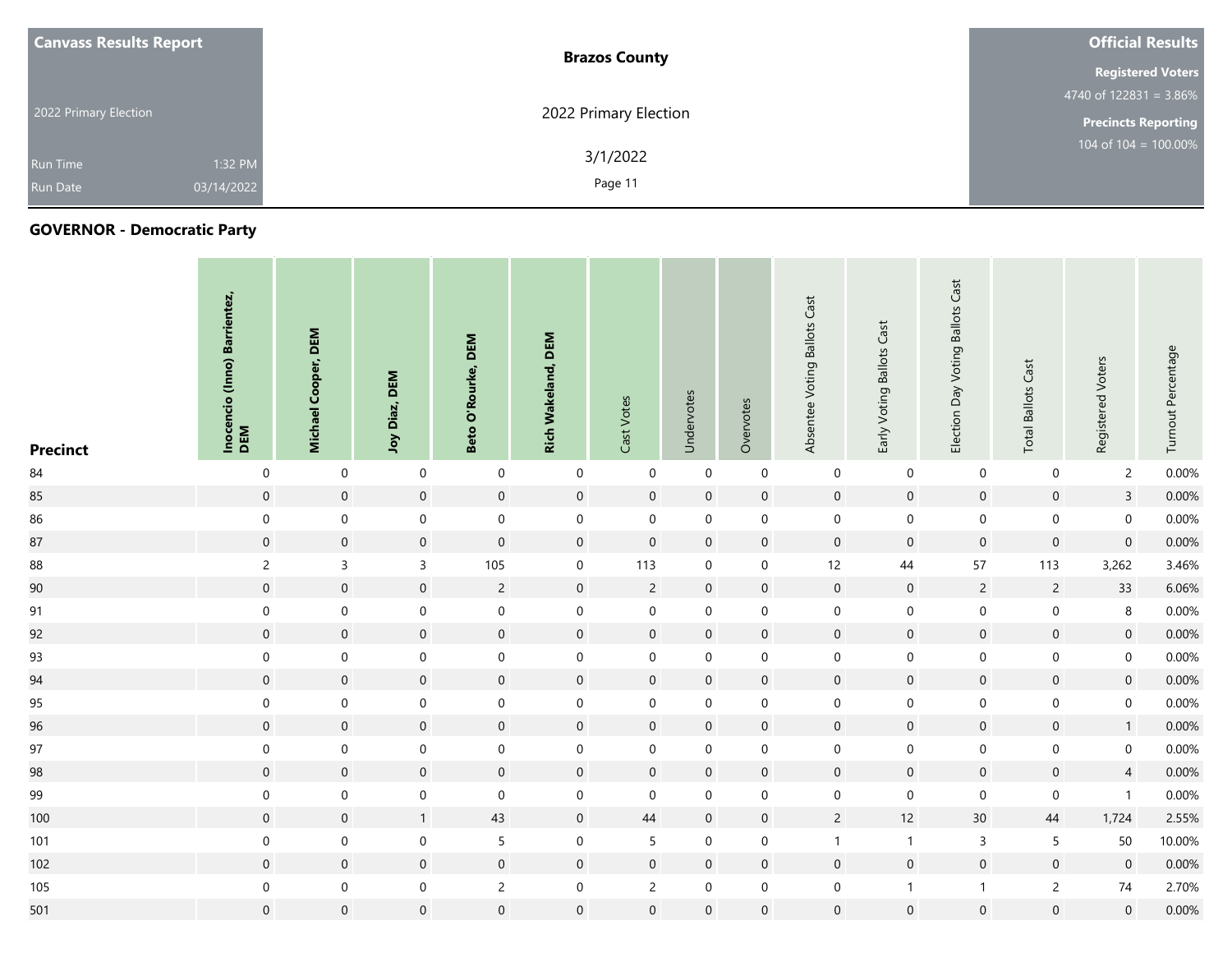| <b>Canvass Results Report</b> |            | <b>Brazos County</b>  | <b>Official Results</b>    |  |  |  |  |
|-------------------------------|------------|-----------------------|----------------------------|--|--|--|--|
|                               |            |                       | <b>Registered Voters</b>   |  |  |  |  |
| 2022 Primary Election         |            |                       | 4740 of $122831 = 3.86\%$  |  |  |  |  |
|                               |            | 2022 Primary Election | <b>Precincts Reporting</b> |  |  |  |  |
| <b>Run Time</b>               | 1:32 PM    | 3/1/2022              | 104 of $104 = 100.00\%$    |  |  |  |  |
| <b>Run Date</b>               | 03/14/2022 | Page 12               |                            |  |  |  |  |

| <b>Precinct</b> | tez,<br>m<br>$\widehat{2}$<br>Ξ<br>.<br>ig<br><b>Inoce</b><br>DEM | DEM<br>Ë.   | DEM<br>Diaz,<br>χοL | DEM<br>ö<br>ஃ | DEM<br><b>Ric</b> | Votes<br>Cast <sup>-</sup> | Undervotes  | Overvotes   | Cast<br><b>Ballots</b><br>פְּ<br>Votir<br>Absentee | Voting Ballots Cast<br>Early | ast<br><b>Ballots</b><br>oting<br>ζé<br>$\Omega$<br>ction<br>읍 | Cast<br><b>Total Ballots</b> | Voters<br>Registered | tage<br>൧<br>$\overline{5}$<br>르 |
|-----------------|-------------------------------------------------------------------|-------------|---------------------|---------------|-------------------|----------------------------|-------------|-------------|----------------------------------------------------|------------------------------|----------------------------------------------------------------|------------------------------|----------------------|----------------------------------|
| 502             | $\mathbf 0$                                                       | $\mathbf 0$ | $\mathbf 0$         |               | $\Omega$          |                            | $\Omega$    | 0           | $\mathbf 0$                                        |                              | 0                                                              |                              | $\mathbf 0$          | 0.00%                            |
| 503             | $\mathbf 0$                                                       | $\mathbf 0$ | $\mathbf 0$         |               | $\mathbf 0$       |                            | $\mathbf 0$ | $\mathbf 0$ | $\mathbf 0$                                        |                              | $\overline{0}$                                                 |                              | $\overline{0}$       | 0.00%                            |
| 504             | $\mathbf 0$                                                       | $\mathbf 0$ | $\mathbf 0$         | 6             | $\mathbf 0$       | 6                          | $\mathbf 0$ | 0           | $\mathbf 0$                                        | 6                            | 0                                                              | 6                            | $\mathbf 0$          | 0.00%                            |
| <b>Totals</b>   | 79                                                                | 219         | 187                 | 4,131         | 38                | 4,654                      | 81          | $\mathbf 0$ | 465                                                | 1,852                        | 2,418                                                          | 4,735                        | 122,831              | 3.85%                            |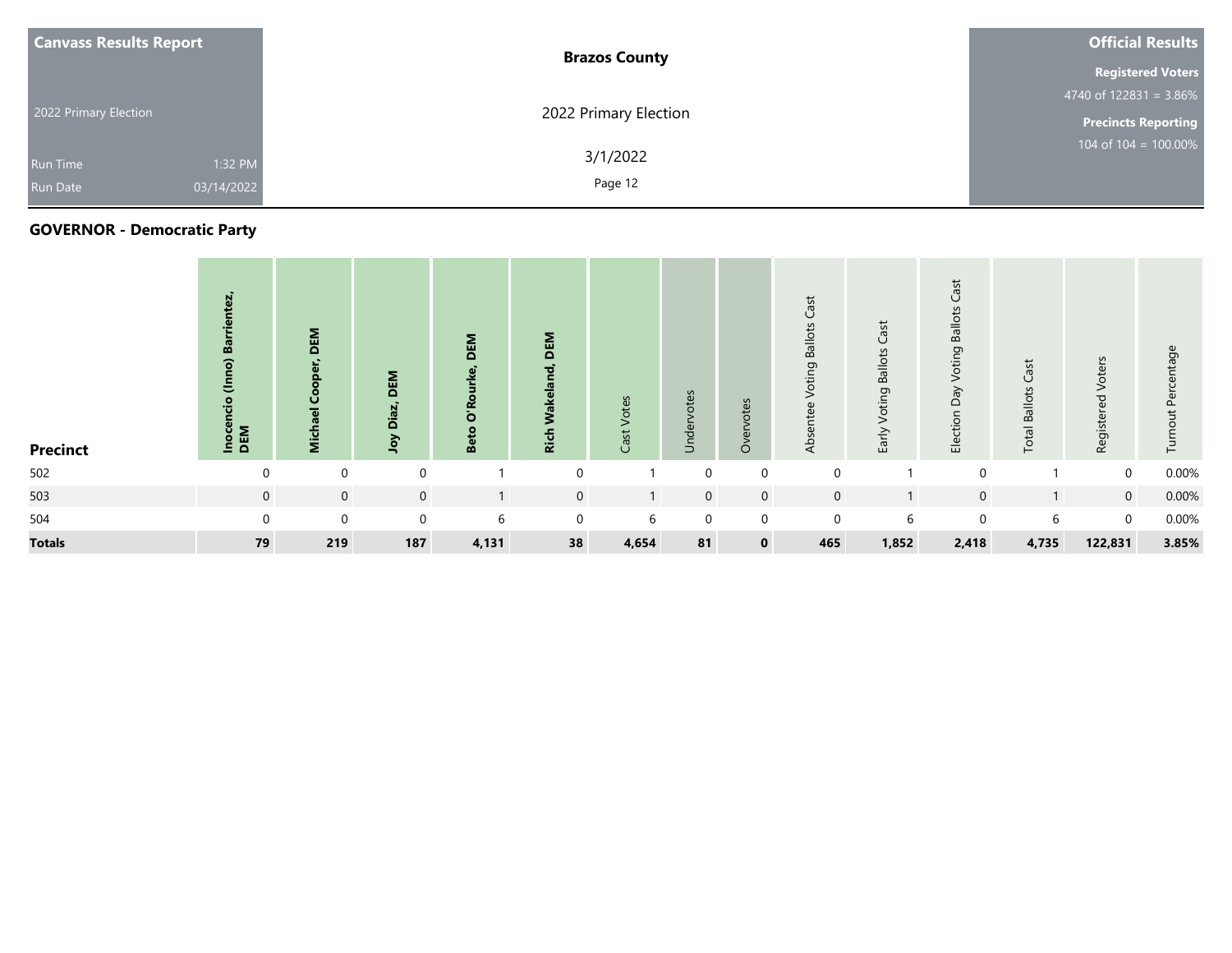| <b>Canvass Results Report</b> | <b>Brazos County</b>  | <b>Official Results</b>    |
|-------------------------------|-----------------------|----------------------------|
|                               |                       | <b>Registered Voters</b>   |
|                               |                       |                            |
| 2022 Primary Election         | 2022 Primary Election | <b>Precincts Reporting</b> |
| 1:32 PM<br><b>Run Time</b>    | 3/1/2022              | 104 of $104 = 100.00\%$    |
| 03/14/2022<br><b>Run Date</b> | Page 13               |                            |

| <b>Precinct</b>          | Michelle Beckley, DEM | Mike Collier, DEM | Carla Brailey, DEM | Cast Votes | Undervotes       | Overvotes           | Absentee Voting Ballots Cast | Early Voting Ballots Cast | Election Day Voting Ballots Cast | <b>Total Ballots Cast</b> | Registered Voters | Turnout Percentage |
|--------------------------|-----------------------|-------------------|--------------------|------------|------------------|---------------------|------------------------------|---------------------------|----------------------------------|---------------------------|-------------------|--------------------|
| $\mathbf{1}$             | $\,8\,$               | 26                | 12                 | 46         | $\mathbf{1}$     | $\mathbf 0$         | 5                            | $\mathsf 9$               | 33                               | 47                        | 2,144             | 2.19%              |
| $\overline{c}$           | 13                    | 37                | $10$               | 60         | $\overline{c}$   | $\boldsymbol{0}$    | 8                            | 32                        | 22                               | 62                        | 2,549             | 2.43%              |
| $\mathsf 3$              | $20\,$                | 16                | $18$               | 54         | $\mathsf 3$      | $\mathbf 0$         | 8                            | 28                        | $21$                             | 57                        | 1,018             | 5.60%              |
| $\overline{\mathcal{L}}$ | 54                    | 67                | 63                 | 184        | 21               | $\boldsymbol{0}$    | $15\,$                       | 105                       | 85                               | 205                       | 1,736             | 11.81%             |
| $\sqrt{5}$               | 14                    | $20\,$            | $11$               | 45         | $\mathbf{1}$     | $\mathbf 0$         | $\,6\,$                      | 22                        | $18\,$                           | 46                        | 1,822             | 2.52%              |
| $\overline{6}$           | $6\,$                 | $\sqrt{6}$        | $\overline{9}$     | 21         | $\mathbf{1}$     | $\boldsymbol{0}$    | $\overline{3}$               | $\overline{9}$            | $10\,$                           | 22                        | 1,042             | 2.11%              |
| $\boldsymbol{7}$         | 18                    | 17                | $10\,$             | 45         | $\mathsf{3}$     | $\mathbf 0$         | $\overline{4}$               | 23                        | 21                               | 48                        | 1,841             | 2.61%              |
| $\bf 8$                  | 18                    | 26                | 19                 | 63         | $\overline{3}$   | $\boldsymbol{0}$    | $10$                         | $16\,$                    | 40                               | 66                        | 1,681             | 3.93%              |
| 9                        | 22                    | 28                | $\,8\,$            | 58         | 4                | $\mathbf 0$         | 6                            | 24                        | 32                               | 62                        | 1,582             | 3.92%              |
| $10$                     | 34                    | 51                | 27                 | 112        | $\mathbf{1}$     | $\mathbf 0$         | $\,8\,$                      | 51                        | 54                               | 113                       | 4,098             | 2.76%              |
| 11                       | $27\,$                | 48                | 31                 | 106        | $\,$ 6 $\,$      | $\boldsymbol{0}$    | 9                            | 35                        | 68                               | 112                       | 3,063             | 3.66%              |
| 12                       | 57                    | 81                | $44$               | 182        | $10\,$           | $\boldsymbol{0}$    | $24$                         | 64                        | $104$                            | 192                       | 4,203             | 4.57%              |
| 13                       | 26                    | 56                | 29                 | 111        | $\mathsf{3}$     | $\boldsymbol{0}$    | $10\,$                       | 38                        | 66                               | 114                       | 2,325             | 4.90%              |
| 14                       | 43                    | 42                | 50                 | 135        | $\boldsymbol{9}$ | $\boldsymbol{0}$    | 12                           | 48                        | 84                               | 144                       | 3,029             | 4.75%              |
| 15                       | 45                    | 68                | 38                 | 151        | $\overline{7}$   | $\mathsf{O}\xspace$ | $26\,$                       | 54                        | ${\bf 78}$                       | 158                       | 3,086             | 5.12%              |
| 16                       | 25                    | 24                | 28                 | $77$       | $\sqrt{6}$       | $\boldsymbol{0}$    | 8                            | 38                        | $37\,$                           | 83                        | 1,411             | 5.88%              |
| 17                       | 65                    | $74$              | 60                 | 199        | $18\,$           | $\mathbf 0$         | $10\,$                       | 105                       | 102                              | 217                       | 3,205             | 6.77%              |
| 18                       | 25                    | $18$              | 21                 | 64         | 5                | $\mathbf 0$         | $5\phantom{.}$               | 30                        | $34$                             | 69                        | 565               | 12.21%             |
| 19                       | $\boldsymbol{6}$      | $\mathsf 3$       | $10\,$             | 19         | $\mathbf{1}$     | $\pmb{0}$           | $\mathbf{1}$                 | 12                        | $\overline{7}$                   | $20\,$                    | 411               | 4.87%              |
| 20                       | 19                    | 33                | 21                 | $73\,$     | 5                | $\mathbf 0$         | $\mathbf 0$                  | 38                        | $40\,$                           | 78                        | 3,187             | 2.45%              |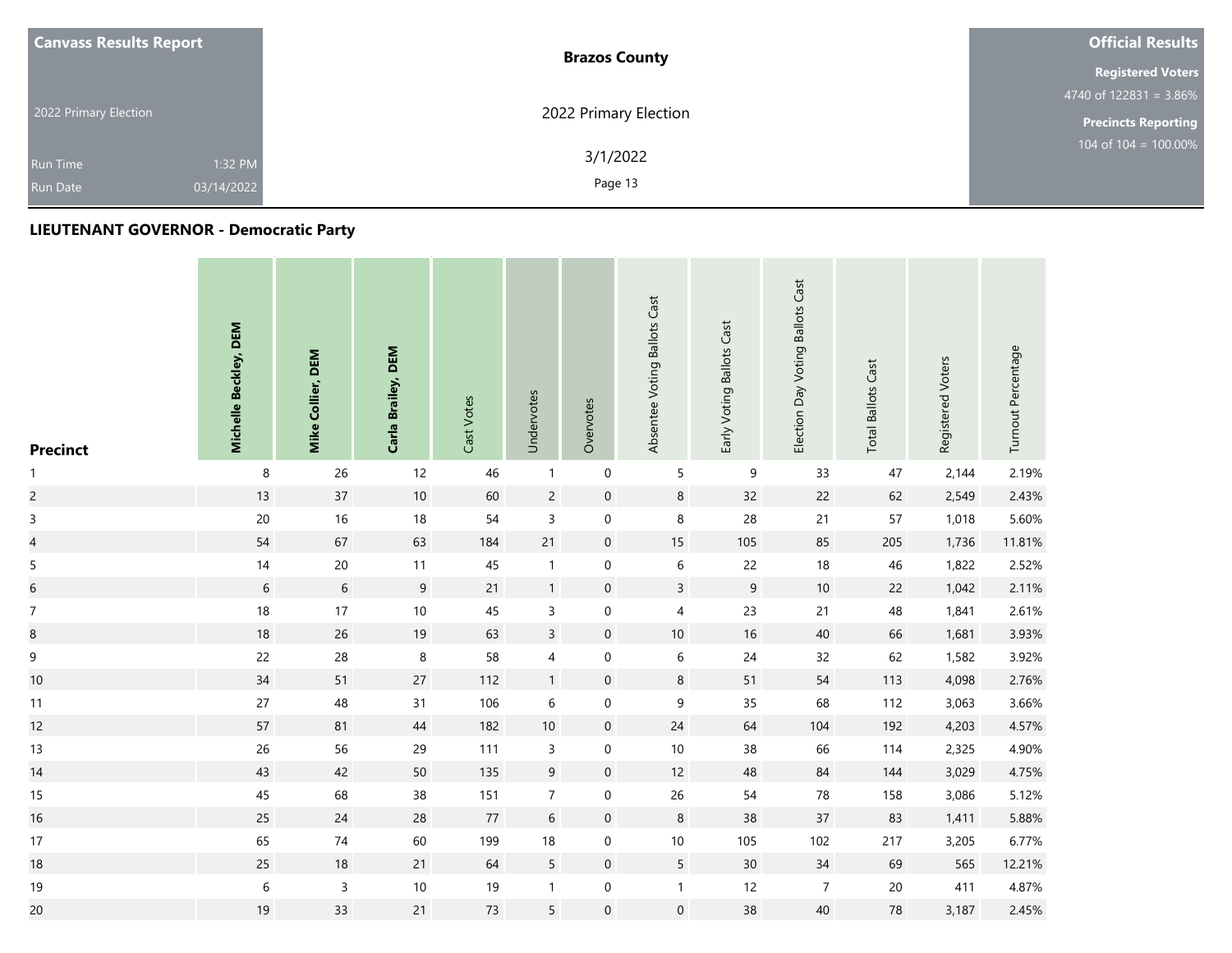| <b>Canvass Results Report</b> | <b>Brazos County</b>  | <b>Official Results</b>                     |
|-------------------------------|-----------------------|---------------------------------------------|
|                               |                       | <b>Registered Voters</b>                    |
|                               |                       |                                             |
| 2022 Primary Election         | 2022 Primary Election | <b>Precincts Reporting</b>                  |
| 1:32 PM<br><b>Run Time</b>    | 3/1/2022              | $104 \overline{\text{ of } 104} = 100.00\%$ |
| 03/14/2022<br><b>Run Date</b> | Page 14               |                                             |

| <b>Precinct</b> | Michelle Beckley, DEM | Mike Collier, DEM   | Carla Brailey, DEM  | Cast Votes          | Undervotes       | Overvotes        | Absentee Voting Ballots Cast | Early Voting Ballots Cast | Election Day Voting Ballots Cast | <b>Total Ballots Cast</b> | Registered Voters | Turnout Percentage |
|-----------------|-----------------------|---------------------|---------------------|---------------------|------------------|------------------|------------------------------|---------------------------|----------------------------------|---------------------------|-------------------|--------------------|
| 21              | $10$                  | 11                  | $\overline{7}$      | 28                  | $\overline{4}$   | $\pmb{0}$        | $\mathbf 0$                  | 13                        | 19                               | 32                        | 1,427             | 2.24%              |
| 22              | $\overline{4}$        | $\overline{7}$      | $\overline{4}$      | $15\,$              | $\boldsymbol{0}$ | $\boldsymbol{0}$ | $\boldsymbol{0}$             | $\overline{7}$            | $\bf 8$                          | 15                        | 407               | 3.69%              |
| 23              | $\pmb{0}$             | $\pmb{0}$           | $\pmb{0}$           | $\mathbf 0$         | $\mathbf{1}$     | $\mathbf 0$      | $\pmb{0}$                    | $\pmb{0}$                 | $\mathbf{1}$                     | $\overline{\mathbf{1}}$   | 82                | 1.22%              |
| 24              | 25                    | 53                  | 28                  | 106                 | $\overline{c}$   | $\mathbf 0$      | 17                           | 29                        | 62                               | 108                       | 2,022             | 5.34%              |
| 25              | 42                    | 29                  | 44                  | 115                 | 14               | $\boldsymbol{0}$ | 18                           | 60                        | 51                               | 129                       | 1,072             | 12.03%             |
| 26              | $47\,$                | $47\,$              | 37                  | 131                 | $\boldsymbol{6}$ | $\boldsymbol{0}$ | $\,8\,$                      | 61                        | 68                               | 137                       | 3,692             | 3.71%              |
| 27              | 19                    | $21$                | 17                  | 57                  | $\mathsf{3}$     | $\mathbf 0$      | $\,8\,$                      | $18\,$                    | $34$                             | 60                        | 2,671             | 2.25%              |
| 28              | $\overline{4}$        | 5                   | $\overline{4}$      | 13                  | $\mathsf{3}$     | $\boldsymbol{0}$ | $\mathbf{1}$                 | $6\phantom{a}$            | 9                                | 16                        | 573               | 2.79%              |
| 29              | $\,8\,$               | 34                  | 15                  | 57                  | 5                | $\mathbf 0$      | 5                            | $18\,$                    | 39                               | 62                        | 855               | 7.25%              |
| 30              | 60                    | $47\,$              | 52                  | 159                 | $10\,$           | $\boldsymbol{0}$ | $14$                         | $80\,$                    | 75                               | 169                       | 2,480             | 6.81%              |
| 31              | 31                    | $44\,$              | 21                  | 96                  | 8                | $\mathbf 0$      | $\,8\,$                      | 26                        | $70\,$                           | 104                       | 3,242             | 3.21%              |
| 33              | $10\,$                | 13                  | 22                  | 45                  | $\overline{2}$   | $\boldsymbol{0}$ | $\overline{7}$               | 13                        | 27                               | $47\,$                    | 1,455             | 3.23%              |
| $34$            | $20\,$                | 17                  | 15                  | 52                  | 5                | $\mathbf 0$      | $\mathsf{3}$                 | $20\,$                    | $34\,$                           | 57                        | 2,095             | 2.72%              |
| 35              | 28                    | 34                  | $19$                | 81                  | $\overline{c}$   | $\mathbf 0$      | $5\overline{)}$              | 28                        | $50\,$                           | 83                        | 3,623             | 2.29%              |
| 36              | 58                    | 66                  | $34$                | 158                 | $\,$ 6 $\,$      | $\boldsymbol{0}$ | 13                           | 56                        | 95                               | 164                       | 4,241             | 3.87%              |
| 37              | $\boldsymbol{0}$      | $\mathsf{O}\xspace$ | $\mathsf{O}\xspace$ | $\mathsf{O}\xspace$ | $\mathbf{1}$     | $\boldsymbol{0}$ | $\mathbf 0$                  | $\mathsf{O}\xspace$       | $\mathbf{1}$                     | $\overline{1}$            | 165               | 0.61%              |
| $38\,$          | 18                    | $\,8\,$             | 16                  | 42                  | 8                | $\mathbf 0$      | $\mathbf{1}$                 | 17                        | 32                               | 50                        | 458               | 10.92%             |
| 39              | $17\,$                | 28                  | $20\,$              | 65                  | $\boldsymbol{0}$ | $\boldsymbol{0}$ | $10\,$                       | 25                        | $30\,$                           | 65                        | 1,691             | 3.84%              |
| 40              | 40                    | 101                 | 48                  | 189                 | $\overline{4}$   | $\mathbf 0$      | 35                           | 59                        | 99                               | 193                       | 3,974             | 4.86%              |
| 41              | $\overline{7}$        | 29                  | 8                   | 44                  | $\mathbf{1}$     | $\boldsymbol{0}$ | $10\,$                       | 14                        | 21                               | 45                        | 1,457             | 3.09%              |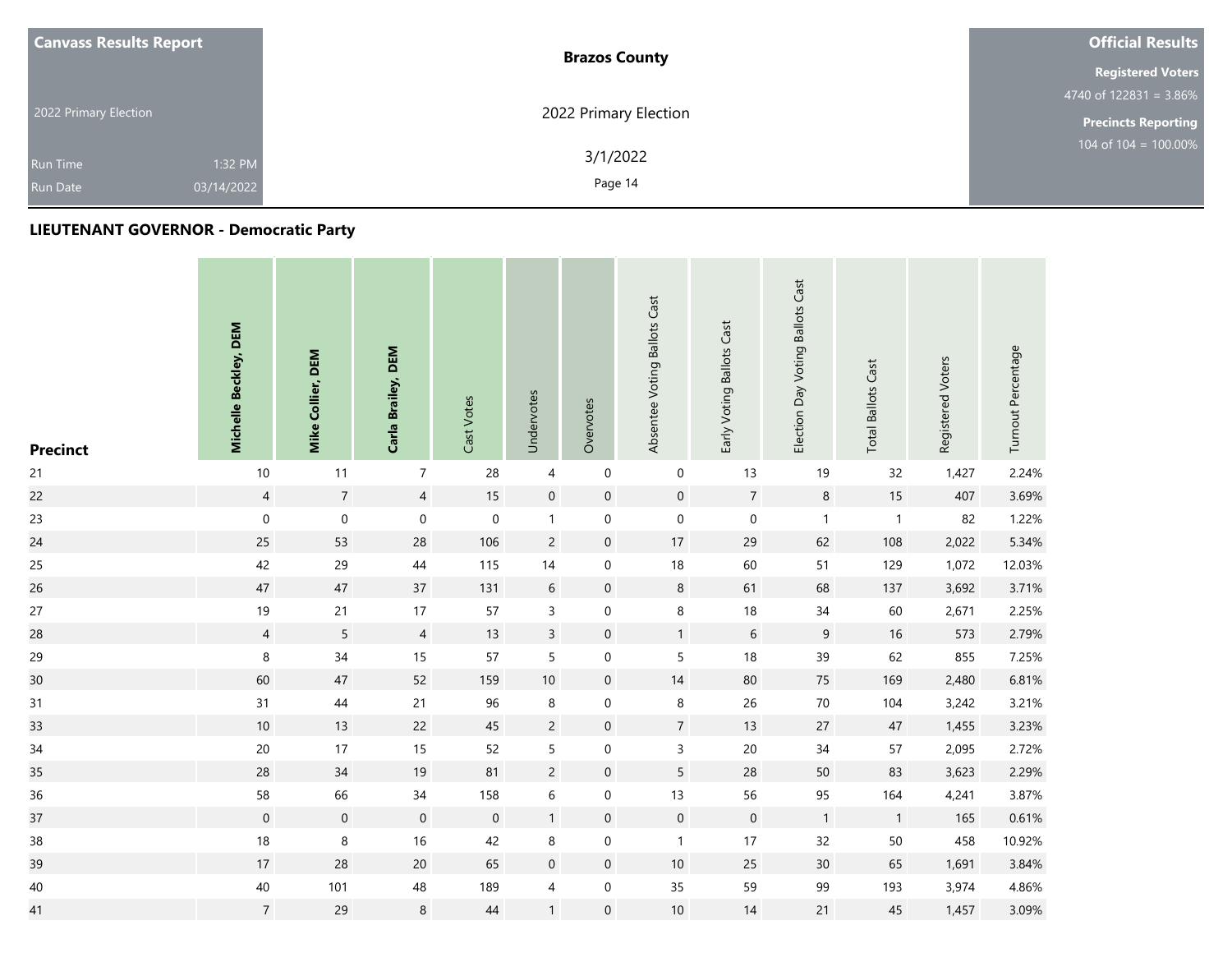| <b>Canvass Results Report</b> | <b>Brazos County</b>  | <b>Official Results</b>                       |
|-------------------------------|-----------------------|-----------------------------------------------|
|                               |                       | <b>Registered Voters</b>                      |
|                               |                       | $4740 \overline{\text{ of } 122831} = 3.86\%$ |
| 2022 Primary Election         | 2022 Primary Election | <b>Precincts Reporting</b>                    |
| 1:32 PM<br><b>Run Time</b>    | 3/1/2022              | 104 of $104 = 100.00\%$                       |
| 03/14/2022<br><b>Run Date</b> | Page 15               |                                               |

| <b>Precinct</b> | Michelle Beckley, DEM | Mike Collier, DEM   | Carla Brailey, DEM  | Cast Votes       | Undervotes          | Overvotes           | Absentee Voting Ballots Cast | Early Voting Ballots Cast | Election Day Voting Ballots Cast | <b>Total Ballots Cast</b> | Registered Voters   | Turnout Percentage |
|-----------------|-----------------------|---------------------|---------------------|------------------|---------------------|---------------------|------------------------------|---------------------------|----------------------------------|---------------------------|---------------------|--------------------|
| 42              | $\boldsymbol{0}$      | $\mathbf 0$         | $\mathbf 0$         | $\mathbf 0$      | $\pmb{0}$           | $\mathbf 0$         | $\pmb{0}$                    | $\pmb{0}$                 | $\boldsymbol{0}$                 | $\boldsymbol{0}$          | 0                   | 0.00%              |
| 43              | $\overline{c}$        | $\overline{2}$      | 1                   | $\sqrt{5}$       | $\overline{c}$      | $\mathbf 0$         | $\mathbf 0$                  | $\overline{c}$            | 5                                | $\overline{7}$            | 202                 | 3.47%              |
| 44              | $\mathbf{1}$          | $\mathbf 0$         | $\mathbf{1}$        | $\sqrt{2}$       | $\mathbf 0$         | $\mathbf 0$         | $\mathbf 0$                  | $\mathbf{1}$              | $\mathbf 1$                      | $\mathsf{2}\,$            | 135                 | 1.48%              |
| 45              | $\mathbf{1}$          | $\pmb{0}$           | $\mathsf{O}\xspace$ | $\mathbf{1}$     | $\pmb{0}$           | $\mathbf 0$         | $\mathbf 0$                  | $\mathbf 0$               | $\mathbf{1}$                     | $\mathbf{1}$              | 155                 | 0.65%              |
| 46              | $\boldsymbol{7}$      | $\boldsymbol{7}$    | $\overline{7}$      | 21               | $\overline{c}$      | $\mathbf 0$         | $\overline{c}$               | $13$                      | $\,$ 8 $\,$                      | 23                        | 377                 | 6.10%              |
| 47              | $\,8\,$               | 5                   | $6\,$               | $19$             | $\mathbf{1}$        | $\mathbf 0$         | $\mathbf{1}$                 | $10\,$                    | $\overline{9}$                   | $20\,$                    | 485                 | 4.12%              |
| 48              | $\overline{3}$        | $\overline{3}$      | $\overline{2}$      | $\,8\,$          | $\mathbf 0$         | $\mathsf{O}\xspace$ | $\mathbf 0$                  | 3                         | 5                                | $\,$ 8 $\,$               | 237                 | 3.38%              |
| 49              | $6\,$                 | $\overline{c}$      | $\mathbf{1}$        | $\overline{9}$   | $\pmb{0}$           | $\mathbf 0$         | $\mathbf 0$                  | $\overline{c}$            | $\overline{7}$                   | $\overline{9}$            | 318                 | 2.83%              |
| $50\,$          | $\mathbf 0$           | $\mathbf 0$         | $\mathbf 0$         | $\mathbf 0$      | $\mathbf 0$         | $\mathbf 0$         | $\mathbf 0$                  | $\mathbf 0$               | $\mathbf 0$                      | $\mbox{O}$                | $\overline{2}$      | 0.00%              |
| 51              | $\mathbf 0$           | $\mathbf 0$         | $\boldsymbol{0}$    | $\mathbf 0$      | $\mathbf 0$         | $\mathbf 0$         | $\mathbf 0$                  | $\mathsf{O}\xspace$       | $\pmb{0}$                        | $\mathbf 0$               | $\mathsf{O}\xspace$ | 0.00%              |
| 52              | $\mathbf 0$           | $\mathbf 0$         | $\boldsymbol{0}$    | $\mathbf 0$      | $\boldsymbol{0}$    | $\mathbf 0$         | $\mathbf 0$                  | $\mathbf 0$               | $\boldsymbol{0}$                 | $\mathbf 0$               | 22                  | 0.00%              |
| 53              | $\overline{3}$        | $\overline{c}$      | $\overline{c}$      | $\boldsymbol{7}$ | $\mathbf 0$         | $\mathsf{O}\xspace$ | $\mathbf 0$                  | $\overline{4}$            | $\overline{\mathbf{3}}$          | $\boldsymbol{7}$          | 165                 | 4.24%              |
| 54              | $\boldsymbol{6}$      | $\,$ 6 $\,$         | $\overline{c}$      | $14$             | $\overline{c}$      | $\mathbf 0$         | $\overline{\mathcal{A}}$     | $\sqrt{4}$                | $\,8\,$                          | 16                        | 671                 | 2.38%              |
| 55              | $24$                  | 36                  | $22\,$              | 82               | $\overline{c}$      | $\mathbf 0$         | $\sqrt{7}$                   | 25                        | 52                               | 84                        | 3,034               | 2.77%              |
| 56              | $\mathbf 0$           | $\mathbf 0$         | $\boldsymbol{0}$    | $\mathbf 0$      | $\boldsymbol{0}$    | $\mathbf 0$         | $\mathbf 0$                  | $\pmb{0}$                 | $\boldsymbol{0}$                 | $\boldsymbol{0}$          | 31                  | 0.00%              |
| 57              | $\overline{3}$        | $\overline{7}$      | $\mathsf{3}$        | 13               | $\mathsf{O}\xspace$ | $\mathbf 0$         | $\overline{4}$               | 5                         | $\overline{4}$                   | 13                        | 288                 | 4.51%              |
| 58              | $\,$ 6 $\,$           | $\,$ 6 $\,$         | $\overline{7}$      | $19$             | $\mathbf{1}$        | $\mathbf 0$         | $\overline{\mathcal{A}}$     | $\mathsf{3}$              | 13                               | 20                        | 858                 | 2.33%              |
| 59              | $\mathbf 0$           | $\mathsf{O}\xspace$ | $\mathsf{O}\xspace$ | $\mathbf 0$      | $\overline{c}$      | $\mathbf 0$         | $\mathbf{1}$                 | $\overline{1}$            | $\mathsf{O}$                     | $\overline{c}$            | 32                  | 6.25%              |
| 60              | $\mathbf 0$           | $\mathbf 0$         | $\boldsymbol{0}$    | $\mathbf 0$      | $\mathbf 0$         | $\mathbf 0$         | $\pmb{0}$                    | $\mathbf 0$               | $\boldsymbol{0}$                 | $\pmb{0}$                 | 95                  | 0.00%              |
| 61              | $\pmb{0}$             | $\mathbf 0$         | $\boldsymbol{0}$    | $\mathbf 0$      | $\mathsf{O}\xspace$ | $\mathbf 0$         | $\mathbf 0$                  | 0                         | $\mathsf{O}\xspace$              | $\mathbf 0$               | 53                  | $0.00\%$           |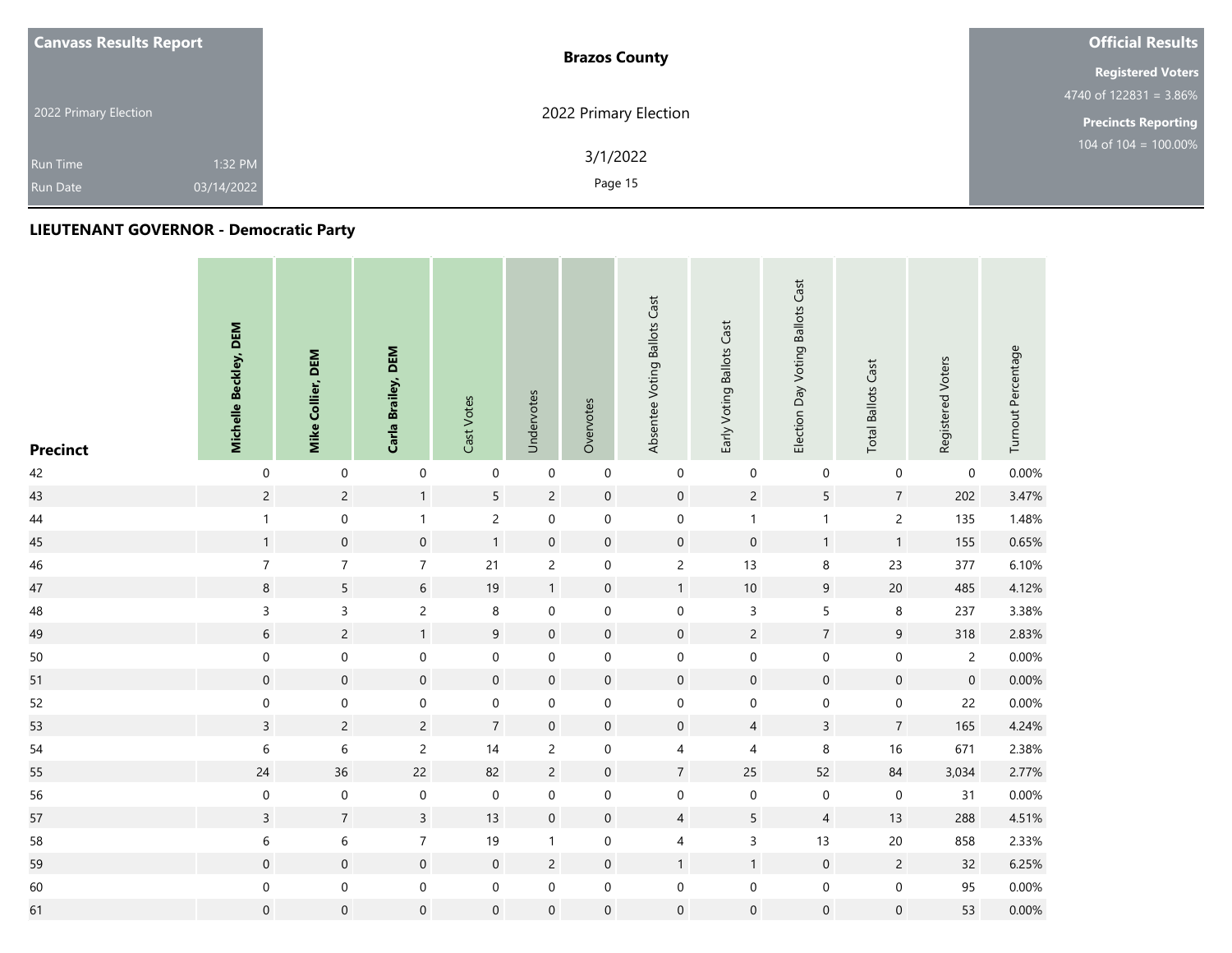| <b>Canvass Results Report</b> |            | <b>Brazos County</b>  | <b>Official Results</b>                     |
|-------------------------------|------------|-----------------------|---------------------------------------------|
|                               |            |                       | <b>Registered Voters</b>                    |
|                               |            |                       | 4740 of $122831 = 3.86\%$                   |
| 2022 Primary Election         |            | 2022 Primary Election | <b>Precincts Reporting</b>                  |
| Run Time                      | 1:32 PM    | 3/1/2022              | $104 \overline{\text{ of } 104} = 100.00\%$ |
| <b>Run Date</b>               | 03/14/2022 | Page 16               |                                             |

| <b>Precinct</b> | Michelle Beckley, DEM | Mike Collier, DEM | Carla Brailey, DEM  | Cast Votes     | Undervotes          | Overvotes           | Absentee Voting Ballots Cast | Early Voting Ballots Cast | Election Day Voting Ballots Cast | <b>Total Ballots Cast</b> | Registered Voters   | Turnout Percentage |
|-----------------|-----------------------|-------------------|---------------------|----------------|---------------------|---------------------|------------------------------|---------------------------|----------------------------------|---------------------------|---------------------|--------------------|
| 62              | 18                    | 5                 | $\boldsymbol{9}$    | 32             | $\overline{c}$      | $\mathbf 0$         | $\overline{c}$               | 8                         | 24                               | 34                        | 1,089               | 3.12%              |
| 63              | 23                    | 37                | 23                  | 83             | $\overline{3}$      | $\mathbf 0$         | $10\,$                       | 36                        | 40                               | 86                        | 2,104               | 4.09%              |
| 64              | 25                    | 47                | 19                  | 91             | 8                   | $\mathbf 0$         | $20\,$                       | $30\,$                    | 49                               | 99                        | 3,638               | 2.72%              |
| 65              | $\overline{c}$        | $\overline{3}$    | $\overline{c}$      | $\overline{7}$ | $\mathbf 0$         | $\mathbf 0$         | $\boldsymbol{0}$             | $\mathsf{3}$              | $\overline{4}$                   | $\overline{7}$            | 250                 | 2.80%              |
| 67              | $\overline{4}$        | $\overline{5}$    | $\mathbf{1}$        | $10\,$         | $\mathbf 0$         | $\mathbf 0$         | $\mathsf{3}$                 | 5                         | $\overline{c}$                   | $10\,$                    | 441                 | 2.27%              |
| 68              | $\mathsf{O}\xspace$   | $\mathbf 0$       | $\mathsf{O}\xspace$ | $\mathbf 0$    | $\mathbf 0$         | $\mathbf 0$         | $\mathbf 0$                  | $\pmb{0}$                 | $\mathbf 0$                      | $\mathbf 0$               | $\mathsf{O}\xspace$ | 0.00%              |
| 69              | 32                    | $44$              | 31                  | 107            | $\overline{c}$      | $\mathbf 0$         | $\mathsf 3$                  | 54                        | 52                               | 109                       | 3,886               | 2.80%              |
| 70              | 27                    | 24                | 20                  | $71$           | $\overline{3}$      | $\mathbf 0$         | $\overline{3}$               | 35                        | 36                               | $74\,$                    | 1,384               | 5.35%              |
| 71              | $\mathbf{1}$          | $\mathbf{1}$      | $\overline{c}$      | $\overline{4}$ | 0                   | $\boldsymbol{0}$    | $\mathbf 0$                  | $\mathbf{1}$              | $\mathsf{3}$                     | 4                         | 113                 | 3.54%              |
| 72              | $\mathbf 0$           | $\mathbf{1}$      | $\pmb{0}$           | $\mathbf{1}$   | $\mathbf 0$         | $\mathbf 0$         | $\boldsymbol{0}$             | $\pmb{0}$                 | $\mathbf{1}$                     | $\mathbf{1}$              | 81                  | 1.23%              |
| 73              | 22                    | 29                | 18                  | 69             | $\mathbf 0$         | $\mathbf 0$         | $\overline{7}$               | 33                        | 29                               | 69                        | 2,940               | 2.35%              |
| 74              | 21                    | 22                | 13                  | 56             | $\overline{4}$      | $\mathbf 0$         | $\boldsymbol{0}$             | 26                        | $34\,$                           | 60                        | 1,988               | 3.02%              |
| 75              | 24                    | 23                | 15                  | 62             | $\mathsf{3}$        | $\mathbf 0$         | $\mathbf{1}$                 | 29                        | 35                               | 65                        | 2,708               | 2.40%              |
| 76              | 37                    | 69                | 28                  | 134            | $\sqrt{6}$          | $\boldsymbol{0}$    | 22                           | 58                        | 60                               | 140                       | 2,962               | 4.73%              |
| $77$            | $\overline{c}$        | $\,$ 6 $\,$       | 5                   | 13             | $\mathbf 0$         | $\mathbf 0$         | $\,$ 6 $\,$                  | $\overline{4}$            | $\mathsf{3}$                     | 13                        | 557                 | 2.33%              |
| 78              | $\overline{c}$        | $\mathbf{1}$      | $\mathbf{1}$        | $\overline{4}$ | $\pmb{0}$           | $\mathbf 0$         | $\mathbf 0$                  | $\boldsymbol{0}$          | $\overline{4}$                   | $\overline{4}$            | 246                 | 1.63%              |
| 79              | $\mathbf{1}$          | $\overline{3}$    | $\mathbf{1}$        | 5              | $\mathbf{1}$        | $\mathbf 0$         | $\mathbf{1}$                 | $\overline{c}$            | $\overline{3}$                   | $\,$ 6 $\,$               | 80                  | 7.50%              |
| 80              | 28                    | 37                | 32                  | 97             | 5                   | $\mathbf 0$         | 6                            | 49                        | $47\,$                           | 102                       | 3,952               | 2.58%              |
| ${\bf 81}$      | $\mathbf{1}$          | $\boldsymbol{0}$  | $\overline{4}$      | $\mathsf S$    | $\mathbf 0$         | $\mathbf 0$         | $\boldsymbol{0}$             | 4                         | $\mathbf{1}$                     | $\sqrt{5}$                | 64                  | 7.81%              |
| 82              | $\overline{4}$        | $\overline{4}$    | $\mathsf{O}\xspace$ | $\,8\,$        | $\mathsf{O}\xspace$ | $\mathsf{O}\xspace$ | $\overline{c}$               | 5                         | $\mathbf{1}$                     | $\,8\,$                   | 346                 | 2.31%              |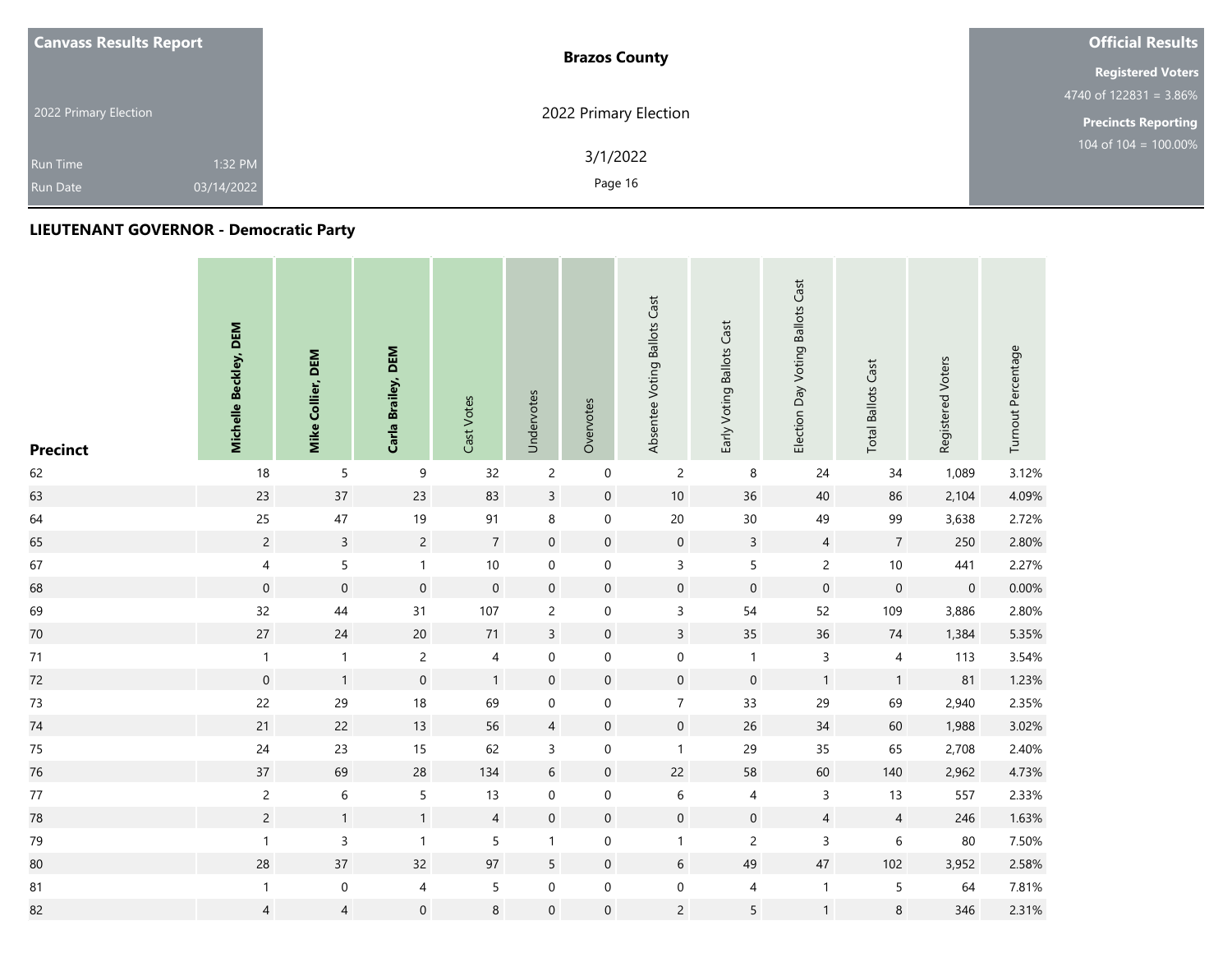| <b>Canvass Results Report</b> | <b>Brazos County</b>  | <b>Official Results</b>    |
|-------------------------------|-----------------------|----------------------------|
|                               |                       | <b>Registered Voters</b>   |
|                               |                       | 4740 of $122831 = 3.86\%$  |
| 2022 Primary Election         | 2022 Primary Election | <b>Precincts Reporting</b> |
| 1:32 PM<br><b>Run Time</b>    | 3/1/2022              | 104 of $104 = 100.00\%$    |
| 03/14/2022<br><b>Run Date</b> | Page 17               |                            |

| <b>Precinct</b> | Michelle Beckley, DEM | Mike Collier, DEM | Carla Brailey, DEM  | Cast Votes     | Undervotes       | Overvotes           | Absentee Voting Ballots Cast | Early Voting Ballots Cast | Election Day Voting Ballots Cast | <b>Total Ballots Cast</b> | Registered Voters   | Turnout Percentage |
|-----------------|-----------------------|-------------------|---------------------|----------------|------------------|---------------------|------------------------------|---------------------------|----------------------------------|---------------------------|---------------------|--------------------|
| 84              | $\mathbf 0$           | $\mathbf 0$       | $\mathbf 0$         | $\mathbf 0$    | $\pmb{0}$        | $\mathbf 0$         | $\mathbf 0$                  | $\mathbf 0$               | $\mathbf 0$                      | $\pmb{0}$                 | $\overline{2}$      | 0.00%              |
| 85              | $\boldsymbol{0}$      | $\mathbf 0$       | $\mathsf{O}\xspace$ | $\mathbf 0$    | $\mathbf 0$      | $\mathbf 0$         | $\mathbf 0$                  | $\mathbf 0$               | $\mathbf 0$                      | $\mathsf{O}\xspace$       | $\overline{3}$      | 0.00%              |
| 86              | $\mathbf 0$           | $\mathbf 0$       | $\boldsymbol{0}$    | $\mathbf 0$    | $\mathbf 0$      | $\mathsf{O}\xspace$ | $\mathbf 0$                  | $\mathbf 0$               | $\mathbf 0$                      | $\mathbf 0$               | $\mathsf{O}\xspace$ | 0.00%              |
| 87              | $\mathbf 0$           | $\mathbf 0$       | $\pmb{0}$           | $\mathbf 0$    | $\mathbf 0$      | $\mathbf 0$         | $\mathbf 0$                  | $\boldsymbol{0}$          | $\mathbf 0$                      | $\mathbf 0$               | $\pmb{0}$           | $0.00\%$           |
| 88              | 26                    | 56                | 27                  | 109            | $\overline{4}$   | $\mathsf{O}\xspace$ | 12                           | $44\,$                    | 57                               | 113                       | 3,262               | 3.46%              |
| 90              | $\boldsymbol{0}$      | $\mathbf{1}$      | $\boldsymbol{0}$    | $\mathbf{1}$   | $\mathbf{1}$     | $\boldsymbol{0}$    | $\mathbf 0$                  | $\boldsymbol{0}$          | $\overline{2}$                   | $\overline{c}$            | 33                  | 6.06%              |
| 91              | $\mathbf 0$           | $\mathbf 0$       | $\boldsymbol{0}$    | $\mathbf 0$    | $\mathbf 0$      | $\mathsf{O}\xspace$ | $\mathbf 0$                  | $\mathbf 0$               | $\mathbf 0$                      | $\mathbf 0$               | 8                   | 0.00%              |
| 92              | $\mathbf 0$           | $\mathbf 0$       | $\mathsf{O}\xspace$ | $\mathbf 0$    | $\mathbf 0$      | $\mathbf 0$         | $\mathbf 0$                  | $\mathbf 0$               | $\mathbf 0$                      | $\mathbf 0$               | $\mathsf{O}\xspace$ | 0.00%              |
| 93              | $\mathbf 0$           | $\mathbf 0$       | $\boldsymbol{0}$    | $\mathbf 0$    | $\mathbf 0$      | $\mathsf{O}\xspace$ | $\mathbf 0$                  | $\mathbf 0$               | $\mathbf 0$                      | $\mathbf 0$               | $\mathsf{O}\xspace$ | 0.00%              |
| 94              | $\boldsymbol{0}$      | $\mathbf 0$       | $\pmb{0}$           | $\mathbf 0$    | $\mathbf 0$      | $\mathbf 0$         | $\mathbf 0$                  | $\boldsymbol{0}$          | $\mathbf 0$                      | $\mathbf 0$               | $\mathbf 0$         | 0.00%              |
| 95              | $\mathbf 0$           | $\mathbf 0$       | 0                   | $\mathbf 0$    | $\pmb{0}$        | $\pmb{0}$           | $\boldsymbol{0}$             | 0                         | $\mathbf 0$                      | 0                         | 0                   | 0.00%              |
| 96              | $\boldsymbol{0}$      | $\mathbf 0$       | $\mathbf 0$         | $\mathbf 0$    | $\mathbf 0$      | $\mathbf 0$         | $\mathbf 0$                  | $\mathbf 0$               | $\mathsf{O}\xspace$              | $\mathbf 0$               | $\mathbf{1}$        | 0.00%              |
| 97              | $\mathbf 0$           | $\boldsymbol{0}$  | $\boldsymbol{0}$    | $\mathbf 0$    | $\mathbf 0$      | $\mathsf{O}\xspace$ | $\mathbf 0$                  | $\mathbf 0$               | $\mathbf 0$                      | $\mathbf 0$               | $\mathsf{O}\xspace$ | 0.00%              |
| 98              | $\mathbf 0$           | $\mathbf 0$       | $\mathsf{O}\xspace$ | $\mathbf 0$    | $\mathbf 0$      | $\mathbf 0$         | $\mathbf 0$                  | $\mathbf 0$               | $\mathbf 0$                      | $\mathsf{O}\xspace$       | $\overline{4}$      | 0.00%              |
| 99              | $\mathbf 0$           | $\mathbf 0$       | $\boldsymbol{0}$    | $\mathbf 0$    | $\mathbf 0$      | $\boldsymbol{0}$    | $\boldsymbol{0}$             | $\mathbf 0$               | $\pmb{0}$                        | $\mathbf 0$               | $\mathbf{1}$        | 0.00%              |
| 100             | 12                    | $17\,$            | 13                  | 42             | $\overline{c}$   | $\boldsymbol{0}$    | $\overline{c}$               | $12$                      | $30\,$                           | $44\,$                    | 1,724               | 2.55%              |
| 101             | $\mathbf{1}$          | $\mathbf{1}$      | $\overline{c}$      | $\overline{4}$ | $\mathbf{1}$     | $\mathsf{O}\xspace$ | $\mathbf{1}$                 | $\mathbf{1}$              | $\mathsf 3$                      | 5                         | 50                  | 10.00%             |
| 102             | $\mathbf 0$           | $\mathbf 0$       | $\mathsf{O}\xspace$ | $\mathbf 0$    | $\mathbf 0$      | $\mathbf 0$         | $\mathbf 0$                  | $\mathbf 0$               | $\mathsf{O}\xspace$              | $\boldsymbol{0}$          | $\pmb{0}$           | 0.00%              |
| 105             | $\mathbf 1$           | $\mathbf{1}$      | $\boldsymbol{0}$    | $\overline{2}$ | $\mathbf 0$      | $\mathsf{O}\xspace$ | $\mathbf 0$                  | $\mathbf{1}$              | $\mathbf{1}$                     | $\overline{c}$            | $74$                | 2.70%              |
| 501             | $\boldsymbol{0}$      | $\mathbf 0$       | $\mathsf{O}\xspace$ | $\mathbf 0$    | $\boldsymbol{0}$ | $\boldsymbol{0}$    | $\mathbf 0$                  | $\boldsymbol{0}$          | $\boldsymbol{0}$                 | $\mathbf 0$               | $\mathbf 0$         | $0.00\%$           |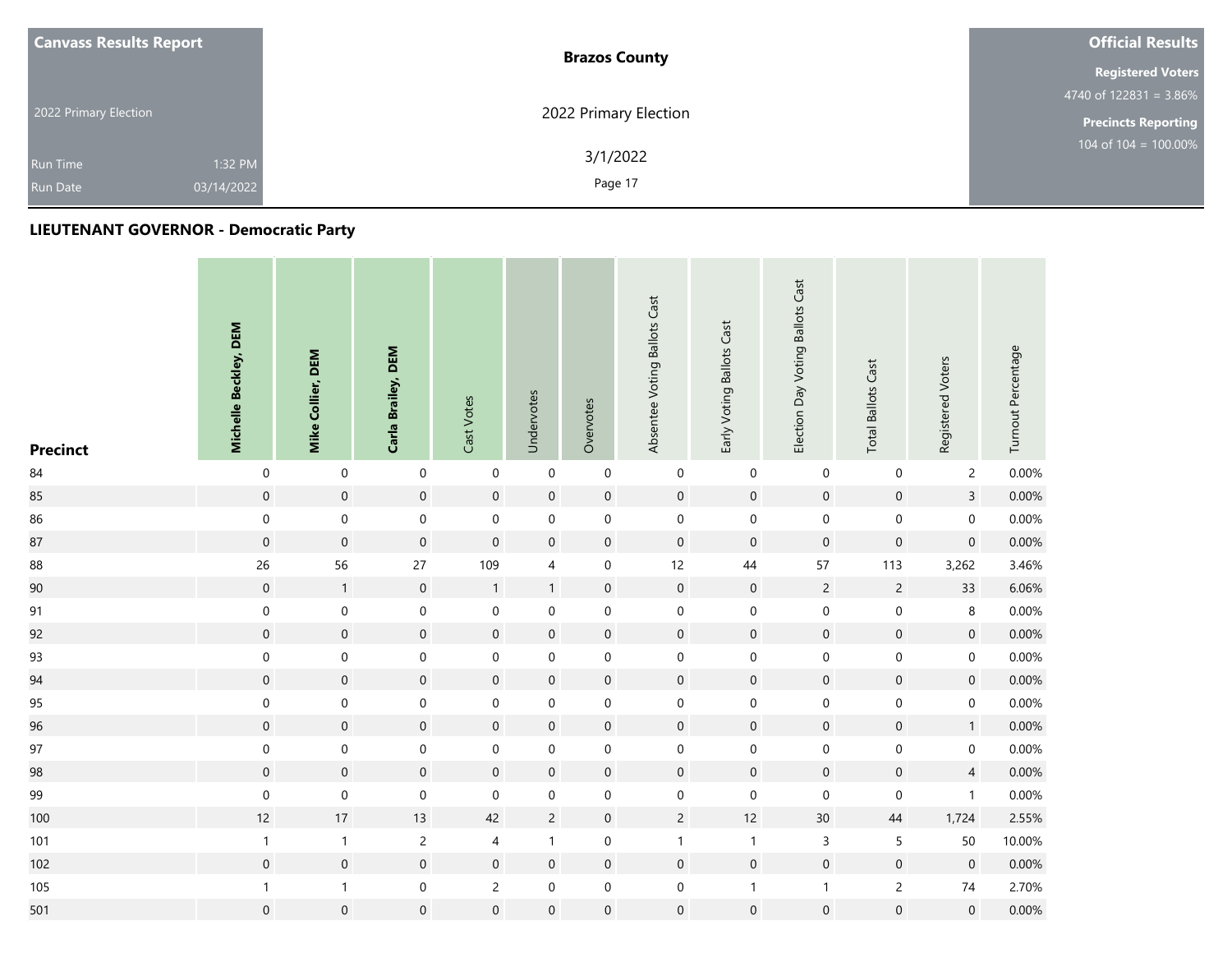| <b>Canvass Results Report</b>                               | <b>Brazos County</b>  | <b>Official Results</b>    |
|-------------------------------------------------------------|-----------------------|----------------------------|
|                                                             |                       | <b>Registered Voters</b>   |
|                                                             |                       | $4740$ of 122831 = 3.86%   |
| 2022 Primary Election                                       | 2022 Primary Election | <b>Precincts Reporting</b> |
| 1:32 PM<br><b>Run Time</b><br>03/14/2022<br><b>Run Date</b> | 3/1/2022<br>Page 18   | 104 of $104 = 100.00\%$    |

| <b>Precinct</b> | DEM<br>Michelle Beckley, | DEM<br>Mike Collier, | DEM<br>Carla Brailey, | Cast Votes   | Undervotes  | otes<br>Overv | <b>Voting Ballots Cast</b><br>Absentee | Early Voting Ballots Cast | Election Day Voting Ballots Cast | <b>Total Ballots Cast</b> | Registered Voters | Turnout Percentage |
|-----------------|--------------------------|----------------------|-----------------------|--------------|-------------|---------------|----------------------------------------|---------------------------|----------------------------------|---------------------------|-------------------|--------------------|
| 502             | $\mathbf 0$              | $\mathbf 0$          |                       |              | $\mathbf 0$ | $\mathbf 0$   | $\mathbf 0$                            |                           | $\Omega$                         |                           | $\mathbf 0$       | 0.00%              |
| 503             | 1                        | $\mathbf 0$          | $\mathbf 0$           | $\mathbf{1}$ | $\mathbf 0$ | $\mathbf 0$   | $\mathbf 0$                            |                           | $\mathbf 0$                      |                           | $\overline{0}$    | 0.00%              |
| 504             | $\mathfrak{p}$           |                      | $\overline{3}$        | 6            | $\mathbf 0$ | $\mathbf 0$   | $\mathbf 0$                            | 6                         | $\Omega$                         | 6                         | $\mathbf 0$       | 0.00%              |
| <b>Totals</b>   | 1,380                    | 1,849                | 1,254                 | 4,483        | 252         | $\mathbf 0$   | 465                                    | 1,852                     | 2,418                            | 4,735                     | 122,831           | 3.85%              |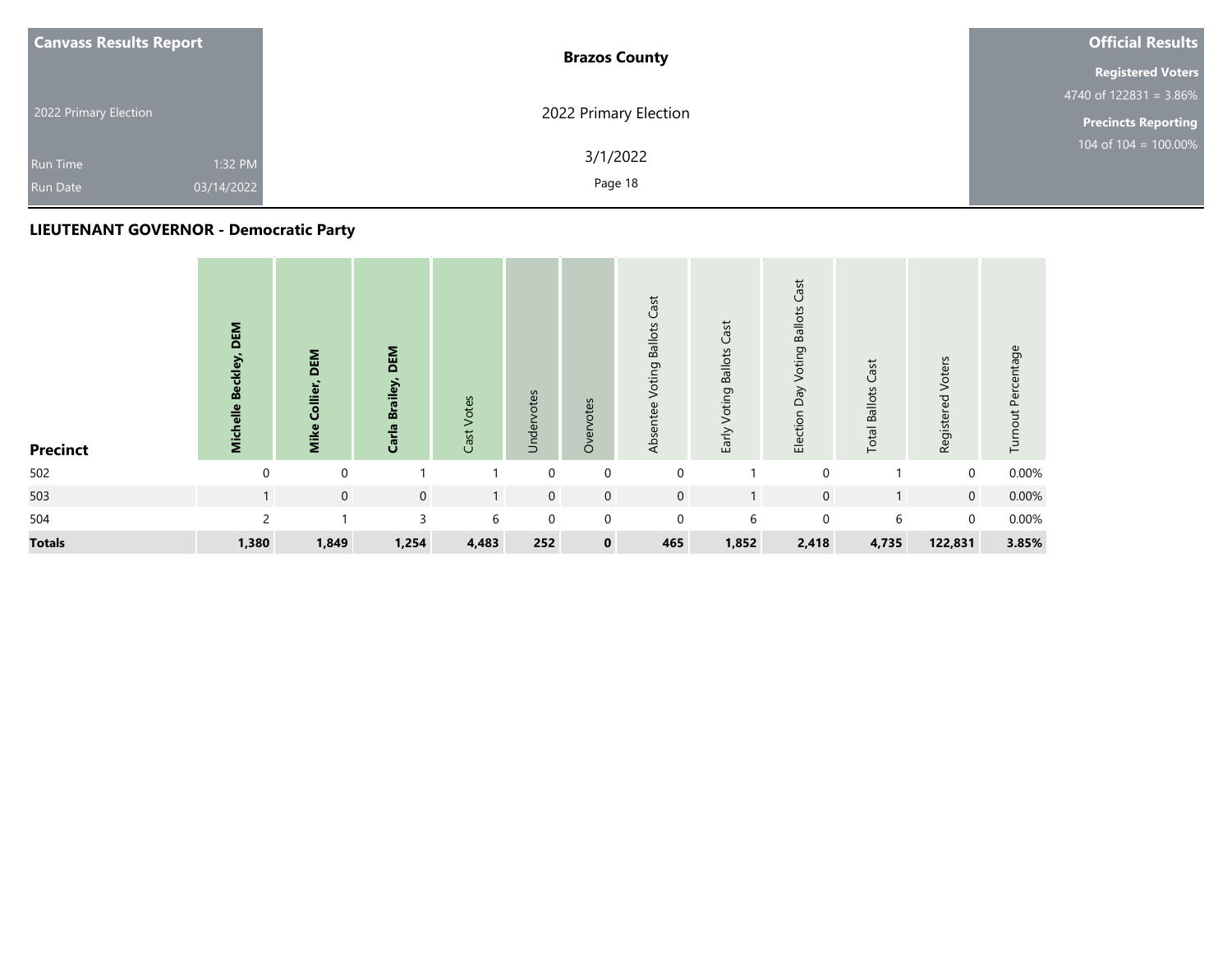| <b>Canvass Results Report</b> |            | <b>Brazos County</b>  | <b>Official Results</b>    |
|-------------------------------|------------|-----------------------|----------------------------|
|                               |            |                       | <b>Registered Voters</b>   |
|                               |            |                       | 4740 of $122831 = 3.86\%$  |
| 2022 Primary Election         |            | 2022 Primary Election | <b>Precincts Reporting</b> |
| Run Time                      | 1:32 PM    | 3/1/2022              | 104 of $104 = 100.00\%$    |
| <b>Run Date</b>               | 03/14/2022 | Page 19               |                            |

| <b>Precinct</b> | Mike Fields, DEM | Raynor, DEM<br>"TBone"<br>n. | DEM<br>Garza,<br>Rochelle Mercedes | DEM<br>Jaworski,<br>Joe | DEM<br>Merritt,<br>Lee | Cast Votes | Undervotes      | Overvotes        | Absentee Voting Ballots Cast | Early Voting Ballots Cast | <b>Ballots Cast</b><br>Election Day Voting | Cast<br><b>Ballots</b><br>Total | Registered Voters | Turnout Percentage |
|-----------------|------------------|------------------------------|------------------------------------|-------------------------|------------------------|------------|-----------------|------------------|------------------------------|---------------------------|--------------------------------------------|---------------------------------|-------------------|--------------------|
| 1               | 4                | 4                            | 13                                 | 11                      | 14                     | 46         | $\mathbf{1}$    | $\boldsymbol{0}$ | 5                            | 9                         | 33                                         | 47                              | 2,144             | 2.19%              |
| $\overline{c}$  | $\overline{7}$   | $\overline{4}$               | $17$                               | 19                      | 10                     | 57         | 5               | $\mathbf 0$      | $\bf 8$                      | 32                        | 22                                         | 62                              | 2,549             | 2.43%              |
| $\overline{3}$  | $19$             | $\overline{5}$               | 19                                 | $\overline{7}$          | $\overline{4}$         | 54         | $\overline{3}$  | $\mathbf 0$      | $\,8\,$                      | 28                        | 21                                         | 57                              | 1,018             | 5.60%              |
| $\overline{a}$  | $47\,$           | 22                           | 65                                 | 17                      | 36                     | 187        | 18              | $\mathbf 0$      | 15                           | 105                       | 85                                         | 205                             | 1,736             | 11.81%             |
| 5               | 4                | $\overline{2}$               | 23                                 | 12                      | $5\overline{)}$        | 46         | $\mathbf 0$     | 0                | 6                            | 22                        | 18                                         | 46                              | 1,822             | 2.52%              |
| $6\,$           | $\overline{4}$   | $\overline{0}$               | 9                                  | $\overline{4}$          | $\overline{4}$         | 21         | $\mathbf{1}$    | $\mathbf 0$      | $\mathsf{3}$                 | 9                         | 10                                         | 22                              | 1,042             | 2.11%              |
| $\overline{7}$  | $\boldsymbol{9}$ | $\mathsf{3}$                 | 21                                 | $10\,$                  | $\overline{4}$         | 47         | $\mathbf{1}$    | $\mathbf 0$      | $\overline{4}$               | 23                        | 21                                         | 48                              | 1,841             | 2.61%              |
| $\bf8$          | 8                | $\overline{2}$               | 21                                 | 22                      | 11                     | 64         | $\overline{2}$  | $\overline{0}$   | 10                           | 16                        | 40                                         | 66                              | 1,681             | 3.93%              |
| $\overline{9}$  | $10\,$           | 5                            | 21                                 | $16\,$                  | 6                      | 58         | $\overline{4}$  | $\mathbf 0$      | $\,6\,$                      | 24                        | 32                                         | 62                              | 1,582             | 3.92%              |
| 10              | 14               | $\overline{4}$               | 54                                 | 27                      | 11                     | 110        | $\mathsf{3}$    | $\mathbf 0$      | $\bf8$                       | 51                        | 54                                         | 113                             | 4,098             | 2.76%              |
| 11              | 14               | $\mathbf{1}$                 | 54                                 | 15                      | 23                     | 107        | 5               | 0                | 9                            | 35                        | 68                                         | 112                             | 3,063             | 3.66%              |
| 12              | 32               | 13                           | 66                                 | 51                      | 25                     | 187        | $5\phantom{.0}$ | $\mathbf 0$      | 24                           | 64                        | 104                                        | 192                             | 4,203             | 4.57%              |
| 13              | 14               | $\overline{3}$               | 49                                 | 29                      | 17                     | 112        | $\overline{2}$  | $\mathbf 0$      | 10                           | 38                        | 66                                         | 114                             | 2,325             | 4.90%              |
| 14              | 26               | 12                           | 61                                 | 14                      | 22                     | 135        | 9               | $\mathbf 0$      | 12                           | 48                        | 84                                         | 144                             | 3,029             | 4.75%              |
| 15              | 25               | 12                           | 55                                 | $38\,$                  | 21                     | 151        | $\overline{7}$  | $\mathbf 0$      | 26                           | 54                        | 78                                         | 158                             | 3,086             | 5.12%              |
| 16              | $\overline{4}$   | $5\phantom{.0}$              | 48                                 | 14                      | $5\phantom{.0}$        | 76         | $\overline{7}$  | $\mathbf 0$      | $\,8\,$                      | 38                        | 37                                         | 83                              | 1,411             | 5.88%              |
| 17              | 39               | 12                           | 89                                 | $37\,$                  | 24                     | 201        | 16              | $\mathbf 0$      | 10                           | 105                       | 102                                        | 217                             | 3,205             | 6.77%              |
| 18              | $10\,$           | 9                            | 21                                 | 13                      | 11                     | 64         | $5\phantom{.0}$ | $\mathbf 0$      | $5\phantom{.0}$              | 30                        | 34                                         | 69                              | 565               | 12.21%             |
| 19              | $\sqrt{5}$       | $\mathbf{1}$                 | $\boldsymbol{9}$                   | $\mathbf{1}$            | $\mathbf{3}$           | 19         | $\mathbf{1}$    | $\mathbf 0$      | $\mathbf{1}$                 | 12                        | $\overline{7}$                             | 20                              | 411               | 4.87%              |
| 20              | 14               | $\overline{9}$               | 35                                 | 5                       | 12                     | 75         | $\mathsf{3}$    | $\mathbf 0$      | $\mathbf 0$                  | 38                        | 40                                         | 78                              | 3,187             | 2.45%              |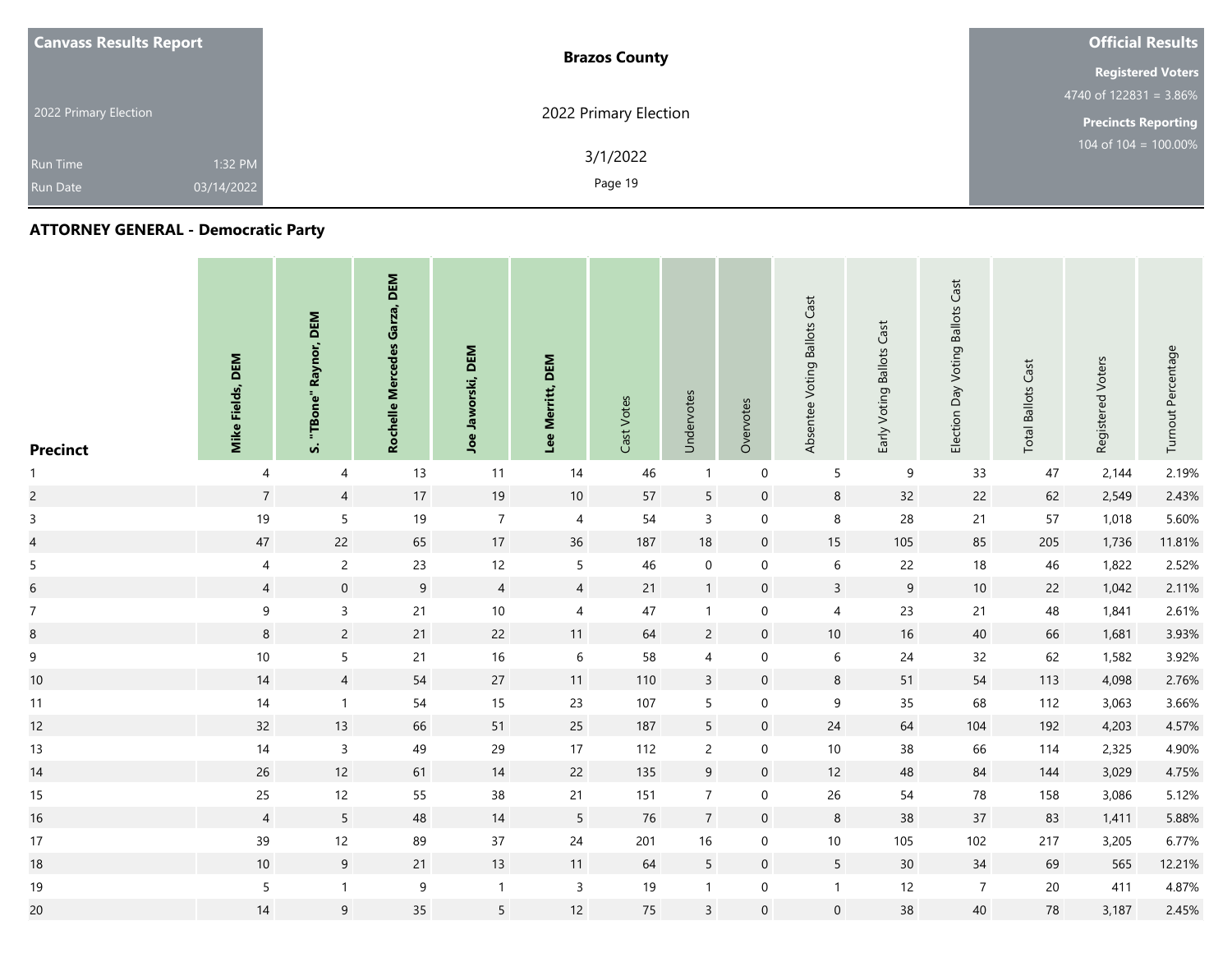| <b>Canvass Results Report</b> | <b>Brazos County</b>  | <b>Official Results</b>    |
|-------------------------------|-----------------------|----------------------------|
|                               |                       | <b>Registered Voters</b>   |
|                               |                       | 4740 of $122831 = 3.86\%$  |
| 2022 Primary Election         | 2022 Primary Election | <b>Precincts Reporting</b> |
| 1:32 PM<br>Run Time           | 3/1/2022              | 104 of $104 = 100.00\%$    |
| 03/14/2022<br><b>Run Date</b> | Page 20               |                            |

| <b>Precinct</b> | Mike Fields, DEM | DEM<br>Raynor,<br>"TBone"<br>n | DEM<br>Garza,<br>Rochelle Mercedes | DEM<br>Jaworski,<br>Joe | DEM<br>Merritt,<br>Lee | Cast Votes       | Undervotes       | Overvotes      | Absentee Voting Ballots Cast | Early Voting Ballots Cast | <b>Ballots Cast</b><br>Election Day Voting | Cast<br><b>Total Ballots</b> | Registered Voters | Turnout Percentage |
|-----------------|------------------|--------------------------------|------------------------------------|-------------------------|------------------------|------------------|------------------|----------------|------------------------------|---------------------------|--------------------------------------------|------------------------------|-------------------|--------------------|
| 21              | 5                | 0                              | 13                                 | 6                       | 4                      | 28               | $\overline{4}$   | $\mathbf 0$    | $\mathbf 0$                  | 13                        | 19                                         | 32                           | 1,427             | 2.24%              |
| 22              | $\overline{2}$   | $\overline{1}$                 | $\sqrt{6}$                         | $5\phantom{.0}$         | $\mathbf{1}$           | 15               | $\boldsymbol{0}$ | $\mathbf 0$    | $\boldsymbol{0}$             | $\overline{7}$            | $8\phantom{1}$                             | 15                           | 407               | 3.69%              |
| 23              | $\pmb{0}$        | $\boldsymbol{0}$               | $\mathbf 0$                        | $\boldsymbol{0}$        | $\mathbf 0$            | $\mathbf 0$      | $\mathbf{1}$     | 0              | $\boldsymbol{0}$             | $\mathbf 0$               | $\mathbf{1}$                               | $\overline{1}$               | 82                | 1.22%              |
| 24              | $9\,$            | $\mathbf{3}$                   | 47                                 | 32                      | 16                     | 107              | $\mathbf{1}$     | $\mathbf 0$    | 17                           | 29                        | 62                                         | 108                          | 2,022             | 5.34%              |
| 25              | $30\,$           | 13                             | 35                                 | 9                       | 34                     | 121              | $\,8\,$          | 0              | 18                           | 60                        | 51                                         | 129                          | 1,072             | 12.03%             |
| 26              | 19               | 11                             | 46                                 | 32                      | 25                     | 133              | $\overline{4}$   | $\mathbf 0$    | 8                            | 61                        | 68                                         | 137                          | 3,692             | 3.71%              |
| $27\,$          | $\boldsymbol{9}$ | $\overline{7}$                 | 21                                 | 14                      | 6                      | 57               | $\overline{3}$   | $\mathbf 0$    | 8                            | 18                        | 34                                         | 60                           | 2,671             | 2.25%              |
| 28              | $\overline{2}$   | $\overline{1}$                 | $\overline{7}$                     | $\overline{1}$          | $\overline{2}$         | 13               | $\overline{3}$   | $\overline{0}$ | $\overline{1}$               | 6                         | 9                                          | 16                           | 573               | 2.79%              |
| 29              | $\,6\,$          | $\overline{c}$                 | 24                                 | 18                      | $9\,$                  | 59               | $\mathsf{3}$     | $\mathbf 0$    | $5\phantom{.0}$              | 18                        | 39                                         | 62                           | 855               | 7.25%              |
| 30 <sub>o</sub> | 25               | 22                             | 67                                 | 19                      | 30 <sup>°</sup>        | 163              | 6                | $\mathbf 0$    | 14                           | 80                        | 75                                         | 169                          | 2,480             | 6.81%              |
| 31              | 14               | $5\phantom{.0}$                | 46                                 | $20\,$                  | 12                     | 97               | $\overline{7}$   | 0              | 8                            | 26                        | 70                                         | 104                          | 3,242             | 3.21%              |
| 33              | 6                | $\overline{3}$                 | 18                                 | $6\,$                   | 12                     | 45               | $\overline{2}$   | $\mathbf 0$    | $\overline{7}$               | 13                        | 27                                         | 47                           | 1,455             | 3.23%              |
| $34$            | $\boldsymbol{6}$ | $\overline{2}$                 | 25                                 | 11                      | $\overline{7}$         | 51               | $\,$ 6 $\,$      | 0              | $\overline{3}$               | 20                        | 34                                         | 57                           | 2,095             | 2.72%              |
| 35              | $\overline{7}$   | 9                              | 33                                 | 22                      | $\,$ 8 $\,$            | 79               | $\overline{4}$   | $\mathbf 0$    | $5\phantom{.0}$              | 28                        | 50                                         | 83                           | 3,623             | 2.29%              |
| 36              | 23               | 10                             | 71                                 | 35                      | 20                     | 159              | 5                | 0              | 13                           | 56                        | 95                                         | 164                          | 4,241             | 3.87%              |
| 37              | $\overline{0}$   | $\boldsymbol{0}$               | $\overline{0}$                     | $\mathbf 0$             | $\overline{0}$         | $\boldsymbol{0}$ | $\mathbf{1}$     | $\mathbf 0$    | $\boldsymbol{0}$             | $\boldsymbol{0}$          | 1                                          | $\overline{1}$               | 165               | 0.61%              |
| $38\,$          | 14               | $\overline{4}$                 | 10                                 | $\sqrt{6}$              | $\overline{7}$         | 41               | 9                | $\mathbf 0$    | $\overline{1}$               | 17                        | 32                                         | 50                           | 458               | 10.92%             |
| 39              | 13               | $\overline{4}$                 | 21                                 | 14                      | 10                     | 62               | $\mathbf{3}$     | $\mathbf 0$    | 10                           | 25                        | 30 <sup>°</sup>                            | 65                           | 1,691             | 3.84%              |
| $40\,$          | 22               | $6\,$                          | 79                                 | 66                      | 18                     | 191              | $\overline{c}$   | $\mathbf 0$    | 35                           | 59                        | 99                                         | 193                          | 3,974             | 4.86%              |
| 41              | 9                | $\overline{c}$                 | 17                                 | 15                      | $\overline{2}$         | 45               | $\mathbf 0$      | $\overline{0}$ | 10                           | 14                        | 21                                         | 45                           | 1,457             | 3.09%              |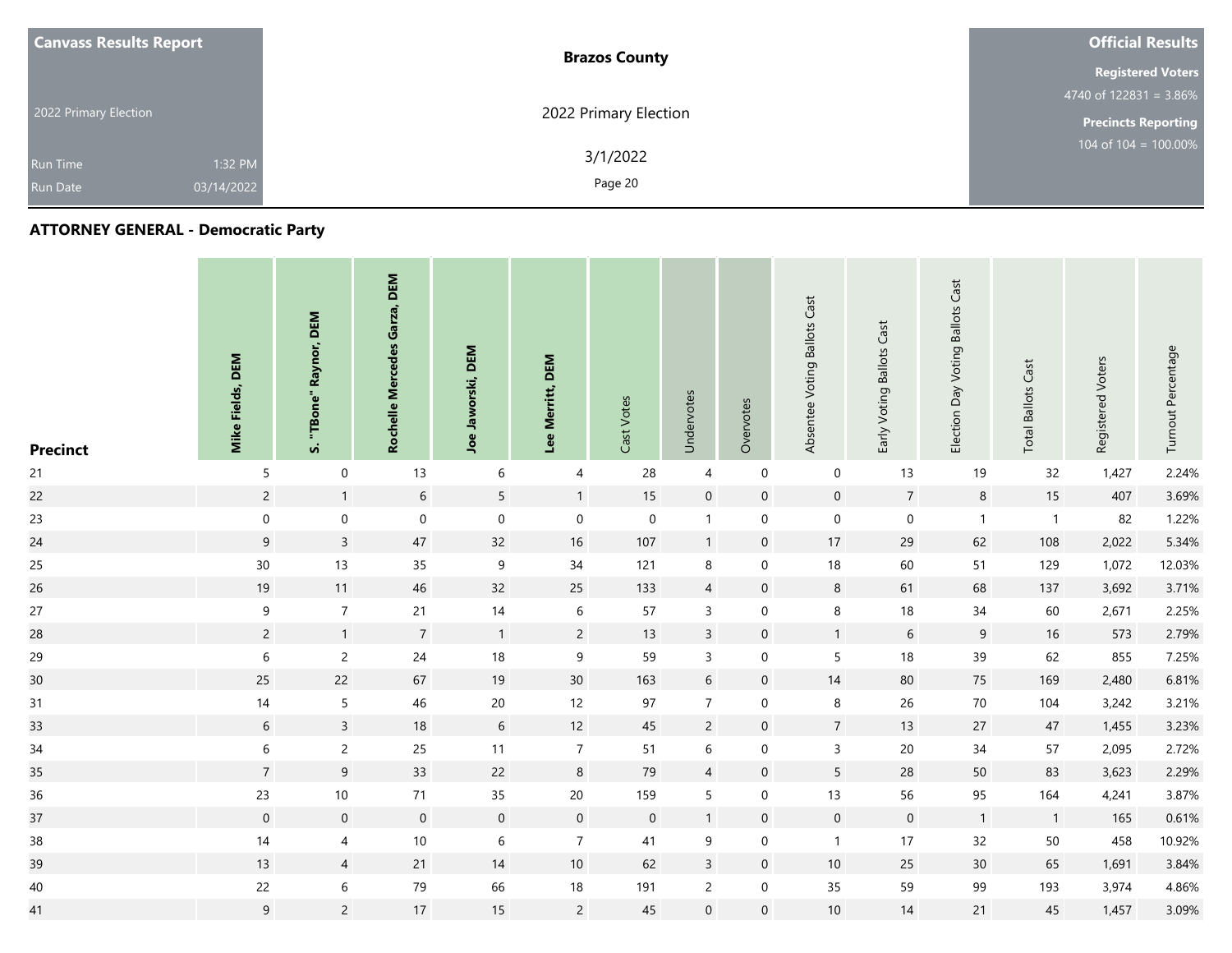| <b>Canvass Results Report</b> | <b>Brazos County</b>  | <b>Official Results</b>    |
|-------------------------------|-----------------------|----------------------------|
|                               |                       | <b>Registered Voters</b>   |
|                               |                       | 4740 of $122831 = 3.86\%$  |
| 2022 Primary Election         | 2022 Primary Election | <b>Precincts Reporting</b> |
| 1:32 PM<br>Run Time           | 3/1/2022              | 104 of $104 = 100.00\%$    |
| 03/14/2022<br><b>Run Date</b> | Page 21               |                            |

| <b>Precinct</b> | Mike Fields, DEM    | Raynor, DEM<br>"TBone"<br><b>vi</b> | DEM<br>Garza,<br>Rochelle Mercedes | DEM<br>Jaworski,<br>Joe | Lee Merritt, DEM    | Cast Votes          | Undervotes       | Overvotes           | Absentee Voting Ballots Cast | Early Voting Ballots Cast | <b>Ballots Cast</b><br>Election Day Voting | <b>Total Ballots Cast</b> | Registered Voters   | Turnout Percentage |
|-----------------|---------------------|-------------------------------------|------------------------------------|-------------------------|---------------------|---------------------|------------------|---------------------|------------------------------|---------------------------|--------------------------------------------|---------------------------|---------------------|--------------------|
| 42              | $\boldsymbol{0}$    | $\boldsymbol{0}$                    | $\mathbf 0$                        | $\boldsymbol{0}$        | $\mathbf 0$         | 0                   | $\boldsymbol{0}$ | $\boldsymbol{0}$    | $\boldsymbol{0}$             | $\boldsymbol{0}$          | $\mathbf 0$                                | $\mathsf{O}\xspace$       | $\mathbf 0$         | 0.00%              |
| 43              | $\mathbf{1}$        | $\mathsf{O}$                        | $\mathbf{1}$                       | $\overline{4}$          | $\mathbf 0$         | $\sqrt{6}$          | $\mathbf{1}$     | $\mathbf 0$         | $\boldsymbol{0}$             | $\overline{c}$            | $5\phantom{.0}$                            | $\boldsymbol{7}$          | 202                 | 3.47%              |
| 44              | $\boldsymbol{0}$    | $\mathbf{1}$                        | $\mathbf{1}$                       | $\boldsymbol{0}$        | $\mathbf 0$         | $\overline{2}$      | $\mathbf 0$      | 0                   | $\boldsymbol{0}$             | $\mathbf{1}$              | $\mathbf{1}$                               | $\overline{c}$            | 135                 | 1.48%              |
| 45              | $\mathbf 0$         | $\boldsymbol{0}$                    | $\overline{1}$                     | $\boldsymbol{0}$        | $\mathsf{O}\xspace$ | $\mathbf{1}$        | $\boldsymbol{0}$ | $\mathbf 0$         | $\boldsymbol{0}$             | $\boldsymbol{0}$          | 1                                          | $\overline{1}$            | 155                 | 0.65%              |
| 46              | $\mathsf{3}$        | $\mathbf{1}$                        | 11                                 | 4                       | $\mathsf{3}$        | 22                  | $\mathbf{1}$     | 0                   | $\overline{c}$               | 13                        | 8                                          | 23                        | 377                 | 6.10%              |
| 47              | $\mathbf{3}$        | $\overline{1}$                      | $5\phantom{.0}$                    | $\,8\,$                 | $\overline{2}$      | 19                  | $\mathbf{1}$     | $\mathbf 0$         | $\mathbf{1}$                 | $10\,$                    | 9                                          | 20                        | 485                 | 4.12%              |
| 48              | $\mathsf{3}$        | $\boldsymbol{0}$                    | $\mathsf{3}$                       | $\mathbf{1}$            | $\mathbf{1}$        | 8                   | $\mathbf 0$      | 0                   | $\,0\,$                      | $\mathsf 3$               | $5\overline{)}$                            | $\,8\,$                   | 237                 | 3.38%              |
| 49              | $\overline{2}$      | $\overline{1}$                      | $\overline{4}$                     | $\mathbf 0$             | $\overline{2}$      | 9                   | $\mathbf 0$      | $\mathbf 0$         | $\mathsf{O}\xspace$          | $\overline{c}$            | $7\overline{ }$                            | $\mathsf 9$               | 318                 | 2.83%              |
| 50              | $\boldsymbol{0}$    | $\mathbf 0$                         | $\boldsymbol{0}$                   | $\mathbf 0$             | $\boldsymbol{0}$    | $\mathbf 0$         | $\boldsymbol{0}$ | 0                   | $\mathbf 0$                  | $\boldsymbol{0}$          | $\mathsf{O}\xspace$                        | $\boldsymbol{0}$          | $\overline{2}$      | 0.00%              |
| 51              | $\mathsf{O}\xspace$ | $\mathsf{O}\xspace$                 | $\mathsf{O}\xspace$                | $\mathsf{O}\xspace$     | $\mathsf{O}\xspace$ | $\mathsf{O}\xspace$ | $\mathbf 0$      | $\mathsf{O}$        | $\mathbf 0$                  | $\mathsf{O}\xspace$       | $\mathsf{O}\xspace$                        | $\mathbf 0$               | $\mathsf{O}\xspace$ | 0.00%              |
| 52              | $\boldsymbol{0}$    | $\boldsymbol{0}$                    | $\mathbf 0$                        | $\boldsymbol{0}$        | $\mathbf 0$         | $\mathbf 0$         | $\boldsymbol{0}$ | 0                   | $\boldsymbol{0}$             | $\mathbf 0$               | $\mathbf 0$                                | $\boldsymbol{0}$          | 22                  | 0.00%              |
| 53              | $\mathbf{1}$        | $\mathsf{O}\xspace$                 | $5\phantom{.0}$                    | $\mathbf 0$             | $\mathsf{O}\xspace$ | $\sqrt{6}$          | $\mathbf{1}$     | $\mathbf 0$         | $\boldsymbol{0}$             | $\overline{4}$            | $\overline{3}$                             | $\overline{7}$            | 165                 | 4.24%              |
| 54              | $\boldsymbol{0}$    | $\overline{1}$                      | $\boldsymbol{6}$                   | $\overline{5}$          | $\overline{2}$      | $14$                | $\overline{2}$   | 0                   | $\overline{4}$               | $\overline{\mathbf{4}}$   | $\bf 8$                                    | 16                        | 671                 | 2.38%              |
| 55              | 13                  | $\sqrt{6}$                          | 33                                 | $18\,$                  | 12                  | 82                  | $\overline{c}$   | $\mathbf 0$         | $\overline{7}$               | 25                        | 52                                         | 84                        | 3,034               | 2.77%              |
| 56              | $\mathbf 0$         | $\mathbf 0$                         | $\mathbf 0$                        | $\boldsymbol{0}$        | $\mathsf{O}\xspace$ | $\boldsymbol{0}$    | $\mathbf 0$      | 0                   | $\boldsymbol{0}$             | $\mathbf 0$               | $\mathsf{O}\xspace$                        | $\pmb{0}$                 | 31                  | 0.00%              |
| 57              | $\overline{c}$      | $\mathbf{3}$                        | $\sqrt{6}$                         | $\mathbf{1}$            | $\mathbf{1}$        | 13                  | $\boldsymbol{0}$ | $\mathbf 0$         | $\overline{4}$               | 5                         | $\overline{4}$                             | 13                        | 288                 | 4.51%              |
| 58              | 4                   | $\mathbf{1}$                        | $\,8\,$                            | 4                       | $\overline{2}$      | 19                  | $\mathbf{1}$     | $\boldsymbol{0}$    | $\overline{4}$               | $\mathsf{3}$              | 13                                         | 20                        | 858                 | 2.33%              |
| 59              | $\mathsf{O}\xspace$ | $\mathsf{O}\xspace$                 | $\mathsf{O}\xspace$                | $\overline{1}$          | $\mathsf{O}\xspace$ | 1                   | $\mathbf{1}$     | $\mathsf{O}\xspace$ | $\mathbf{1}$                 | $\mathbf{1}$              | $\boldsymbol{0}$                           | $\overline{c}$            | 32                  | 6.25%              |
| 60              | $\boldsymbol{0}$    | $\mathbf 0$                         | $\boldsymbol{0}$                   | $\boldsymbol{0}$        | $\mathbf 0$         | $\mathbf 0$         | $\boldsymbol{0}$ | 0                   | $\boldsymbol{0}$             | $\mathbf 0$               | $\mathsf{O}\xspace$                        | $\mathbf 0$               | 95                  | 0.00%              |
| 61              | $\mathbf 0$         | $\mathsf{O}\xspace$                 | $\mathbf 0$                        | $\mathsf{O}\xspace$     | $\mathbf 0$         | $\mathbf 0$         | $\mathbf 0$      | $\mathbf 0$         | $\mathbf 0$                  | $\mathsf{O}\xspace$       | $\mathbf 0$                                | $\mathbf 0$               | 53                  | 0.00%              |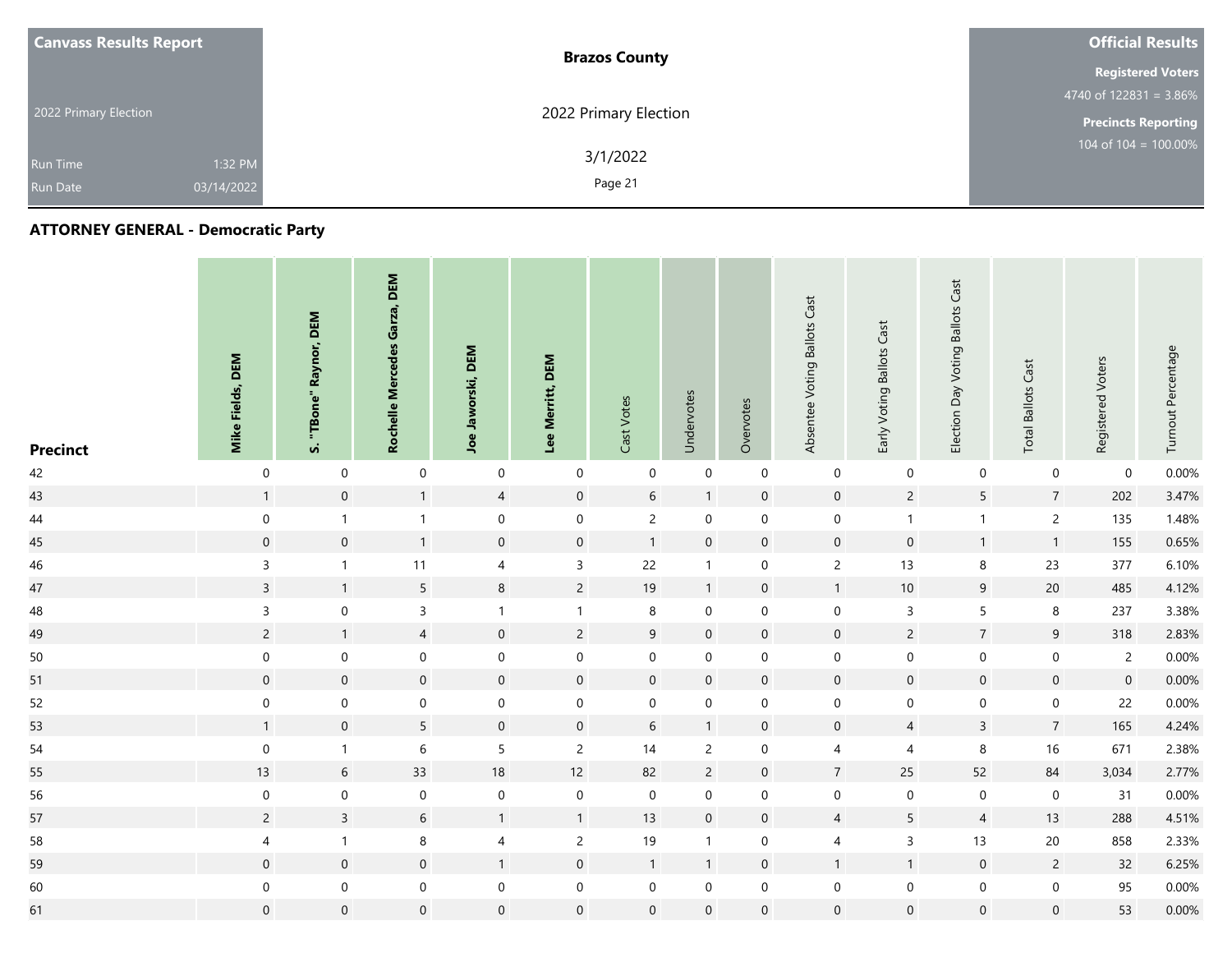| <b>Canvass Results Report</b> | <b>Brazos County</b>  | <b>Official Results</b>    |
|-------------------------------|-----------------------|----------------------------|
|                               |                       | <b>Registered Voters</b>   |
|                               |                       | 4740 of $122831 = 3.86\%$  |
| 2022 Primary Election         | 2022 Primary Election | <b>Precincts Reporting</b> |
| 1:32 PM<br><b>Run Time</b>    | 3/1/2022              | 104 of $104 = 100.00\%$    |
| 03/14/2022<br><b>Run Date</b> | Page 22               |                            |

| <b>Precinct</b> | <b>Mike Fields, DEM</b> | Raynor, DEM<br>"TBone"<br><b>vi</b> | DEM<br>Garza,<br>Rochelle Mercedes | DEM<br>Jaworski,<br>Joe | Lee Merritt, DEM    | Cast Votes     | Undervotes      | Overvotes      | Absentee Voting Ballots Cast | Early Voting Ballots Cast | <b>Ballots Cast</b><br>Election Day Voting | Cast<br><b>Total Ballots</b> | Registered Voters   | Turnout Percentage |
|-----------------|-------------------------|-------------------------------------|------------------------------------|-------------------------|---------------------|----------------|-----------------|----------------|------------------------------|---------------------------|--------------------------------------------|------------------------------|---------------------|--------------------|
| 62              | 5                       | $\mathbf{1}$                        | 15                                 | $\mathsf 3$             | $\overline{7}$      | 31             | $\mathsf 3$     | $\mathbf 0$    | $\overline{c}$               | 8                         | 24                                         | 34                           | 1,089               | 3.12%              |
| 63              | 11                      | 5                                   | 34                                 | $20\,$                  | 14                  | 84             | $\overline{c}$  | $\mathbf 0$    | 10                           | 36                        | 40                                         | 86                           | 2,104               | 4.09%              |
| 64              | 13                      | 5                                   | 34                                 | $34\,$                  | $\mathsf{3}$        | 89             | $10\,$          | $\mathbf 0$    | 20                           | $30\,$                    | 49                                         | 99                           | 3,638               | 2.72%              |
| 65              | $\mathsf{O}\xspace$     | $\mathbf{1}$                        | $\overline{3}$                     | $\boldsymbol{0}$        | $\mathbf{3}$        | $\overline{7}$ | $\mathbf 0$     | $\mathbf 0$    | $\mathbf 0$                  | $\mathbf{3}$              | $\overline{4}$                             | $\overline{7}$               | 250                 | 2.80%              |
| 67              | $\mathbf{1}$            | $\mathbf{1}$                        | $\overline{2}$                     | $6\,$                   | $\mathsf{O}\xspace$ | 10             | $\mathbf 0$     | $\mathbf 0$    | $\overline{3}$               | $\overline{5}$            | $\overline{2}$                             | $10$                         | 441                 | 2.27%              |
| 68              | $\overline{0}$          | $\mathbf 0$                         | $\mathbf 0$                        | $\mathbf 0$             | $\mathbf 0$         | $\mathbf 0$    | $\mathbf 0$     | $\mathbf 0$    | $\boldsymbol{0}$             | $\mathbf 0$               | $\mathbf 0$                                | $\mathbf 0$                  | $\mathsf{O}\xspace$ | 0.00%              |
| 69              | 17                      | $\overline{c}$                      | 41                                 | 27                      | 19                  | 106            | 3               | $\mathbf 0$    | $\mathsf{3}$                 | 54                        | 52                                         | 109                          | 3,886               | 2.80%              |
| 70              | 12                      | $\overline{4}$                      | 33                                 | 13                      | $\bf 8$             | 70             | $\overline{4}$  | $\overline{0}$ | $\mathsf{3}$                 | 35                        | 36                                         | 74                           | 1,384               | 5.35%              |
| 71              | $\mathbf 0$             | $\pmb{0}$                           | $\mathsf{3}$                       | $\mathbf{1}$            | $\pmb{0}$           | 4              | $\pmb{0}$       | 0              | $\boldsymbol{0}$             | $\mathbf{1}$              | 3                                          | 4                            | 113                 | 3.54%              |
| 72              | $\mathsf{O}\xspace$     | $\mathsf{O}\xspace$                 | $\mathbf{1}$                       | $\mathsf{O}\xspace$     | $\mathsf{O}\xspace$ | $\mathbf{1}$   | $\mathbf 0$     | $\mathbf 0$    | $\mathbf 0$                  | $\mathsf{O}\xspace$       | $\mathbf{1}$                               | $\mathbf{1}$                 | 81                  | 1.23%              |
| 73              | $10$                    | $\mathbf{1}$                        | 29                                 | 19                      | 9                   | 68             | $\mathbf{1}$    | 0              | $\overline{7}$               | 33                        | 29                                         | 69                           | 2,940               | 2.35%              |
| 74              | 10                      | $5\phantom{.}$                      | 24                                 | $5\phantom{.0}$         | 12                  | 56             | $\overline{4}$  | $\mathbf 0$    | $\mathbf 0$                  | 26                        | 34                                         | 60                           | 1,988               | 3.02%              |
| $75\,$          | $\boldsymbol{6}$        | 9                                   | 28                                 | 12                      | $\,8\,$             | 63             | $\overline{c}$  | 0              | $\mathbf{1}$                 | 29                        | 35                                         | 65                           | 2,708               | 2.40%              |
| 76              | $20\,$                  | $\overline{c}$                      | 51                                 | $50\,$                  | 12                  | 135            | $5\phantom{.0}$ | $\mathbf 0$    | 22                           | 58                        | 60                                         | 140                          | 2,962               | 4.73%              |
| $77\,$          | $\mathbf{1}$            | $\mathbf{1}$                        | $5\phantom{.0}$                    | $\overline{4}$          | $\mathbf{1}$        | 12             | $\mathbf{1}$    | $\mathbf 0$    | 6                            | 4                         | $\mathbf{3}$                               | 13                           | 557                 | 2.33%              |
| 78              | $\mathbf{1}$            | $\boldsymbol{0}$                    | $\overline{3}$                     | $\boldsymbol{0}$        | $\mathbf 0$         | $\overline{4}$ | $\mathbf 0$     | $\mathbf 0$    | $\mathbf 0$                  | $\boldsymbol{0}$          | $\overline{4}$                             | $\overline{4}$               | 246                 | 1.63%              |
| 79              | $\overline{2}$          | $\boldsymbol{0}$                    | $\mathbf 0$                        | $\mathsf{3}$            | $\mathbf 0$         | 5              | $\mathbf{1}$    | $\mathbf 0$    | $\mathbf{1}$                 | $\overline{c}$            | 3                                          | 6                            | 80                  | 7.50%              |
| 80              | 11                      | $\overline{4}$                      | 52                                 | 12                      | 19                  | 98             | $\overline{4}$  | $\mathbf 0$    | $\sqrt{6}$                   | 49                        | 47                                         | 102                          | 3,952               | 2.58%              |
| 81              | $\overline{0}$          | $\overline{2}$                      | $\mathbf{1}$                       | $\mathbf{1}$            | $\mathbf{1}$        | 5              | $\mathbf 0$     | 0              | $\pmb{0}$                    | 4                         | $\mathbf{1}$                               | 5                            | 64                  | 7.81%              |
| 82              | $\overline{2}$          | $\boldsymbol{0}$                    | $\overline{4}$                     | $\overline{c}$          | $\mathsf{O}\xspace$ | 8              | $\mathbf 0$     | 0              | $\overline{c}$               | 5                         | $\mathbf{1}$                               | $\bf 8$                      | 346                 | 2.31%              |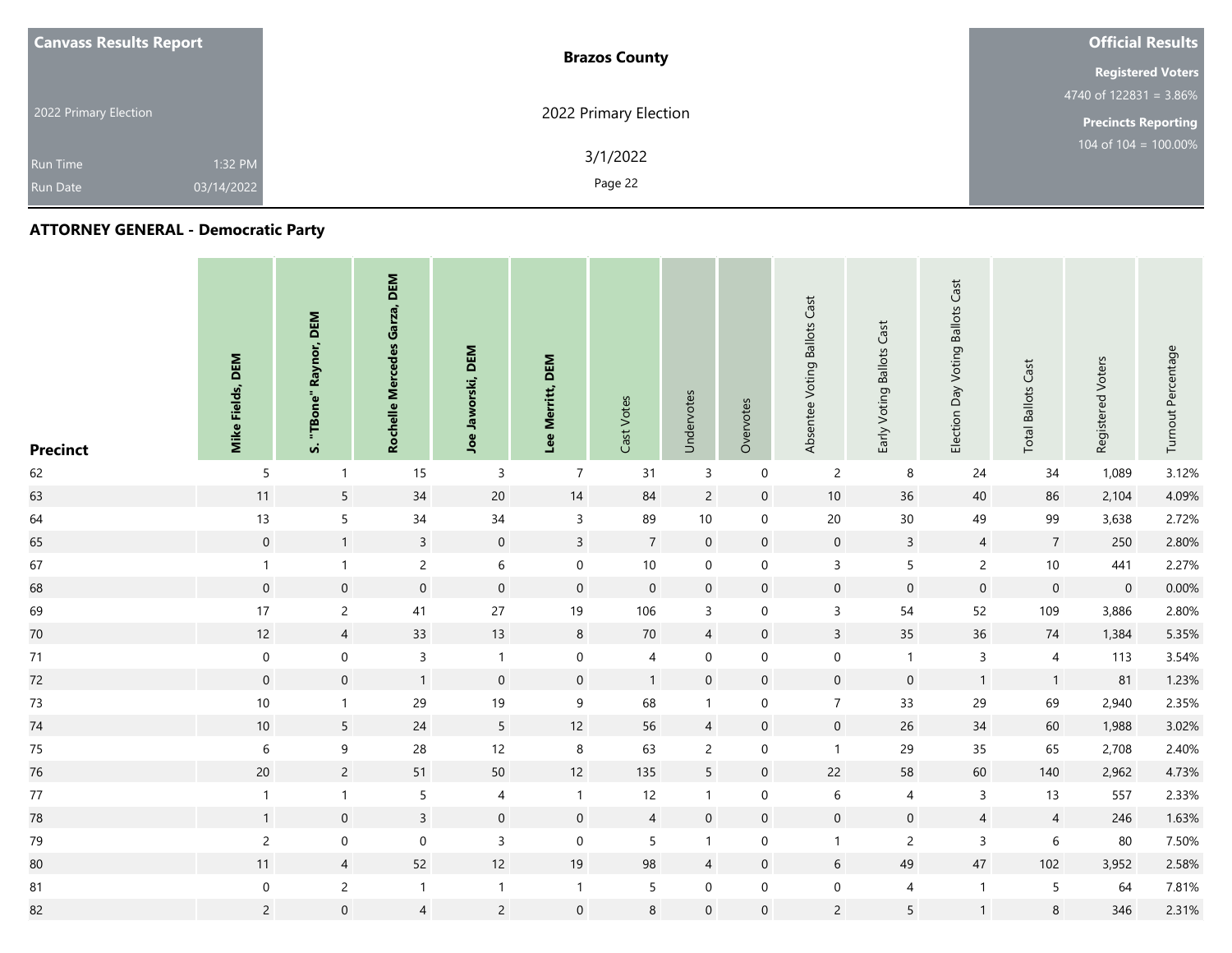| <b>Canvass Results Report</b> | <b>Brazos County</b>  | <b>Official Results</b>    |
|-------------------------------|-----------------------|----------------------------|
|                               |                       | <b>Registered Voters</b>   |
|                               |                       | 4740 of $122831 = 3.86\%$  |
| 2022 Primary Election         | 2022 Primary Election | <b>Precincts Reporting</b> |
| 1:32 PM<br><b>Run Time</b>    | 3/1/2022              | 104 of $104 = 100.00\%$    |
| 03/14/2022<br><b>Run Date</b> | Page 23               |                            |

| <b>Precinct</b> | <b>Mike Fields, DEM</b> | Raynor, DEM<br>"TBone"<br>s. | DEM<br>Garza,<br><b>Rochelle Mercedes</b> | <b>DEM</b><br>Jaworski,<br>Joe | Lee Merritt, DEM    | Cast Votes          | Undervotes       | Overvotes           | Absentee Voting Ballots Cast | Early Voting Ballots Cast | <b>Ballots Cast</b><br>Election Day Voting | <b>Total Ballots Cast</b> | Registered Voters   | Turnout Percentage |
|-----------------|-------------------------|------------------------------|-------------------------------------------|--------------------------------|---------------------|---------------------|------------------|---------------------|------------------------------|---------------------------|--------------------------------------------|---------------------------|---------------------|--------------------|
| $84\,$          | $\overline{0}$          | $\boldsymbol{0}$             | $\mathbf 0$                               | $\mathbf 0$                    | $\boldsymbol{0}$    | $\boldsymbol{0}$    | $\mathbf 0$      | $\mathsf{O}\xspace$ | $\boldsymbol{0}$             | $\boldsymbol{0}$          | $\mathbf 0$                                | $\boldsymbol{0}$          | $\overline{2}$      | 0.00%              |
| 85              | $\mathsf{O}\xspace$     | $\mathsf{O}\xspace$          | $\mathsf{O}\xspace$                       | $\mathsf{O}\xspace$            | $\mathsf{O}\xspace$ | $\boldsymbol{0}$    | $\boldsymbol{0}$ | $\mathbf 0$         | $\mathbf 0$                  | $\mathbf 0$               | $\mathsf{O}\xspace$                        | $\mathbf 0$               | $\overline{3}$      | 0.00%              |
| 86              | $\mathsf{O}\xspace$     | $\mathbf 0$                  | $\mathsf{O}\xspace$                       | $\mathbf 0$                    | $\mathsf{O}\xspace$ | $\boldsymbol{0}$    | $\boldsymbol{0}$ | $\mathbf 0$         | $\boldsymbol{0}$             | $\boldsymbol{0}$          | $\mathsf{O}\xspace$                        | $\mathsf{O}\xspace$       | $\mathsf{O}\xspace$ | 0.00%              |
| 87              | $\mathsf{O}\xspace$     | $\mathsf{O}\xspace$          | $\mathsf{O}\xspace$                       | $\mathsf{O}\xspace$            | $\mathsf{O}\xspace$ | $\boldsymbol{0}$    | $\boldsymbol{0}$ | $\mathbf 0$         | $\mathbf 0$                  | $\mathsf{O}\xspace$       | $\mathsf{O}\xspace$                        | $\mathbf 0$               | $\mathsf{O}\xspace$ | 0.00%              |
| 88              | 21                      | 5                            | 40                                        | $30\,$                         | 14                  | 110                 | $\overline{3}$   | $\mathbf 0$         | 12                           | 44                        | 57                                         | 113                       | 3,262               | 3.46%              |
| 90              | $\overline{0}$          | $\mathbf 0$                  | $\mathbf 0$                               | $\boldsymbol{0}$               | $\mathbf{1}$        | $\mathbf{1}$        | $\mathbf{1}$     | $\mathbf 0$         | $\mathbf 0$                  | $\mathbf 0$               | $\overline{2}$                             | $\overline{c}$            | 33                  | 6.06%              |
| 91              | $\overline{0}$          | $\boldsymbol{0}$             | $\mathbf 0$                               | $\boldsymbol{0}$               | $\boldsymbol{0}$    | $\boldsymbol{0}$    | $\mathbf 0$      | $\mathbf 0$         | $\boldsymbol{0}$             | $\boldsymbol{0}$          | $\mathbf 0$                                | $\mathbf 0$               | $\bf 8$             | 0.00%              |
| 92              | $\overline{0}$          | $\mathsf{O}\xspace$          | $\mathsf{O}\xspace$                       | $\mathsf{O}\xspace$            | $\mathsf{O}\xspace$ | $\mathbf 0$         | $\mathbf 0$      | $\overline{0}$      | $\mathbf 0$                  | $\mathsf{O}\xspace$       | $\mathsf{O}\xspace$                        | $\mathbf 0$               | $\mathbf 0$         | 0.00%              |
| 93              | $\mathbf 0$             | $\boldsymbol{0}$             | $\pmb{0}$                                 | $\boldsymbol{0}$               | $\boldsymbol{0}$    | $\mathbf 0$         | $\mathbf 0$      | 0                   | $\boldsymbol{0}$             | $\boldsymbol{0}$          | $\mathbf 0$                                | $\boldsymbol{0}$          | $\mathbf 0$         | 0.00%              |
| 94              | $\mathsf{O}\xspace$     | $\mathsf{O}\xspace$          | $\mathsf{O}\xspace$                       | $\mathsf{O}\xspace$            | $\mathsf{O}\xspace$ | $\mathbf 0$         | $\mathbf 0$      | $\mathbf 0$         | $\mathbf 0$                  | $\mathbf 0$               | $\mathsf{O}\xspace$                        | $\mathbf 0$               | $\mathsf{O}\xspace$ | 0.00%              |
| 95              | $\mathbf 0$             | $\boldsymbol{0}$             | $\mathbf 0$                               | $\boldsymbol{0}$               | $\boldsymbol{0}$    | 0                   | $\mathbf 0$      | 0                   | $\mathbf 0$                  | $\boldsymbol{0}$          | 0                                          | 0                         | $\mathsf{O}\xspace$ | 0.00%              |
| 96              | $\mathsf{O}\xspace$     | $\mathbf 0$                  | $\mathsf{O}\xspace$                       | $\mathbf 0$                    | $\mathsf{O}\xspace$ | $\mathbf 0$         | $\mathbf 0$      | $\mathbf 0$         | $\mathbf 0$                  | $\mathbf 0$               | $\mathbf 0$                                | $\mathbf 0$               | $\mathbf{1}$        | 0.00%              |
| 97              | $\boldsymbol{0}$        | $\mathsf{O}\xspace$          | $\mathbf 0$                               | $\mathsf{O}\xspace$            | $\mathbf 0$         | $\mathbf 0$         | $\mathbf 0$      | $\mathbf 0$         | $\boldsymbol{0}$             | $\boldsymbol{0}$          | $\mathbf 0$                                | $\boldsymbol{0}$          | $\boldsymbol{0}$    | 0.00%              |
| 98              | $\mathbf 0$             | $\mathbf 0$                  | $\mathsf{O}\xspace$                       | $\mathbf 0$                    | $\mathsf{O}\xspace$ | $\mathsf{O}\xspace$ | $\boldsymbol{0}$ | $\mathbf 0$         | $\mathbf 0$                  | $\mathbf 0$               | $\mathsf{O}\xspace$                        | $\mathbf 0$               | $\overline{4}$      | 0.00%              |
| 99              | $\overline{0}$          | $\mathsf{O}\xspace$          | $\mathsf{O}\xspace$                       | $\mathsf{O}\xspace$            | $\mathbf 0$         | $\mathbf 0$         | $\mathbf 0$      | 0                   | $\pmb{0}$                    | $\boldsymbol{0}$          | $\mathbf 0$                                | $\mathbf 0$               | $\mathbf{1}$        | 0.00%              |
| 100             | $\sqrt{6}$              | $\mathbf{1}$                 | $17$                                      | $10\,$                         | 9                   | 43                  | $\mathbf{1}$     | $\mathbf 0$         | $\overline{c}$               | $12$                      | 30 <sup>°</sup>                            | 44                        | 1,724               | 2.55%              |
| 101             | $\overline{0}$          | $\boldsymbol{0}$             | $\mathbf{1}$                              | $\mathbf{1}$                   | $\overline{3}$      | 5                   | $\mathbf 0$      | 0                   | $\mathbf{1}$                 | $\mathbf{1}$              | $\mathbf{3}$                               | 5                         | 50                  | 10.00%             |
| 102             | $\overline{0}$          | $\mathsf{O}\xspace$          | $\mathsf{O}\xspace$                       | $\mathsf{O}\xspace$            | $\mathsf{O}\xspace$ | $\mathsf{O}\xspace$ | $\mathbf 0$      | $\mathbf 0$         | $\mathbf 0$                  | $\mathbf 0$               | $\mathbf 0$                                | $\boldsymbol{0}$          | $\mathsf{O}\xspace$ | 0.00%              |
| 105             | $\overline{0}$          | $\mathsf{O}\xspace$          | $\mathbf{1}$                              | $\mathbf{1}$                   | $\mathsf{O}\xspace$ | $\overline{c}$      | $\mathbf 0$      | $\mathbf 0$         | $\pmb{0}$                    | $\mathbf{1}$              | $\mathbf{1}$                               | $\overline{c}$            | $74\,$              | 2.70%              |
| 501             | $\mathsf{O}\xspace$     | $\mathbf 0$                  | $\mathsf{O}\xspace$                       | $\boldsymbol{0}$               | $\mathsf{O}\xspace$ | $\boldsymbol{0}$    | $\boldsymbol{0}$ | 0                   | $\mathbf 0$                  | $\boldsymbol{0}$          | $\mathbf 0$                                | $\boldsymbol{0}$          | $\mathsf{O}\xspace$ | 0.00%              |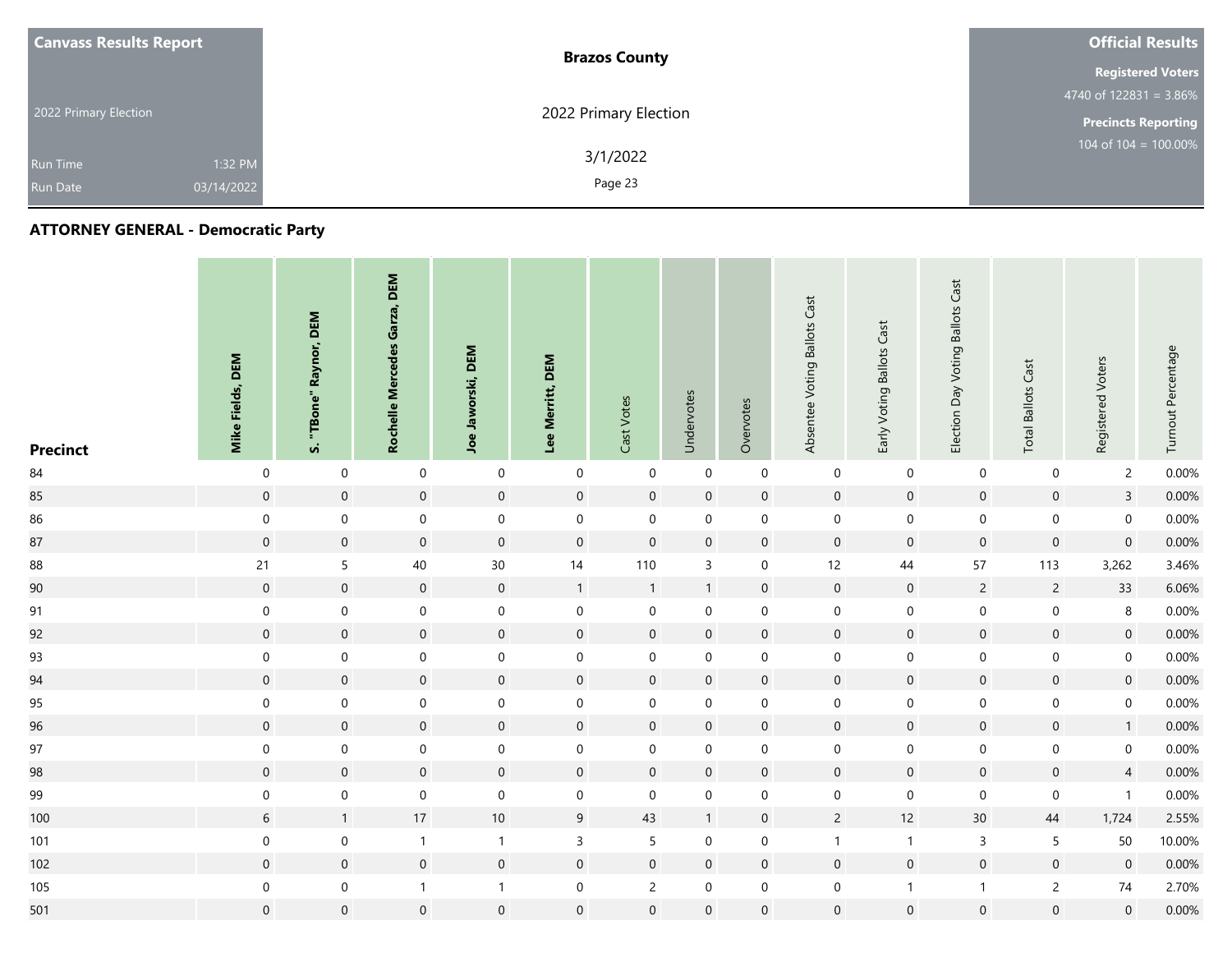| <b>Canvass Results Report</b> | <b>Brazos County</b>  | <b>Official Results</b>    |  |  |  |
|-------------------------------|-----------------------|----------------------------|--|--|--|
|                               |                       | <b>Registered Voters</b>   |  |  |  |
|                               |                       | 4740 of $122831 = 3.86\%$  |  |  |  |
| 2022 Primary Election         | 2022 Primary Election | <b>Precincts Reporting</b> |  |  |  |
| 1:32 PM<br><b>Run Time</b>    | 3/1/2022              | 104 of $104 = 100.00\%$    |  |  |  |
| 03/14/2022<br><b>Run Date</b> | Page 24               |                            |  |  |  |

| <b>Precinct</b> | DEM<br>ίĒ<br>έ | DEM<br><b>る</b><br>œ<br>$\overline{\bullet}$<br>m<br>vi | DEM<br>ಀ<br>ဥ္ | DEM<br>Ë,<br>$\bullet$<br>∍ | DEM<br>ت<br>ω<br>⊐ | Votes<br>Cast <sup>-</sup> | Undervotes   | Overvotes    | Cast<br><b>Ballots</b><br>Voting<br>Absentee | Voting Ballots Cast<br>Early <sup>'</sup> | Cast<br><b>Ballots</b><br>Voting<br>$\delta$<br>$\Omega$<br>Election | Cast<br><b>Total Ballots</b> | Voters<br>Registered | Percentage<br>Turnout |
|-----------------|----------------|---------------------------------------------------------|----------------|-----------------------------|--------------------|----------------------------|--------------|--------------|----------------------------------------------|-------------------------------------------|----------------------------------------------------------------------|------------------------------|----------------------|-----------------------|
| 502             | $\mathbf 0$    | $\boldsymbol{0}$                                        |                | $\mathbf 0$                 | $\mathbf 0$        |                            | $\Omega$     | $\mathbf 0$  | $\Omega$                                     |                                           | $\mathbf 0$                                                          |                              | $\mathbf 0$          | 0.00%                 |
| 503             | $\mathbf 0$    | $\mathbf 0$                                             | $\mathbf 0$    | $\mathbf 0$                 | $\mathbf 0$        | $\overline{0}$             | $\mathbf{I}$ | $\mathbf{0}$ | $\mathbf 0$                                  |                                           | $\mathbf 0$                                                          | 1                            | $\overline{0}$       | 0.00%                 |
| 504             |                | $\mathbf 0$                                             | $\overline{4}$ |                             | $\mathbf 0$        | 6                          | $\mathbf 0$  | $\mathbf 0$  | $\mathbf 0$                                  | 6                                         | $\mathbf 0$                                                          | 6                            | $\mathbf 0$          | 0.00%                 |
| <b>Totals</b>   | 712            | 297                                                     | 1,847          | 994                         | 659                | 4,509                      | 226          | $\mathbf{0}$ | 465                                          | 1,852                                     | 2,418                                                                | 4,735                        | 122,831              | 3.85%                 |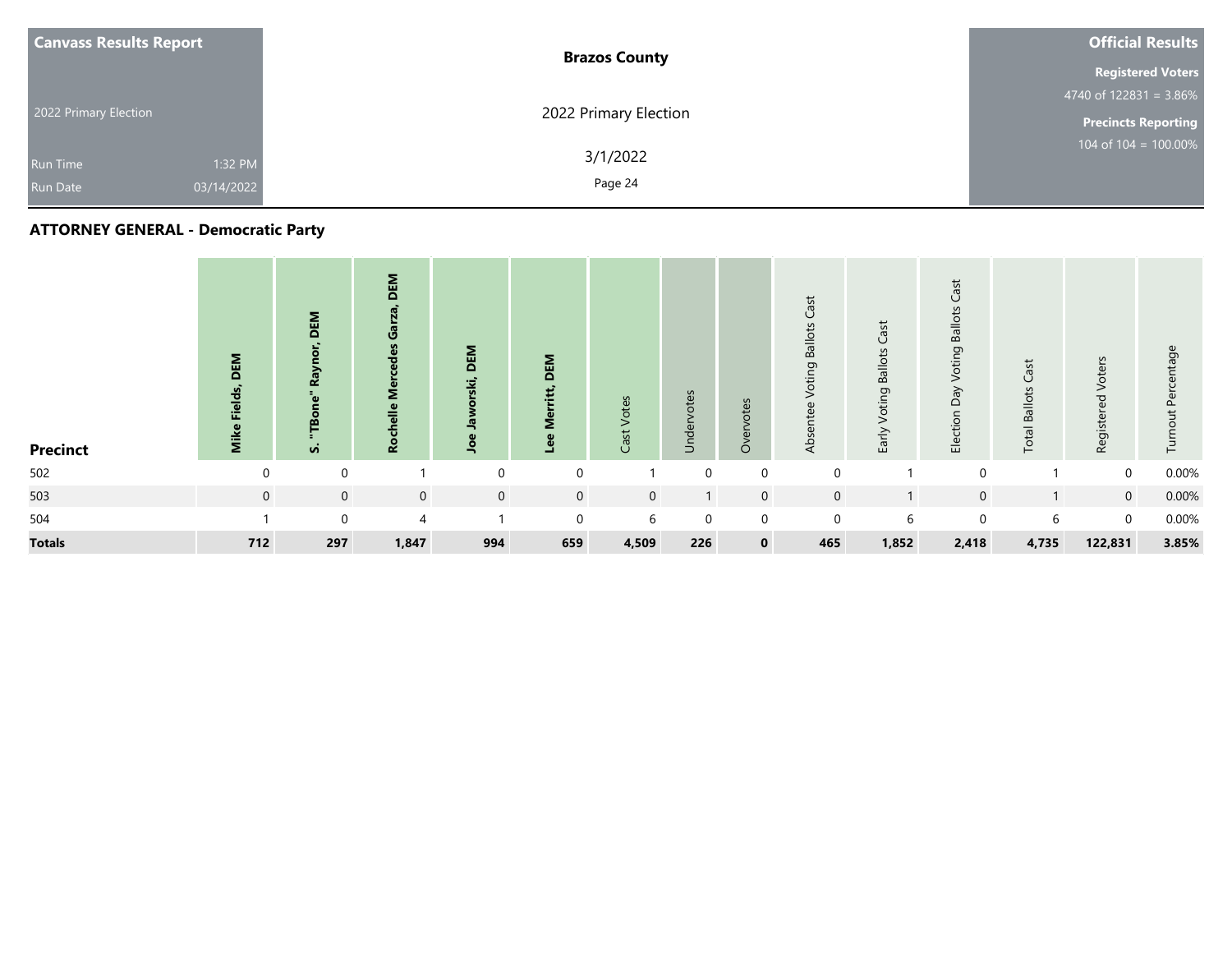| <b>Canvass Results Report</b> | <b>Brazos County</b>  | <b>Official Results</b>    |
|-------------------------------|-----------------------|----------------------------|
|                               |                       | <b>Registered Voters</b>   |
|                               |                       | 4740 of $122831 = 3.86\%$  |
| 2022 Primary Election         | 2022 Primary Election | <b>Precincts Reporting</b> |
| <b>Run Time</b>               | 3/1/2022<br>1:32 PM   | $104$ of $104 = 100.00\%$  |
| 03/14/2022<br><b>Run Date</b> | Page 25               |                            |

| <b>Precinct</b>          | Tim Mahoney, DEM | Janet T. Dudding, DEM | Angel Luis Vega, DEM | Cast Votes | Undervotes       | Overvotes        | Absentee Voting Ballots Cast | Early Voting Ballots Cast | Election Day Voting Ballots Cast | <b>Total Ballots Cast</b> | Registered Voters | Turnout Percentage |
|--------------------------|------------------|-----------------------|----------------------|------------|------------------|------------------|------------------------------|---------------------------|----------------------------------|---------------------------|-------------------|--------------------|
| $\mathbf{1}$             | 14               | 23                    | 9                    | 46         | $\mathbf{1}$     | $\mathbf 0$      | 5                            | $\boldsymbol{9}$          | 33                               | 47                        | 2,144             | 2.19%              |
| $\overline{c}$           | $\mathsf g$      | 38                    | $10$                 | 57         | 5                | $\mathbf 0$      | $\,8\,$                      | 32                        | 22                               | 62                        | 2,549             | 2.43%              |
| $\mathsf 3$              | 19               | 22                    | 13                   | 54         | 3                | $\mathbf 0$      | $\,$ 8 $\,$                  | 28                        | $21$                             | 57                        | 1,018             | 5.60%              |
| $\overline{\mathcal{L}}$ | 65               | 69                    | 52                   | 186        | $19$             | $\mathbf 0$      | $15\,$                       | 105                       | 85                               | 205                       | 1,736             | 11.81%             |
| $\mathsf S$              | $\boldsymbol{7}$ | 21                    | 17                   | $45\,$     | $\mathbf{1}$     | $\mathbf 0$      | $\,$ 6 $\,$                  | 22                        | 18                               | $46\,$                    | 1,822             | 2.52%              |
| $\boldsymbol{6}$         | $\overline{4}$   | 15                    | $\overline{3}$       | 22         | $\pmb{0}$        | $\mathbf 0$      | $\mathsf{3}$                 | $\overline{9}$            | $10\,$                           | 22                        | 1,042             | 2.11%              |
| $\boldsymbol{7}$         | $\boldsymbol{9}$ | 16                    | 17                   | 42         | $\,$ 6 $\,$      | $\mathbf 0$      | $\overline{4}$               | 23                        | 21                               | 48                        | 1,841             | 2.61%              |
| $\bf 8$                  | $\,8\,$          | 48                    | $\bf 8$              | 64         | $\overline{c}$   | $\mathbf 0$      | $10\,$                       | $16\,$                    | $40\,$                           | 66                        | 1,681             | 3.93%              |
| $\boldsymbol{9}$         | $\boldsymbol{7}$ | $44\,$                | 8                    | 59         | $\mathsf{3}$     | $\mathbf 0$      | $\,$ 6 $\,$                  | $24$                      | 32                               | 62                        | 1,582             | 3.92%              |
| $10$                     | 24               | 71                    | 15                   | 110        | $\overline{3}$   | $\mathbf 0$      | $\,8\,$                      | 51                        | 54                               | 113                       | 4,098             | 2.76%              |
| 11                       | 13               | 75                    | $20\,$               | 108        | 4                | $\mathbf 0$      | $\mathsf 9$                  | 35                        | 68                               | 112                       | 3,063             | 3.66%              |
| 12                       | 28               | 120                   | 36                   | 184        | $\bf 8$          | $\mathbf 0$      | $24\,$                       | 64                        | 104                              | 192                       | 4,203             | 4.57%              |
| 13                       | 22               | 66                    | 25                   | 113        | $\mathbf{1}$     | $\mathbf 0$      | $10\,$                       | 38                        | 66                               | 114                       | 2,325             | 4.90%              |
| 14                       | 21               | 61                    | 49                   | 131        | 13               | $\mathbf 0$      | 12                           | 48                        | 84                               | 144                       | 3,029             | 4.75%              |
| 15                       | 31               | 102                   | 16                   | 149        | $\boldsymbol{9}$ | $\mathbf 0$      | $26\,$                       | 54                        | ${\bf 78}$                       | 158                       | 3,086             | 5.12%              |
| 16                       | 12               | 33                    | 34                   | 79         | $\overline{4}$   | $\mathbf 0$      | $\,8\,$                      | 38                        | $37\,$                           | 83                        | 1,411             | 5.88%              |
| 17                       | 31               | 111                   | 63                   | 205        | 12               | $\mathbf 0$      | $10$                         | 105                       | 102                              | 217                       | 3,205             | 6.77%              |
| 18                       | $\overline{7}$   | 33                    | 21                   | 61         | $\bf 8$          | $\boldsymbol{0}$ | $5\phantom{.0}$              | $30\,$                    | $34\,$                           | 69                        | 565               | 12.21%             |
| 19                       | $\sqrt{4}$       | $10\,$                | 5                    | 19         | $\mathbf{1}$     | $\mathbf 0$      | $\mathbf{1}$                 | 12                        | $\overline{7}$                   | $20\,$                    | 411               | 4.87%              |
| 20                       | $10$             | 38                    | 19                   | 67         | 11               | $\mathbf 0$      | $\mathbf 0$                  | 38                        | 40                               | 78                        | 3,187             | 2.45%              |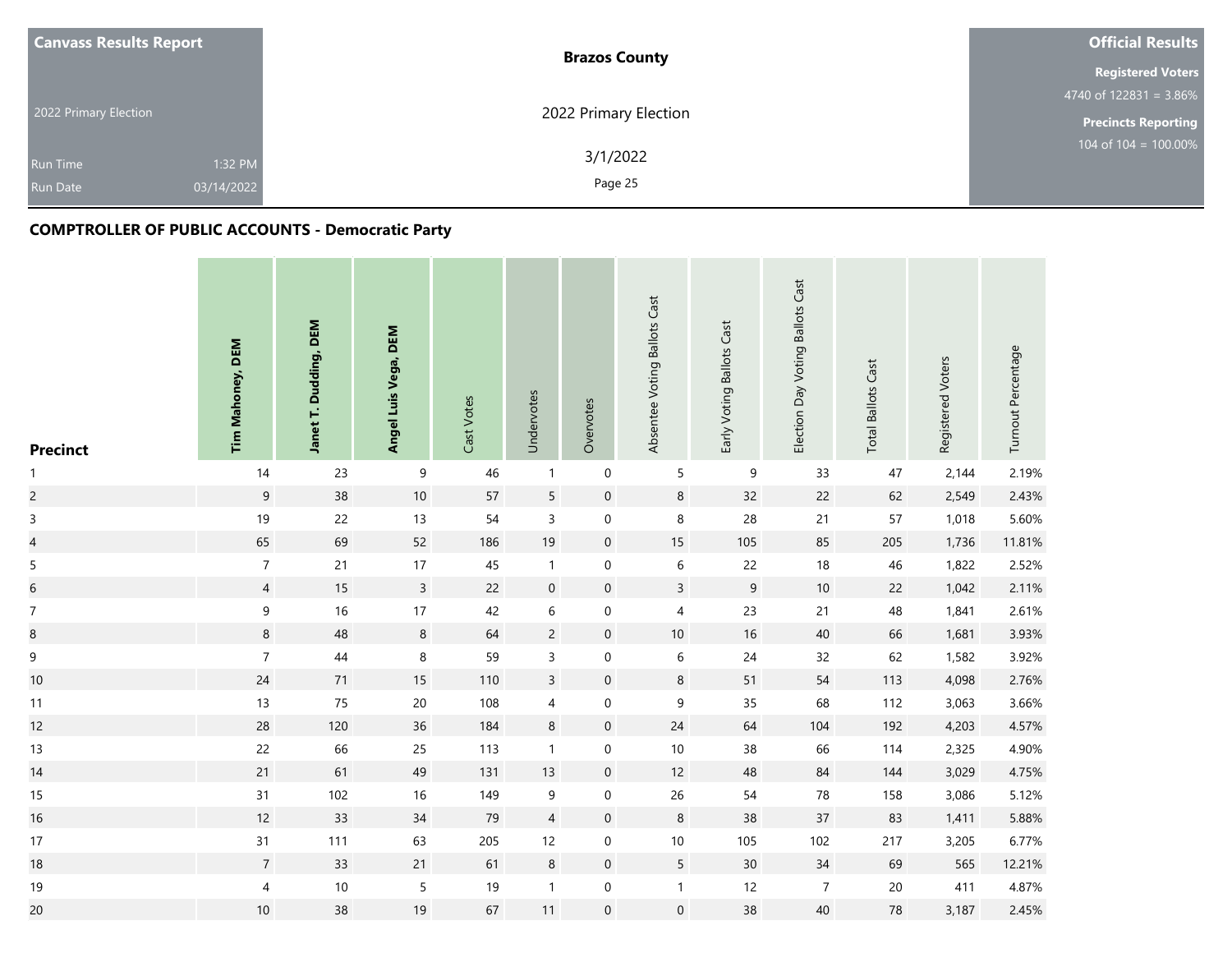| <b>Canvass Results Report</b>      | <b>Brazos County</b>  |                       | <b>Official Results</b>    |
|------------------------------------|-----------------------|-----------------------|----------------------------|
|                                    |                       |                       | <b>Registered Voters</b>   |
|                                    |                       |                       | 4740 of $122831 = 3.86\%$  |
| 2022 Primary Election              |                       | 2022 Primary Election | <b>Precincts Reporting</b> |
| <b>Run Time</b><br><b>Run Date</b> | 1:32 PM<br>03/14/2022 | 3/1/2022<br>Page 26   | $104$ of $104 = 100.00\%$  |
|                                    |                       |                       |                            |

| <b>Precinct</b> | Tim Mahoney, DEM | Janet T. Dudding, DEM | Angel Luis Vega, DEM | Cast Votes  | Undervotes     | Overvotes   | Absentee Voting Ballots Cast | Early Voting Ballots Cast | Election Day Voting Ballots Cast | <b>Total Ballots Cast</b> | Registered Voters | Turnout Percentage |
|-----------------|------------------|-----------------------|----------------------|-------------|----------------|-------------|------------------------------|---------------------------|----------------------------------|---------------------------|-------------------|--------------------|
| 21              | $\overline{7}$   | 13                    | $\,6\,$              | 26          | 6              | $\mathbf 0$ | $\mathbf 0$                  | 13                        | 19                               | 32                        | 1,427             | 2.24%              |
| 22              | $\mathbf{1}$     | 11                    | $\overline{3}$       | $15$        | $\mathbf 0$    | $\mathbf 0$ | $\mathbf 0$                  | $\overline{7}$            | $\,8\,$                          | $15\,$                    | 407               | 3.69%              |
| 23              | $\boldsymbol{0}$ | $\boldsymbol{0}$      | 0                    | $\pmb{0}$   | $\mathbf{1}$   | $\mathbf 0$ | $\boldsymbol{0}$             | $\boldsymbol{0}$          | $\mathbf{1}$                     | $\overline{1}$            | 82                | 1.22%              |
| 24              | 14               | 84                    | $\overline{9}$       | 107         | $\mathbf{1}$   | $\mathbf 0$ | 17                           | 29                        | 62                               | 108                       | 2,022             | 5.34%              |
| 25              | 39               | 55                    | $21$                 | 115         | $14$           | $\mathbf 0$ | $18\,$                       | 60                        | 51                               | 129                       | 1,072             | 12.03%             |
| 26              | 31               | 73                    | 25                   | 129         | 8              | $\mathbf 0$ | $\bf 8$                      | 61                        | 68                               | 137                       | 3,692             | 3.71%              |
| 27              | 14               | 34                    | $10$                 | 58          | $\overline{2}$ | $\mathbf 0$ | $\,8\,$                      | $18\,$                    | 34                               | 60                        | 2,671             | 2.25%              |
| 28              | $5\phantom{.0}$  | $5\phantom{.0}$       | $\overline{3}$       | 13          | $\overline{3}$ | $\mathbf 0$ | $\mathbf{1}$                 | $\,$ 6 $\,$               | $\boldsymbol{9}$                 | $16\,$                    | 573               | 2.79%              |
| 29              | 11               | $47\,$                | $\boldsymbol{0}$     | 58          | $\overline{4}$ | $\mathbf 0$ | $\overline{5}$               | $18\,$                    | 39                               | 62                        | 855               | 7.25%              |
| 30              | 34               | 65                    | 64                   | 163         | $\sqrt{6}$     | $\mathbf 0$ | 14                           | 80                        | 75                               | 169                       | 2,480             | 6.81%              |
| 31              | 20               | 67                    | 11                   | 98          | $\,$ 6 $\,$    | $\mathbf 0$ | $\,8\,$                      | 26                        | $70\,$                           | 104                       | 3,242             | 3.21%              |
| 33              | 9                | 26                    | 9                    | $44\,$      | $\overline{3}$ | $\mathbf 0$ | $\overline{7}$               | 13                        | $27\,$                           | $47\,$                    | 1,455             | 3.23%              |
| $34\,$          | $\boldsymbol{9}$ | 29                    | $10$                 | 48          | 9              | $\mathbf 0$ | $\mathsf{3}$                 | $20\,$                    | 34                               | 57                        | 2,095             | 2.72%              |
| 35              | 14               | 44                    | $18\,$               | 76          | $\overline{7}$ | $\mathbf 0$ | 5                            | 28                        | 50                               | 83                        | 3,623             | 2.29%              |
| 36              | 32               | 94                    | 33                   | 159         | 5              | $\mathbf 0$ | 13                           | 56                        | 95                               | 164                       | 4,241             | 3.87%              |
| 37              | $\boldsymbol{0}$ | $\mathbf 0$           | $\mathsf{O}\xspace$  | $\mathbf 0$ | $\mathbf{1}$   | $\mathbf 0$ | $\mathbf 0$                  | $\boldsymbol{0}$          | $\overline{1}$                   | $\overline{1}$            | 165               | 0.61%              |
| $38\,$          | 14               | $18$                  | $\overline{7}$       | 39          | 11             | $\mathbf 0$ | $\overline{1}$               | 17                        | 32                               | 50                        | 458               | 10.92%             |
| 39              | 13               | 42                    | 9                    | 64          | $\mathbf{1}$   | $\mathbf 0$ | $10\,$                       | 25                        | 30 <sub>o</sub>                  | 65                        | 1,691             | 3.84%              |
| 40              | 22               | 148                   | 19                   | 189         | 4              | $\mathbf 0$ | 35                           | 59                        | 99                               | 193                       | 3,974             | 4.86%              |
| 41              | 5                | 33                    | $6\phantom{.0}$      | $44\,$      | $\mathbf{1}$   | $\mathbf 0$ | 10                           | 14                        | 21                               | 45                        | 1,457             | 3.09%              |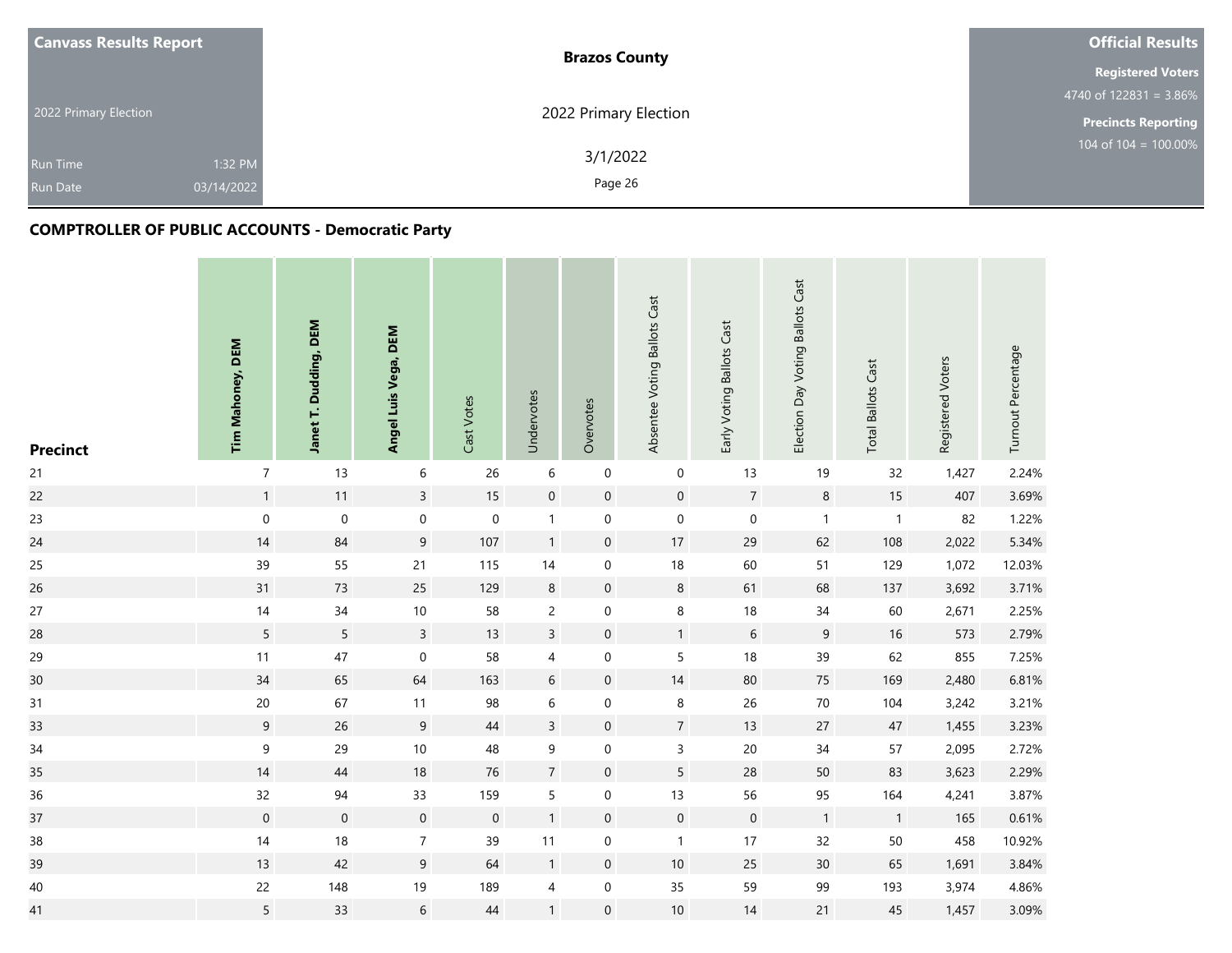| <b>Canvass Results Report</b> | <b>Brazos County</b>  | <b>Official Results</b>    |
|-------------------------------|-----------------------|----------------------------|
|                               |                       | <b>Registered Voters</b>   |
|                               |                       | 4740 of $122831 = 3.86\%$  |
| 2022 Primary Election         | 2022 Primary Election | <b>Precincts Reporting</b> |
| 1:32 PM<br><b>Run Time</b>    | 3/1/2022              | $104$ of $104 = 100.00\%$  |
| 03/14/2022<br><b>Run Date</b> | Page 27               |                            |

| <b>Precinct</b> | Tim Mahoney, DEM | Janet T. Dudding, DEM | Angel Luis Vega, DEM | Cast Votes          | Undervotes          | Overvotes           | Absentee Voting Ballots Cast | Early Voting Ballots Cast | Election Day Voting Ballots Cast | <b>Total Ballots Cast</b> | Registered Voters   | Turnout Percentage |
|-----------------|------------------|-----------------------|----------------------|---------------------|---------------------|---------------------|------------------------------|---------------------------|----------------------------------|---------------------------|---------------------|--------------------|
| 42              | $\mathbf 0$      | $\mathbf 0$           | $\mathbf 0$          | $\boldsymbol{0}$    | $\mathbf 0$         | $\mathbf 0$         | $\pmb{0}$                    | $\pmb{0}$                 | $\mathbf 0$                      | $\mathbf 0$               | $\mathsf{O}\xspace$ | 0.00%              |
| 43              | $\overline{3}$   | $\overline{3}$        | $\mathsf{O}\xspace$  | $\sqrt{6}$          | $\mathbf{1}$        | $\mathbf 0$         | $\mathbf 0$                  | $\overline{c}$            | 5                                | $\sqrt{7}$                | 202                 | 3.47%              |
| 44              | $\mathbf{1}$     | $\mathbf{1}$          | 0                    | $\overline{c}$      | $\mathsf{O}\xspace$ | $\mathbf 0$         | $\boldsymbol{0}$             | $\mathbf{1}$              | $\mathbf{1}$                     | $\overline{c}$            | 135                 | 1.48%              |
| 45              | $\mathbf 0$      | $\mathbf{1}$          | $\boldsymbol{0}$     | $\mathbf{1}$        | $\mathsf{O}\xspace$ | $\mathbf 0$         | $\mathbf 0$                  | $\boldsymbol{0}$          | $\mathbf{1}$                     | $\mathbf{1}$              | 155                 | 0.65%              |
| 46              | $\boldsymbol{7}$ | $\overline{7}$        | $\,$ 6 $\,$          | $20\,$              | $\mathsf{3}$        | $\mathbf 0$         | $\overline{c}$               | 13                        | $\,$ 8 $\,$                      | 23                        | 377                 | 6.10%              |
| 47              | $\,$ 6 $\,$      | $\sqrt{7}$            | $\sqrt{6}$           | $19$                | $\mathbf{1}$        | $\mathbf 0$         | $\mathbf{1}$                 | $10$                      | $\boldsymbol{9}$                 | $20\,$                    | 485                 | 4.12%              |
| 48              | $\pmb{4}$        | $\overline{4}$        | $\mathsf{O}\xspace$  | $\,8\,$             | $\mathsf{O}\xspace$ | $\mathsf{O}\xspace$ | $\mathbf 0$                  | 3                         | 5                                | 8                         | 237                 | 3.38%              |
| 49              | $\overline{3}$   | $\overline{c}$        | $\overline{4}$       | $\boldsymbol{9}$    | $\pmb{0}$           | $\mathbf 0$         | $\mathbf 0$                  | $\overline{c}$            | $\overline{7}$                   | $\boldsymbol{9}$          | 318                 | 2.83%              |
| $50\,$          | $\mathbf 0$      | $\mathbf 0$           | $\boldsymbol{0}$     | $\mathsf{O}\xspace$ | $\mathbf 0$         | $\mathbf 0$         | $\mathbf 0$                  | $\boldsymbol{0}$          | $\mathbf 0$                      | $\pmb{0}$                 | $\overline{c}$      | 0.00%              |
| 51              | $\boldsymbol{0}$ | $\mathbf 0$           | $\mathsf{O}\xspace$  | $\mathbf 0$         | $\pmb{0}$           | $\mathbf 0$         | $\mathsf{O}\xspace$          | $\boldsymbol{0}$          | $\mathbf 0$                      | $\mathbf 0$               | $\mathbf 0$         | 0.00%              |
| 52              | $\mathbf 0$      | $\mathbf 0$           | $\mathbf 0$          | $\mathsf{O}\xspace$ | $\pmb{0}$           | $\mathsf{O}\xspace$ | $\mathbf 0$                  | $\mathsf{O}\xspace$       | $\mathbf 0$                      | $\boldsymbol{0}$          | 22                  | 0.00%              |
| 53              | $\mathbf 0$      | $\mathbf{1}$          | 5                    | $\sqrt{6}$          | $\mathbf{1}$        | $\mathbf 0$         | $\mathbf 0$                  | $\overline{4}$            | $\overline{3}$                   | $\overline{7}$            | 165                 | 4.24%              |
| 54              | $\sqrt{5}$       | $\overline{7}$        | $\mathsf{3}$         | 15                  | $\mathbf{1}$        | $\mathbf 0$         | $\overline{\mathcal{A}}$     | $\overline{4}$            | 8                                | $16$                      | 671                 | 2.38%              |
| 55              | 18               | 52                    | 11                   | 81                  | $\overline{3}$      | $\mathbf 0$         | $\overline{7}$               | 25                        | 52                               | 84                        | 3,034               | 2.77%              |
| 56              | $\pmb{0}$        | $\mathbf 0$           | $\mathsf{O}\xspace$  | $\mathsf{O}\xspace$ | $\boldsymbol{0}$    | $\mathbf 0$         | $\mathbf 0$                  | $\mathbf 0$               | $\boldsymbol{0}$                 | $\boldsymbol{0}$          | 31                  | $0.00\%$           |
| 57              | $\mathsf{3}$     | $\sqrt{6}$            | $\overline{4}$       | 13                  | $\boldsymbol{0}$    | $\mathbf 0$         | $\sqrt{4}$                   | 5                         | $\sqrt{4}$                       | 13                        | 288                 | 4.51%              |
| 58              | $\sf 5$          | 11                    | $\overline{c}$       | $18\,$              | $\overline{c}$      | $\mathbf 0$         | $\overline{4}$               | $\mathsf{3}$              | 13                               | 20                        | 858                 | 2.33%              |
| 59              | $\mathbf 0$      | $\boldsymbol{0}$      | $\pmb{0}$            | $\mathbf 0$         | $\overline{c}$      | $\pmb{0}$           | $\mathbf{1}$                 | $\mathbf{1}$              | $\mathsf{O}$                     | $\overline{c}$            | 32                  | 6.25%              |
| 60              | $\pmb{0}$        | $\mathbf 0$           | $\boldsymbol{0}$     | $\mathsf{O}\xspace$ | $\mathbf 0$         | $\mathbf 0$         | $\mathbf 0$                  | $\boldsymbol{0}$          | $\mathbf 0$                      | $\pmb{0}$                 | 95                  | 0.00%              |
| 61              | $\boldsymbol{0}$ | $\mathbf 0$           | $\boldsymbol{0}$     | $\mathbf 0$         | $\mathsf{O}\xspace$ | $\mathbf 0$         | $\mathbf 0$                  | $\mathsf{O}\xspace$       | $\mathsf{O}\xspace$              | $\mathbf 0$               | 53                  | $0.00\%$           |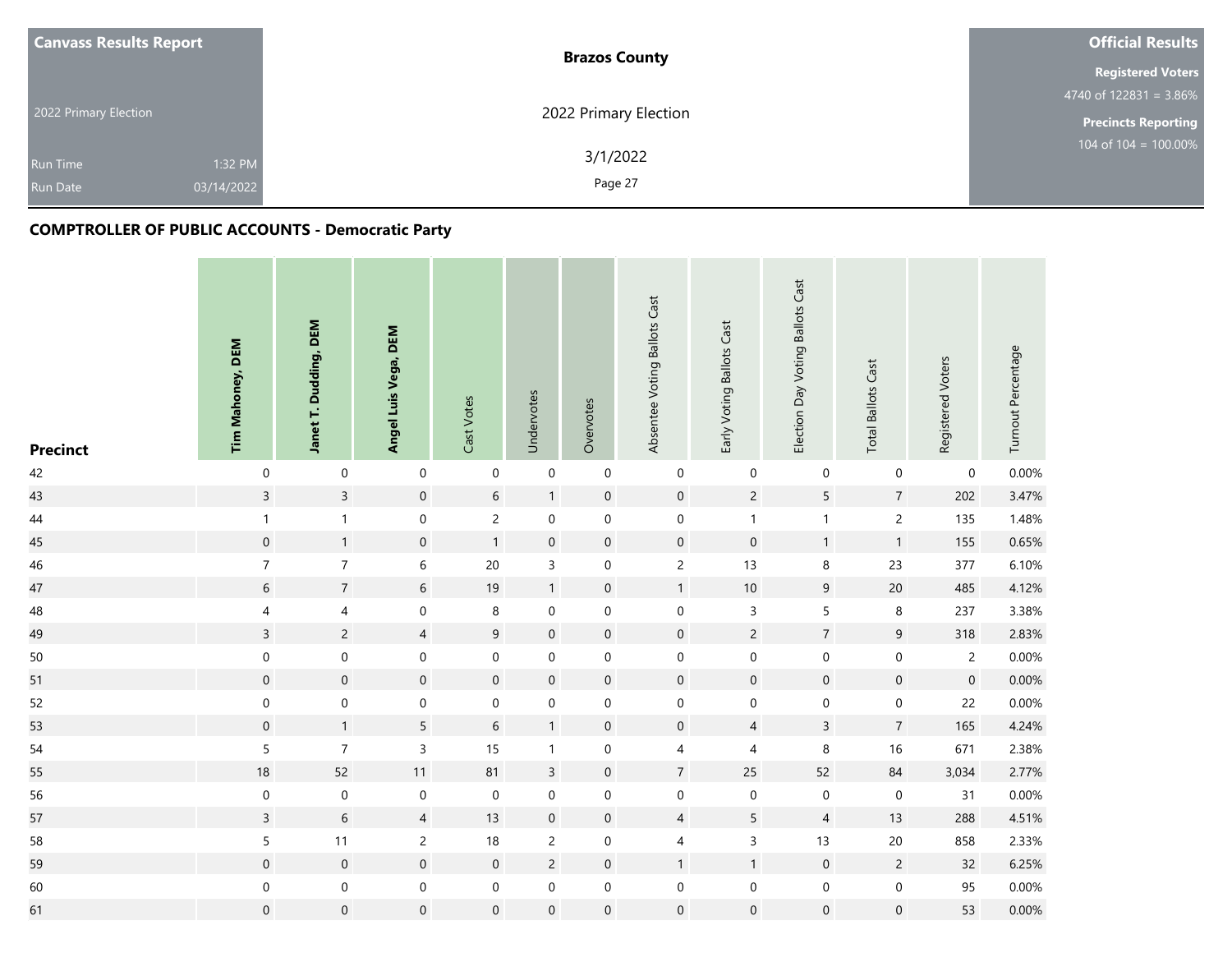| <b>Canvass Results Report</b> |            | <b>Brazos County</b>  | <b>Official Results</b>    |
|-------------------------------|------------|-----------------------|----------------------------|
|                               |            |                       | <b>Registered Voters</b>   |
|                               |            |                       | 4740 of $122831 = 3.86\%$  |
| 2022 Primary Election         |            | 2022 Primary Election | <b>Precincts Reporting</b> |
|                               |            | 3/1/2022              | 104 of $104 = 100.00\%$    |
| <b>Run Time</b>               | 1:32 PM    |                       |                            |
| <b>Run Date</b>               | 03/14/2022 | Page 28               |                            |

| <b>Precinct</b> | Tim Mahoney, DEM | Janet T. Dudding, DEM | Angel Luis Vega, DEM | Cast Votes     | Undervotes     | Overvotes           | Absentee Voting Ballots Cast | Early Voting Ballots Cast | Election Day Voting Ballots Cast | <b>Total Ballots Cast</b> | Registered Voters | Turnout Percentage |
|-----------------|------------------|-----------------------|----------------------|----------------|----------------|---------------------|------------------------------|---------------------------|----------------------------------|---------------------------|-------------------|--------------------|
| 62              | $\boldsymbol{7}$ | 13                    | 12                   | 32             | $\mathbf{2}$   | $\mathbf 0$         | $\overline{c}$               | $\,8\,$                   | 24                               | 34                        | 1,089             | 3.12%              |
| 63              | 18               | 47                    | 19                   | 84             | $\overline{2}$ | $\mathbf 0$         | $10\,$                       | 36                        | $40\,$                           | 86                        | 2,104             | 4.09%              |
| 64              | $\boldsymbol{9}$ | 68                    | 11                   | 88             | 11             | $\mathbf 0$         | 20                           | $30\,$                    | 49                               | 99                        | 3,638             | 2.72%              |
| 65              | $\mathbf{1}$     | $\overline{4}$        | $\overline{c}$       | $\overline{7}$ | $\mathbf 0$    | $\mathbf 0$         | $\mathbf 0$                  | $\mathsf{3}$              | $\overline{4}$                   | $\overline{7}$            | 250               | 2.80%              |
| 67              | $\overline{c}$   | $\,8\,$               | $\boldsymbol{0}$     | $10\,$         | $\mathbf 0$    | $\mathbf 0$         | $\mathsf{3}$                 | 5                         | $\overline{c}$                   | $10\,$                    | 441               | 2.27%              |
| 68              | $\mathbf 0$      | $\mathbf 0$           | $\pmb{0}$            | $\,0\,$        | $\pmb{0}$      | $\mathbf 0$         | $\mathbf 0$                  | $\boldsymbol{0}$          | $\mathbf 0$                      | $\mathbf 0$               | $\mathbf 0$       | 0.00%              |
| 69              | 20               | 65                    | 18                   | 103            | 6              | $\mathbf 0$         | $\mathsf 3$                  | 54                        | 52                               | 109                       | 3,886             | 2.80%              |
| 70              | 15               | 44                    | 13                   | 72             | $\overline{c}$ | $\mathbf 0$         | $\overline{3}$               | 35                        | $36\,$                           | $74$                      | 1,384             | 5.35%              |
| $71$            | $\overline{c}$   | $\mathbf{1}$          | $\mathbf{1}$         | $\overline{4}$ | $\mathbf 0$    | $\mathbf 0$         | $\mathbf 0$                  | $\mathbf{1}$              | $\mathsf 3$                      | $\overline{\mathcal{L}}$  | 113               | 3.54%              |
| 72              | $\mathbf 0$      | $\mathbf{1}$          | $\pmb{0}$            | $\mathbf{1}$   | $\mathbf 0$    | $\mathbf 0$         | $\mathbf 0$                  | $\mathbf 0$               | $\mathbf{1}$                     | $\mathbf{1}$              | 81                | 1.23%              |
| 73              | $\sqrt{7}$       | 43                    | 17                   | 67             | $\overline{c}$ | $\mathbf 0$         | $\overline{7}$               | 33                        | 29                               | 69                        | 2,940             | 2.35%              |
| 74              | 9                | 32                    | 13                   | 54             | $6\phantom{a}$ | $\mathbf 0$         | $\mathbf 0$                  | 26                        | 34                               | 60                        | 1,988             | 3.02%              |
| $75\,$          | $\,$ 6 $\,$      | 40                    | 17                   | 63             | $\overline{c}$ | $\mathbf 0$         | $\mathbf{1}$                 | 29                        | 35                               | 65                        | 2,708             | 2.40%              |
| 76              | 14               | 101                   | 15                   | 130            | $10\,$         | $\mathbf 0$         | 22                           | 58                        | 60                               | 140                       | 2,962             | 4.73%              |
| $77$            | $\mathbf{1}$     | $\boldsymbol{7}$      | $\overline{4}$       | 12             | $\mathbf{1}$   | $\mathbf 0$         | $\,$ 6 $\,$                  | 4                         | $\mathsf{3}$                     | 13                        | 557               | 2.33%              |
| 78              | $\mathbf{1}$     | $\mathbf{1}$          | $\overline{c}$       | $\overline{4}$ | $\mathbf 0$    | $\mathbf 0$         | $\mathbf 0$                  | $\boldsymbol{0}$          | $\overline{4}$                   | $\sqrt{4}$                | 246               | 1.63%              |
| 79              | $\sqrt{2}$       | $\overline{c}$        | $\mathbf{1}$         | 5              | $\mathbf{1}$   | $\mathbf 0$         | $\mathbf{1}$                 | $\mathsf{2}\,$            | $\mathsf{3}$                     | $\boldsymbol{6}$          | $80\,$            | 7.50%              |
| 80              | 22               | 45                    | 30 <sup>°</sup>      | 97             | 5              | $\mathbf 0$         | 6                            | 49                        | $47\,$                           | 102                       | 3,952             | 2.58%              |
| 81              | $\mathbf{1}$     | $\mathsf 3$           | $\mathbf{1}$         | 5              | $\pmb{0}$      | $\mathbf 0$         | $\boldsymbol{0}$             | 4                         | $\mathbf{1}$                     | $\mathsf S$               | 64                | 7.81%              |
| 82              | $\overline{c}$   | $\sqrt{6}$            | $\mathsf{O}\xspace$  | $\,8\,$        | $\mathbf 0$    | $\mathsf{O}\xspace$ | $\overline{c}$               | 5                         | $\mathbf{1}$                     | $\,8\,$                   | 346               | 2.31%              |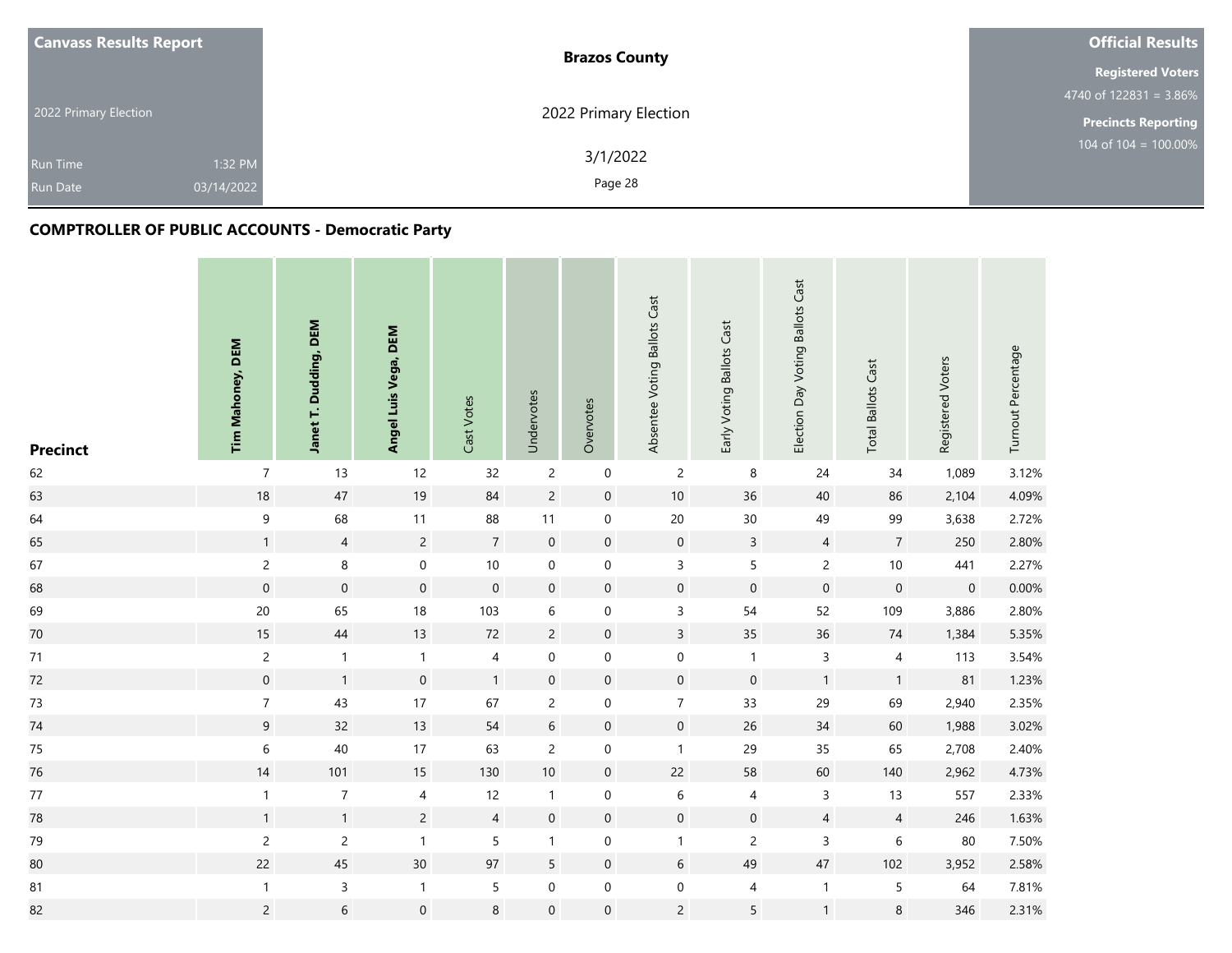| <b>Canvass Results Report</b> | <b>Brazos County</b>  | <b>Official Results</b>    |
|-------------------------------|-----------------------|----------------------------|
|                               |                       | <b>Registered Voters</b>   |
|                               |                       | 4740 of $122831 = 3.86\%$  |
| 2022 Primary Election         | 2022 Primary Election | <b>Precincts Reporting</b> |
| 1:32 PM<br><b>Run Time</b>    | 3/1/2022              | $104$ of $104 = 100.00\%$  |
| 03/14/2022<br><b>Run Date</b> | Page 29               |                            |

| <b>Precinct</b> | Tim Mahoney, DEM | Janet T. Dudding, DEM | Angel Luis Vega, DEM | Cast Votes          | Undervotes          | Overvotes           | Absentee Voting Ballots Cast | Early Voting Ballots Cast | Election Day Voting Ballots Cast | <b>Total Ballots Cast</b> | Registered Voters   | Turnout Percentage |
|-----------------|------------------|-----------------------|----------------------|---------------------|---------------------|---------------------|------------------------------|---------------------------|----------------------------------|---------------------------|---------------------|--------------------|
| 84              | $\boldsymbol{0}$ | $\pmb{0}$             | $\mathbf 0$          | $\boldsymbol{0}$    | $\pmb{0}$           | $\mathbf 0$         | $\mathbf 0$                  | $\mathbf 0$               | $\boldsymbol{0}$                 | $\pmb{0}$                 | $\overline{2}$      | 0.00%              |
| 85              | $\mathbf 0$      | $\boldsymbol{0}$      | $\mathsf{O}\xspace$  | $\mathbf 0$         | $\mathbf 0$         | $\mathbf 0$         | $\mathbf 0$                  | $\mathbf 0$               | $\mathbf 0$                      | $\mbox{O}$                | $\overline{3}$      | 0.00%              |
| 86              | $\boldsymbol{0}$ | $\pmb{0}$             | $\mathbf 0$          | $\mathsf{O}\xspace$ | $\pmb{0}$           | 0                   | $\boldsymbol{0}$             | $\mathbf 0$               | $\boldsymbol{0}$                 | $\mathbf 0$               | $\mathbf 0$         | 0.00%              |
| 87              | $\mathbf 0$      | $\mathsf{O}\xspace$   | $\pmb{0}$            | $\mathbf 0$         | $\mathbf 0$         | $\mathbf 0$         | $\mathbf 0$                  | $\mathbf 0$               | $\mathbf 0$                      | $\mathbf 0$               | $\mathsf{O}\xspace$ | 0.00%              |
| 88              | 22               | 63                    | 22                   | 107                 | $\,$ 6 $\,$         | $\boldsymbol{0}$    | 12                           | 44                        | 57                               | 113                       | 3,262               | 3.46%              |
| 90              | $\mathbf 0$      | $\mathbf{1}$          | $\boldsymbol{0}$     | $\mathbf{1}$        | $\mathbf{1}$        | $\boldsymbol{0}$    | $\mathbf 0$                  | $\mathbf 0$               | $\overline{c}$                   | $\sqrt{2}$                | 33                  | 6.06%              |
| 91              | $\mathbf 0$      | $\mathsf{O}\xspace$   | $\boldsymbol{0}$     | $\mathbf 0$         | $\mathbf 0$         | $\mathbf 0$         | $\pmb{0}$                    | $\mathbf 0$               | $\boldsymbol{0}$                 | $\mbox{O}$                | $\,8\,$             | 0.00%              |
| 92              | $\mathbf 0$      | $\boldsymbol{0}$      | $\pmb{0}$            | $\mathbf 0$         | $\pmb{0}$           | $\mathbf 0$         | $\mathbf 0$                  | $\mathsf{O}\xspace$       | $\mathbf 0$                      | $\mathbf 0$               | $\mathbf 0$         | 0.00%              |
| 93              | $\mathbf 0$      | $\mathbf 0$           | $\boldsymbol{0}$     | $\boldsymbol{0}$    | $\mathbf 0$         | $\mathbf 0$         | $\mbox{O}$                   | $\mathbf 0$               | $\mathbf 0$                      | $\boldsymbol{0}$          | 0                   | 0.00%              |
| 94              | $\mathbf 0$      | $\boldsymbol{0}$      | $\pmb{0}$            | $\mathbf 0$         | $\mathbf 0$         | $\mathbf 0$         | $\mathbf 0$                  | $\mathbf 0$               | $\mathbf 0$                      | $\mathbf 0$               | $\mathbf 0$         | 0.00%              |
| 95              | $\mathbf 0$      | $\mathbf 0$           | $\boldsymbol{0}$     | $\mathbf 0$         | $\mathbf 0$         | $\mathbf 0$         | $\boldsymbol{0}$             | $\mathbf 0$               | $\mathbf 0$                      | $\mbox{O}$                | $\boldsymbol{0}$    | 0.00%              |
| 96              | $\mathbf 0$      | $\boldsymbol{0}$      | $\mathsf{O}\xspace$  | $\mathbf 0$         | $\mathbf 0$         | $\mathbf 0$         | $\mathbf 0$                  | $\mathbf 0$               | $\mathbf 0$                      | $\mathbf 0$               | 1                   | 0.00%              |
| 97              | $\boldsymbol{0}$ | $\mathbf 0$           | 0                    | $\boldsymbol{0}$    | $\mathsf{O}\xspace$ | $\mathsf{O}\xspace$ | $\mbox{O}$                   | $\boldsymbol{0}$          | $\boldsymbol{0}$                 | $\mbox{O}$                | 0                   | 0.00%              |
| 98              | $\mathbf 0$      | $\boldsymbol{0}$      | $\pmb{0}$            | $\mathbf 0$         | $\mathbf 0$         | $\mathbf 0$         | $\mathbf 0$                  | $\mathbf 0$               | $\mathbf 0$                      | $\mathbf 0$               | $\overline{4}$      | 0.00%              |
| 99              | $\mathbf 0$      | $\mathbf 0$           | $\mathbf 0$          | $\mathbf 0$         | $\boldsymbol{0}$    | $\mathsf{O}\xspace$ | $\mathbf 0$                  | $\boldsymbol{0}$          | $\mathbf 0$                      | $\mathbf 0$               | $\mathbf{1}$        | 0.00%              |
| 100             | 14               | 23                    | 5                    | 42                  | $\sqrt{2}$          | $\boldsymbol{0}$    | $\overline{c}$               | 12                        | $30\,$                           | 44                        | 1,724               | 2.55%              |
| 101             | $\mathbf 1$      | $\mathbf 0$           | 3                    | 4                   | $\mathbf{1}$        | $\mathbf 0$         | $\mathbf{1}$                 | $\mathbf{1}$              | $\mathsf{3}$                     | $\sqrt{5}$                | 50                  | 10.00%             |
| 102             | $\mathbf 0$      | $\boldsymbol{0}$      | $\pmb{0}$            | $\boldsymbol{0}$    | $\mathsf{O}\xspace$ | $\mathbf 0$         | $\mathbf 0$                  | $\mathsf{O}\xspace$       | $\mathbf 0$                      | $\mathbf 0$               | $\mathbf 0$         | 0.00%              |
| 105             | $\boldsymbol{0}$ | $\overline{c}$        | $\boldsymbol{0}$     | $\overline{c}$      | $\mathbf 0$         | $\mathbf 0$         | $\mathbf 0$                  | $\mathbf{1}$              | $\mathbf{1}$                     | $\mathsf{2}\,$            | 74                  | 2.70%              |
| 501             | $\mathbf 0$      | $\mathbf 0$           | $\mathsf{O}\xspace$  | $\boldsymbol{0}$    | $\mathbf 0$         | $\boldsymbol{0}$    | $\mathbf 0$                  | $\mathsf{O}\xspace$       | $\mathbf 0$                      | $\mathbf 0$               | $\boldsymbol{0}$    | $0.00\%$           |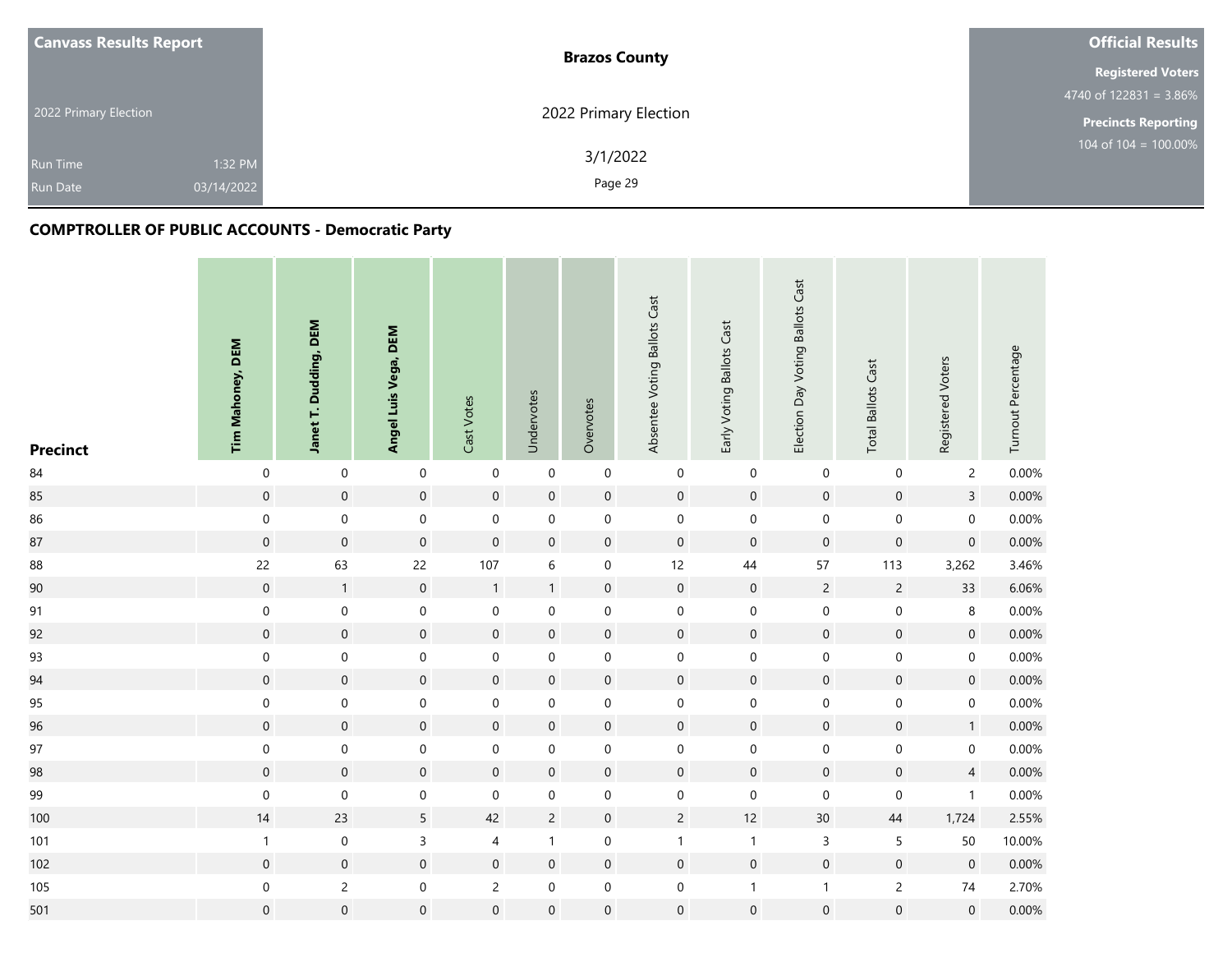| <b>Canvass Results Report</b> |            | <b>Brazos County</b>  | <b>Official Results</b>    |
|-------------------------------|------------|-----------------------|----------------------------|
|                               |            |                       | <b>Registered Voters</b>   |
|                               |            |                       | 4740 of $122831 = 3.86\%$  |
| 2022 Primary Election         |            | 2022 Primary Election | <b>Precincts Reporting</b> |
| <b>Run Time</b>               | 1:32 PM    | 3/1/2022              | 104 of $104 = 100.00\%$    |
| <b>Run Date</b>               | 03/14/2022 | Page 30               |                            |
|                               |            |                       |                            |

| <b>Precinct</b> | DEM<br>ney,<br>Mahor<br>im | DEM<br>Dudding,<br>Janet T. | DEM<br>Angel Luis Vega, | Votes<br>Cast <sup>-</sup> | Undervotes       | otes<br>Over | Cast<br>Voting Ballots<br>Absentee | Cast<br>Early Voting Ballots | <b>Voting Ballots Cast</b><br>Election Day | Cast<br><b>Total Ballots</b> | Voters<br>Registered | Turnout Percentage |
|-----------------|----------------------------|-----------------------------|-------------------------|----------------------------|------------------|--------------|------------------------------------|------------------------------|--------------------------------------------|------------------------------|----------------------|--------------------|
| 502             | $\Omega$                   |                             | $\mathbf 0$             |                            | $\mathbf 0$      | $\mathbf 0$  | $\mathbf 0$                        |                              | $\mathbf 0$                                |                              | $\mathbf 0$          | 0.00%              |
| 503             | $\mathbf 0$                | $\mathbf 0$                 | $\mathbf{1}$            | $\mathbf{1}$               | $\boldsymbol{0}$ | $\mathbf 0$  | $\mathbf 0$                        |                              | $\mathbf 0$                                |                              | $\overline{0}$       | 0.00%              |
| 504             | $\Omega$                   | 3                           | 3                       | 6                          | $\mathbf 0$      | $\mathbf 0$  | $\mathbf{0}$                       | 6                            | $\mathbf{0}$                               | 6                            | $\Omega$             | 0.00%              |
| <b>Totals</b>   | 870                        | 2,630                       | 954                     | 4,454                      | 281              | $\mathbf 0$  | 465                                | 1,852                        | 2,418                                      | 4,735                        | 122,831              | 3.85%              |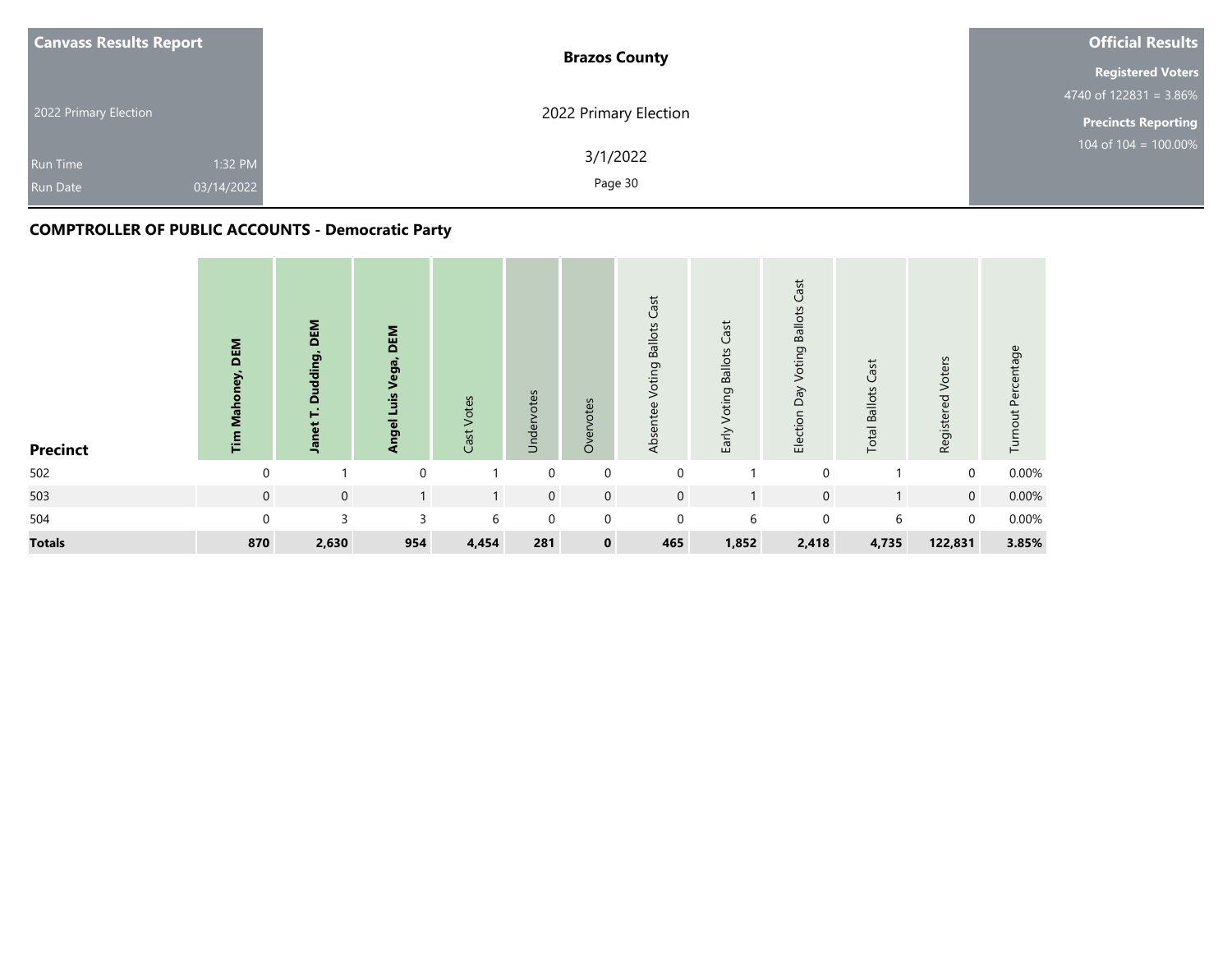| <b>Canvass Results Report</b>                    | <b>Brazos County</b>           | <b>Official Results</b>    |
|--------------------------------------------------|--------------------------------|----------------------------|
|                                                  |                                | <b>Registered Voters</b>   |
|                                                  |                                | 4740 of $122831 = 3.86\%$  |
| 2022 Primary Election                            | 2022 Primary Election          | <b>Precincts Reporting</b> |
| <b>Run Time</b><br>03/14/2022<br><b>Run Date</b> | 3/1/2022<br>1:32 PM<br>Page 31 | 104 of 104 = 100.00%       |

| <b>Precinct</b>          | Sandragrace Martinez, DEM | Michael Lange, DEM | Jay Kleberg, DEM | Jinny Suh, DEM  | Cast Votes | Undervotes     | Overvotes        | Absentee Voting Ballots Cast | Early Voting Ballots Cast | Election Day Voting Ballots Cast | <b>Total Ballots Cast</b> | Registered Voters | Turnout Percentage |
|--------------------------|---------------------------|--------------------|------------------|-----------------|------------|----------------|------------------|------------------------------|---------------------------|----------------------------------|---------------------------|-------------------|--------------------|
| $\mathbf{1}$             | 11                        | 9                  | 18               | $\,8\,$         | 46         | $\mathbf{1}$   | $\mathbf 0$      | $\overline{5}$               | $\mathsf 9$               | 33                               | 47                        | 2,144             | 2.19%              |
| $\overline{c}$           | $11$                      | $11$               | 27               | $\,8\,$         | 57         | 5              | $\mathbf 0$      | $\,8\,$                      | 32                        | 22                               | 62                        | 2,549             | 2.43%              |
| $\mathsf{3}$             | 21                        | 16                 | $\,$ 6 $\,$      | $10\,$          | 53         | $\overline{4}$ | $\mathbf 0$      | $\,8\,$                      | 28                        | 21                               | 57                        | 1,018             | 5.60%              |
| $\overline{\mathcal{L}}$ | 65                        | 75                 | 14               | 29              | 183        | 22             | $\boldsymbol{0}$ | 15                           | 105                       | 85                               | 205                       | 1,736             | 11.81%             |
| $\sqrt{5}$               | 20                        | $10$               | $\boldsymbol{6}$ | $\sqrt{5}$      | 41         | 5              | $\mathbf 0$      | $\,$ 6 $\,$                  | 22                        | $18\,$                           | 46                        | 1,822             | 2.52%              |
| $\overline{6}$           | 9                         | $\overline{4}$     | $\mathsf{3}$     | $\overline{4}$  | $20\,$     | $\overline{c}$ | $\mathbf 0$      | $\mathsf 3$                  | $9\,$                     | $10\,$                           | 22                        | 1,042             | 2.11%              |
| $\boldsymbol{7}$         | $19$                      | 11                 | 9                | $\,$ 6 $\,$     | 45         | $\mathsf{3}$   | $\boldsymbol{0}$ | 4                            | 23                        | 21                               | 48                        | 1,841             | 2.61%              |
| $\bf 8$                  | $17\,$                    | 12                 | 17               | 18              | 64         | $\overline{2}$ | $\mathbf 0$      | $10$                         | 16                        | 40                               | 66                        | 1,681             | 3.93%              |
| $\mathsf 9$              | $14$                      | 5                  | $18\,$           | 21              | 58         | 4              | $\boldsymbol{0}$ | $\,$ 6 $\,$                  | 24                        | 32                               | 62                        | 1,582             | 3.92%              |
| 10                       | 29                        | 19                 | 32               | $30\,$          | 110        | $\mathsf{3}$   | $\mathbf 0$      | $\,8\,$                      | 51                        | 54                               | 113                       | 4,098             | 2.76%              |
| 11                       | 32                        | $11$               | $34\,$           | 27              | 104        | 8              | $\boldsymbol{0}$ | $\mathsf 9$                  | 35                        | 68                               | 112                       | 3,063             | 3.66%              |
| 12                       | 53                        | 34                 | 56               | $37\,$          | 180        | 12             | $\mathbf 0$      | 24                           | 64                        | 104                              | 192                       | 4,203             | 4.57%              |
| 13                       | 36                        | 18                 | 26               | 30 <sub>o</sub> | 110        | $\overline{4}$ | $\mathbf 0$      | 10                           | 38                        | 66                               | 114                       | 2,325             | 4.90%              |
| 14                       | 69                        | 29                 | $14$             | $18\,$          | 130        | 14             | $\mathbf 0$      | 12                           | $48\,$                    | 84                               | 144                       | 3,029             | 4.75%              |
| 15                       | 48                        | 25                 | 42               | $34\,$          | 149        | 9              | $\boldsymbol{0}$ | 26                           | 54                        | ${\bf 78}$                       | 158                       | 3,086             | 5.12%              |
| 16                       | 48                        | $14$               | $\overline{7}$   | 11              | 80         | $\overline{3}$ | $\mathbf 0$      | $\,8\,$                      | 38                        | 37                               | 83                        | 1,411             | 5.88%              |
| 17                       | $72\,$                    | 40                 | 46               | 44              | 202        | 15             | $\mathbf 0$      | 10                           | 105                       | 102                              | 217                       | 3,205             | 6.77%              |
| 18                       | 26                        | $18$               | $6\,$            | $\,8\,$         | 58         | 11             | $\mathbf 0$      | $5\overline{)}$              | 30                        | 34                               | 69                        | 565               | 12.21%             |
| 19                       | $\boldsymbol{9}$          | 4                  | $\overline{2}$   | $\overline{4}$  | 19         | $\mathbf{1}$   | $\boldsymbol{0}$ | $\mathbf{1}$                 | 12                        | $\overline{7}$                   | $20\,$                    | 411               | 4.87%              |
| 20                       | 26                        | $\mathsf 9$        | 12               | 21              | 68         | 10             | $\boldsymbol{0}$ | $\mathbf 0$                  | $38\,$                    | 40                               | 78                        | 3,187             | 2.45%              |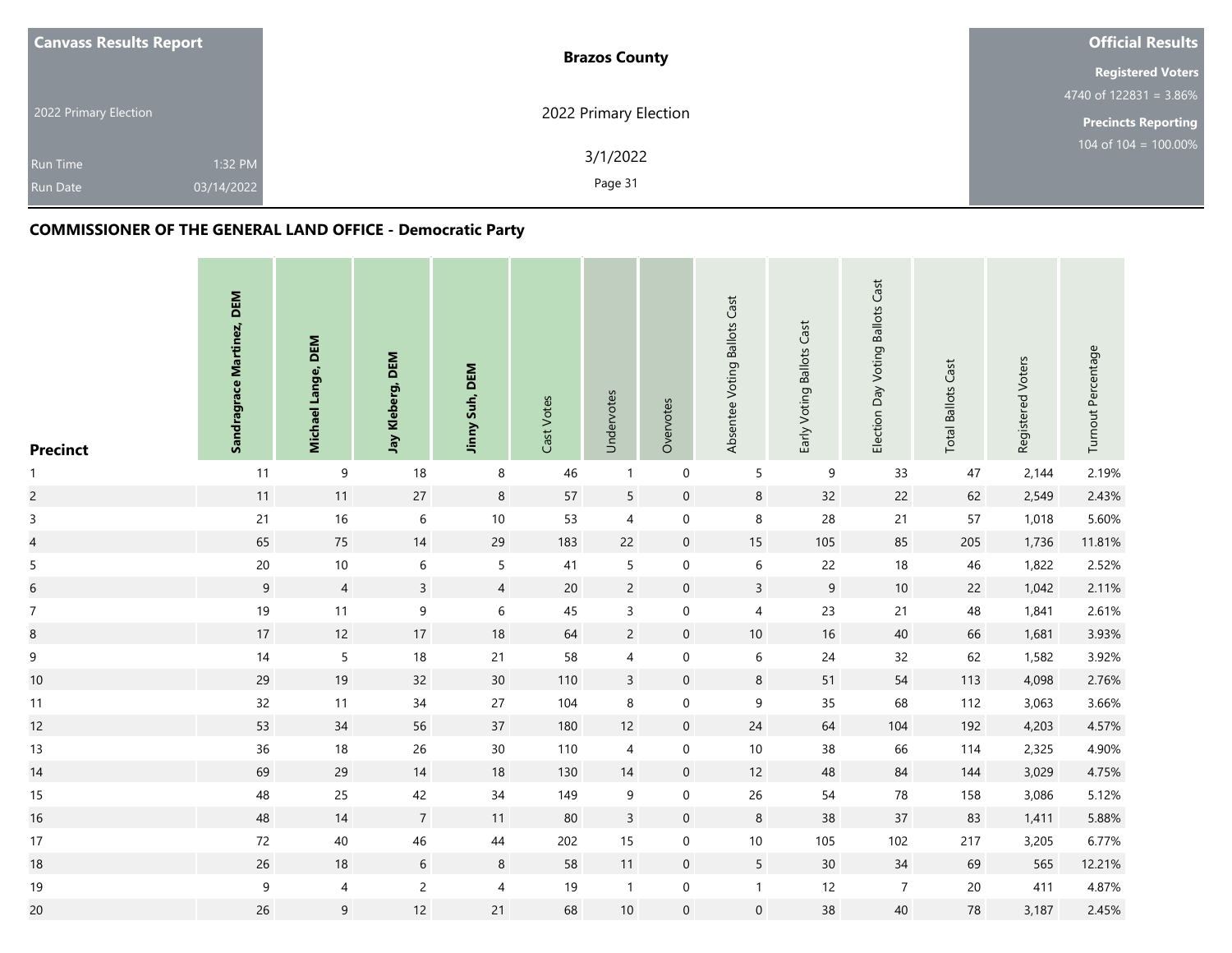| <b>Canvass Results Report</b>                               | <b>Brazos County</b>  | <b>Official Results</b>          |
|-------------------------------------------------------------|-----------------------|----------------------------------|
|                                                             |                       | <b>Registered Voters</b>         |
|                                                             |                       | 4740 of $122831 = 3.86\%$        |
| 2022 Primary Election                                       | 2022 Primary Election | <b>Precincts Reporting</b>       |
| 1:32 PM<br><b>Run Time</b><br>03/14/2022<br><b>Run Date</b> | 3/1/2022<br>Page 32   | $104 \text{ of } 104 = 100.00\%$ |

| <b>Precinct</b> | Sandragrace Martinez, DEM | Michael Lange, DEM | Jay Kleberg, DEM | Jinny Suh, DEM      | Cast Votes       | Undervotes      | Overvotes           | Absentee Voting Ballots Cast | Early Voting Ballots Cast | Election Day Voting Ballots Cast | <b>Total Ballots Cast</b> | Registered Voters | Turnout Percentage |
|-----------------|---------------------------|--------------------|------------------|---------------------|------------------|-----------------|---------------------|------------------------------|---------------------------|----------------------------------|---------------------------|-------------------|--------------------|
| $21$            | 6                         | 1                  | 6                | 12                  | 25               | $\overline{7}$  | $\mathbf 0$         | $\mathbf 0$                  | 13                        | 19                               | 32                        | 1,427             | 2.24%              |
| 22              | $\,8\,$                   | $\mathbf 0$        | $\overline{2}$   | $\overline{5}$      | 15               | $\mathbf 0$     | $\mathbf 0$         | $\mathbf 0$                  | $\overline{7}$            | $\,8\,$                          | $15\,$                    | 407               | 3.69%              |
| 23              | $\mathbf 0$               | $\mathbf 0$        | $\mathbf 0$      | $\pmb{0}$           | $\boldsymbol{0}$ | $\mathbf{1}$    | $\mathbf 0$         | $\boldsymbol{0}$             | $\,0\,$                   | $\mathbf{1}$                     | $\mathbf{1}$              | 82                | 1.22%              |
| 24              | 22                        | $\overline{7}$     | 50               | $27\,$              | 106              | $\overline{c}$  | $\mathbf 0$         | 17                           | 29                        | 62                               | 108                       | 2,022             | 5.34%              |
| 25              | 45                        | 48                 | $\bf 8$          | $10\,$              | 111              | 18              | $\boldsymbol{0}$    | $18\,$                       | 60                        | 51                               | 129                       | 1,072             | 12.03%             |
| 26              | 35                        | 26                 | 27               | $40\,$              | 128              | $9\phantom{.0}$ | $\mathbf 0$         | $\,8\,$                      | 61                        | 68                               | 137                       | 3,692             | 3.71%              |
| 27              | $13$                      | 18                 | $14$             | $11$                | 56               | $\overline{4}$  | $\boldsymbol{0}$    | $\,8\,$                      | 18                        | 34                               | 60                        | 2,671             | 2.25%              |
| 28              | $\overline{2}$            | $\overline{4}$     | $5\phantom{.0}$  | $\overline{c}$      | 13               | $\overline{3}$  | $\mathbf 0$         | $\mathbf{1}$                 | $\sqrt{6}$                | $\mathsf 9$                      | $16\,$                    | 573               | 2.79%              |
| 29              | $\overline{7}$            | 8                  | 34               | $\,8\,$             | 57               | 5               | $\boldsymbol{0}$    | 5                            | 18                        | 39                               | 62                        | 855               | 7.25%              |
| 30              | 69                        | 42                 | 20               | 29                  | 160              | 9               | $\mathsf{O}\xspace$ | 14                           | 80                        | 75                               | 169                       | 2,480             | 6.81%              |
| 31              | 26                        | $\,8\,$            | $27\,$           | 31                  | 92               | 12              | $\mathbf 0$         | $\,8\,$                      | 26                        | $70\,$                           | 104                       | 3,242             | 3.21%              |
| 33              | 12                        | $12$               | $5\phantom{.0}$  | 15                  | 44               | $\overline{3}$  | $\mathbf 0$         | $\overline{7}$               | 13                        | 27                               | 47                        | 1,455             | 3.23%              |
| 34              | 12                        | $\mathsf{3}$       | 16               | $18\,$              | 49               | 8               | $\boldsymbol{0}$    | $\mathsf{3}$                 | $20\,$                    | 34                               | 57                        | 2,095             | 2.72%              |
| 35              | 28                        | $\,8\,$            | $19$             | $20\,$              | 75               | 8               | $\mathbf 0$         | $5\phantom{.0}$              | 28                        | $50\,$                           | 83                        | 3,623             | 2.29%              |
| 36              | $50\,$                    | 24                 | 41               | 41                  | 156              | $\bf 8$         | $\mathbf 0$         | 13                           | 56                        | 95                               | 164                       | 4,241             | 3.87%              |
| 37              | $\mathsf{O}\xspace$       | $\mathbf 0$        | $\mathbf 0$      | $\mathsf{O}\xspace$ | $\mathbf 0$      | $\mathbf{1}$    | $\mathbf 0$         | $\mathbf 0$                  | $\mathbf 0$               | $\overline{1}$                   | $\mathbf{1}$              | 165               | 0.61%              |
| $38\,$          | 15                        | 13                 | 5                | $\,$ 6 $\,$         | 39               | 11              | $\mathbf 0$         | $\mathbf{1}$                 | 17                        | 32                               | $50\,$                    | 458               | 10.92%             |
| 39              | $18\,$                    | $\,8\,$            | $24$             | 13                  | 63               | $\overline{2}$  | $\mathbf 0$         | $10$                         | 25                        | 30                               | 65                        | 1,691             | 3.84%              |
| $40\,$          | 37                        | 19                 | 87               | 42                  | 185              | 8               | $\boldsymbol{0}$    | 35                           | 59                        | 99                               | 193                       | 3,974             | 4.86%              |
| 41              | $\,8\,$                   | $\sqrt{7}$         | 25               | $\overline{3}$      | 43               | $\overline{c}$  | $\mathbf 0$         | $10$                         | 14                        | 21                               | 45                        | 1,457             | 3.09%              |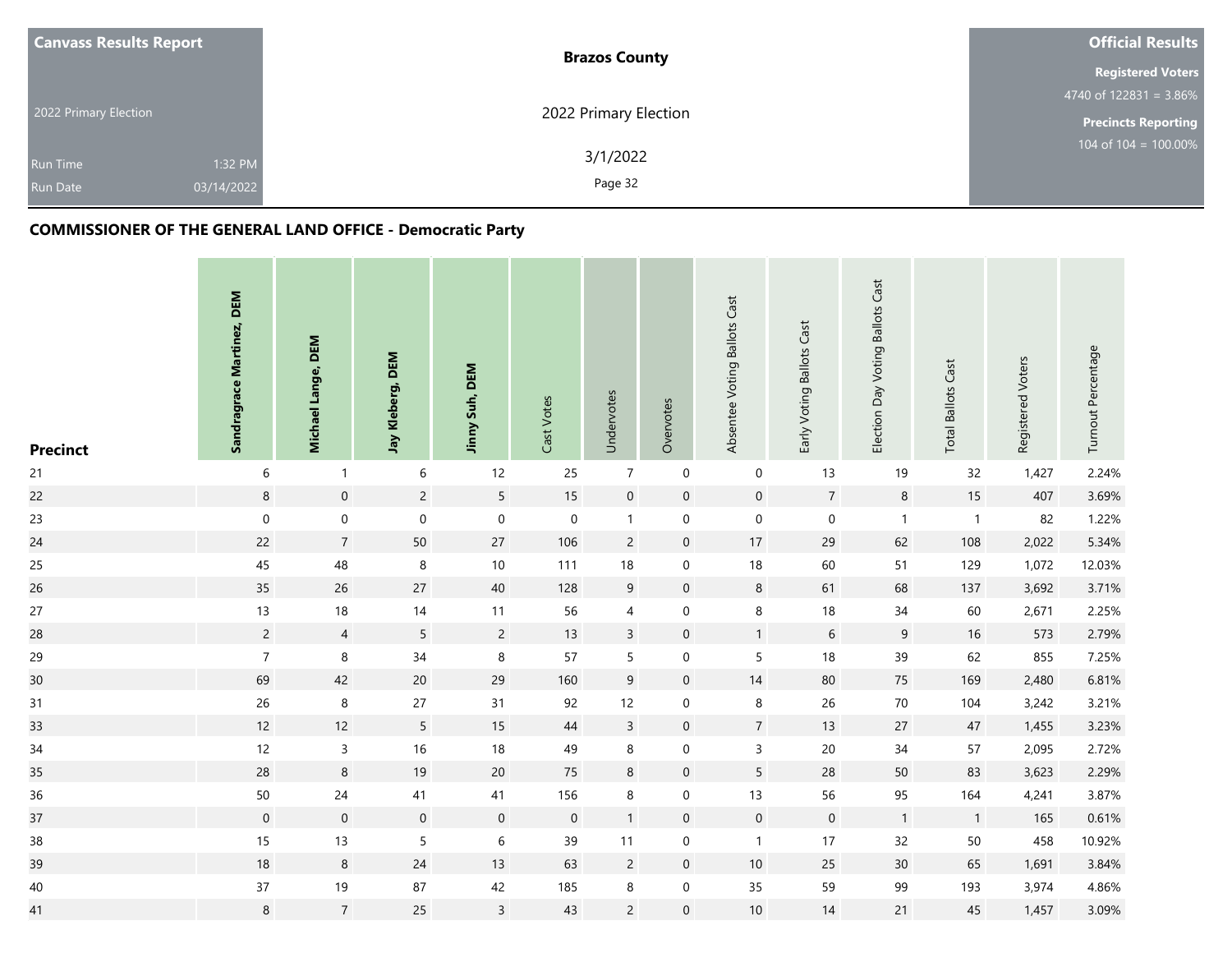| <b>Canvass Results Report</b>                               | <b>Brazos County</b>  | <b>Official Results</b>    |
|-------------------------------------------------------------|-----------------------|----------------------------|
|                                                             |                       | <b>Registered Voters</b>   |
|                                                             |                       | 4740 of $122831 = 3.86\%$  |
| 2022 Primary Election                                       | 2022 Primary Election | <b>Precincts Reporting</b> |
| 1:32 PM<br><b>Run Time</b><br>03/14/2022<br><b>Run Date</b> | 3/1/2022<br>Page 33   | 104 of $104 = 100.00\%$    |

| <b>Precinct</b> | Sandragrace Martinez, DEM | Michael Lange, DEM | Jay Kleberg, DEM    | Jinny Suh, DEM   | Cast Votes          | Undervotes       | Overvotes        | Absentee Voting Ballots Cast | Early Voting Ballots Cast | Election Day Voting Ballots Cast | <b>Total Ballots Cast</b> | Registered Voters | Turnout Percentage |
|-----------------|---------------------------|--------------------|---------------------|------------------|---------------------|------------------|------------------|------------------------------|---------------------------|----------------------------------|---------------------------|-------------------|--------------------|
| 42              | $\pmb{0}$                 | $\boldsymbol{0}$   | $\mathbf 0$         | $\pmb{0}$        | $\mathbf 0$         | $\boldsymbol{0}$ | $\mathbf 0$      | $\boldsymbol{0}$             | $\boldsymbol{0}$          | $\mathbf 0$                      | $\boldsymbol{0}$          | $\mathbf 0$       | 0.00%              |
| 43              | $\mathbf 0$               | $\sqrt{2}$         | $\overline{2}$      | $\mathbf{1}$     | 5                   | $\overline{c}$   | $\mathbf 0$      | $\mathbf 0$                  | $\overline{c}$            | 5                                | $\overline{7}$            | 202               | 3.47%              |
| 44              | $\mathbf{1}$              | $\mathbf{1}$       | $\mathbf 0$         | $\pmb{0}$        | $\overline{c}$      | $\boldsymbol{0}$ | $\mathbf 0$      | $\mathbf 0$                  | $\mathbf{1}$              | $\overline{1}$                   | $\overline{c}$            | 135               | 1.48%              |
| 45              | $\pmb{0}$                 | $\,0\,$            | $\mathbf 0$         | $\mathbf{1}$     | $\mathbf{1}$        | $\boldsymbol{0}$ | $\mathbf 0$      | $\mathbf 0$                  | $\mbox{O}$                | $\mathbf{1}$                     | $\mathbf{1}$              | 155               | 0.65%              |
| $46\,$          | 6                         | 9                  | $\overline{c}$      | $\overline{4}$   | 21                  | $\overline{c}$   | $\boldsymbol{0}$ | $\overline{c}$               | 13                        | $\bf 8$                          | 23                        | 377               | 6.10%              |
| 47              | $\overline{7}$            | $\,$ 6 $\,$        | 5                   | $\mathbf{1}$     | $19$                | 1                | $\boldsymbol{0}$ | $\mathbf{1}$                 | $10\,$                    | $\boldsymbol{9}$                 | $20\,$                    | 485               | 4.12%              |
| 48              | $\mathbf{1}$              | $\mathsf{2}\,$     | $\mathsf{3}$        | $\sqrt{2}$       | 8                   | $\boldsymbol{0}$ | $\boldsymbol{0}$ | $\boldsymbol{0}$             | $\mathsf 3$               | 5                                | $\bf 8$                   | 237               | 3.38%              |
| 49              | $\overline{4}$            | $\overline{c}$     | $\mathsf{O}\xspace$ | $\overline{3}$   | $\overline{9}$      | $\boldsymbol{0}$ | $\mathbf 0$      | $\mathbf 0$                  | $\overline{c}$            | $\overline{7}$                   | $\overline{9}$            | 318               | 2.83%              |
| $50\,$          | $\mathbf 0$               | $\mathbf 0$        | $\mathbf 0$         | $\pmb{0}$        | $\boldsymbol{0}$    | $\boldsymbol{0}$ | $\boldsymbol{0}$ | $\,0\,$                      | $\,0\,$                   | $\mathbf 0$                      | $\mathbf 0$               | $\overline{c}$    | 0.00%              |
| 51              | $\mathsf{O}\xspace$       | $\mathbf 0$        | $\mathsf{O}\xspace$ | $\mathbf 0$      | $\mathbf 0$         | $\mathbf 0$      | $\mathbf 0$      | $\mathbf 0$                  | $\mathbf 0$               | $\mathbf 0$                      | $\mathbf 0$               | $\mathbf 0$       | $0.00\%$           |
| 52              | $\pmb{0}$                 | $\boldsymbol{0}$   | $\mathbf 0$         | $\pmb{0}$        | $\boldsymbol{0}$    | 0                | $\mathbf 0$      | $\boldsymbol{0}$             | $\mathbf 0$               | $\boldsymbol{0}$                 | $\mathbf 0$               | 22                | 0.00%              |
| 53              | $\overline{2}$            | $\mathbf{1}$       | $\mathbf 0$         | $\overline{3}$   | $6\phantom{.0}$     | $\mathbf{1}$     | $\mathbf 0$      | $\mathbf 0$                  | $\overline{4}$            | $\overline{3}$                   | $\overline{7}$            | 165               | 4.24%              |
| 54              | 3                         | $\mathbf{1}$       | $\,$ 6 $\,$         | 5                | 15                  | $\mathbf{1}$     | $\boldsymbol{0}$ | 4                            | $\overline{\mathbf{4}}$   | $\,8\,$                          | $16\,$                    | 671               | 2.38%              |
| 55              | $30\,$                    | $10$               | 21                  | $20\,$           | 81                  | $\overline{3}$   | $\mathbf 0$      | $\boldsymbol{7}$             | 25                        | 52                               | 84                        | 3,034             | 2.77%              |
| 56              | $\boldsymbol{0}$          | $\mathbf 0$        | $\boldsymbol{0}$    | $\boldsymbol{0}$ | $\mathsf{O}\xspace$ | $\boldsymbol{0}$ | $\mathbf 0$      | $\mathbf 0$                  | $\,0\,$                   | $\mathbf 0$                      | $\mathbf 0$               | 31                | 0.00%              |
| 57              | $\sqrt{6}$                | $\overline{c}$     | 5                   | $\mathbf 0$      | 13                  | $\mathbf 0$      | $\boldsymbol{0}$ | $\sqrt{4}$                   | 5                         | $\overline{4}$                   | 13                        | 288               | 4.51%              |
| 58              | $\overline{c}$            | $\mathsf 3$        | $\overline{7}$      | $\,$ 6 $\,$      | 18                  | $\overline{c}$   | $\boldsymbol{0}$ | $\overline{4}$               | $\mathsf 3$               | 13                               | $20\,$                    | 858               | 2.33%              |
| 59              | $\mathsf{O}\xspace$       | $\mathbf 0$        | 1                   | $\mathbf 0$      | $\mathbf{1}$        | $\mathbf{1}$     | $\mathbf 0$      | $\mathbf{1}$                 | $\mathbf{1}$              | $\mathbf 0$                      | $\overline{c}$            | 32                | 6.25%              |
| 60              | $\mathbf 0$               | $\mathbf 0$        | $\boldsymbol{0}$    | $\mathbf 0$      | $\mathsf{O}\xspace$ | $\mathsf{O}$     | $\boldsymbol{0}$ | $\,0\,$                      | $\pmb{0}$                 | $\boldsymbol{0}$                 | $\mathbf 0$               | 95                | 0.00%              |
| 61              | $\pmb{0}$                 | $\mathbf 0$        | $\boldsymbol{0}$    | $\mathbf 0$      | $\mathsf{O}\xspace$ | $\boldsymbol{0}$ | $\boldsymbol{0}$ | $\mathbf 0$                  | $\mbox{O}$                | $\boldsymbol{0}$                 | $\mathbf 0$               | 53                | $0.00\%$           |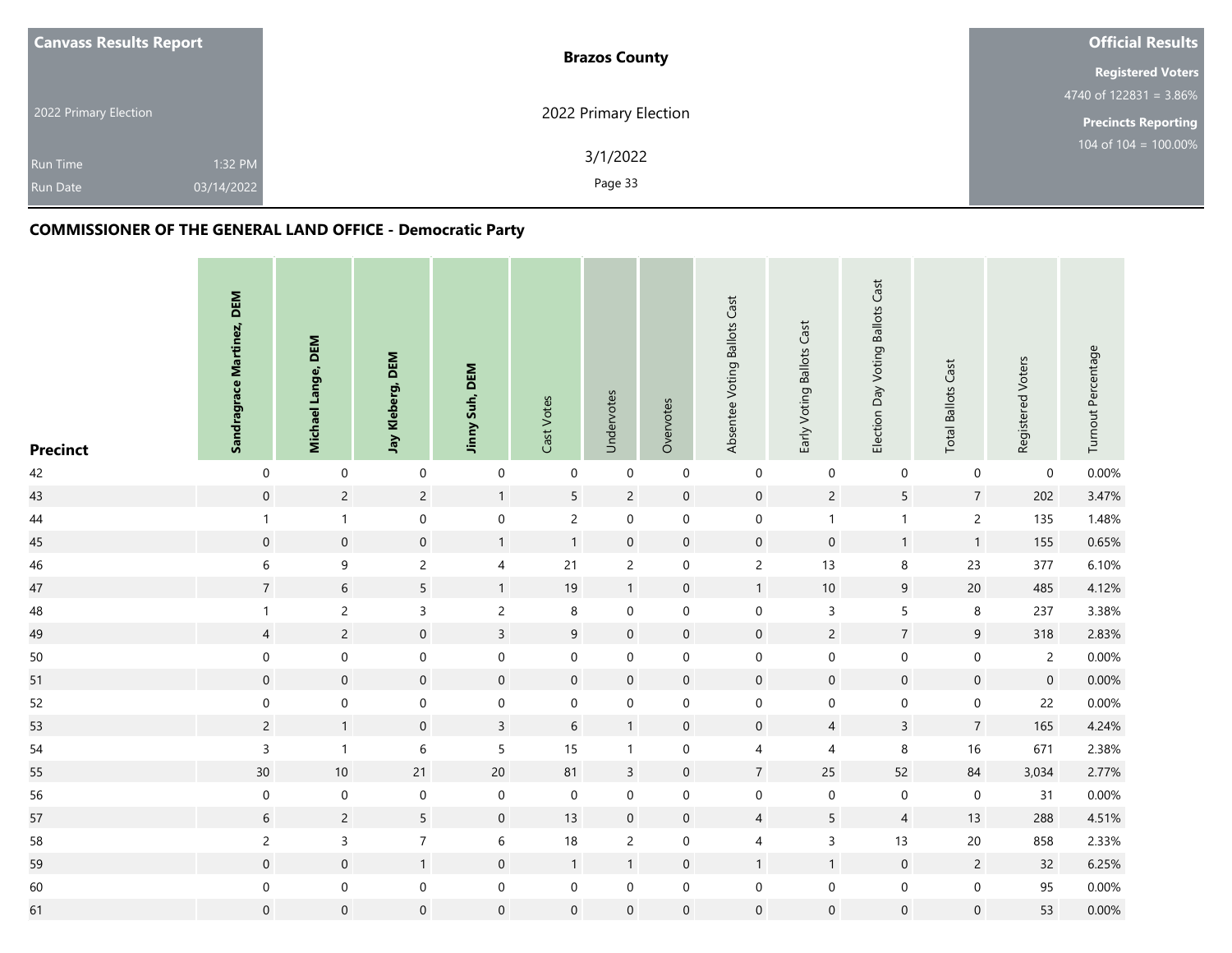| <b>Canvass Results Report</b>                               | <b>Brazos County</b>  | <b>Official Results</b>    |
|-------------------------------------------------------------|-----------------------|----------------------------|
|                                                             |                       | <b>Registered Voters</b>   |
|                                                             |                       | 4740 of $122831 = 3.86\%$  |
| 2022 Primary Election                                       | 2022 Primary Election | <b>Precincts Reporting</b> |
| 1:32 PM<br><b>Run Time</b><br>03/14/2022<br><b>Run Date</b> | 3/1/2022<br>Page 34   | 104 of $104 = 100.00\%$    |

| <b>Precinct</b> | Sandragrace Martinez, DEM | Michael Lange, DEM | Jay Kleberg, DEM | Jinny Suh, DEM   | Cast Votes     | Undervotes      | Overvotes           | Absentee Voting Ballots Cast | Early Voting Ballots Cast | Election Day Voting Ballots Cast | <b>Total Ballots Cast</b> | Registered Voters | Turnout Percentage |
|-----------------|---------------------------|--------------------|------------------|------------------|----------------|-----------------|---------------------|------------------------------|---------------------------|----------------------------------|---------------------------|-------------------|--------------------|
| 62              | $17\,$                    | $\mathsf 3$        | 4                | 6                | 30             | $\overline{4}$  | $\boldsymbol{0}$    | $\overline{2}$               | 8                         | 24                               | $34\,$                    | 1,089             | 3.12%              |
| 63              | $25\,$                    | 18                 | $20\,$           | $17$             | 80             | $6\phantom{.0}$ | $\mathsf{O}\xspace$ | $10$                         | 36                        | 40                               | 86                        | 2,104             | 4.09%              |
| 64              | 24                        | $\,8\,$            | 36               | $17$             | 85             | 14              | $\mathbf 0$         | $20\,$                       | $30\,$                    | 49                               | 99                        | 3,638             | 2.72%              |
| 65              | $\overline{2}$            | $\mathbf 0$        | $\overline{c}$   | $\mathsf{3}$     | $\overline{7}$ | $\mathbf 0$     | $\boldsymbol{0}$    | $\mathsf{O}\xspace$          | $\mathsf{3}$              | $\overline{4}$                   | $\boldsymbol{7}$          | 250               | 2.80%              |
| 67              | $\mathsf{3}$              | $\mathbf{1}$       | 5                | $\mathbf{1}$     | 10             | $\mathbf 0$     | $\pmb{0}$           | $\mathsf 3$                  | $\sf 5$                   | $\overline{c}$                   | $10\,$                    | 441               | 2.27%              |
| 68              | $\mathbf 0$               | $\boldsymbol{0}$   | $\mathbf 0$      | $\boldsymbol{0}$ | $\mathbf 0$    | $\mathbf 0$     | $\mathbf 0$         | $\boldsymbol{0}$             | $\mathbf 0$               | $\mathbf 0$                      | $\mathbf 0$               | $\mathbf 0$       | 0.00%              |
| 69              | $30\,$                    | $\mathsf 9$        | 33               | $30\,$           | 102            | $\overline{7}$  | $\boldsymbol{0}$    | $\overline{3}$               | 54                        | 52                               | 109                       | 3,886             | 2.80%              |
| 70              | $20\,$                    | 12                 | 21               | $15\,$           | 68             | $6\,$           | $\mathsf{O}\xspace$ | $\overline{3}$               | 35                        | 36                               | $74\,$                    | 1,384             | 5.35%              |
| 71              | $\overline{c}$            | $\boldsymbol{0}$   | $\mathbf 0$      | $\overline{c}$   | $\sqrt{4}$     | $\mathbf 0$     | $\mathbf 0$         | $\mathbf 0$                  | $\overline{1}$            | $\mathsf{3}$                     | $\overline{4}$            | 113               | 3.54%              |
| 72              | $\mathsf{O}\xspace$       | $\mathbf 0$        | $\mathbf{1}$     | $\mathbf 0$      | $\mathbf{1}$   | $\mathbf 0$     | $\mathbf 0$         | $\boldsymbol{0}$             | $\mathbf 0$               | $\mathbf{1}$                     | $\mathbf{1}$              | 81                | 1.23%              |
| 73              | 23                        | $\overline{c}$     | 28               | $13$             | 66             | 3               | $\mathbf 0$         | $\overline{7}$               | 33                        | 29                               | 69                        | 2,940             | 2.35%              |
| 74              | $20\,$                    | $\sqrt{6}$         | 13               | $16\,$           | 55             | 5               | $\mathbf 0$         | $\mathbf 0$                  | 26                        | 34                               | 60                        | 1,988             | 3.02%              |
| $75\,$          | $14$                      | 11                 | 14               | 23               | 62             | $\mathsf{3}$    | $\boldsymbol{0}$    | $\mathbf{1}$                 | 29                        | 35                               | 65                        | 2,708             | 2.40%              |
| 76              | $26\,$                    | 14                 | 54               | $36\,$           | 130            | $10\,$          | $\boldsymbol{0}$    | $22$                         | 58                        | 60                               | $140\,$                   | 2,962             | 4.73%              |
| 77              | $\mathsf{3}$              | $\overline{1}$     | $6\,$            | $\mathbf{1}$     | 11             | $\overline{2}$  | $\pmb{0}$           | $\,6\,$                      | 4                         | $\mathbf{3}$                     | 13                        | 557               | 2.33%              |
| 78              | $\mathsf{3}$              | $\mathbf 0$        | 1                | $\mathbf 0$      | $\overline{4}$ | $\mathbf 0$     | $\mathbf 0$         | $\boldsymbol{0}$             | $\mathbf 0$               | $\overline{4}$                   | $\overline{4}$            | 246               | 1.63%              |
| 79              | $\boldsymbol{0}$          | $\mathbf{1}$       | 4                | $\pmb{0}$        | 5              | $\mathbf{1}$    | $\pmb{0}$           | $\mathbf{1}$                 | $\sqrt{2}$                | $\mathsf 3$                      | $\,6\,$                   | 80                | 7.50%              |
| 80              | 33                        | 11                 | 30 <sup>°</sup>  | $20\,$           | 94             | $\bf 8$         | $\mathbf 0$         | $6\,$                        | 49                        | 47                               | 102                       | 3,952             | 2.58%              |
| 81              | $\sqrt{2}$                | $\sqrt{2}$         | $\mathbf{1}$     | $\pmb{0}$        | 5              | $\mathbf 0$     | $\mathbf 0$         | $\mathbf 0$                  | $\overline{\mathbf{4}}$   | $\mathbf{1}$                     | $\sqrt{5}$                | 64                | 7.81%              |
| 82              | $\mathbf{1}$              | $\overline{3}$     | $\mathsf{3}$     | $\mathbf{1}$     | $\bf 8$        | $\mathbf 0$     | $\mathbf 0$         | $\overline{c}$               | 5                         | $\mathbf{1}$                     | $\,8\,$                   | 346               | 2.31%              |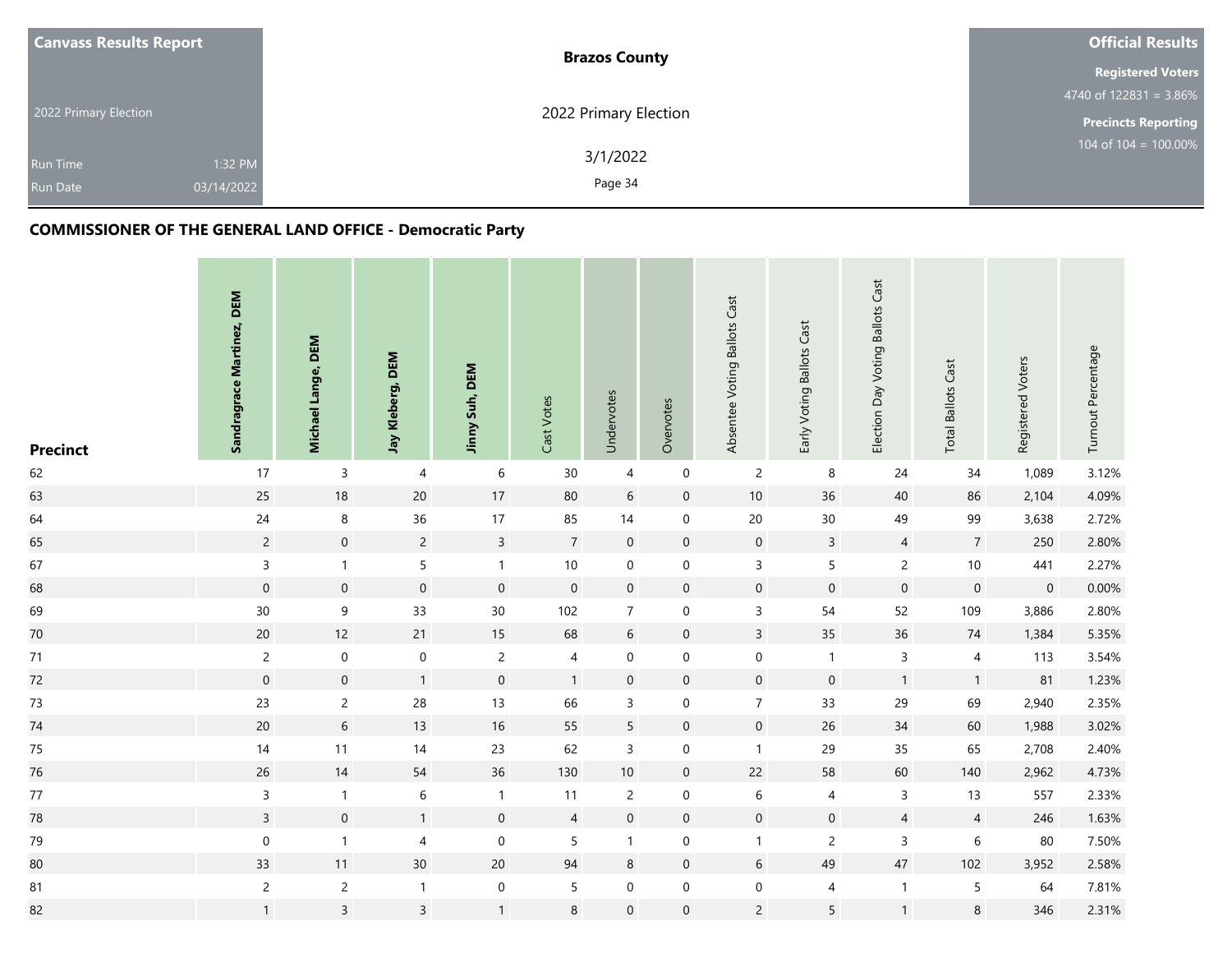| <b>Canvass Results Report</b>                               | <b>Brazos County</b>  | <b>Official Results</b>    |
|-------------------------------------------------------------|-----------------------|----------------------------|
|                                                             |                       | <b>Registered Voters</b>   |
|                                                             |                       | 4740 of $122831 = 3.86\%$  |
| 2022 Primary Election                                       | 2022 Primary Election | <b>Precincts Reporting</b> |
| 1:32 PM<br><b>Run Time</b><br>03/14/2022<br><b>Run Date</b> | 3/1/2022<br>Page 35   | 104 of 104 = 100.00%       |

| <b>Precinct</b> | Sandragrace Martinez, DEM | Michael Lange, DEM  | Jay Kleberg, DEM    | Jinny Suh, DEM | Cast Votes          | Undervotes       | Overvotes        | Absentee Voting Ballots Cast | Early Voting Ballots Cast | Election Day Voting Ballots Cast | <b>Total Ballots Cast</b> | Registered Voters   | Turnout Percentage |
|-----------------|---------------------------|---------------------|---------------------|----------------|---------------------|------------------|------------------|------------------------------|---------------------------|----------------------------------|---------------------------|---------------------|--------------------|
| 84              | $\pmb{0}$                 | $\boldsymbol{0}$    | $\mathsf{O}\xspace$ | $\pmb{0}$      | $\mathbf 0$         | $\boldsymbol{0}$ | $\boldsymbol{0}$ | $\boldsymbol{0}$             | $\boldsymbol{0}$          | $\mathbf 0$                      | $\boldsymbol{0}$          | $\overline{c}$      | 0.00%              |
| 85              | $\mathbf 0$               | $\mathsf{O}\xspace$ | $\mathbf 0$         | $\mathbf 0$    | $\mathbf 0$         | $\mathbf 0$      | $\mathbf 0$      | $\mathbf 0$                  | $\mathbf 0$               | $\mathbf 0$                      | $\mathbf 0$               | $\overline{3}$      | $0.00\%$           |
| 86              | $\boldsymbol{0}$          | $\boldsymbol{0}$    | $\mathbf 0$         | $\mathbf 0$    | $\mathsf{O}\xspace$ | $\boldsymbol{0}$ | $\mathbf 0$      | $\mathbf 0$                  | $\mathbf 0$               | $\mathbf 0$                      | $\mathbf 0$               | $\boldsymbol{0}$    | 0.00%              |
| 87              | $\mathbf 0$               | $\,0\,$             | $\mathbf 0$         | $\mathbf 0$    | $\mathsf{O}\xspace$ | $\boldsymbol{0}$ | $\mathbf 0$      | $\mathbf 0$                  | $\mathbf 0$               | $\mathbf 0$                      | $\mathbf 0$               | $\boldsymbol{0}$    | 0.00%              |
| 88              | 27                        | 19                  | 33                  | $27\,$         | 106                 | $\overline{7}$   | $\boldsymbol{0}$ | 12                           | 44                        | 57                               | 113                       | 3,262               | 3.46%              |
| 90              | $\mathsf{O}$              | $\,0\,$             | $\mathbf 0$         | $\mathbf{1}$   | $\mathbf{1}$        | 1                | $\boldsymbol{0}$ | $\mathbf 0$                  | $\mathbf 0$               | $\overline{c}$                   | $\overline{c}$            | 33                  | 6.06%              |
| 91              | $\mathbf 0$               | $\mathbf 0$         | $\boldsymbol{0}$    | $\mathbf 0$    | $\mathbf 0$         | $\mathsf{O}$     | $\boldsymbol{0}$ | $\boldsymbol{0}$             | $\mathbf 0$               | $\mathbf 0$                      | $\mathbf 0$               | $\,8\,$             | 0.00%              |
| 92              | $\mathsf{O}\xspace$       | $\mathbf 0$         | $\mathsf{O}\xspace$ | $\mathbf 0$    | $\mathsf{O}\xspace$ | $\boldsymbol{0}$ | $\mathbf 0$      | $\mathbf 0$                  | $\mathbf 0$               | $\mathbf 0$                      | $\mathbf 0$               | $\mathbf 0$         | $0.00\%$           |
| 93              | $\mathbf 0$               | $\boldsymbol{0}$    | $\mathbf 0$         | $\pmb{0}$      | $\boldsymbol{0}$    | $\boldsymbol{0}$ | $\boldsymbol{0}$ | $\,0\,$                      | $\,0\,$                   | $\mathbf 0$                      | $\mathbf 0$               | $\pmb{0}$           | 0.00%              |
| 94              | $\mathbf 0$               | $\mathbf 0$         | $\mathsf{O}\xspace$ | $\mathbf 0$    | $\mathsf{O}\xspace$ | $\mathbf 0$      | $\boldsymbol{0}$ | $\mathbf 0$                  | $\mathbf 0$               | $\mathbf 0$                      | $\mathbf 0$               | $\mathbf 0$         | 0.00%              |
| 95              | $\pmb{0}$                 | $\boldsymbol{0}$    | $\mathbf 0$         | $\pmb{0}$      | $\boldsymbol{0}$    | 0                | $\mathbf 0$      | $\boldsymbol{0}$             | $\mathbf 0$               | $\boldsymbol{0}$                 | $\boldsymbol{0}$          | $\mathbf 0$         | 0.00%              |
| 96              | $\pmb{0}$                 | $\mathbf 0$         | $\mathbf 0$         | $\mathbf 0$    | $\mathsf{O}\xspace$ | $\mathbf 0$      | $\mathbf 0$      | $\mathbf 0$                  | $\mathbf 0$               | $\mathbf 0$                      | $\mathbf 0$               | $\mathbf{1}$        | $0.00\%$           |
| 97              | $\boldsymbol{0}$          | $\mathbf 0$         | $\mathbf 0$         | $\mathbf 0$    | $\mathbf 0$         | $\mathbf 0$      | $\boldsymbol{0}$ | $\boldsymbol{0}$             | $\boldsymbol{0}$          | $\mathbf 0$                      | $\mathbf 0$               | $\boldsymbol{0}$    | 0.00%              |
| 98              | $\mathsf{O}\xspace$       | $\mathbf 0$         | $\mathbf 0$         | $\mathbf 0$    | $\mathsf{O}\xspace$ | $\boldsymbol{0}$ | $\mathbf 0$      | $\mathbf 0$                  | $\mathbf 0$               | $\mathbf 0$                      | $\boldsymbol{0}$          | $\overline{4}$      | $0.00\%$           |
| 99              | $\mathbf 0$               | $\mathbf 0$         | $\mathbf 0$         | $\mathbf 0$    | $\boldsymbol{0}$    | $\boldsymbol{0}$ | $\mathbf 0$      | $\boldsymbol{0}$             | $\boldsymbol{0}$          | $\boldsymbol{0}$                 | $\mathbf 0$               | $\mathbf{1}$        | 0.00%              |
| 100             | 12                        | $\mathsf 9$         | $10\,$              | $9\,$          | 40                  | $\overline{4}$   | $\boldsymbol{0}$ | $\overline{2}$               | 12                        | 30 <sup>°</sup>                  | $44\,$                    | 1,724               | 2.55%              |
| 101             | $\boldsymbol{0}$          | $\mathsf 3$         | $\mathbf 0$         | $\overline{c}$ | 5                   | $\boldsymbol{0}$ | $\boldsymbol{0}$ | $\mathbf{1}$                 | $\mathbf{1}$              | $\mathsf 3$                      | $\sqrt{5}$                | 50                  | 10.00%             |
| 102             | $\mathsf{O}\xspace$       | $\mathbf 0$         | $\mathsf{O}\xspace$ | $\mathbf 0$    | $\mathsf{O}\xspace$ | $\boldsymbol{0}$ | $\mathbf 0$      | $\mathbf 0$                  | $\mathbf 0$               | $\mathbf 0$                      | $\mathbf 0$               | $\mathsf{O}\xspace$ | 0.00%              |
| 105             | $\mathsf{O}\xspace$       | $\mathbf 0$         | $\mathbf{1}$        | $\mathbf{1}$   | $\overline{c}$      | $\boldsymbol{0}$ | $\mathbf 0$      | $\boldsymbol{0}$             | $\mathbf{1}$              | $\overline{1}$                   | $\overline{c}$            | 74                  | 2.70%              |
| <b>Totals</b>   | 1,397                     | 802                 | 1,182               | 993            | 4,374               | 353              | $\pmb{0}$        | 465                          | 1,844                     | 2,418                            | 4,727                     | 122,831             | 3.85%              |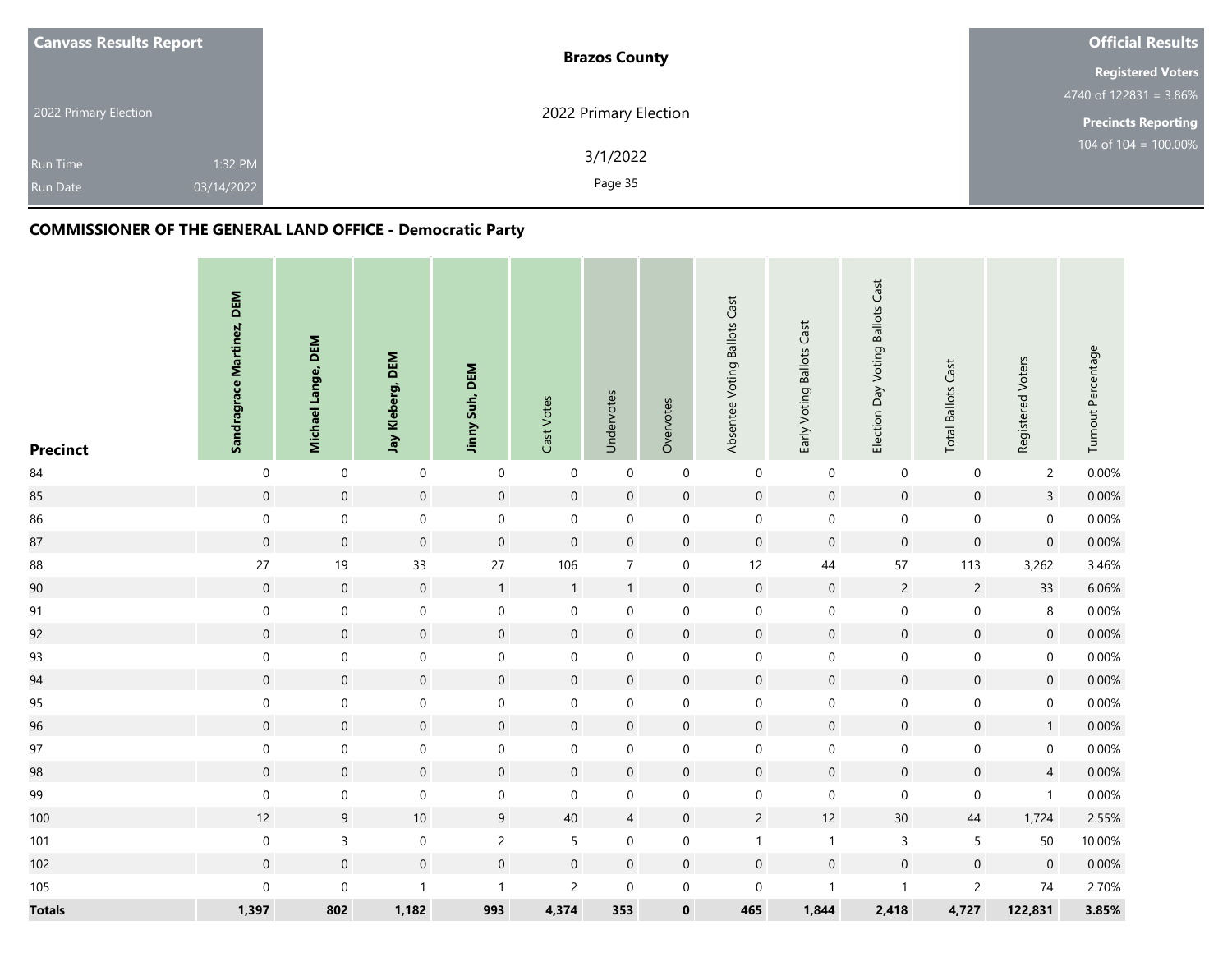| <b>Canvass Results Report</b> |            | <b>Brazos County</b>  | <b>Official Results</b>                     |
|-------------------------------|------------|-----------------------|---------------------------------------------|
|                               |            |                       | <b>Registered Voters</b>                    |
|                               |            |                       | 4740 of $122831 = 3.86\%$                   |
| 2022 Primary Election         |            | 2022 Primary Election | <b>Precincts Reporting</b>                  |
| Run Time                      | 1:32 PM    | 3/1/2022              | $104 \overline{\text{ of } 104} = 100.00\%$ |
| <b>Run Date</b>               | 03/14/2022 | Page 36               |                                             |

# **COMMISSIONER OF AGRICULTURE - Democratic Party**

| <b>Precinct</b>          | Susan Hays, DEM | Ed Ireson, DEM   | Cast Votes | Undervotes               | Overvotes        | Absentee Voting Ballots Cast | Early Voting Ballots Cast | Election Day Voting Ballots Cast | <b>Total Ballots Cast</b> | Registered Voters | Turnout Percentage |
|--------------------------|-----------------|------------------|------------|--------------------------|------------------|------------------------------|---------------------------|----------------------------------|---------------------------|-------------------|--------------------|
| $\mathbf{1}$             | 31              | 14               | 45         | $\overline{c}$           | $\mathbf 0$      | $\sqrt{5}$                   | 9                         | 33                               | 47                        | 2,144             | 2.19%              |
| $\overline{c}$           | 47              | 12               | 59         | $\overline{3}$           | $\pmb{0}$        | $\bf 8$                      | 32                        | 22                               | 62                        | 2,549             | 2.43%              |
| $\overline{3}$           | 48              | $\boldsymbol{7}$ | 55         | $\overline{c}$           | $\pmb{0}$        | $\, 8$                       | 28                        | $21$                             | 57                        | 1,018             | 5.60%              |
| $\overline{\mathcal{L}}$ | 146             | 42               | 188        | 17                       | $\boldsymbol{0}$ | 15                           | 105                       | 85                               | 205                       | 1,736             | 11.81%             |
| 5                        | 42              | $\overline{c}$   | 44         | $\overline{c}$           | $\mathbf 0$      | $\boldsymbol{6}$             | 22                        | 18                               | 46                        | 1,822             | 2.52%              |
| $\overline{6}$           | $17\,$          | $\overline{4}$   | 21         | $\mathbf{1}$             | $\boldsymbol{0}$ | $\overline{3}$               | $\boldsymbol{9}$          | 10                               | 22                        | 1,042             | 2.11%              |
| $\boldsymbol{7}$         | 33              | $11$             | 44         | $\overline{\mathcal{L}}$ | $\mathbf 0$      | $\overline{\mathcal{A}}$     | 23                        | 21                               | 48                        | 1,841             | 2.61%              |
| 8                        | 65              | $\mathbf 0$      | 65         | $\mathbf{1}$             | $\boldsymbol{0}$ | $10$                         | $16\,$                    | 40                               | 66                        | 1,681             | 3.93%              |
| 9                        | 53              | $\sqrt{5}$       | 58         | $\overline{4}$           | $\pmb{0}$        | $\boldsymbol{6}$             | 24                        | 32                               | 62                        | 1,582             | 3.92%              |
| $10$                     | 89              | 19               | 108        | $5\overline{)}$          | $\pmb{0}$        | $\bf 8$                      | 51                        | 54                               | 113                       | 4,098             | 2.76%              |
| 11                       | 100             | $\sqrt{5}$       | 105        | $\boldsymbol{7}$         | $\pmb{0}$        | $\boldsymbol{9}$             | 35                        | 68                               | 112                       | 3,063             | 3.66%              |
| 12                       | 151             | 33               | 184        | $\,8\,$                  | $\pmb{0}$        | $24$                         | 64                        | 104                              | 192                       | 4,203             | 4.57%              |
| 13                       | 89              | $21$             | 110        | $\overline{\mathcal{A}}$ | $\pmb{0}$        | $10$                         | 38                        | 66                               | 114                       | 2,325             | 4.90%              |
| 14                       | 110             | 23               | 133        | 11                       | $\pmb{0}$        | $12$                         | 48                        | 84                               | 144                       | 3,029             | 4.75%              |
| 15                       | 118             | 32               | 150        | $\,8\,$                  | $\mathbf 0$      | 26                           | 54                        | 78                               | 158                       | 3,086             | 5.12%              |
| 16                       | 62              | 16               | 78         | $\sqrt{5}$               | $\boldsymbol{0}$ | $\bf 8$                      | 38                        | 37                               | 83                        | 1,411             | 5.88%              |
| 17                       | 169             | $30\,$           | 199        | 18                       | $\mathbf 0$      | $10$                         | 105                       | 102                              | 217                       | 3,205             | 6.77%              |
| 18                       | 51              | $\bf 8$          | 59         | $10$                     | $\pmb{0}$        | 5                            | $30\,$                    | $34$                             | 69                        | 565               | 12.21%             |
| 19                       | $17$            | $\overline{c}$   | 19         | $\mathbf{1}$             | $\pmb{0}$        | $\mathbf{1}$                 | 12                        | $\overline{7}$                   | $20\,$                    | 411               | 4.87%              |
| 20                       | 53              | 16               | 69         | $\boldsymbol{9}$         | $\boldsymbol{0}$ | $\mathbf 0$                  | 38                        | 40                               | 78                        | 3,187             | 2.45%              |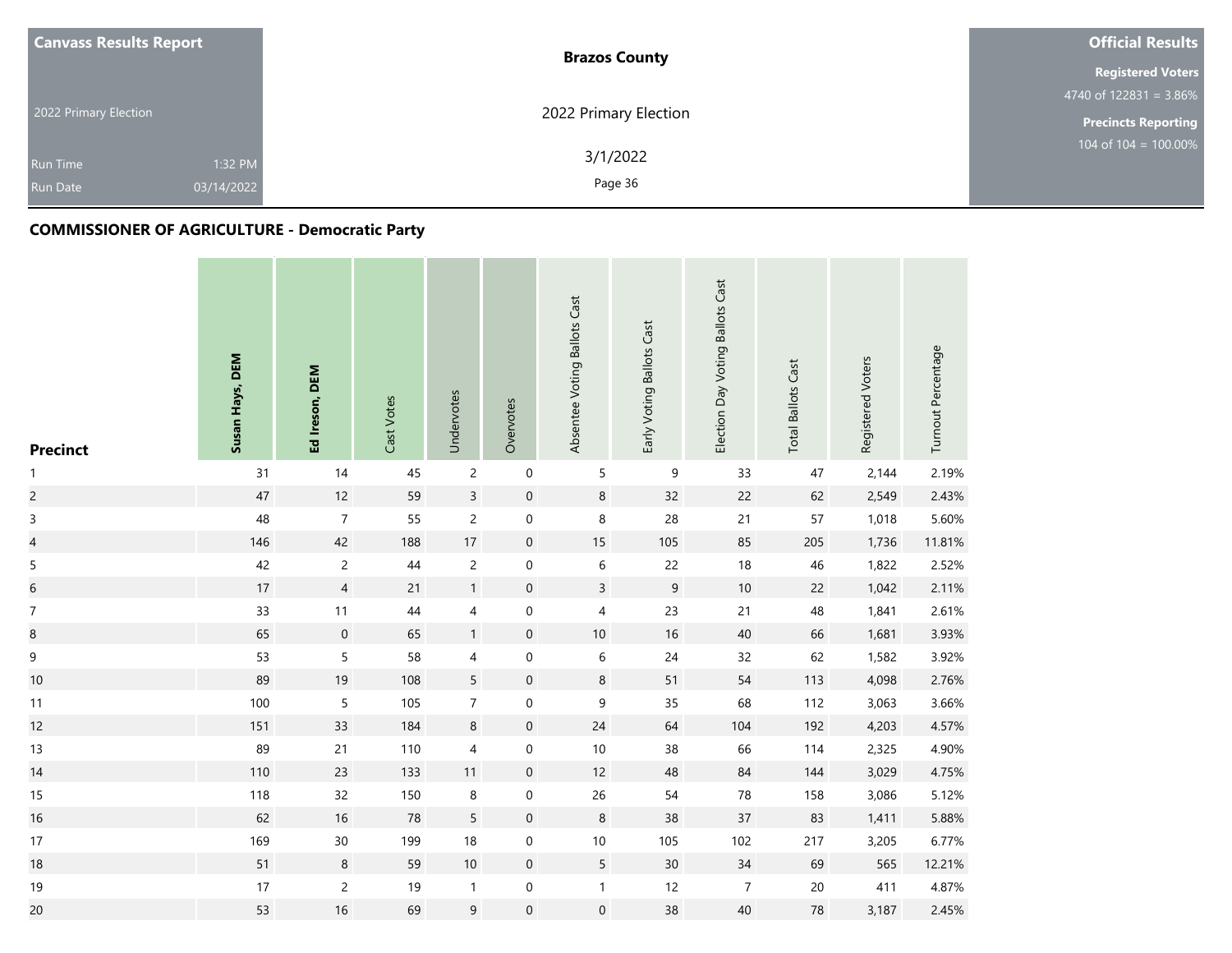| <b>Canvass Results Report</b> | <b>Brazos County</b>  | <b>Official Results</b>                       |  |  |
|-------------------------------|-----------------------|-----------------------------------------------|--|--|
|                               |                       | <b>Registered Voters</b>                      |  |  |
|                               |                       | $4740 \overline{\text{ of } 122831} = 3.86\%$ |  |  |
| 2022 Primary Election         | 2022 Primary Election | <b>Precincts Reporting</b>                    |  |  |
| 1:32 PM<br><b>Run Time</b>    | 3/1/2022              | 104 of $104 = 100.00\%$                       |  |  |
| 03/14/2022<br><b>Run Date</b> | Page 37               |                                               |  |  |

and the con-

| <b>Precinct</b> | Susan Hays, DEM  | Ed Ireson, DEM   | Cast Votes  | Undervotes     | Overvotes           | Absentee Voting Ballots Cast | Early Voting Ballots Cast | Election Day Voting Ballots Cast | <b>Total Ballots Cast</b> | Registered Voters | Turnout Percentage |
|-----------------|------------------|------------------|-------------|----------------|---------------------|------------------------------|---------------------------|----------------------------------|---------------------------|-------------------|--------------------|
| 21              | 24               | $\mathsf 3$      | 27          | 5              | $\boldsymbol{0}$    | $\mathbf 0$                  | 13                        | 19                               | 32                        | 1,427             | 2.24%              |
| 22              | 11               | $\overline{4}$   | 15          | $\mathbf 0$    | $\mathsf{O}\xspace$ | $\mathbf 0$                  | $\overline{7}$            | $\,8\,$                          | 15                        | 407               | 3.69%              |
| 23              | $\boldsymbol{0}$ | $\mathbf 0$      | $\mathbf 0$ | $\mathbf{1}$   | $\boldsymbol{0}$    | $\boldsymbol{0}$             | $\mathbf 0$               | $\mathbf{1}$                     | $\mathbf{1}$              | 82                | 1.22%              |
| 24              | 88               | $17\,$           | 105         | $\overline{3}$ | $\mathbf 0$         | $17\,$                       | 29                        | 62                               | 108                       | 2,022             | 5.34%              |
| 25              | 96               | 15               | 111         | 18             | 0                   | $18\,$                       | 60                        | 51                               | 129                       | 1,072             | 12.03%             |
| 26              | 107              | 22               | 129         | $\,8\,$        | $\boldsymbol{0}$    | $\,8\,$                      | 61                        | 68                               | 137                       | 3,692             | 3.71%              |
| 27              | 48               | 9                | 57          | $\overline{3}$ | $\boldsymbol{0}$    | 8                            | 18                        | 34                               | 60                        | 2,671             | 2.25%              |
| 28              | 12               | $\overline{3}$   | 15          | $\mathbf{1}$   | $\mathbf 0$         | $\mathbf{1}$                 | $\sqrt{6}$                | 9                                | 16                        | 573               | 2.79%              |
| 29              | 46               | 11               | 57          | 5              | $\boldsymbol{0}$    | 5                            | 18                        | 39                               | 62                        | 855               | 7.25%              |
| 30 <sub>o</sub> | 127              | 34               | 161         | $\,8\,$        | $\boldsymbol{0}$    | 14                           | 80                        | 75                               | 169                       | 2,480             | 6.81%              |
| 31              | 81               | 13               | 94          | $10\,$         | $\boldsymbol{0}$    | $\, 8$                       | 26                        | 70                               | 104                       | 3,242             | 3.21%              |
| 33              | 34               | 10               | 44          | $\overline{3}$ | $\mathsf{O}\xspace$ | $\overline{7}$               | 13                        | 27                               | 47                        | 1,455             | 3.23%              |
| 34              | $44\,$           | 6                | 50          | $\overline{7}$ | $\boldsymbol{0}$    | $\mathsf{3}$                 | 20                        | 34                               | 57                        | 2,095             | 2.72%              |
| 35              | 64               | 12               | 76          | $\overline{7}$ | $\boldsymbol{0}$    | 5                            | 28                        | 50                               | 83                        | 3,623             | 2.29%              |
| 36              | 133              | 27               | 160         | $\overline{4}$ | $\mathbf 0$         | 13                           | 56                        | 95                               | 164                       | 4,241             | 3.87%              |
| 37              | $\boldsymbol{0}$ | $\boldsymbol{0}$ | $\mathbf 0$ | $\mathbf{1}$   | $\mathbf 0$         | $\mathbf 0$                  | $\mathbf 0$               | $\mathbf{1}$                     | $\mathbf{1}$              | 165               | 0.61%              |
| 38              | 35               | $\overline{7}$   | 42          | 8              | $\boldsymbol{0}$    | $\mathbf{1}$                 | 17                        | 32                               | 50                        | 458               | 10.92%             |
| 39              | 56               | $\overline{7}$   | 63          | $\overline{c}$ | $\mathbf 0$         | $10\,$                       | 25                        | 30                               | 65                        | 1,691             | 3.84%              |
| 40              | 150              | $30\,$           | 180         | 13             | $\boldsymbol{0}$    | 35                           | 59                        | 99                               | 193                       | 3,974             | 4.86%              |
| 41              | 37               | $\,$ 6 $\,$      | 43          | $\overline{c}$ | $\boldsymbol{0}$    | $10\,$                       | 14                        | 21                               | 45                        | 1,457             | 3.09%              |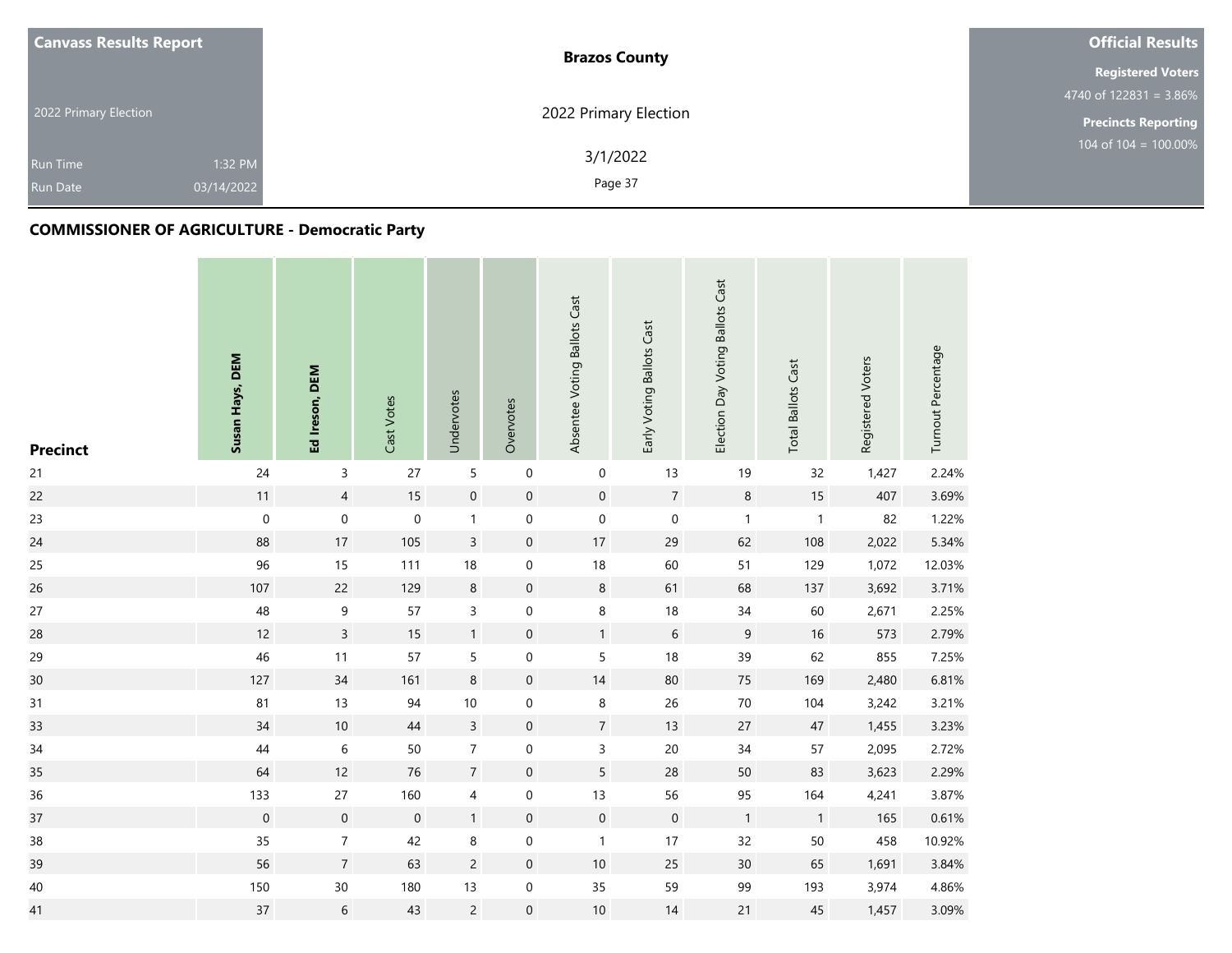| <b>Canvass Results Report</b> | <b>Brazos County</b>  | <b>Official Results</b>    |  |  |
|-------------------------------|-----------------------|----------------------------|--|--|
|                               |                       | <b>Registered Voters</b>   |  |  |
|                               |                       | 4740 of $122831 = 3.86\%$  |  |  |
| 2022 Primary Election         | 2022 Primary Election | <b>Precincts Reporting</b> |  |  |
|                               | 3/1/2022              | 104 of $104 = 100.00\%$    |  |  |
| 1:32 PM<br><b>Run Time</b>    |                       |                            |  |  |
| 03/14/2022<br><b>Run Date</b> | Page 38               |                            |  |  |

| <b>Precinct</b> | Susan Hays, DEM     | Ed Ireson, DEM      | Cast Votes          | Undervotes          | Overvotes           | Absentee Voting Ballots Cast | Early Voting Ballots Cast | Election Day Voting Ballots Cast | <b>Total Ballots Cast</b> | Registered Voters   | Turnout Percentage |
|-----------------|---------------------|---------------------|---------------------|---------------------|---------------------|------------------------------|---------------------------|----------------------------------|---------------------------|---------------------|--------------------|
| 42              | $\mathbf 0$         | $\mathbf 0$         | $\mathsf{O}\xspace$ | $\mathbf 0$         | $\mathsf{O}\xspace$ | $\mathbf 0$                  | $\mathbf 0$               | $\boldsymbol{0}$                 | $\mathbf 0$               | $\boldsymbol{0}$    | 0.00%              |
| 43              | 5                   | $\mathbf{1}$        | $6\phantom{a}$      | $\mathbf{1}$        | $\mathbf 0$         | $\mathsf{O}\xspace$          | $\overline{2}$            | 5                                | $\overline{7}$            | 202                 | 3.47%              |
| 44              | $\overline{c}$      | $\pmb{0}$           | $\overline{c}$      | $\pmb{0}$           | $\mathbf 0$         | $\mathbf 0$                  | $\mathbf{1}$              | $\mathbf{1}$                     | $\overline{c}$            | 135                 | 1.48%              |
| 45              | $\mathbf{1}$        | $\boldsymbol{0}$    | $\mathbf{1}$        | $\mathbf 0$         | $\boldsymbol{0}$    | $\mathsf{O}\xspace$          | $\mathbf 0$               | $\mathbf{1}$                     | $\mathbf{1}$              | 155                 | 0.65%              |
| 46              | 14                  | $\boldsymbol{7}$    | 21                  | $\overline{c}$      | $\boldsymbol{0}$    | $\overline{c}$               | 13                        | 8                                | 23                        | 377                 | 6.10%              |
| 47              | $17\,$              | $\overline{c}$      | 19                  | $\mathbf{1}$        | $\boldsymbol{0}$    | $\mathbf{1}$                 | $10\,$                    | 9                                | $20\,$                    | 485                 | 4.12%              |
| 48              | $\bf 8$             | $\mathbf 0$         | 8                   | $\pmb{0}$           | $\mathsf{O}\xspace$ | $\mathbf 0$                  | $\mathsf 3$               | 5                                | 8                         | 237                 | 3.38%              |
| 49              | $\bf 8$             | $\mathbf{1}$        | 9                   | $\mathbf 0$         | $\boldsymbol{0}$    | $\mathbf 0$                  | $\overline{c}$            | $\overline{7}$                   | 9                         | 318                 | 2.83%              |
| $50\,$          | $\mathbf 0$         | $\boldsymbol{0}$    | 0                   | $\pmb{0}$           | $\boldsymbol{0}$    | $\mathbf 0$                  | $\mathbf 0$               | $\mathsf{O}\xspace$              | $\mathsf{O}\xspace$       | $\overline{c}$      | 0.00%              |
| 51              | $\mathsf{O}\xspace$ | $\mathsf{O}\xspace$ | $\mathsf{O}\xspace$ | $\boldsymbol{0}$    | $\mathbf 0$         | $\mathsf{O}\xspace$          | $\mathbf 0$               | $\mathbf 0$                      | $\boldsymbol{0}$          | $\mathsf{O}\xspace$ | 0.00%              |
| 52              | $\mathbf 0$         | $\mathbf 0$         | 0                   | $\pmb{0}$           | $\boldsymbol{0}$    | $\mathbf 0$                  | $\boldsymbol{0}$          | $\boldsymbol{0}$                 | $\mathbf 0$               | 22                  | 0.00%              |
| 53              | $\overline{4}$      | $\overline{c}$      | $6\phantom{.0}$     | $\mathbf{1}$        | $\mathsf{O}\xspace$ | $\mathbf 0$                  | $\overline{4}$            | $\overline{3}$                   | $\overline{7}$            | 165                 | 4.24%              |
| 54              | $13$                | $\sqrt{2}$          | 15                  | $\mathbf{1}$        | $\pmb{0}$           | 4                            | 4                         | 8                                | $16\,$                    | 671                 | 2.38%              |
| 55              | 66                  | 13                  | 79                  | $\overline{5}$      | $\boldsymbol{0}$    | $\overline{7}$               | 25                        | 52                               | 84                        | 3,034               | 2.77%              |
| 56              | $\mathbf 0$         | $\mathbf 0$         | $\mathbf 0$         | $\mathbf 0$         | $\boldsymbol{0}$    | $\mathbf 0$                  | $\mathbf 0$               | $\boldsymbol{0}$                 | $\mathbf 0$               | 31                  | 0.00%              |
| 57              | $10$                | $\mathsf{3}$        | 13                  | $\boldsymbol{0}$    | $\boldsymbol{0}$    | $\overline{4}$               | 5                         | $\overline{4}$                   | 13                        | 288                 | 4.51%              |
| 58              | 12                  | $\,$ 6 $\,$         | 18                  | $\overline{c}$      | $\mathbf 0$         | $\overline{4}$               | 3                         | 13                               | $20\,$                    | 858                 | 2.33%              |
| 59              | $\boldsymbol{0}$    | $\overline{c}$      | $\overline{c}$      | $\mathbf 0$         | $\mathsf{O}\xspace$ | $\mathbf{1}$                 | $\mathbf{1}$              | $\mathbf 0$                      | $\overline{c}$            | 32                  | 6.25%              |
| 60              | $\boldsymbol{0}$    | $\mathbf 0$         | 0                   | $\mathbf 0$         | $\boldsymbol{0}$    | $\mathbf 0$                  | $\mathbf 0$               | $\mathbf 0$                      | $\boldsymbol{0}$          | 95                  | 0.00%              |
| 61              | $\mathbf 0$         | $\boldsymbol{0}$    | $\mathbf 0$         | $\mathsf{O}\xspace$ | $\boldsymbol{0}$    | $\boldsymbol{0}$             | $\mathsf{O}\xspace$       | $\mathsf{O}\xspace$              | $\mathsf{O}\xspace$       | 53                  | 0.00%              |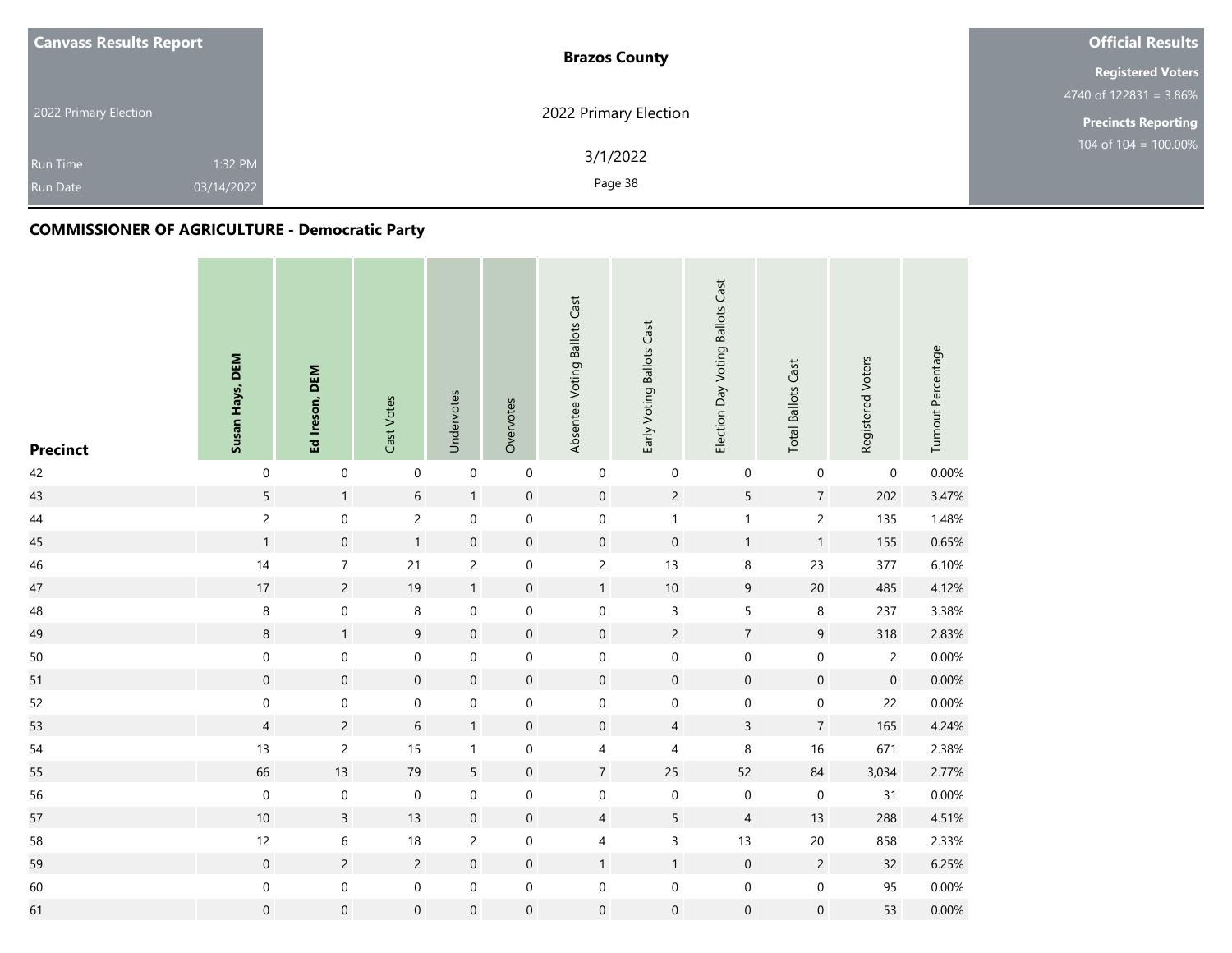| <b>Canvass Results Report</b> | <b>Brazos County</b>  | <b>Official Results</b>    |  |  |
|-------------------------------|-----------------------|----------------------------|--|--|
|                               |                       | <b>Registered Voters</b>   |  |  |
|                               |                       | 4740 of $122831 = 3.86\%$  |  |  |
| 2022 Primary Election         | 2022 Primary Election | <b>Precincts Reporting</b> |  |  |
|                               | 3/1/2022              | 104 of $104 = 100.00\%$    |  |  |
| 1:32 PM<br><b>Run Time</b>    |                       |                            |  |  |
| 03/14/2022<br><b>Run Date</b> | Page 39               |                            |  |  |

| <b>Precinct</b> | Susan Hays, DEM     | Ed Ireson, DEM           | Cast Votes       | Undervotes       | Overvotes           | Absentee Voting Ballots Cast | Early Voting Ballots Cast | Election Day Voting Ballots Cast | <b>Total Ballots Cast</b> | Registered Voters   | Turnout Percentage |
|-----------------|---------------------|--------------------------|------------------|------------------|---------------------|------------------------------|---------------------------|----------------------------------|---------------------------|---------------------|--------------------|
| 62              | 32                  | $\mathbf{1}$             | 33               | $\mathbf{1}$     | $\mathbf 0$         | $\overline{2}$               | 8                         | 24                               | 34                        | 1,089               | 3.12%              |
| 63              | 64                  | $17$                     | 81               | $\overline{5}$   | $\mathsf{O}\xspace$ | $10$                         | 36                        | 40                               | 86                        | 2,104               | 4.09%              |
| 64              | 82                  | $\,8\,$                  | 90               | $\boldsymbol{9}$ | $\boldsymbol{0}$    | 20                           | 30                        | 49                               | 99                        | 3,638               | 2.72%              |
| 65              | $\overline{4}$      | $\overline{3}$           | $\overline{7}$   | $\mathbf 0$      | $\mathbf 0$         | $\mathsf{O}\xspace$          | $\overline{3}$            | $\overline{4}$                   | $\overline{7}$            | 250                 | 2.80%              |
| 67              | $10$                | $\boldsymbol{0}$         | $10\,$           | $\mathbf 0$      | 0                   | 3                            | 5                         | $\overline{c}$                   | $10\,$                    | 441                 | 2.27%              |
| 68              | $\mathsf{O}\xspace$ | $\mathbf 0$              | $\boldsymbol{0}$ | $\mathbf 0$      | $\boldsymbol{0}$    | $\mathsf{O}\xspace$          | $\mathbf 0$               | $\mathbf 0$                      | $\boldsymbol{0}$          | $\mathsf{O}\xspace$ | 0.00%              |
| 69              | 95                  | $\boldsymbol{9}$         | 104              | 5                | $\mathbf 0$         | $\mathsf{3}$                 | 54                        | 52                               | 109                       | 3,886               | 2.80%              |
| 70              | 60                  | 8                        | 68               | $\,$ 6 $\,$      | $\boldsymbol{0}$    | $\overline{3}$               | 35                        | 36                               | 74                        | 1,384               | 5.35%              |
| $71\,$          | $\overline{4}$      | $\boldsymbol{0}$         | $\overline{4}$   | $\mathbf 0$      | $\pmb{0}$           | $\mathbf 0$                  | $\mathbf{1}$              | 3                                | 4                         | 113                 | 3.54%              |
| 72              | $\mathbf{1}$        | $\mathbf 0$              | $\mathbf{1}$     | $\mathbf 0$      | $\mathsf{O}\xspace$ | $\mathbf 0$                  | $\mathsf{O}\xspace$       | $\mathbf{1}$                     | $\mathbf{1}$              | 81                  | 1.23%              |
| 73              | 64                  | $\overline{\mathcal{A}}$ | 68               | $\mathbf{1}$     | $\boldsymbol{0}$    | $\overline{7}$               | 33                        | 29                               | 69                        | 2,940               | 2.35%              |
| $74\,$          | 49                  | $\sqrt{6}$               | 55               | 5                | $\mathsf{O}\xspace$ | $\mathsf{O}\xspace$          | 26                        | 34                               | 60                        | 1,988               | 3.02%              |
| 75              | 51                  | 11                       | 62               | 3                | $\pmb{0}$           | $\mathbf{1}$                 | 29                        | 35                               | 65                        | 2,708               | 2.40%              |
| 76              | 118                 | 13                       | 131              | $\mathsf 9$      | $\boldsymbol{0}$    | $22$                         | 58                        | 60                               | 140                       | 2,962               | 4.73%              |
| $77\,$          | $\overline{7}$      | 5                        | 12               | $\mathbf{1}$     | 0                   | 6                            | 4                         | 3                                | 13                        | 557                 | 2.33%              |
| 78              | $\overline{4}$      | $\boldsymbol{0}$         | $\overline{4}$   | $\boldsymbol{0}$ | $\boldsymbol{0}$    | $\mathbf 0$                  | $\mathbf 0$               | $\overline{4}$                   | $\overline{4}$            | 246                 | 1.63%              |
| 79              | $\overline{c}$      | $\overline{3}$           | 5                | $\mathbf{1}$     | $\pmb{0}$           | $\mathbf{1}$                 | $\overline{c}$            | 3                                | 6                         | 80                  | 7.50%              |
| 80              | $75\,$              | 22                       | 97               | 5                | $\boldsymbol{0}$    | 6                            | 49                        | 47                               | 102                       | 3,952               | 2.58%              |
| 81              | 4                   | $\mathbf{1}$             | 5                | $\boldsymbol{0}$ | $\boldsymbol{0}$    | $\mathbf 0$                  | 4                         | $\mathbf{1}$                     | 5                         | 64                  | 7.81%              |
| 82              | $\overline{7}$      | $\mathbf{1}$             | 8                | $\mathbf 0$      | $\boldsymbol{0}$    | $\overline{c}$               | 5                         | $\mathbf{1}$                     | 8                         | 346                 | 2.31%              |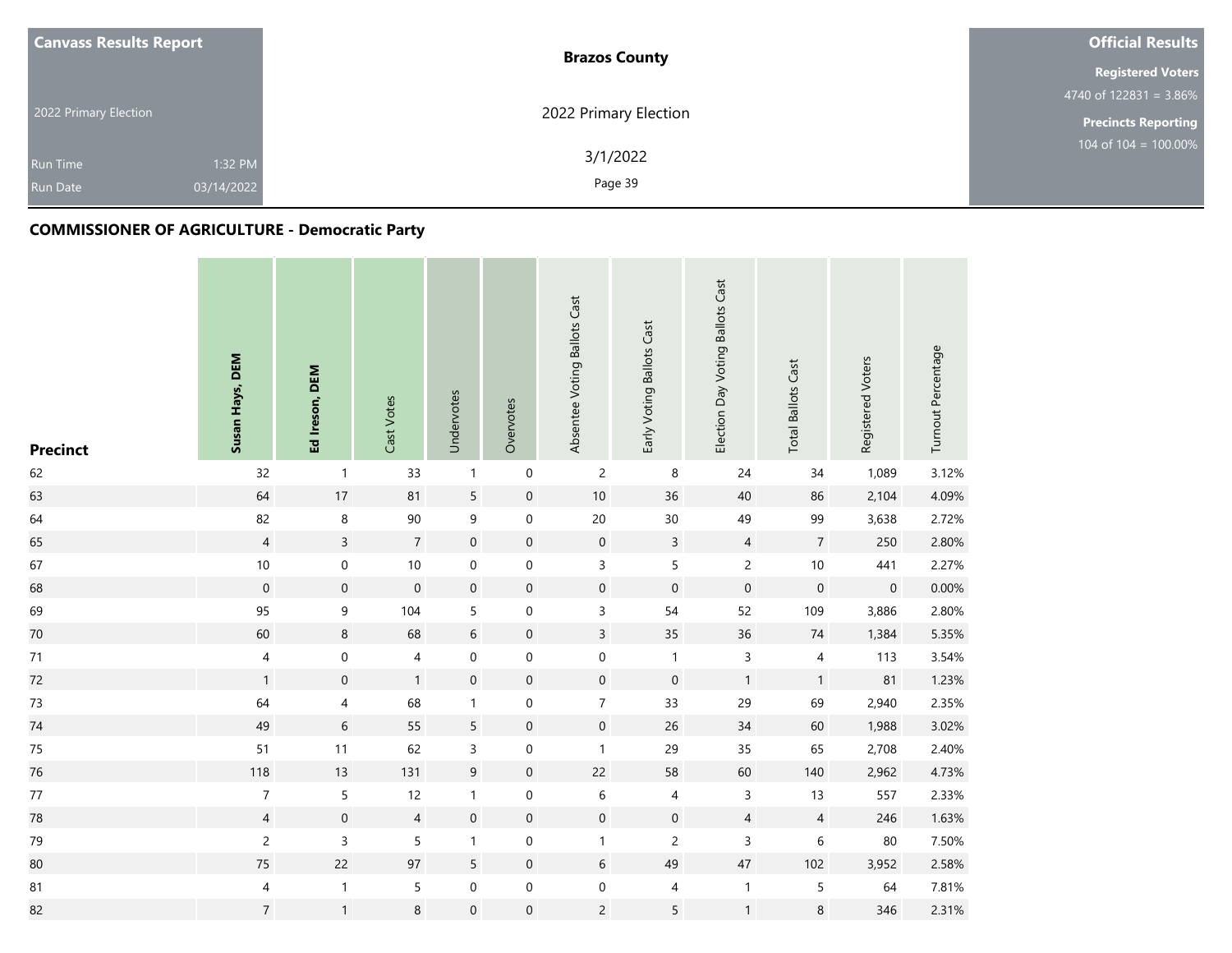| <b>Canvass Results Report</b>                               | <b>Brazos County</b>  | <b>Official Results</b>    |
|-------------------------------------------------------------|-----------------------|----------------------------|
|                                                             |                       | <b>Registered Voters</b>   |
|                                                             |                       | 4740 of $122831 = 3.86\%$  |
| 2022 Primary Election                                       | 2022 Primary Election | <b>Precincts Reporting</b> |
| 1:32 PM<br><b>Run Time</b><br>03/14/2022<br><b>Run Date</b> | 3/1/2022<br>Page 40   | 104 of 104 = $100.00\%$    |

| <b>Precinct</b> | Susan Hays, DEM     | Ed Ireson, DEM   | Cast Votes          | Undervotes          | Overvotes           | Absentee Voting Ballots Cast | Early Voting Ballots Cast | Election Day Voting Ballots Cast | <b>Total Ballots Cast</b> | Registered Voters   | Turnout Percentage |
|-----------------|---------------------|------------------|---------------------|---------------------|---------------------|------------------------------|---------------------------|----------------------------------|---------------------------|---------------------|--------------------|
| $\bf 84$        | $\mathbf 0$         | $\mathbf 0$      | $\pmb{0}$           | $\pmb{0}$           | $\mathbf 0$         | $\pmb{0}$                    | $\boldsymbol{0}$          | $\boldsymbol{0}$                 | $\pmb{0}$                 | $\overline{c}$      | 0.00%              |
| 85              | $\mathsf{O}\xspace$ | $\pmb{0}$        | $\mathsf{O}\xspace$ | $\mathbf 0$         | $\mathsf{O}\xspace$ | $\mathsf{O}\xspace$          | $\mathbf 0$               | $\pmb{0}$                        | $\boldsymbol{0}$          | $\overline{3}$      | 0.00%              |
| 86              | $\mathbf 0$         | $\mathbf 0$      | $\pmb{0}$           | $\mathbf 0$         | $\mathbf 0$         | $\mathbf 0$                  | $\mathbf 0$               | $\mathbf 0$                      | $\mathbf 0$               | $\mathbf 0$         | 0.00%              |
| 87              | $\boldsymbol{0}$    | $\mathbf 0$      | $\boldsymbol{0}$    | $\mathbf 0$         | $\boldsymbol{0}$    | $\pmb{0}$                    | $\mathbf 0$               | $\mathsf{O}\xspace$              | $\boldsymbol{0}$          | $\mathbf 0$         | 0.00%              |
| 88              | 84                  | 25               | 109                 | $\overline{4}$      | $\mathbf 0$         | 12                           | 44                        | 57                               | 113                       | 3,262               | 3.46%              |
| 90              | $\mathbf{1}$        | $\mathbf{1}$     | $\overline{c}$      | $\mathbf 0$         | $\pmb{0}$           | $\mathbf 0$                  | $\mathbf 0$               | $\overline{c}$                   | $\overline{c}$            | 33                  | 6.06%              |
| 91              | $\mathbf 0$         | $\mathbf 0$      | $\boldsymbol{0}$    | $\mathbf 0$         | $\mathbf 0$         | $\mathbf 0$                  | $\boldsymbol{0}$          | 0                                | $\mathbf 0$               | 8                   | 0.00%              |
| 92              | $\mathbf 0$         | $\boldsymbol{0}$ | $\boldsymbol{0}$    | $\mathbf 0$         | $\boldsymbol{0}$    | $\boldsymbol{0}$             | $\mathbf 0$               | $\pmb{0}$                        | $\boldsymbol{0}$          | $\mathsf{O}\xspace$ | 0.00%              |
| 93              | $\mathbf 0$         | $\mathbf 0$      | $\mathbf 0$         | $\boldsymbol{0}$    | $\mathbf 0$         | $\mathbf 0$                  | $\mbox{O}$                | $\pmb{0}$                        | $\mathbf 0$               | 0                   | 0.00%              |
| 94              | $\boldsymbol{0}$    | $\mathbf 0$      | $\mathbf 0$         | $\mathbf 0$         | $\boldsymbol{0}$    | $\mathbf 0$                  | $\boldsymbol{0}$          | $\mathbf 0$                      | $\mathbf 0$               | $\mathbf 0$         | 0.00%              |
| 95              | $\mathbf 0$         | $\mathbf 0$      | $\boldsymbol{0}$    | $\boldsymbol{0}$    | $\mathbf 0$         | $\mathbf 0$                  | $\mathbf 0$               | $\mathsf{O}\xspace$              | $\mathbf 0$               | $\mathsf{O}\xspace$ | 0.00%              |
| 96              | $\mathsf{O}\xspace$ | $\pmb{0}$        | $\mathbf 0$         | $\mathsf{O}\xspace$ | $\pmb{0}$           | $\mathsf{O}\xspace$          | $\mathbf 0$               | $\mathsf{O}\xspace$              | $\boldsymbol{0}$          | $\mathbf{1}$        | 0.00%              |
| 97              | $\pmb{0}$           | $\mathbf 0$      | $\mathbf 0$         | $\mathbf 0$         | $\pmb{0}$           | $\boldsymbol{0}$             | $\mathbf 0$               | $\pmb{0}$                        | $\boldsymbol{0}$          | $\mathbf 0$         | 0.00%              |
| 98              | $\boldsymbol{0}$    | $\boldsymbol{0}$ | $\mathsf{O}\xspace$ | $\mathbf 0$         | $\boldsymbol{0}$    | $\mathbf 0$                  | $\pmb{0}$                 | $\mathsf{O}\xspace$              | $\boldsymbol{0}$          | $\overline{4}$      | 0.00%              |
| 99              | $\pmb{0}$           | $\mathbf 0$      | $\pmb{0}$           | $\mathbf 0$         | $\pmb{0}$           | $\pmb{0}$                    | $\mathbf 0$               | $\mathbf 0$                      | $\pmb{0}$                 | $\mathbf{1}$        | 0.00%              |
| 100             | 35                  | $\,$ 6 $\,$      | 41                  | $\overline{3}$      | $\boldsymbol{0}$    | $\overline{c}$               | 12                        | 30 <sup>°</sup>                  | 44                        | 1,724               | 2.55%              |
| 101             | $\overline{4}$      | $\mathbf{1}$     | 5                   | $\pmb{0}$           | $\mathsf{O}\xspace$ | $\mathbf 1$                  | $\mathbf{1}$              | $\overline{3}$                   | 5                         | 50                  | 10.00%             |
| 102             | $\boldsymbol{0}$    | $\boldsymbol{0}$ | $\boldsymbol{0}$    | $\mathbf 0$         | $\boldsymbol{0}$    | $\mathbf 0$                  | $\mathbf 0$               | $\mathbf 0$                      | $\boldsymbol{0}$          | $\boldsymbol{0}$    | 0.00%              |
| 105             | $\overline{c}$      | $\mathbf 0$      | $\overline{c}$      | $\boldsymbol{0}$    | $\pmb{0}$           | $\pmb{0}$                    | $\mathbf{1}$              | $\mathbf{1}$                     | $\overline{c}$            | $74\,$              | 2.70%              |
| <b>Totals</b>   | 3,703               | 722              | 4,425               | 302                 | $\pmb{0}$           | 465                          | 1,844                     | 2,418                            | 4,727                     | 122,831             | 3.85%              |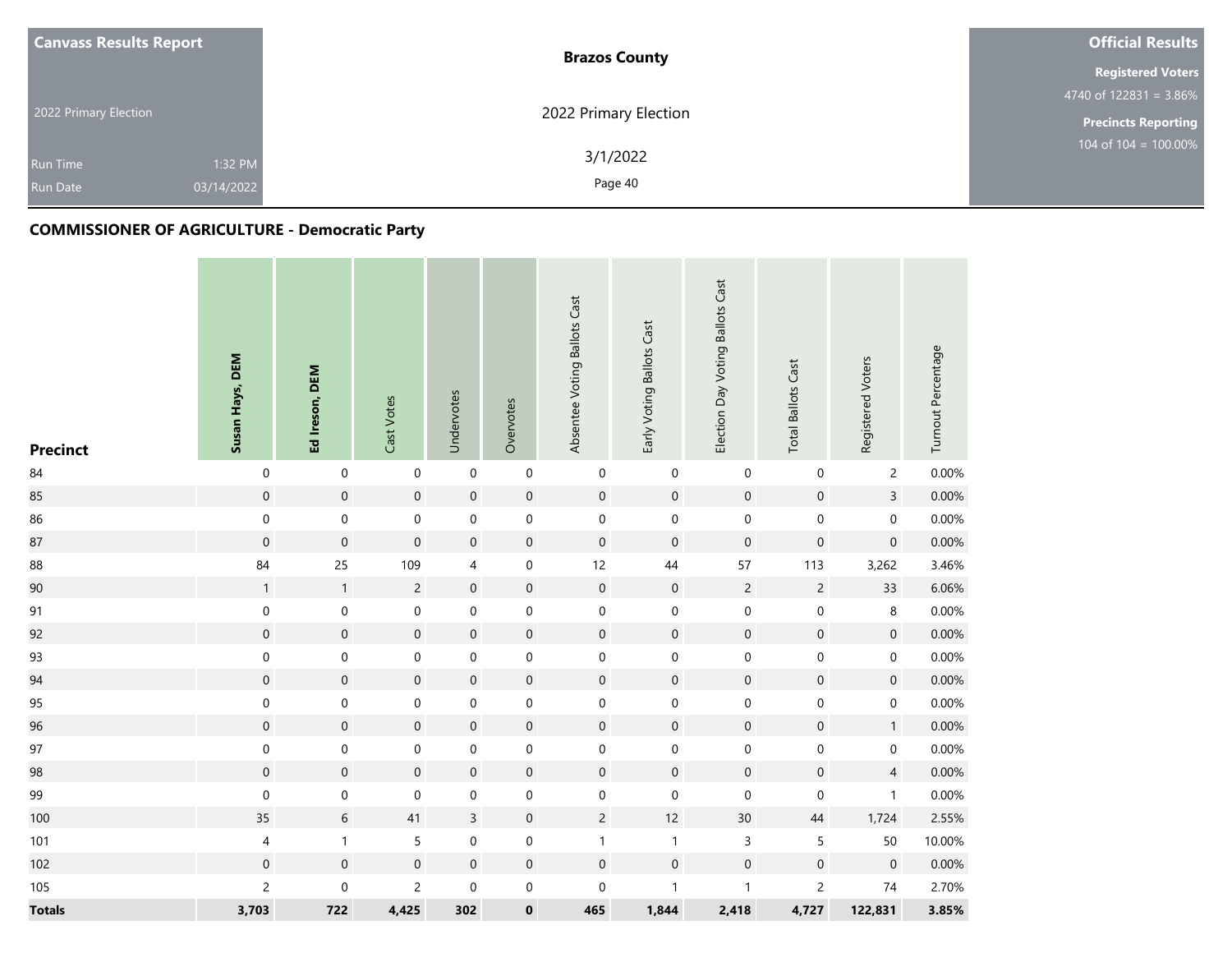| <b>Canvass Results Report</b> |            | <b>Brazos County</b>  | <b>Official Results</b>    |  |  |
|-------------------------------|------------|-----------------------|----------------------------|--|--|
|                               |            |                       | <b>Registered Voters</b>   |  |  |
|                               |            |                       | $4740$ of 122831 = 3.86%   |  |  |
| 2022 Primary Election         |            | 2022 Primary Election | <b>Precincts Reporting</b> |  |  |
| <b>Run Time</b>               | 1:32 PM    | 3/1/2022              | 104 of $104 = 100.00\%$    |  |  |
| <b>Run Date</b>               | 03/14/2022 | Page 41               |                            |  |  |

| <b>Precinct</b>         | Luke Warford, DEM | Cast Votes | Undervotes     | Overvotes           | Absentee Voting Ballots Cast | Early Voting Ballots Cast | Election Day Voting Ballots Cast | <b>Total Ballots Cast</b> | Registered Voters | Turnout Percentage |
|-------------------------|-------------------|------------|----------------|---------------------|------------------------------|---------------------------|----------------------------------|---------------------------|-------------------|--------------------|
| 1                       | 46                | 46         | $\mathbf{1}$   | $\mathbf 0$         | 5                            | 9                         | 33                               | 47                        | 2,144             | 2.19%              |
| $\overline{c}$          | 56                | 56         | 6              | $\mathbf 0$         | 8                            | 32                        | 22                               | 62                        | 2,549             | 2.43%              |
| $\mathsf 3$             | 55                | 55         | $\overline{c}$ | $\mathbf 0$         | $\bf 8$                      | 28                        | 21                               | 57                        | 1,018             | 5.60%              |
| $\overline{\mathbf{4}}$ | 182               | 182        | 23             | $\mathbf 0$         | 15                           | 105                       | 85                               | 205                       | 1,736             | 11.81%             |
| 5                       | 41                | 41         | 5              | $\mathbf 0$         | $\,$ 6 $\,$                  | 22                        | $18$                             | 46                        | 1,822             | 2.52%              |
| $\sqrt{6}$              | 21                | 21         | $\mathbf{1}$   | $\mathbf 0$         | $\overline{3}$               | $\mathsf 9$               | $10\,$                           | 22                        | 1,042             | 2.11%              |
| $\overline{7}$          | 45                | 45         | 3              | $\boldsymbol{0}$    | 4                            | 23                        | 21                               | 48                        | 1,841             | 2.61%              |
| $\bf8$                  | 63                | 63         | $\overline{3}$ | $\mathbf 0$         | 10                           | 16                        | 40                               | 66                        | 1,681             | 3.93%              |
| 9                       | 59                | 59         | 3              | $\boldsymbol{0}$    | $\,$ 6 $\,$                  | 24                        | 32                               | 62                        | 1,582             | 3.92%              |
| 10                      | 107               | 107        | $6\,$          | $\mathbf 0$         | $\,8\,$                      | 51                        | 54                               | 113                       | 4,098             | 2.76%              |
| 11                      | 109               | 109        | 3              | $\mathbf 0$         | $\mathsf 9$                  | 35                        | 68                               | 112                       | 3,063             | 3.66%              |
| 12                      | 178               | 178        | $14$           | $\boldsymbol{0}$    | 24                           | 64                        | 104                              | 192                       | 4,203             | 4.57%              |
| 13                      | 112               | 112        | $\overline{c}$ | $\mathbf 0$         | 10                           | 38                        | 66                               | 114                       | 2,325             | 4.90%              |
| 14                      | 131               | 131        | 13             | $\mathbf 0$         | 12                           | 48                        | 84                               | 144                       | 3,029             | 4.75%              |
| 15                      | 143               | 143        | 15             | $\mathsf{O}\xspace$ | 26                           | 54                        | 78                               | 158                       | 3,086             | 5.12%              |
| 16                      | $74$              | $74$       | $9\,$          | $\mathbf 0$         | 8                            | 38                        | 37                               | 83                        | 1,411             | 5.88%              |
| 17                      | 194               | 194        | 23             | $\mathbf 0$         | $10\,$                       | 105                       | 102                              | 217                       | 3,205             | 6.77%              |
| 18                      | 58                | 58         | 11             | $\mathbf 0$         | 5                            | 30 <sup>°</sup>           | 34                               | 69                        | 565               | 12.21%             |
| $19$                    | 19                | 19         | $\mathbf{1}$   | $\mathsf{O}\xspace$ | $\mathbf{1}$                 | 12                        | $\overline{7}$                   | $20\,$                    | 411               | 4.87%              |
| 20                      | 75                | 75         | 3              | $\boldsymbol{0}$    | $\boldsymbol{0}$             | 38                        | 40                               | 78                        | 3,187             | 2.45%              |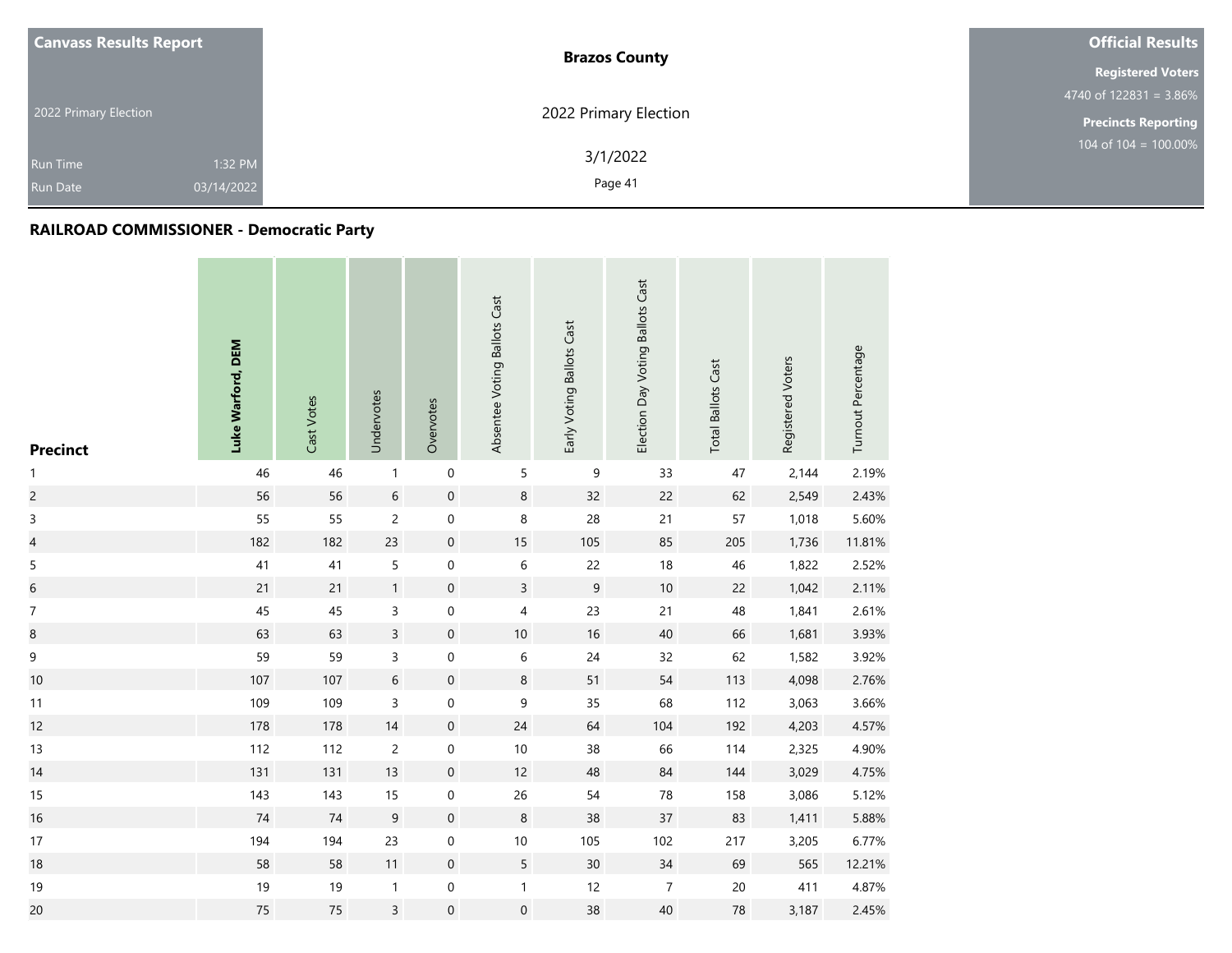| <b>Canvass Results Report</b> |            | <b>Brazos County</b>  | <b>Official Results</b>    |
|-------------------------------|------------|-----------------------|----------------------------|
|                               |            |                       | <b>Registered Voters</b>   |
|                               |            |                       | $4740$ of 122831 = 3.86%   |
| 2022 Primary Election         |            | 2022 Primary Election | <b>Precincts Reporting</b> |
| <b>Run Time</b>               | 1:32 PM    | 3/1/2022              | 104 of $104 = 100.00\%$    |
| <b>Run Date</b>               | 03/14/2022 | Page 42               |                            |

| <b>Precinct</b> | Luke Warford, DEM   | Cast Votes          | Undervotes     | Overvotes           | Absentee Voting Ballots Cast | Early Voting Ballots Cast | Election Day Voting Ballots Cast | <b>Total Ballots Cast</b> | Registered Voters | Turnout Percentage |
|-----------------|---------------------|---------------------|----------------|---------------------|------------------------------|---------------------------|----------------------------------|---------------------------|-------------------|--------------------|
| 21              | 28                  | 28                  | $\overline{4}$ | $\mathbf 0$         | $\mathbf 0$                  | 13                        | 19                               | 32                        | 1,427             | 2.24%              |
| 22              | 14                  | 14                  | $\mathbf{1}$   | $\mathbf 0$         | $\mathbf 0$                  | $\overline{7}$            | $\,8\,$                          | $15\,$                    | 407               | 3.69%              |
| 23              | $\mathbf{1}$        | $\mathbf{1}$        | $\pmb{0}$      | $\mathsf{O}\xspace$ | 0                            | $\pmb{0}$                 | $\mathbf{1}$                     | $\overline{1}$            | 82                | 1.22%              |
| 24              | 101                 | 101                 | $\overline{7}$ | $\mathbf 0$         | $17\,$                       | 29                        | 62                               | 108                       | 2,022             | 5.34%              |
| 25              | 109                 | 109                 | 20             | $\mathbf 0$         | 18                           | 60                        | 51                               | 129                       | 1,072             | 12.03%             |
| 26              | 134                 | 134                 | $\overline{3}$ | $\mathbf 0$         | $\,8\,$                      | 61                        | 68                               | 137                       | 3,692             | 3.71%              |
| 27              | 56                  | 56                  | 4              | $\mathsf{O}\xspace$ | $\bf 8$                      | $18\,$                    | $34\,$                           | 60                        | 2,671             | 2.25%              |
| 28              | 13                  | 13                  | $\overline{3}$ | $\mathbf 0$         | $\mathbf{1}$                 | $\sqrt{6}$                | $\boldsymbol{9}$                 | $16\,$                    | 573               | 2.79%              |
| 29              | 54                  | 54                  | 8              | $\boldsymbol{0}$    | 5                            | 18                        | 39                               | 62                        | 855               | 7.25%              |
| 30              | 155                 | 155                 | 14             | $\mathbf 0$         | 14                           | 80                        | $75\,$                           | 169                       | 2,480             | 6.81%              |
| 31              | 96                  | 96                  | 8              | $\boldsymbol{0}$    | 8                            | 26                        | $70\,$                           | 104                       | 3,242             | 3.21%              |
| 33              | 44                  | 44                  | $\mathsf{3}$   | $\mathbf 0$         | $\overline{7}$               | 13                        | $27\,$                           | $47\,$                    | 1,455             | 3.23%              |
| 34              | 54                  | 54                  | 3              | $\mathbf 0$         | $\overline{3}$               | $20\,$                    | 34                               | 57                        | 2,095             | 2.72%              |
| 35              | 78                  | 78                  | 5              | $\mathbf 0$         | 5                            | 28                        | 50                               | 83                        | 3,623             | 2.29%              |
| 36              | 158                 | 158                 | 6              | $\mathsf{O}\xspace$ | 13                           | 56                        | 95                               | 164                       | 4,241             | 3.87%              |
| 37              | $\mathsf{O}\xspace$ | $\mathsf{O}\xspace$ | $\mathbf{1}$   | $\mathbf 0$         | $\mathbf 0$                  | $\mathbf 0$               | $\overline{1}$                   | $\overline{1}$            | 165               | 0.61%              |
| 38              | 39                  | 39                  | 11             | $\mathsf{O}\xspace$ | $\mathbf{1}$                 | 17                        | 32                               | 50                        | 458               | 10.92%             |
| 39              | 63                  | 63                  | $\overline{2}$ | $\mathbf 0$         | $10\,$                       | 25                        | 30 <sup>°</sup>                  | 65                        | 1,691             | 3.84%              |
| 40              | 180                 | 180                 | $13$           | $\mathsf{O}\xspace$ | 35                           | 59                        | 99                               | 193                       | 3,974             | 4.86%              |
| 41              | 43                  | 43                  | $\overline{c}$ | $\boldsymbol{0}$    | $10$                         | 14                        | 21                               | 45                        | 1,457             | 3.09%              |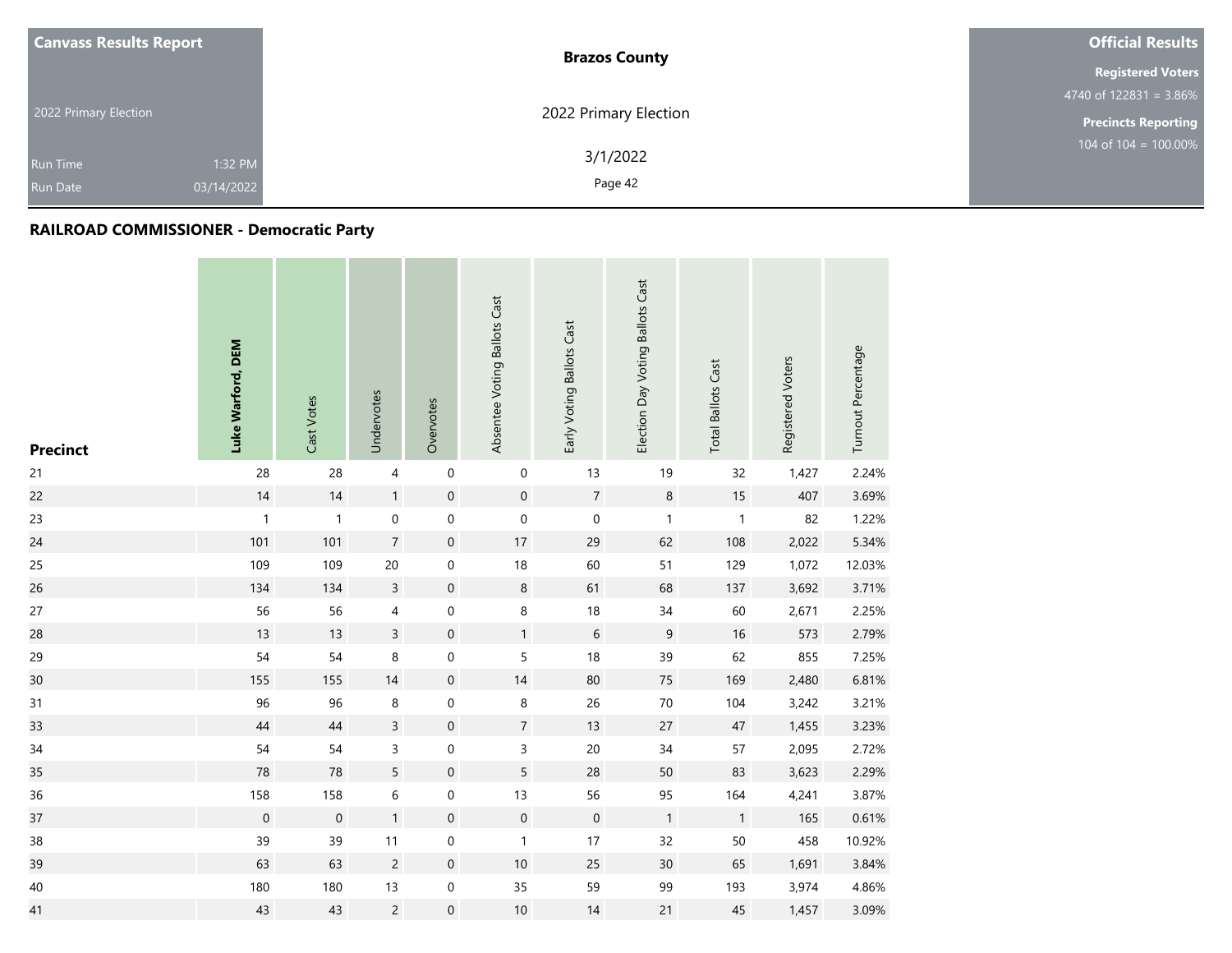| <b>Canvass Results Report</b> |            | <b>Brazos County</b>  | <b>Official Results</b>    |  |  |
|-------------------------------|------------|-----------------------|----------------------------|--|--|
|                               |            |                       | <b>Registered Voters</b>   |  |  |
|                               |            |                       | $4740$ of 122831 = 3.86%   |  |  |
| 2022 Primary Election         |            | 2022 Primary Election | <b>Precincts Reporting</b> |  |  |
| <b>Run Time</b>               | 1:32 PM    | 3/1/2022              | 104 of $104 = 100.00\%$    |  |  |
| <b>Run Date</b>               | 03/14/2022 | Page 43               |                            |  |  |

| <b>Precinct</b> | Luke Warford, DEM | Cast Votes          | Undervotes       | Overvotes           | Absentee Voting Ballots Cast | Early Voting Ballots Cast | Election Day Voting Ballots Cast | <b>Total Ballots Cast</b> | Registered Voters   | Turnout Percentage |
|-----------------|-------------------|---------------------|------------------|---------------------|------------------------------|---------------------------|----------------------------------|---------------------------|---------------------|--------------------|
| 42              | $\mathbf 0$       | $\mathbf 0$         | $\mathbf 0$      | $\mathbf 0$         | $\boldsymbol{0}$             | $\pmb{0}$                 | $\boldsymbol{0}$                 | 0                         | 0                   | 0.00%              |
| 43              | $\sqrt{7}$        | $\overline{7}$      | $\mathbf 0$      | $\mathbf 0$         | $\mathbf 0$                  | $\overline{c}$            | 5                                | $\overline{7}$            | 202                 | 3.47%              |
| 44              | $\mathsf{2}\,$    | $\overline{c}$      | $\mathbf 0$      | $\mathbf 0$         | $\mathbf 0$                  | $\mathbf{1}$              | $\mathbf{1}$                     | $\overline{c}$            | 135                 | 1.48%              |
| 45              | $\mathbf{1}$      | $\mathbf{1}$        | $\boldsymbol{0}$ | $\mathbf 0$         | $\mathbf 0$                  | $\mathbf 0$               | $\mathbf{1}$                     | $\mathbf{1}$              | 155                 | 0.65%              |
| 46              | 20                | 20                  | 3                | $\boldsymbol{0}$    | $\overline{c}$               | 13                        | $\,8\,$                          | 23                        | 377                 | 6.10%              |
| 47              | 18                | 18                  | $\overline{c}$   | $\mathbf 0$         | $\mathbf{1}$                 | $10\,$                    | $\boldsymbol{9}$                 | $20\,$                    | 485                 | 4.12%              |
| 48              | $\overline{7}$    | $\overline{7}$      | $\mathbf{1}$     | $\boldsymbol{0}$    | $\pmb{0}$                    | 3                         | 5                                | 8                         | 237                 | 3.38%              |
| 49              | $\mathsf g$       | $\mathsf g$         | $\boldsymbol{0}$ | $\mathbf 0$         | $\mathbf 0$                  | $\overline{c}$            | $\boldsymbol{7}$                 | $\boldsymbol{9}$          | 318                 | 2.83%              |
| 50              | $\mathbf 0$       | $\mathbf 0$         | 0                | $\mathbf 0$         | $\mathbf 0$                  | $\mathbf 0$               | $\boldsymbol{0}$                 | $\pmb{0}$                 | $\overline{c}$      | 0.00%              |
| 51              | $\mathbf 0$       | $\mathsf{O}\xspace$ | $\boldsymbol{0}$ | $\mathbf 0$         | $\mathbf 0$                  | $\pmb{0}$                 | $\mathbf 0$                      | $\mathbf 0$               | $\mathsf{O}\xspace$ | 0.00%              |
| 52              | $\mathbf 0$       | $\mathbf 0$         | $\boldsymbol{0}$ | $\mathbf 0$         | $\mathbf 0$                  | $\mathbf 0$               | $\mbox{O}$                       | $\boldsymbol{0}$          | 22                  | 0.00%              |
| 53              | $\sqrt{6}$        | $\,$ 6 $\,$         | 1                | $\mathbf 0$         | $\mathbf 0$                  | $\overline{4}$            | $\overline{3}$                   | $\overline{7}$            | 165                 | 4.24%              |
| 54              | 15                | 15                  | $\mathbf{1}$     | $\mathbf 0$         | $\overline{4}$               | $\overline{\mathcal{A}}$  | 8                                | $16\,$                    | 671                 | 2.38%              |
| 55              | 78                | 78                  | $6\,$            | $\mathbf 0$         | $\overline{7}$               | 25                        | 52                               | $\bf 84$                  | 3,034               | 2.77%              |
| 56              | $\pmb{0}$         | $\mathbf 0$         | 0                | $\mathbf 0$         | $\mathbf 0$                  | $\mathbf 0$               | $\boldsymbol{0}$                 | $\mathbf 0$               | 31                  | 0.00%              |
| 57              | 12                | 12                  | $\mathbf{1}$     | $\mathbf 0$         | $\overline{4}$               | 5                         | $\sqrt{4}$                       | 13                        | 288                 | 4.51%              |
| 58              | 18                | 18                  | $\overline{c}$   | $\mathbf 0$         | $\overline{4}$               | 3                         | 13                               | $20\,$                    | 858                 | 2.33%              |
| 59              | $\mathbf{1}$      | $\mathbf{1}$        | $\mathbf{1}$     | $\mathbf 0$         | $\mathbf{1}$                 | $\mathbf{1}$              | $\mathbf 0$                      | $\overline{c}$            | 32                  | 6.25%              |
| 60              | $\mathbf 0$       | $\pmb{0}$           | $\boldsymbol{0}$ | $\mathsf{O}\xspace$ | 0                            | $\mathbf 0$               | $\boldsymbol{0}$                 | $\mathbf 0$               | 95                  | 0.00%              |
| 61              | $\boldsymbol{0}$  | $\mathsf{O}\xspace$ | $\boldsymbol{0}$ | $\mathsf{O}\xspace$ | $\boldsymbol{0}$             | $\boldsymbol{0}$          | $\mbox{O}$                       | $\boldsymbol{0}$          | 53                  | $0.00\%$           |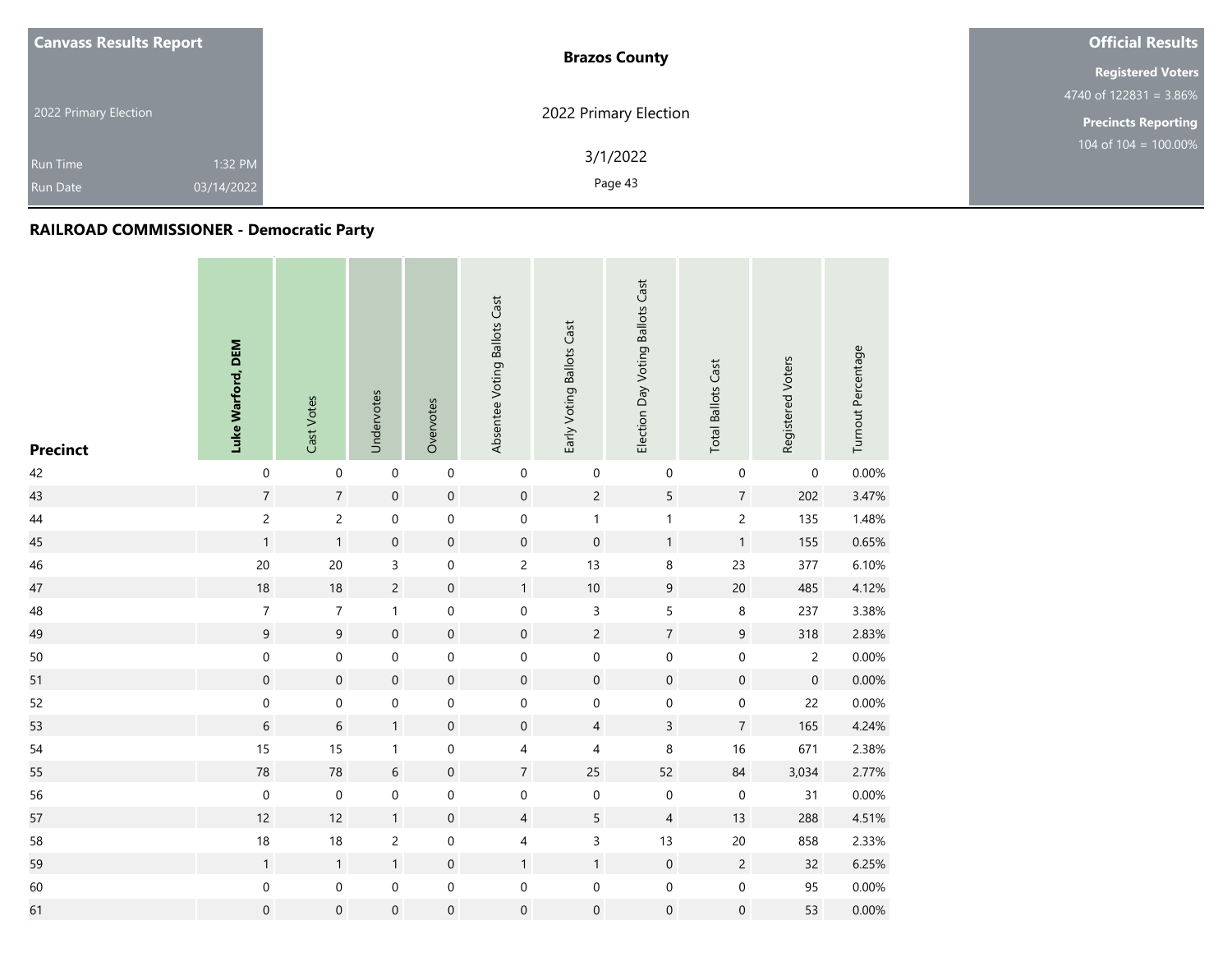| <b>Canvass Results Report</b> |            | <b>Brazos County</b>  | <b>Official Results</b>    |  |  |
|-------------------------------|------------|-----------------------|----------------------------|--|--|
|                               |            |                       | <b>Registered Voters</b>   |  |  |
|                               |            |                       | $4740$ of 122831 = 3.86%   |  |  |
| 2022 Primary Election         |            | 2022 Primary Election | <b>Precincts Reporting</b> |  |  |
| <b>Run Time</b>               | 1:32 PM    | 3/1/2022              | 104 of $104 = 100.00\%$    |  |  |
| <b>Run Date</b>               | 03/14/2022 | Page 44               |                            |  |  |

| <b>Precinct</b> | Luke Warford, DEM        | Cast Votes     | Undervotes       | Overvotes           | Absentee Voting Ballots Cast | Early Voting Ballots Cast | Election Day Voting Ballots Cast | <b>Total Ballots Cast</b> | Registered Voters   | Turnout Percentage |
|-----------------|--------------------------|----------------|------------------|---------------------|------------------------------|---------------------------|----------------------------------|---------------------------|---------------------|--------------------|
| 62              | 33                       | 33             | $\mathbf{1}$     | $\mathbf 0$         | $\overline{c}$               | $\,8\,$                   | 24                               | 34                        | 1,089               | 3.12%              |
| 63              | 81                       | 81             | 5                | $\mathbf 0$         | $10$                         | 36                        | 40                               | 86                        | 2,104               | 4.09%              |
| 64              | 87                       | 87             | 12               | $\mathsf{O}\xspace$ | $20\,$                       | $30\,$                    | 49                               | 99                        | 3,638               | 2.72%              |
| 65              | $\sqrt{7}$               | $\sqrt{7}$     | $\mathbf 0$      | $\mathbf 0$         | $\mathbf 0$                  | $\overline{3}$            | $\overline{4}$                   | $\sqrt{7}$                | 250                 | 2.80%              |
| 67              | $\mathsf g$              | 9              | $\mathbf{1}$     | $\mathbf 0$         | $\overline{3}$               | 5                         | $\overline{c}$                   | $10\,$                    | 441                 | 2.27%              |
| 68              | $\mathbf 0$              | $\mathbf 0$    | $\mathbf 0$      | $\pmb{0}$           | $\mathbf 0$                  | $\pmb{0}$                 | $\mathbf 0$                      | $\mathbf 0$               | $\mathsf{O}\xspace$ | 0.00%              |
| 69              | 105                      | 105            | 4                | $\boldsymbol{0}$    | 3                            | 54                        | 52                               | 109                       | 3,886               | 2.80%              |
| 70              | $70\,$                   | 70             | $\overline{4}$   | $\mathbf 0$         | $\overline{3}$               | 35                        | 36                               | $74$                      | 1,384               | 5.35%              |
| $71$            | $\overline{\mathcal{A}}$ | 4              | 0                | $\boldsymbol{0}$    | $\mathbf 0$                  | $\mathbf{1}$              | 3                                | 4                         | 113                 | 3.54%              |
| 72              | $\mathbf{1}$             | $\mathbf{1}$   | $\boldsymbol{0}$ | $\mathbf 0$         | $\mathbf 0$                  | $\mathbf 0$               | $\mathbf{1}$                     | $\mathbf{1}$              | 81                  | 1.23%              |
| $73$            | 65                       | 65             | 4                | $\boldsymbol{0}$    | $\overline{7}$               | 33                        | 29                               | 69                        | 2,940               | 2.35%              |
| 74              | 57                       | 57             | $\mathsf{3}$     | $\mathbf 0$         | $\mathbf 0$                  | 26                        | $34\,$                           | 60                        | 1,988               | 3.02%              |
| 75              | 64                       | 64             | $\mathbf{1}$     | $\mathbf 0$         | $\mathbf{1}$                 | 29                        | 35                               | 65                        | 2,708               | 2.40%              |
| 76              | 131                      | 131            | $\mathsf 9$      | $\mathbf 0$         | 22                           | 58                        | 60                               | 140                       | 2,962               | 4.73%              |
| $77\,$          | $10$                     | 10             | 3                | $\mathbf 0$         | $\,$ 6 $\,$                  | $\overline{4}$            | $\mathsf 3$                      | $13$                      | 557                 | 2.33%              |
| 78              | $\overline{4}$           | $\overline{4}$ | 0                | $\mathbf 0$         | $\mathbf 0$                  | $\mathbf 0$               | $\overline{4}$                   | $\overline{4}$            | 246                 | 1.63%              |
| 79              | 4                        | 4              | $\overline{c}$   | $\mathbf 0$         | $\mathbf{1}$                 | $\overline{c}$            | 3                                | 6                         | 80                  | 7.50%              |
| 80              | 96                       | 96             | $\sqrt{6}$       | $\mathbf 0$         | $\sqrt{6}$                   | 49                        | $47\,$                           | 102                       | 3,952               | 2.58%              |
| 81              | $\sqrt{5}$               | 5              | 0                | $\mathsf{O}\xspace$ | 0                            | $\overline{4}$            | $\mathbf{1}$                     | 5                         | 64                  | 7.81%              |
| 82              | $\,$ 8 $\,$              | 8              | $\boldsymbol{0}$ | $\boldsymbol{0}$    | $\overline{c}$               | 5                         | $\mathbf{1}$                     | 8                         | 346                 | 2.31%              |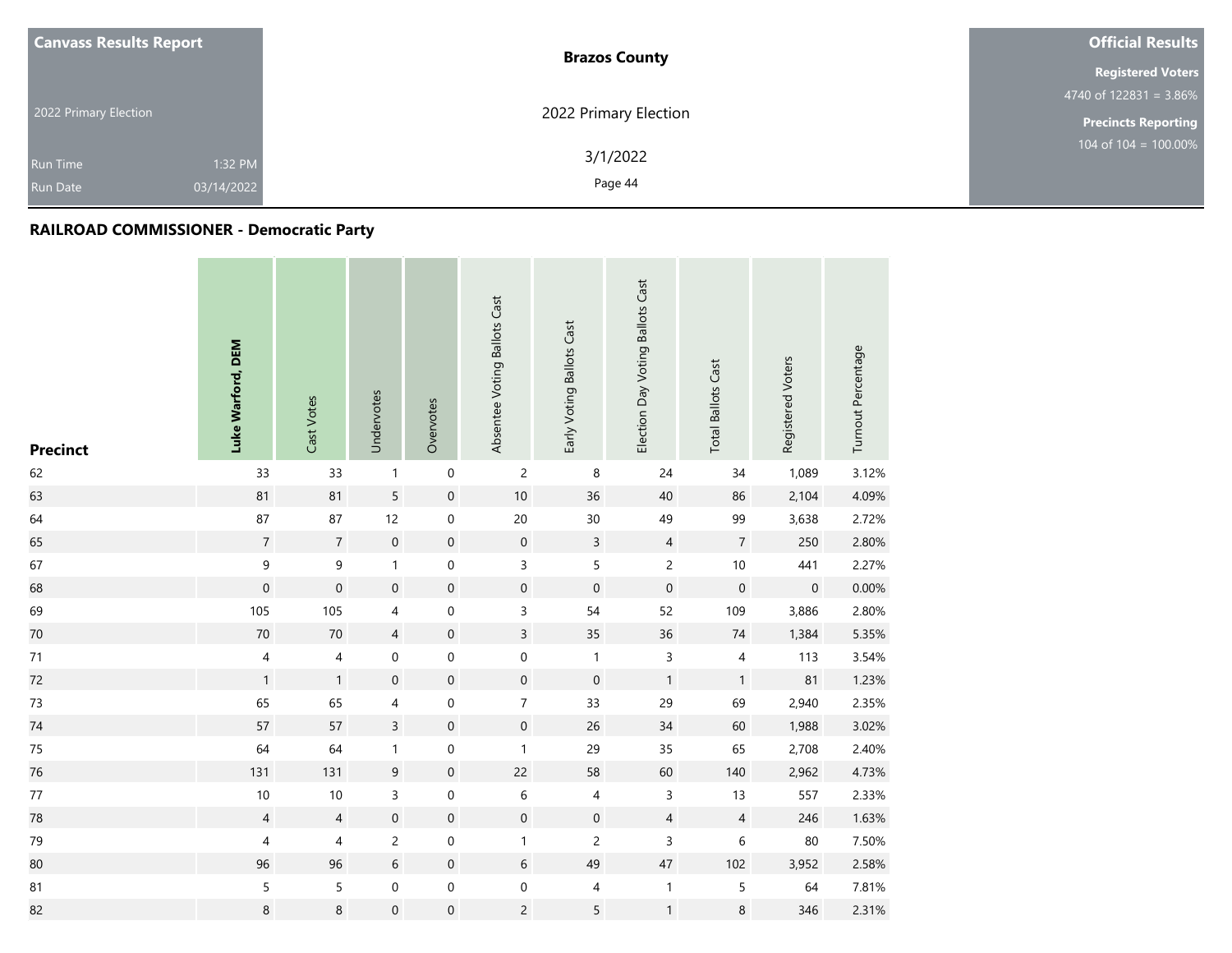| <b>Canvass Results Report</b> |            | <b>Brazos County</b>  | <b>Official Results</b>    |  |
|-------------------------------|------------|-----------------------|----------------------------|--|
|                               |            |                       | <b>Registered Voters</b>   |  |
|                               |            |                       | $4740$ of 122831 = 3.86%   |  |
| 2022 Primary Election         |            | 2022 Primary Election | <b>Precincts Reporting</b> |  |
| <b>Run Time</b>               | 1:32 PM    | 3/1/2022              | 104 of $104 = 100.00\%$    |  |
| <b>Run Date</b>               | 03/14/2022 | Page 45               |                            |  |

| <b>Precinct</b> | Luke Warford, DEM        | Cast Votes          | Undervotes          | Overvotes           | Absentee Voting Ballots Cast | Early Voting Ballots Cast | Election Day Voting Ballots Cast | <b>Total Ballots Cast</b> | Registered Voters   | Turnout Percentage |
|-----------------|--------------------------|---------------------|---------------------|---------------------|------------------------------|---------------------------|----------------------------------|---------------------------|---------------------|--------------------|
| 84              | $\mathbf 0$              | $\mathbf 0$         | $\pmb{0}$           | $\mathbf 0$         | $\boldsymbol{0}$             | $\pmb{0}$                 | $\boldsymbol{0}$                 | 0                         | $\overline{c}$      | 0.00%              |
| 85              | $\mathbf 0$              | $\mathsf{O}\xspace$ | $\boldsymbol{0}$    | $\mathbf 0$         | $\mathbf 0$                  | $\mathbf 0$               | $\,0\,$                          | $\mathbf 0$               | $\mathsf{3}$        | 0.00%              |
| 86              | $\pmb{0}$                | $\mathbf 0$         | $\mathsf{O}\xspace$ | $\mathbf 0$         | $\mathsf{O}\xspace$          | $\mathbf 0$               | $\mbox{O}$                       | $\pmb{0}$                 | $\boldsymbol{0}$    | 0.00%              |
| 87              | $\pmb{0}$                | $\mathbf 0$         | $\boldsymbol{0}$    | $\mathbf 0$         | $\mathbf 0$                  | $\pmb{0}$                 | $\,0\,$                          | $\boldsymbol{0}$          | $\mathsf{O}\xspace$ | 0.00%              |
| 88              | 107                      | 107                 | 6                   | $\mathbf 0$         | 12                           | 44                        | 57                               | 113                       | 3,262               | 3.46%              |
| 90              | $\mathbf{1}$             | $\mathbf{1}$        | $\mathbf{1}$        | $\mathbf 0$         | $\mathbf 0$                  | $\mathbf 0$               | $\sqrt{2}$                       | $\overline{c}$            | 33                  | 6.06%              |
| 91              | $\mathbf 0$              | $\pmb{0}$           | 0                   | $\mathbf 0$         | $\mathbf 0$                  | $\mathbf 0$               | $\boldsymbol{0}$                 | $\pmb{0}$                 | 8                   | 0.00%              |
| 92              | $\mathbf 0$              | $\mathbf 0$         | $\boldsymbol{0}$    | $\mathbf 0$         | $\mathbf 0$                  | $\mathbf 0$               | $\mathbf 0$                      | $\mathbf 0$               | $\mathsf{O}\xspace$ | 0.00%              |
| 93              | $\boldsymbol{0}$         | 0                   | 0                   | $\boldsymbol{0}$    | $\mathbf 0$                  | $\boldsymbol{0}$          | $\boldsymbol{0}$                 | 0                         | $\boldsymbol{0}$    | 0.00%              |
| 94              | $\mathbf 0$              | $\mathbf 0$         | $\boldsymbol{0}$    | $\mathbf 0$         | $\mathbf 0$                  | $\mathbf 0$               | $\,0\,$                          | $\mathbf 0$               | $\pmb{0}$           | 0.00%              |
| 95              | $\mathbf 0$              | 0                   | 0                   | $\pmb{0}$           | $\mathbf 0$                  | $\mathbf 0$               | $\boldsymbol{0}$                 | 0                         | $\boldsymbol{0}$    | 0.00%              |
| 96              | $\mathbf 0$              | $\mathbf 0$         | $\boldsymbol{0}$    | $\mathsf{O}\xspace$ | $\mathbf 0$                  | $\mathbf 0$               | $\mathbf 0$                      | $\mathbf 0$               | $\mathbf{1}$        | 0.00%              |
| 97              | $\mathbf 0$              | $\mathbf 0$         | $\boldsymbol{0}$    | $\mathbf 0$         | $\mathbf 0$                  | $\mathbf 0$               | $\boldsymbol{0}$                 | $\boldsymbol{0}$          | $\mathsf{O}\xspace$ | 0.00%              |
| 98              | $\mathbf 0$              | $\mathbf 0$         | $\mathbf 0$         | $\mathsf{O}\xspace$ | $\mathbf 0$                  | $\mathbf 0$               | $\mathbf 0$                      | $\mathbf 0$               | $\overline{4}$      | 0.00%              |
| 99              | $\boldsymbol{0}$         | $\mathbf 0$         | 0                   | $\mathbf 0$         | 0                            | $\mathbf 0$               | $\boldsymbol{0}$                 | 0                         | $\mathbf{1}$        | 0.00%              |
| 100             | 40                       | 40                  | $\overline{4}$      | $\mathbf 0$         | $\overline{2}$               | 12                        | $30\,$                           | 44                        | 1,724               | 2.55%              |
| 101             | $\overline{\mathcal{A}}$ | $\overline{4}$      | $\mathbf{1}$        | $\boldsymbol{0}$    | $\mathbf{1}$                 | $\mathbf{1}$              | $\mathsf 3$                      | 5                         | 50                  | 10.00%             |
| 102             | $\mathbf 0$              | $\mathsf{O}\xspace$ | $\boldsymbol{0}$    | $\mathbf 0$         | $\boldsymbol{0}$             | $\mathbf 0$               | $\boldsymbol{0}$                 | $\mathbf 0$               | $\boldsymbol{0}$    | 0.00%              |
| 105             | $\overline{c}$           | $\overline{c}$      | $\mathsf{O}\xspace$ | $\mathbf 0$         | $\mathbf 0$                  | $\mathbf{1}$              | $\mathbf{1}$                     | $\overline{c}$            | $74\,$              | 2.70%              |
| <b>Totals</b>   | 4,377                    | 4,377               | 350                 | $\pmb{0}$           | 465                          | 1,844                     | 2,418                            | 4,727                     | 122,831             | 3.85%              |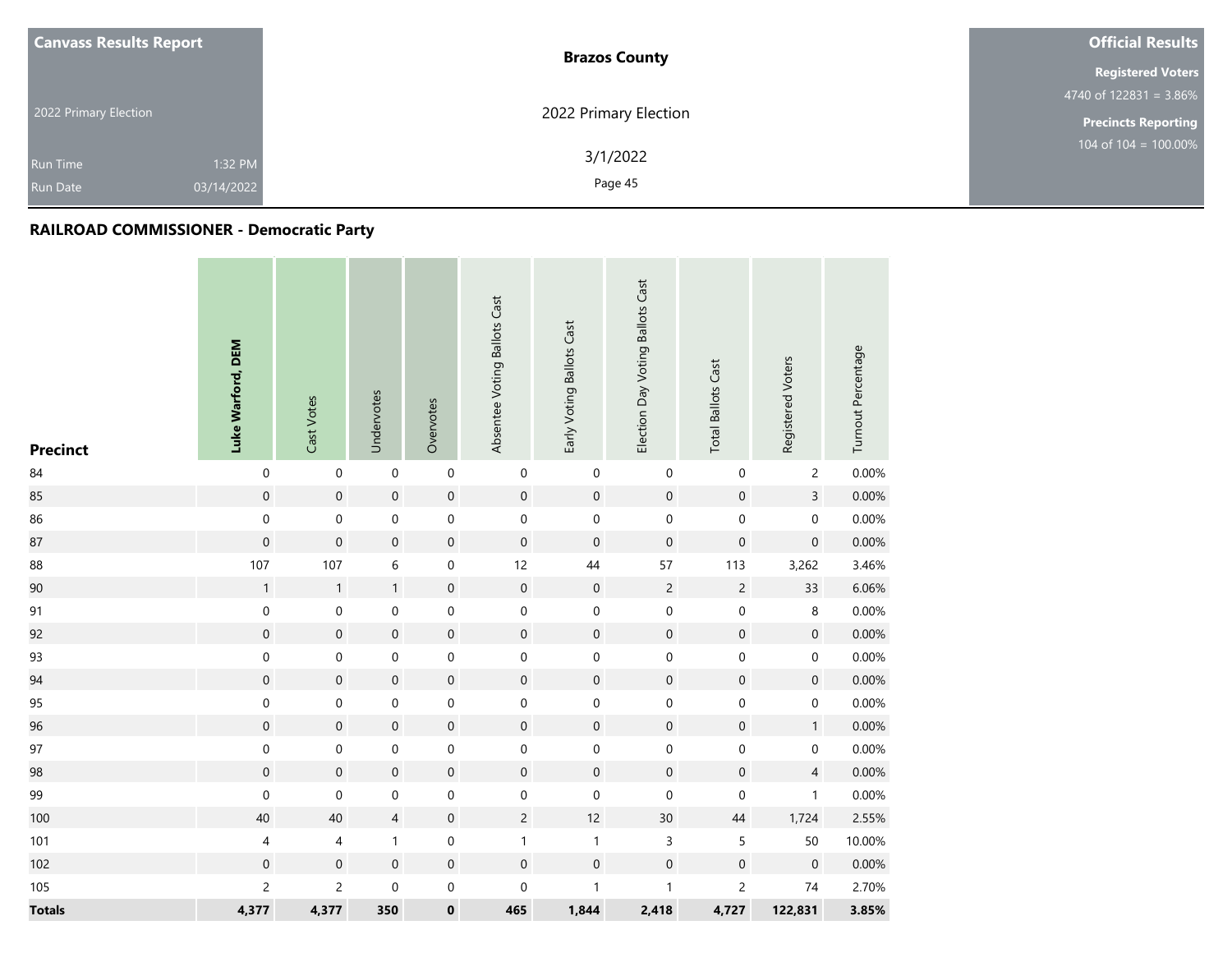| <b>Canvass Results Report</b> |            | <b>Brazos County</b>  | <b>Official Results</b>                     |  |  |
|-------------------------------|------------|-----------------------|---------------------------------------------|--|--|
|                               |            |                       | <b>Registered Voters</b>                    |  |  |
|                               |            |                       | $4740$ of 122831 = 3.86%                    |  |  |
| 2022 Primary Election         |            | 2022 Primary Election | <b>Precincts Reporting</b>                  |  |  |
| <b>Run Time</b>               | 1:32 PM    | 3/1/2022              | $104 \overline{\text{ of } 104} = 100.00\%$ |  |  |
| <b>Run Date</b>               | 03/14/2022 | Page 46               |                                             |  |  |

and the company of the com-

| <b>Precinct</b>          | Erin A Nowell, DEM | Cast Votes | Undervotes     | Overvotes        | Absentee Voting Ballots Cast | Early Voting Ballots Cast | Election Day Voting Ballots Cast | <b>Total Ballots Cast</b> | Registered Voters | Turnout Percentage |
|--------------------------|--------------------|------------|----------------|------------------|------------------------------|---------------------------|----------------------------------|---------------------------|-------------------|--------------------|
| $\mathbf{1}$             | 46                 | 46         | $\mathbf{1}$   | $\mathbf 0$      | 5                            | $\mathsf 9$               | 33                               | 47                        | 2,144             | 2.19%              |
| $\overline{c}$           | 56                 | 56         | $\,$ 6 $\,$    | $\mathbf 0$      | 8                            | 32                        | 22                               | 62                        | 2,549             | 2.43%              |
| $\mathsf{3}$             | 53                 | 53         | $\overline{4}$ | $\,0\,$          | 8                            | 28                        | $21$                             | 57                        | 1,018             | 5.60%              |
| $\overline{\mathcal{L}}$ | 182                | 182        | 23             | $\mathbf 0$      | 15                           | 105                       | 85                               | 205                       | 1,736             | 11.81%             |
| $\mathsf S$              | 41                 | 41         | 5              | 0                | 6                            | 22                        | $18\,$                           | 46                        | 1,822             | 2.52%              |
| $\,$ 6 $\,$              | 21                 | 21         | $\mathbf{1}$   | $\boldsymbol{0}$ | $\overline{3}$               | $9\,$                     | $10$                             | 22                        | 1,042             | 2.11%              |
| $\boldsymbol{7}$         | 45                 | 45         | 3              | $\pmb{0}$        | 4                            | 23                        | 21                               | 48                        | 1,841             | 2.61%              |
| 8                        | 62                 | 62         | $\overline{4}$ | $\boldsymbol{0}$ | $10$                         | 16                        | 40                               | 66                        | 1,681             | 3.93%              |
| $\mathsf 9$              | 59                 | 59         | 3              | $\mathbf 0$      | $\,$ 6 $\,$                  | 24                        | 32                               | 62                        | 1,582             | 3.92%              |
| 10                       | 106                | 106        | $\overline{7}$ | $\boldsymbol{0}$ | 8                            | 51                        | 54                               | 113                       | 4,098             | 2.76%              |
| 11                       | 111                | 111        | $\mathbf{1}$   | $\,0\,$          | 9                            | 35                        | 68                               | 112                       | 3,063             | 3.66%              |
| 12                       | 179                | 179        | 13             | $\,0\,$          | 24                           | 64                        | 104                              | 192                       | 4,203             | 4.57%              |
| 13                       | 112                | 112        | $\overline{c}$ | 0                | $10$                         | 38                        | 66                               | 114                       | 2,325             | 4.90%              |
| 14                       | 129                | 129        | $15$           | $\mathbf 0$      | 12                           | 48                        | 84                               | 144                       | 3,029             | 4.75%              |
| 15                       | 144                | 144        | $14$           | $\boldsymbol{0}$ | 26                           | 54                        | 78                               | 158                       | 3,086             | 5.12%              |
| 16                       | $70\,$             | 70         | 13             | $\boldsymbol{0}$ | 8                            | 38                        | 37                               | 83                        | 1,411             | 5.88%              |
| 17                       | 192                | 192        | 25             | $\pmb{0}$        | $10$                         | 105                       | 102                              | 217                       | 3,205             | 6.77%              |
| 18                       | 58                 | 58         | 11             | $\mathbf 0$      | 5                            | 30                        | 34                               | 69                        | 565               | 12.21%             |
| 19                       | 18                 | 18         | $\overline{c}$ | $\pmb{0}$        | $\mathbf{1}$                 | 12                        | $\overline{7}$                   | $20\,$                    | 411               | 4.87%              |
| 20                       | 74                 | 74         | $\overline{4}$ | $\pmb{0}$        | $\mathsf{O}\xspace$          | 38                        | 40                               | ${\bf 78}$                | 3,187             | 2.45%              |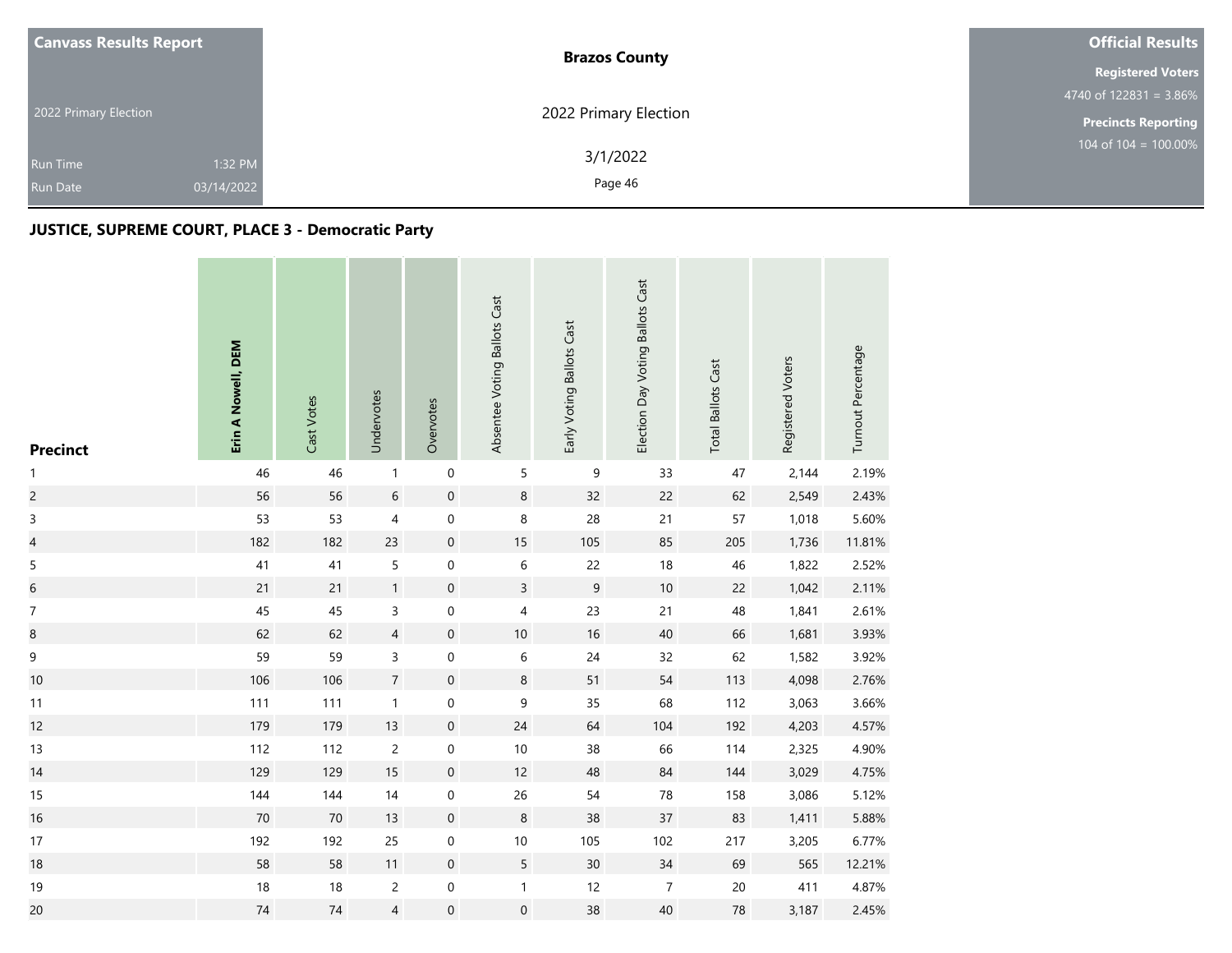|  | <b>Canvass Results Report</b>                               | <b>Brazos County</b>  | <b>Official Results</b>    |  |  |
|--|-------------------------------------------------------------|-----------------------|----------------------------|--|--|
|  |                                                             |                       | <b>Registered Voters</b>   |  |  |
|  |                                                             |                       | 4740 of $122831 = 3.86\%$  |  |  |
|  | 2022 Primary Election                                       | 2022 Primary Election | <b>Precincts Reporting</b> |  |  |
|  | 1:32 PM<br><b>Run Time</b><br>03/14/2022<br><b>Run Date</b> | 3/1/2022<br>Page 47   | 104 of $104 = 100.00\%$    |  |  |
|  |                                                             |                       |                            |  |  |

| <b>Precinct</b> | Erin A Nowell, DEM  | Cast Votes   | Undervotes       | Overvotes           | Absentee Voting Ballots Cast | Early Voting Ballots Cast | Election Day Voting Ballots Cast | <b>Total Ballots Cast</b> | Registered Voters | Turnout Percentage |
|-----------------|---------------------|--------------|------------------|---------------------|------------------------------|---------------------------|----------------------------------|---------------------------|-------------------|--------------------|
| 21              | 27                  | 27           | 5                | $\boldsymbol{0}$    | 0                            | 13                        | 19                               | 32                        | 1,427             | 2.24%              |
| 22              | 14                  | 14           | 1                | $\boldsymbol{0}$    | $\mathsf{O}\xspace$          | $\overline{7}$            | $\,8\,$                          | $15\,$                    | 407               | 3.69%              |
| 23              | $\mathbf{1}$        | $\mathbf{1}$ | 0                | $\pmb{0}$           | $\boldsymbol{0}$             | $\mathbf 0$               | $\mathbf{1}$                     | $\mathbf{1}$              | 82                | 1.22%              |
| 24              | 101                 | 101          | $\overline{7}$   | $\boldsymbol{0}$    | $17$                         | 29                        | 62                               | 108                       | 2,022             | 5.34%              |
| 25              | 108                 | 108          | 21               | $\mathbf 0$         | 18                           | 60                        | 51                               | 129                       | 1,072             | 12.03%             |
| 26              | 134                 | 134          | $\overline{3}$   | $\boldsymbol{0}$    | $\,8\,$                      | 61                        | 68                               | 137                       | 3,692             | 3.71%              |
| 27              | 57                  | 57           | 3                | $\mathbf 0$         | 8                            | 18                        | 34                               | 60                        | 2,671             | 2.25%              |
| 28              | 14                  | 14           | $\overline{c}$   | $\boldsymbol{0}$    | $\mathbf{1}$                 | $\sqrt{6}$                | $\boldsymbol{9}$                 | 16                        | 573               | 2.79%              |
| 29              | 54                  | 54           | 8                | $\pmb{0}$           | 5                            | 18                        | 39                               | 62                        | 855               | 7.25%              |
| 30              | 154                 | 154          | 15               | $\boldsymbol{0}$    | 14                           | 80                        | 75                               | 169                       | 2,480             | 6.81%              |
| 31              | 97                  | 97           | $\boldsymbol{7}$ | $\boldsymbol{0}$    | 8                            | 26                        | $70\,$                           | 104                       | 3,242             | 3.21%              |
| 33              | 44                  | 44           | $\overline{3}$   | $\mathbf 0$         | $\overline{7}$               | 13                        | 27                               | $47\,$                    | 1,455             | 3.23%              |
| 34              | 54                  | 54           | 3                | $\boldsymbol{0}$    | 3                            | $20\,$                    | 34                               | 57                        | 2,095             | 2.72%              |
| 35              | 79                  | 79           | $\overline{4}$   | $\mathbf 0$         | 5                            | 28                        | 50                               | 83                        | 3,623             | 2.29%              |
| 36              | 157                 | 157          | $\overline{7}$   | 0                   | 13                           | 56                        | 95                               | 164                       | 4,241             | 3.87%              |
| 37              | $\mathsf{O}\xspace$ | $\mathbf 0$  | 1                | $\boldsymbol{0}$    | $\mathsf{O}\xspace$          | $\mathbf 0$               | $\mathbf{1}$                     | $\mathbf{1}$              | 165               | 0.61%              |
| 38              | 38                  | 38           | 12               | $\boldsymbol{0}$    | $\mathbf{1}$                 | 17                        | 32                               | $50\,$                    | 458               | 10.92%             |
| 39              | 63                  | 63           | $\overline{c}$   | $\boldsymbol{0}$    | 10                           | 25                        | 30                               | 65                        | 1,691             | 3.84%              |
| 40              | 178                 | 178          | 15               | $\mathsf{O}\xspace$ | 35                           | 59                        | 99                               | 193                       | 3,974             | 4.86%              |
| 41              | 43                  | 43           | $\overline{c}$   | $\boldsymbol{0}$    | $10$                         | 14                        | 21                               | 45                        | 1,457             | 3.09%              |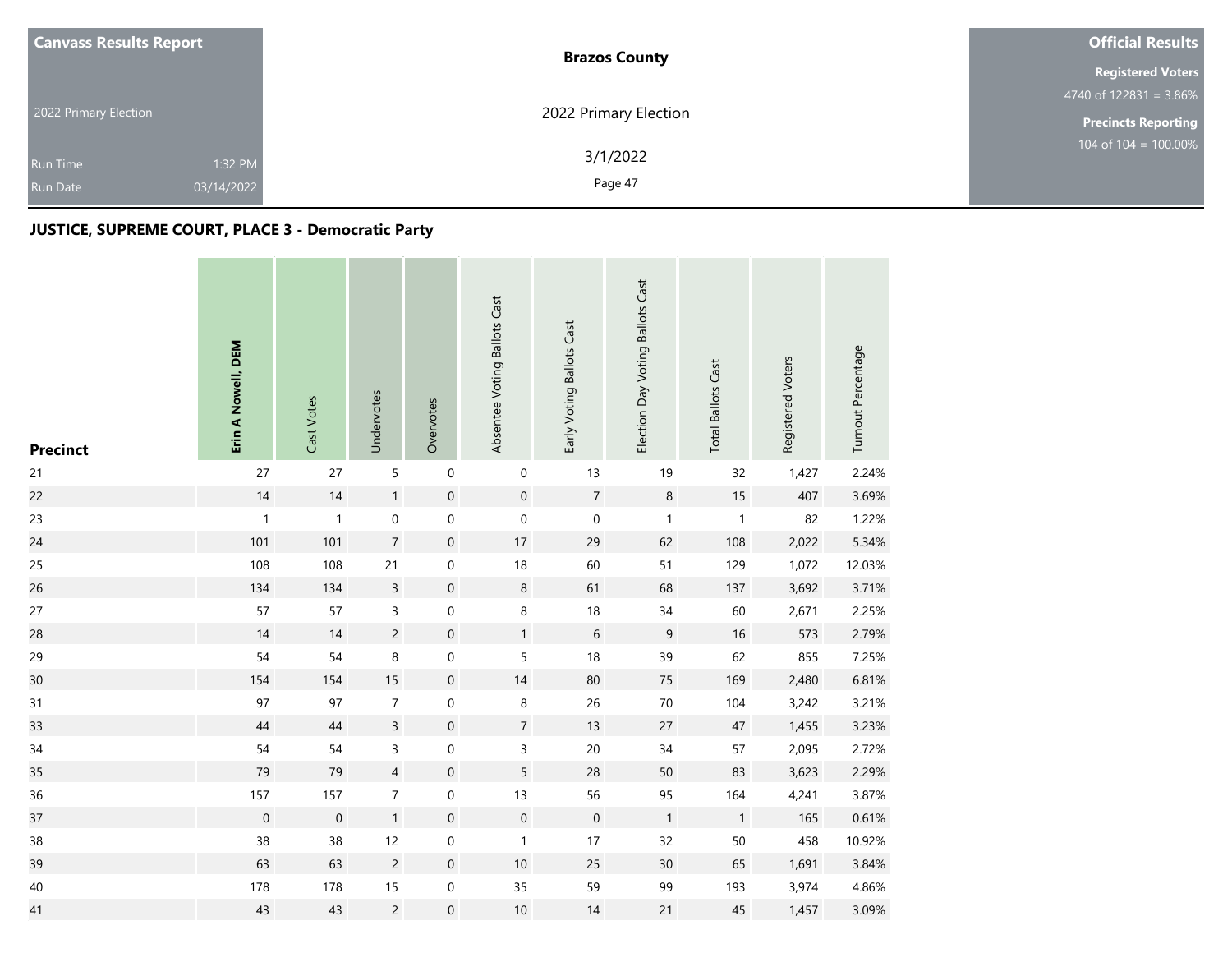|  | <b>Canvass Results Report</b> | <b>Brazos County</b>  | <b>Official Results</b>    |  |  |
|--|-------------------------------|-----------------------|----------------------------|--|--|
|  |                               |                       | <b>Registered Voters</b>   |  |  |
|  |                               |                       | 4740 of $122831 = 3.86\%$  |  |  |
|  | 2022 Primary Election         | 2022 Primary Election | <b>Precincts Reporting</b> |  |  |
|  | 1:32 PM<br><b>Run Time</b>    | 3/1/2022              | 104 of $104 = 100.00\%$    |  |  |
|  | 03/14/2022<br><b>Run Date</b> | Page 48               |                            |  |  |

| <b>Precinct</b> | Erin A Nowell, DEM | Cast Votes       | Undervotes          | Overvotes        | Absentee Voting Ballots Cast | Early Voting Ballots Cast | Election Day Voting Ballots Cast | <b>Total Ballots Cast</b> | Registered Voters   | Turnout Percentage |
|-----------------|--------------------|------------------|---------------------|------------------|------------------------------|---------------------------|----------------------------------|---------------------------|---------------------|--------------------|
| 42              | $\mathbf 0$        | $\mathbf 0$      | $\mathbf 0$         | $\boldsymbol{0}$ | $\boldsymbol{0}$             | $\boldsymbol{0}$          | $\pmb{0}$                        | 0                         | 0                   | 0.00%              |
| 43              | $\sqrt{7}$         | $\overline{7}$   | $\mathbf 0$         | $\mathbf 0$      | $\mathbf 0$                  | $\overline{c}$            | 5                                | $\sqrt{7}$                | 202                 | 3.47%              |
| 44              | $\overline{c}$     | $\overline{c}$   | 0                   | $\mathbf 0$      | 0                            | $\mathbf{1}$              | $\mathbf{1}$                     | $\overline{c}$            | 135                 | 1.48%              |
| 45              | $\mathbf{1}$       | $\mathbf{1}$     | $\boldsymbol{0}$    | $\mathbf 0$      | $\boldsymbol{0}$             | $\boldsymbol{0}$          | $\mathbf{1}$                     | $\mathbf{1}$              | 155                 | 0.65%              |
| 46              | $20\,$             | 20               | 3                   | $\boldsymbol{0}$ | $\overline{c}$               | 13                        | $\, 8$                           | 23                        | 377                 | 6.10%              |
| 47              | 18                 | 18               | $\overline{c}$      | $\mathbf 0$      | $\mathbf{1}$                 | $10\,$                    | $\boldsymbol{9}$                 | $20\,$                    | 485                 | 4.12%              |
| 48              | $\boldsymbol{7}$   | $\overline{7}$   | $\mathbf{1}$        | $\mbox{O}$       | $\mathsf{O}\xspace$          | 3                         | 5                                | $\,8\,$                   | 237                 | 3.38%              |
| 49              | $\mathsf g$        | $\overline{9}$   | $\mathsf{O}\xspace$ | $\mathbf 0$      | $\mathbf 0$                  | $\overline{c}$            | $\sqrt{7}$                       | $\boldsymbol{9}$          | 318                 | 2.83%              |
| 50              | $\mathbf 0$        | $\mathbf 0$      | $\boldsymbol{0}$    | $\mbox{O}$       | $\mathbf 0$                  | $\mathbf 0$               | $\boldsymbol{0}$                 | $\pmb{0}$                 | $\overline{c}$      | 0.00%              |
| 51              | $\mathbf 0$        | $\mathbf 0$      | $\boldsymbol{0}$    | $\mathbf 0$      | $\boldsymbol{0}$             | $\mathsf{O}\xspace$       | $\boldsymbol{0}$                 | $\mathbf 0$               | $\mathsf{O}\xspace$ | 0.00%              |
| 52              | $\mathbf 0$        | $\mathbf 0$      | $\boldsymbol{0}$    | $\mathbf 0$      | $\boldsymbol{0}$             | $\mathbf 0$               | $\pmb{0}$                        | $\mathbf 0$               | 22                  | 0.00%              |
| 53              | $\,$ 6 $\,$        | $\,$ 6 $\,$      | $\mathbf{1}$        | $\mathbf 0$      | $\mathbf 0$                  | $\overline{4}$            | $\overline{3}$                   | $\overline{7}$            | 165                 | 4.24%              |
| 54              | 16                 | 16               | 0                   | $\boldsymbol{0}$ | 4                            | $\overline{4}$            | 8                                | 16                        | 671                 | 2.38%              |
| 55              | 78                 | 78               | $6\phantom{a}$      | $\mathbf 0$      | $\overline{7}$               | 25                        | 52                               | 84                        | 3,034               | 2.77%              |
| 56              | $\boldsymbol{0}$   | $\mathbf 0$      | 0                   | $\boldsymbol{0}$ | $\mathbf 0$                  | $\boldsymbol{0}$          | $\pmb{0}$                        | $\pmb{0}$                 | 31                  | 0.00%              |
| 57              | 12                 | 12               | $\mathbf{1}$        | $\mathbf 0$      | $\overline{4}$               | $5\overline{)}$           | $\overline{4}$                   | 13                        | 288                 | 4.51%              |
| 58              | $18\,$             | 18               | $\overline{c}$      | $\mbox{O}$       | 4                            | 3                         | 13                               | $20\,$                    | 858                 | 2.33%              |
| 59              | $\mathbf 0$        | $\mathbf 0$      | $\overline{c}$      | $\mathbf 0$      | $\mathbf{1}$                 | $\mathbf{1}$              | $\mathbf 0$                      | $\sqrt{2}$                | 32                  | 6.25%              |
| 60              | $\mathbf 0$        | 0                | $\boldsymbol{0}$    | $\mathbf 0$      | $\boldsymbol{0}$             | $\boldsymbol{0}$          | $\boldsymbol{0}$                 | $\mathbf 0$               | 95                  | 0.00%              |
| 61              | $\pmb{0}$          | $\boldsymbol{0}$ | $\boldsymbol{0}$    | $\mathbf 0$      | 0                            | $\mathbf 0$               | $\boldsymbol{0}$                 | $\mathbf 0$               | 53                  | $0.00\%$           |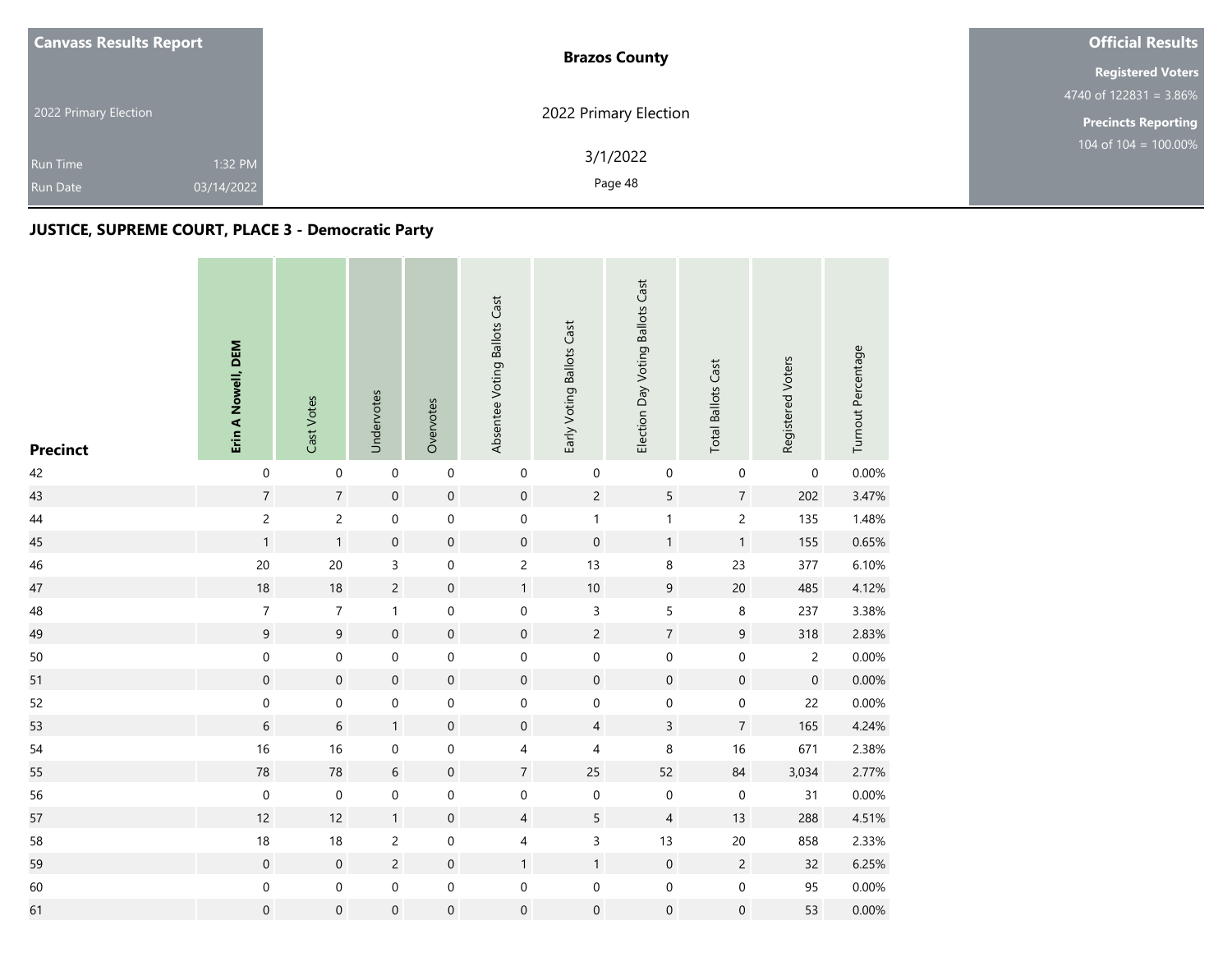| <b>Canvass Results Report</b> |            | <b>Brazos County</b>  | <b>Official Results</b>                     |
|-------------------------------|------------|-----------------------|---------------------------------------------|
|                               |            |                       | <b>Registered Voters</b>                    |
| 2022 Primary Election         |            |                       | $4740$ of 122831 = 3.86%                    |
|                               |            | 2022 Primary Election | <b>Precincts Reporting</b>                  |
| <b>Run Time</b>               | 1:32 PM    | 3/1/2022              | $104 \overline{\text{ of } 104} = 100.00\%$ |
| <b>Run Date</b>               | 03/14/2022 | Page 49               |                                             |

and the company of the com-

| <b>Precinct</b> | Erin A Nowell, DEM       | Cast Votes          | Undervotes          | Overvotes           | Absentee Voting Ballots Cast | Early Voting Ballots Cast | Election Day Voting Ballots Cast | <b>Total Ballots Cast</b> | Registered Voters   | Turnout Percentage |
|-----------------|--------------------------|---------------------|---------------------|---------------------|------------------------------|---------------------------|----------------------------------|---------------------------|---------------------|--------------------|
| 62              | 33                       | 33                  | $\mathbf{1}$        | $\,0\,$             | $\overline{c}$               | $\,$ 8 $\,$               | $24$                             | $34$                      | 1,089               | 3.12%              |
| 63              | 80                       | 80                  | $\sqrt{6}$          | $\mathbf 0$         | $10$                         | 36                        | 40                               | 86                        | 2,104               | 4.09%              |
| 64              | 88                       | 88                  | 11                  | $\mathbf 0$         | $20\,$                       | $30\,$                    | 49                               | 99                        | 3,638               | 2.72%              |
| 65              | $\overline{7}$           | $\overline{7}$      | $\boldsymbol{0}$    | $\mathbf 0$         | $\mathbf 0$                  | $\mathbf{3}$              | $\overline{4}$                   | $\sqrt{7}$                | 250                 | 2.80%              |
| 67              | $\mathsf 9$              | 9                   | $\mathbf{1}$        | $\boldsymbol{0}$    | 3                            | 5                         | $\overline{c}$                   | $10$                      | 441                 | 2.27%              |
| 68              | $\mathbf{0}$             | $\mathsf{O}\xspace$ | $\mathbf 0$         | $\mathbf 0$         | $\mathbf 0$                  | $\mathbf 0$               | $\mathbf 0$                      | $\mathbf 0$               | $\mathsf{O}\xspace$ | 0.00%              |
| 69              | 106                      | 106                 | 3                   | $\mbox{O}$          | 3                            | 54                        | 52                               | 109                       | 3,886               | 2.80%              |
| 70              | 70                       | $70\,$              | $\overline{4}$      | $\mathbf 0$         | $\overline{3}$               | 35                        | 36                               | $74\,$                    | 1,384               | 5.35%              |
| $71$            | $\overline{\mathcal{A}}$ | $\sqrt{4}$          | $\boldsymbol{0}$    | $\mbox{O}$          | $\mathbf 0$                  | $\mathbf{1}$              | $\overline{3}$                   | $\pmb{4}$                 | 113                 | 3.54%              |
| 72              | $\mathbf{1}$             | $\mathbf{1}$        | $\boldsymbol{0}$    | $\mathbf 0$         | $\boldsymbol{0}$             | $\mathbf 0$               | $\mathbf{1}$                     | $\mathbf{1}$              | 81                  | 1.23%              |
| $73$            | 66                       | 66                  | 3                   | $\mbox{O}$          | $\overline{7}$               | 33                        | 29                               | 69                        | 2,940               | 2.35%              |
| 74              | 58                       | 58                  | $\overline{2}$      | $\mathsf{O}\xspace$ | $\mathbf 0$                  | 26                        | 34                               | 60                        | 1,988               | 3.02%              |
| 75              | 64                       | 64                  | $\mathbf{1}$        | $\boldsymbol{0}$    | $\mathbf{1}$                 | 29                        | 35                               | 65                        | 2,708               | 2.40%              |
| 76              | 135                      | 135                 | 5                   | $\mathbf 0$         | 22                           | 58                        | 60                               | 140                       | 2,962               | 4.73%              |
| $77\,$          | $10$                     | 10                  | 3                   | $\mathbf 0$         | 6                            | 4                         | 3                                | 13                        | 557                 | 2.33%              |
| 78              | $\overline{4}$           | $\overline{4}$      | $\mathsf{O}\xspace$ | $\boldsymbol{0}$    | $\mathbf 0$                  | $\mathbf 0$               | $\overline{4}$                   | $\overline{4}$            | 246                 | 1.63%              |
| 79              | $\overline{\mathcal{A}}$ | 4                   | $\overline{c}$      | $\boldsymbol{0}$    | $\mathbf{1}$                 | $\overline{c}$            | 3                                | 6                         | 80                  | 7.50%              |
| 80              | 95                       | 95                  | $\overline{7}$      | $\boldsymbol{0}$    | $6\,$                        | 49                        | $47\,$                           | 102                       | 3,952               | 2.58%              |
| 81              | $\sqrt{5}$               | 5                   | 0                   | $\mathbf 0$         | 0                            | 4                         | $\mathbf{1}$                     | 5                         | 64                  | 7.81%              |
| 82              | $\,$ 8 $\,$              | 8                   | $\boldsymbol{0}$    | $\mbox{O}$          | $\overline{c}$               | 5                         | $\mathbf{1}$                     | 8                         | 346                 | 2.31%              |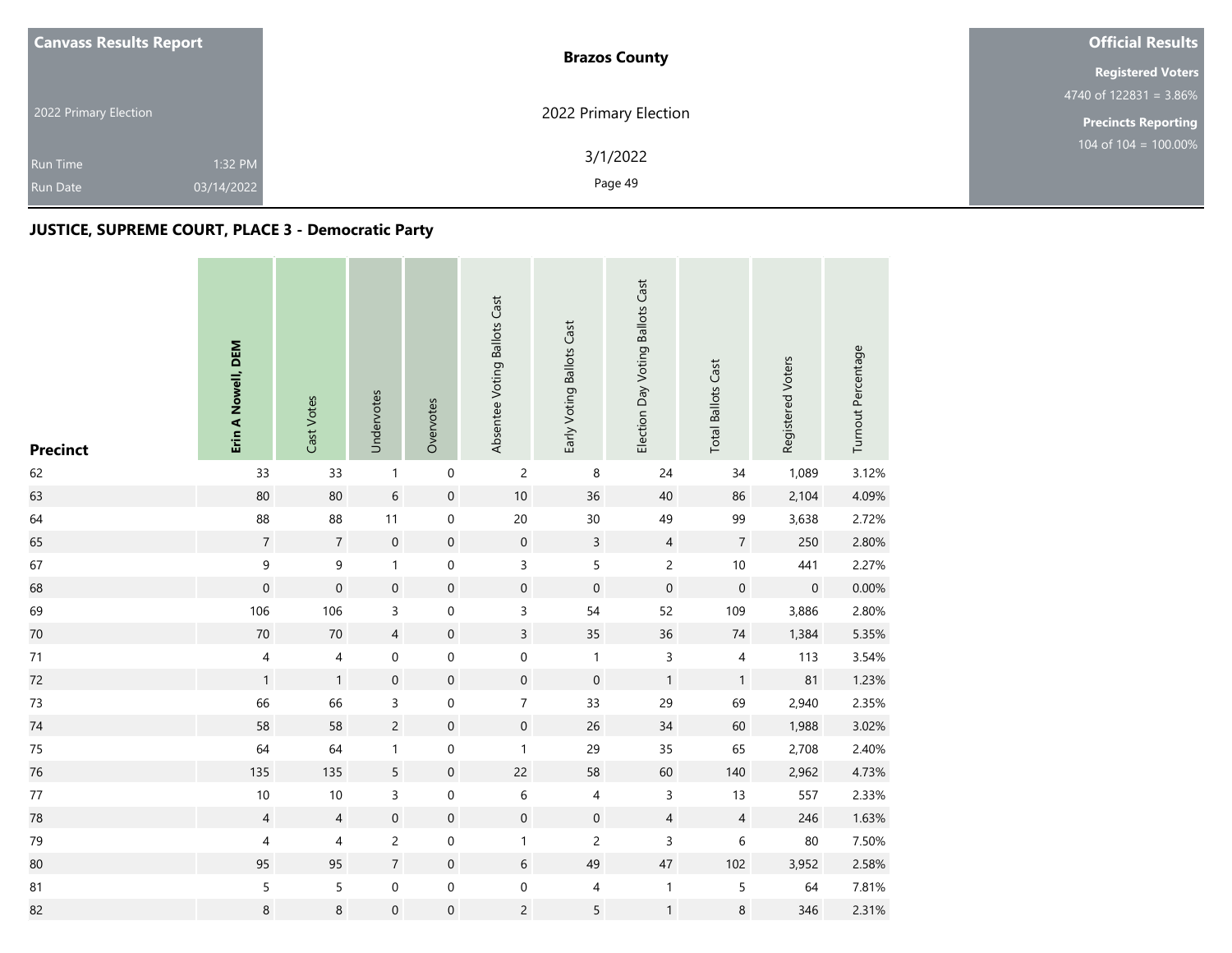| <b>Canvass Results Report</b>                               | <b>Brazos County</b>  | <b>Official Results</b>    |  |  |
|-------------------------------------------------------------|-----------------------|----------------------------|--|--|
|                                                             |                       | <b>Registered Voters</b>   |  |  |
|                                                             |                       | 4740 of $122831 = 3.86\%$  |  |  |
| 2022 Primary Election                                       | 2022 Primary Election | <b>Precincts Reporting</b> |  |  |
| 1:32 PM<br><b>Run Time</b><br>03/14/2022<br><b>Run Date</b> | 3/1/2022<br>Page 50   | 104 of $104 = 100.00\%$    |  |  |
|                                                             |                       |                            |  |  |

| <b>Precinct</b> | Erin A Nowell, DEM | Cast Votes          | Undervotes          | Overvotes           | Absentee Voting Ballots Cast | Early Voting Ballots Cast | Election Day Voting Ballots Cast | <b>Total Ballots Cast</b> | Registered Voters   | Turnout Percentage |
|-----------------|--------------------|---------------------|---------------------|---------------------|------------------------------|---------------------------|----------------------------------|---------------------------|---------------------|--------------------|
| $\bf 84$        | $\mathbf 0$        | $\mathsf{O}\xspace$ | $\mathbf 0$         | $\mathsf{O}\xspace$ | $\mathbf 0$                  | $\mathbf 0$               | $\mathbf 0$                      | $\mathbf 0$               | $\overline{c}$      | 0.00%              |
| 85              | $\mathbf 0$        | $\mathbf 0$         | $\mathbf 0$         | $\mathsf{O}\xspace$ | $\mathbf 0$                  | $\mathbf 0$               | $\mathbf 0$                      | $\mathbf 0$               | $\overline{3}$      | 0.00%              |
| 86              | $\mathbf 0$        | $\mathbf 0$         | $\mathsf{O}\xspace$ | $\mathbf 0$         | $\mathbf 0$                  | $\mathbf 0$               | $\pmb{0}$                        | $\boldsymbol{0}$          | $\mathsf{O}\xspace$ | 0.00%              |
| 87              | $\mathbf{0}$       | $\mathbf 0$         | $\boldsymbol{0}$    | $\mathbf 0$         | $\mathbf 0$                  | $\boldsymbol{0}$          | $\boldsymbol{0}$                 | $\boldsymbol{0}$          | $\mathsf{O}\xspace$ | 0.00%              |
| 88              | 109                | 109                 | 4                   | $\boldsymbol{0}$    | 12                           | 44                        | 57                               | 113                       | 3,262               | 3.46%              |
| 90              | $\mathbf 1$        | $\mathbf{1}$        | $\mathbf{1}$        | $\mathbf 0$         | $\mathbf 0$                  | $\mathbf 0$               | $\sqrt{2}$                       | $\overline{c}$            | 33                  | 6.06%              |
| 91              | $\mathbf 0$        | $\mathbf 0$         | 0                   | $\mathbf 0$         | $\mathbf 0$                  | $\pmb{0}$                 | $\mathbf 0$                      | $\mathbf 0$               | 8                   | 0.00%              |
| 92              | $\mathbf 0$        | $\mathbf 0$         | $\mathbf 0$         | $\mathbf 0$         | $\mathsf{O}\xspace$          | $\mathbf 0$               | $\mathbf 0$                      | $\boldsymbol{0}$          | $\mathsf{O}\xspace$ | 0.00%              |
| 93              | $\mathbf 0$        | $\mathsf{O}\xspace$ | $\mathbf 0$         | $\mathbf 0$         | $\mathbf 0$                  | $\mathbf 0$               | $\mathbf 0$                      | $\mathbf 0$               | $\boldsymbol{0}$    | 0.00%              |
| 94              | $\mathbf 0$        | $\mathbf 0$         | $\boldsymbol{0}$    | $\mathbf 0$         | $\mathsf{O}\xspace$          | $\mathbf 0$               | $\mathbf 0$                      | $\mathbf 0$               | $\mathsf{O}\xspace$ | 0.00%              |
| 95              | $\mathbf 0$        | 0                   | $\mathsf{O}\xspace$ | $\mathbf 0$         | 0                            | $\pmb{0}$                 | $\pmb{0}$                        | $\pmb{0}$                 | $\mathsf{O}\xspace$ | 0.00%              |
| 96              | $\mathbf 0$        | $\mathbf 0$         | $\mathbf 0$         | $\mathbf 0$         | $\mathsf{O}\xspace$          | $\mathbf 0$               | $\boldsymbol{0}$                 | $\mathbf 0$               | $\mathbf{1}$        | 0.00%              |
| 97              | $\mathbf 0$        | $\pmb{0}$           | $\boldsymbol{0}$    | $\mathbf 0$         | $\mathbf 0$                  | $\mathbf 0$               | $\mathsf 0$                      | $\mathbf 0$               | $\mathbf 0$         | 0.00%              |
| 98              | $\mathbf 0$        | $\mathbf 0$         | $\mathbf 0$         | $\mathbf 0$         | $\mathsf{O}\xspace$          | $\mathbf 0$               | $\mathbf 0$                      | $\boldsymbol{0}$          | $\overline{4}$      | 0.00%              |
| 99              | $\boldsymbol{0}$   | $\mathbf 0$         | 0                   | $\boldsymbol{0}$    | 0                            | $\boldsymbol{0}$          | $\pmb{0}$                        | $\pmb{0}$                 | $\mathbf{1}$        | 0.00%              |
| 100             | 41                 | 41                  | $\overline{3}$      | $\mathbf 0$         | $\overline{2}$               | 12                        | $30\,$                           | $44$                      | 1,724               | 2.55%              |
| 101             | 5                  | 5                   | $\mathbf 0$         | $\mathbf 0$         | $\mathbf{1}$                 | $\mathbf{1}$              | 3                                | 5                         | 50                  | 10.00%             |
| 102             | $\mathbf 0$        | $\mathbf 0$         | $\mathbf 0$         | $\mathbf 0$         | $\mathbf 0$                  | $\mathbf 0$               | $\mathbf 0$                      | $\pmb{0}$                 | $\mathbf 0$         | 0.00%              |
| 105             | $\overline{c}$     | $\overline{c}$      | $\pmb{0}$           | $\mathbf 0$         | $\boldsymbol{0}$             | $\mathbf{1}$              | $\mathbf{1}$                     | $\overline{c}$            | 74                  | 2.70%              |
| <b>Totals</b>   | 4,374              | 4,374               | 353                 | $\pmb{0}$           | 465                          | 1,844                     | 2,418                            | 4,727                     | 122,831             | 3.85%              |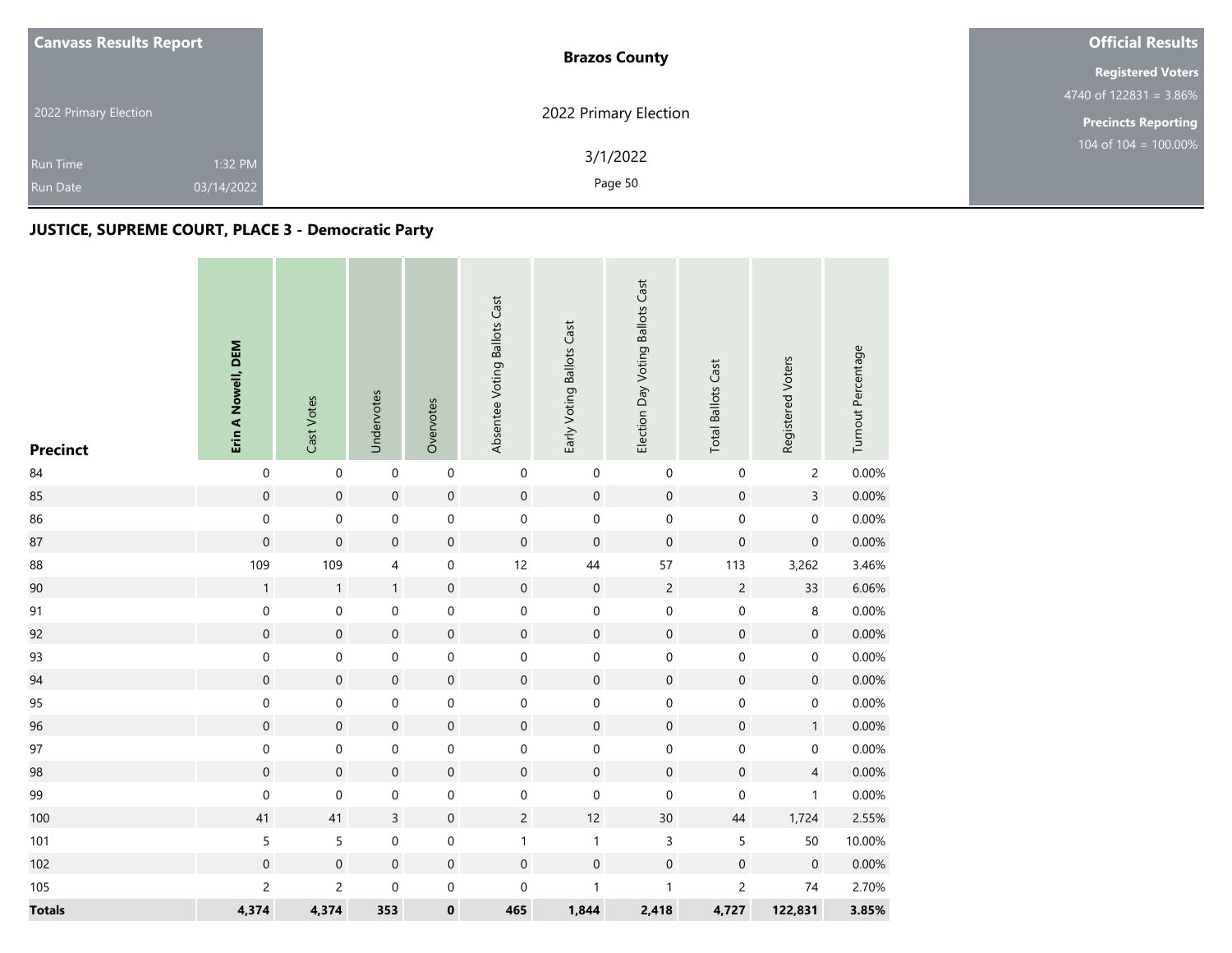| <b>Canvass Results Report</b> |            | <b>Brazos County</b>  | <b>Official Results</b>                     |
|-------------------------------|------------|-----------------------|---------------------------------------------|
|                               |            |                       | <b>Registered Voters</b>                    |
| 2022 Primary Election         |            |                       | $4740$ of 122831 = 3.86%                    |
|                               |            | 2022 Primary Election | <b>Precincts Reporting</b>                  |
| <b>Run Time</b>               | 1:32 PM    | 3/1/2022              | $104 \overline{\text{ of } 104} = 100.00\%$ |
| <b>Run Date</b>               | 03/14/2022 | Page 51               |                                             |

and the company of

| <b>Precinct</b>  | Amanda Reichek, DEM | Cast Votes | Undervotes     | Overvotes           | Absentee Voting Ballots Cast | Early Voting Ballots Cast | Election Day Voting Ballots Cast | <b>Total Ballots Cast</b> | Registered Voters | Turnout Percentage |
|------------------|---------------------|------------|----------------|---------------------|------------------------------|---------------------------|----------------------------------|---------------------------|-------------------|--------------------|
| $\mathbf{1}$     | 46                  | 46         | $\mathbf{1}$   | $\boldsymbol{0}$    | 5                            | $\mathsf 9$               | 33                               | 47                        | 2,144             | 2.19%              |
| $\overline{c}$   | 55                  | 55         | $\overline{7}$ | $\mathsf{O}\xspace$ | 8                            | 32                        | 22                               | 62                        | 2,549             | 2.43%              |
| 3                | 52                  | 52         | 5              | $\mathbf 0$         | 8                            | 28                        | 21                               | 57                        | 1,018             | 5.60%              |
| $\overline{4}$   | 179                 | 179        | 26             | $\mathbf 0$         | 15                           | 105                       | 85                               | 205                       | 1,736             | 11.81%             |
| $\sqrt{5}$       | 42                  | 42         | 4              | $\boldsymbol{0}$    | 6                            | 22                        | $18$                             | 46                        | 1,822             | 2.52%              |
| $\,$ 6 $\,$      | 20                  | 20         | $\overline{c}$ | $\boldsymbol{0}$    | $\overline{3}$               | $\overline{9}$            | $10\,$                           | 22                        | 1,042             | 2.11%              |
| $\boldsymbol{7}$ | 45                  | 45         | 3              | $\mathbf 0$         | 4                            | 23                        | 21                               | 48                        | 1,841             | 2.61%              |
| $\boldsymbol{8}$ | 62                  | 62         | $\overline{4}$ | $\boldsymbol{0}$    | $10$                         | 16                        | 40                               | 66                        | 1,681             | 3.93%              |
| $\mathsf 9$      | 59                  | 59         | 3              | $\mbox{O}$          | $\,$ 6 $\,$                  | 24                        | 32                               | 62                        | 1,582             | 3.92%              |
| 10               | 106                 | 106        | $\overline{7}$ | $\boldsymbol{0}$    | 8                            | 51                        | 54                               | 113                       | 4,098             | 2.76%              |
| $11$             | 110                 | 110        | $\overline{c}$ | $\mathbf 0$         | 9                            | 35                        | 68                               | 112                       | 3,063             | 3.66%              |
| 12               | 178                 | 178        | $14$           | $\mathsf{O}\xspace$ | 24                           | 64                        | 104                              | 192                       | 4,203             | 4.57%              |
| 13               | 111                 | 111        | 3              | $\boldsymbol{0}$    | 10                           | 38                        | 66                               | 114                       | 2,325             | 4.90%              |
| 14               | 128                 | 128        | 16             | $\boldsymbol{0}$    | 12                           | 48                        | 84                               | 144                       | 3,029             | 4.75%              |
| 15               | 142                 | 142        | $16\,$         | $\boldsymbol{0}$    | 26                           | 54                        | ${\bf 78}$                       | 158                       | 3,086             | 5.12%              |
| 16               | $77\,$              | $77$       | $\,$ 6 $\,$    | $\boldsymbol{0}$    | 8                            | 38                        | 37                               | 83                        | 1,411             | 5.88%              |
| 17               | 194                 | 194        | 23             | $\mathbf 0$         | $10$                         | 105                       | 102                              | 217                       | 3,205             | 6.77%              |
| 18               | 58                  | 58         | 11             | $\boldsymbol{0}$    | 5                            | 30                        | 34                               | 69                        | 565               | 12.21%             |
| 19               | 18                  | 18         | $\overline{c}$ | $\mathbf 0$         | $\mathbf{1}$                 | 12                        | $\overline{7}$                   | $20\,$                    | 411               | 4.87%              |
| 20               | 75                  | 75         | $\overline{3}$ | $\mathbf 0$         | $\mathsf{O}\xspace$          | 38                        | $40\,$                           | ${\bf 78}$                | 3,187             | 2.45%              |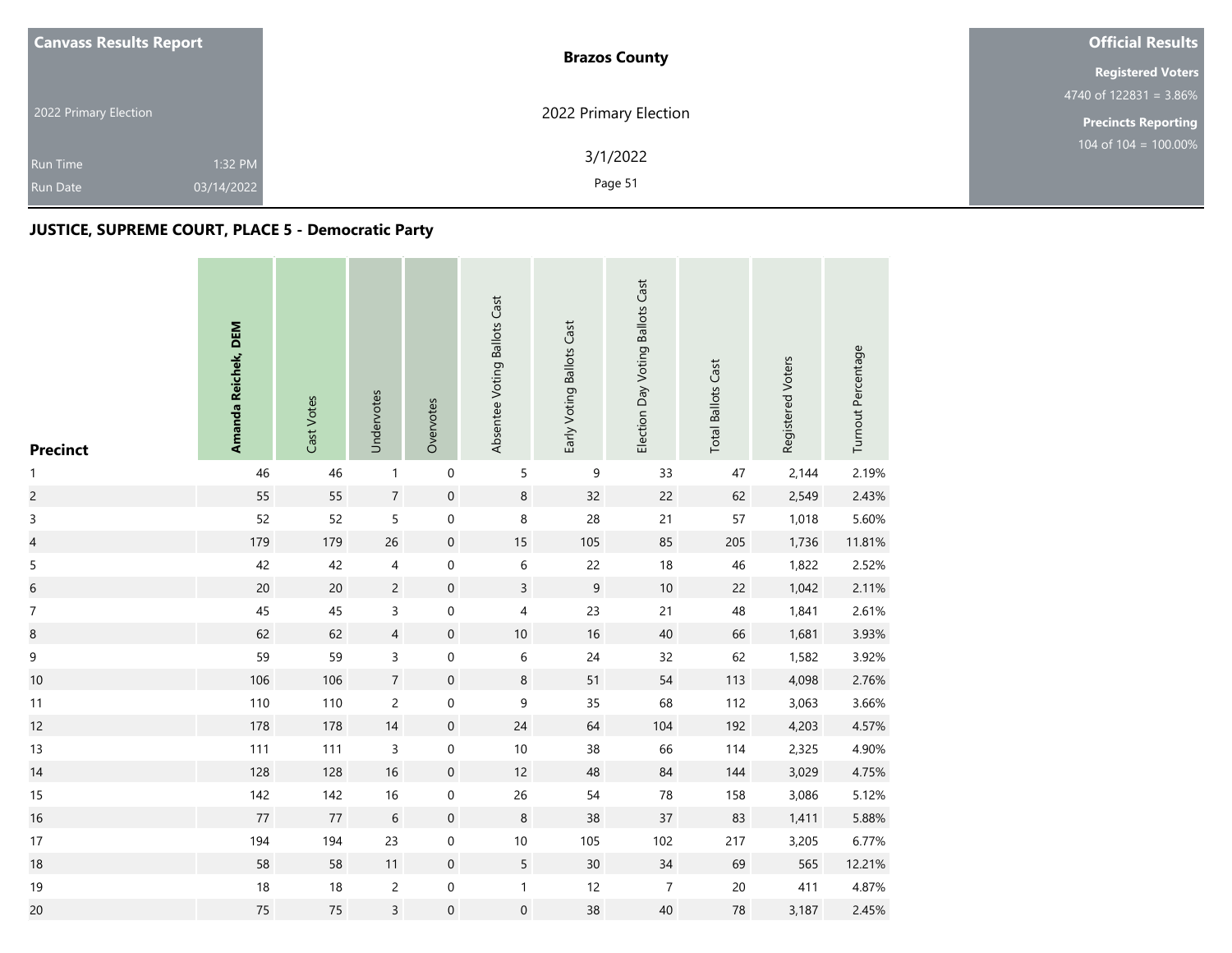| <b>Canvass Results Report</b> |            | <b>Brazos County</b>  | <b>Official Results</b>                     |
|-------------------------------|------------|-----------------------|---------------------------------------------|
|                               |            |                       | <b>Registered Voters</b>                    |
| 2022 Primary Election         |            |                       | $4740$ of 122831 = 3.86%                    |
|                               |            | 2022 Primary Election | <b>Precincts Reporting</b>                  |
| <b>Run Time</b>               | 1:32 PM    | 3/1/2022              | $104 \overline{\text{ of } 104} = 100.00\%$ |
| <b>Run Date</b>               | 03/14/2022 | Page 52               |                                             |

and the company of

| <b>Precinct</b> | Amanda Reichek, DEM | Cast Votes   | Undervotes       | Overvotes        | Absentee Voting Ballots Cast | Early Voting Ballots Cast | Election Day Voting Ballots Cast | <b>Total Ballots Cast</b> | Registered Voters | Turnout Percentage |
|-----------------|---------------------|--------------|------------------|------------------|------------------------------|---------------------------|----------------------------------|---------------------------|-------------------|--------------------|
| 21              | 27                  | 27           | 5                | $\boldsymbol{0}$ | $\pmb{0}$                    | 13                        | 19                               | 32                        | 1,427             | 2.24%              |
| 22              | 14                  | 14           | 1                | $\mathbf 0$      | $\mathsf{O}\xspace$          | $\overline{7}$            | $\,8\,$                          | $15$                      | 407               | 3.69%              |
| 23              | $\mathbf{1}$        | $\mathbf{1}$ | $\boldsymbol{0}$ | $\mathbf 0$      | $\mathsf{O}\xspace$          | $\mathbf 0$               | $\mathbf{1}$                     | $\mathbf{1}$              | 82                | 1.22%              |
| 24              | 101                 | 101          | $\overline{7}$   | $\mathbf 0$      | 17                           | 29                        | 62                               | 108                       | 2,022             | 5.34%              |
| 25              | 107                 | 107          | 22               | $\boldsymbol{0}$ | 18                           | 60                        | 51                               | 129                       | 1,072             | 12.03%             |
| 26              | 133                 | 133          | $\overline{4}$   | $\mathbf 0$      | $\,8\,$                      | 61                        | 68                               | 137                       | 3,692             | 3.71%              |
| 27              | 57                  | 57           | $\mathsf{3}$     | $\boldsymbol{0}$ | 8                            | 18                        | 34                               | 60                        | 2,671             | 2.25%              |
| 28              | 14                  | 14           | $\overline{c}$   | $\mathbf 0$      | $\mathbf{1}$                 | $\sqrt{6}$                | 9                                | 16                        | 573               | 2.79%              |
| 29              | 51                  | 51           | 11               | $\mbox{O}$       | 5                            | 18                        | 39                               | 62                        | 855               | 7.25%              |
| 30              | 158                 | 158          | 11               | $\boldsymbol{0}$ | 14                           | 80                        | 75                               | 169                       | 2,480             | 6.81%              |
| 31              | 97                  | 97           | $\overline{7}$   | $\mbox{O}$       | 8                            | 26                        | $70\,$                           | 104                       | 3,242             | 3.21%              |
| 33              | 44                  | $44$         | $\overline{3}$   | $\mathbf 0$      | $\overline{7}$               | 13                        | 27                               | $47\,$                    | 1,455             | 3.23%              |
| 34              | 54                  | 54           | 3                | $\pmb{0}$        | 3                            | 20                        | 34                               | 57                        | 2,095             | 2.72%              |
| 35              | 78                  | 78           | 5                | $\mathbf 0$      | 5                            | 28                        | 50                               | 83                        | 3,623             | 2.29%              |
| 36              | 158                 | 158          | 6                | $\mathbf 0$      | 13                           | 56                        | 95                               | 164                       | 4,241             | 3.87%              |
| 37              | $\mathbf 0$         | $\mathbf 0$  | $\mathbf{1}$     | $\boldsymbol{0}$ | $\boldsymbol{0}$             | $\mathbf 0$               | $\mathbf{1}$                     | $\mathbf{1}$              | 165               | 0.61%              |
| 38              | 36                  | 36           | 14               | $\boldsymbol{0}$ | $\mathbf{1}$                 | 17                        | 32                               | 50                        | 458               | 10.92%             |
| 39              | 62                  | 62           | 3                | $\boldsymbol{0}$ | 10                           | 25                        | 30                               | 65                        | 1,691             | 3.84%              |
| $40\,$          | 179                 | 179          | $14$             | $\boldsymbol{0}$ | 35                           | 59                        | 99                               | 193                       | 3,974             | 4.86%              |
| 41              | 44                  | 44           | $\mathbf{1}$     | $\mbox{O}$       | $10$                         | 14                        | 21                               | 45                        | 1,457             | 3.09%              |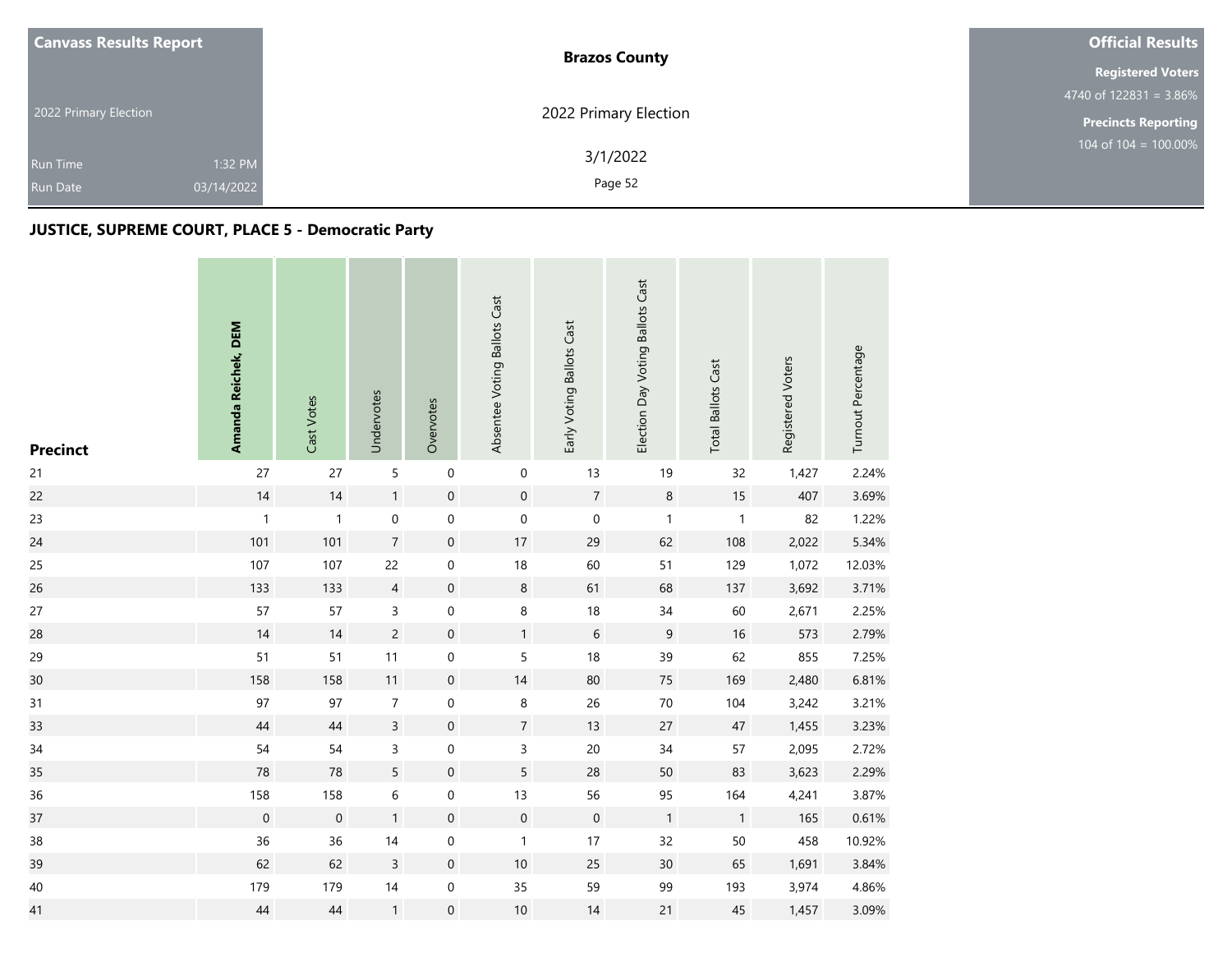| <b>Canvass Results Report</b> | <b>Brazos County</b>  | <b>Official Results</b>    |  |
|-------------------------------|-----------------------|----------------------------|--|
|                               |                       | <b>Registered Voters</b>   |  |
|                               |                       | 4740 of $122831 = 3.86\%$  |  |
| 2022 Primary Election         | 2022 Primary Election | <b>Precincts Reporting</b> |  |
| 1:32 PM<br><b>Run Time</b>    | 3/1/2022              | 104 of $104 = 100.00\%$    |  |
| 03/14/2022<br><b>Run Date</b> | Page 53               |                            |  |

| <b>Precinct</b> | Amanda Reichek, DEM | Cast Votes       | Undervotes          | Overvotes           | Absentee Voting Ballots Cast | Early Voting Ballots Cast | Election Day Voting Ballots Cast | <b>Total Ballots Cast</b> | Registered Voters | Turnout Percentage |
|-----------------|---------------------|------------------|---------------------|---------------------|------------------------------|---------------------------|----------------------------------|---------------------------|-------------------|--------------------|
| 42              | $\boldsymbol{0}$    | $\mathbf 0$      | $\mathbf 0$         | $\mathbf 0$         | $\boldsymbol{0}$             | $\boldsymbol{0}$          | $\boldsymbol{0}$                 | $\pmb{0}$                 | 0                 | 0.00%              |
| 43              | $\sqrt{7}$          | $\overline{7}$   | $\mathsf{O}\xspace$ | $\mathbf 0$         | $\mathbf 0$                  | $\overline{c}$            | 5                                | $\sqrt{7}$                | 202               | 3.47%              |
| $44\,$          | $\overline{c}$      | $\overline{c}$   | 0                   | $\mathbf 0$         | $\mathbf 0$                  | $\mathbf{1}$              | $\mathbf{1}$                     | $\overline{c}$            | 135               | 1.48%              |
| 45              | $\mathbf{1}$        | $\mathbf{1}$     | $\mathsf{O}\xspace$ | $\mathbf 0$         | $\boldsymbol{0}$             | $\boldsymbol{0}$          | $\mathbf{1}$                     | $\mathbf{1}$              | 155               | 0.65%              |
| 46              | 20                  | 20               | 3                   | $\mathbf 0$         | $\overline{c}$               | 13                        | $\,8\,$                          | 23                        | 377               | 6.10%              |
| 47              | $18\,$              | 18               | $\sqrt{2}$          | $\mathbf 0$         | $\mathbf{1}$                 | $10\,$                    | $\mathsf 9$                      | $20\,$                    | 485               | 4.12%              |
| 48              | $\boldsymbol{7}$    | $\overline{7}$   | $\mathbf{1}$        | $\mathbf 0$         | $\mathsf{O}\xspace$          | $\mathsf 3$               | 5                                | $\,8\,$                   | 237               | 3.38%              |
| 49              | $\mathsf 9$         | $\overline{9}$   | $\mathbf 0$         | $\mathbf 0$         | $\mathbf 0$                  | $\overline{c}$            | $\sqrt{7}$                       | $\boldsymbol{9}$          | 318               | 2.83%              |
| 50              | $\mathbf 0$         | $\mathbf 0$      | $\mathbf 0$         | $\mathbf 0$         | $\mathbf 0$                  | $\mathbf 0$               | $\boldsymbol{0}$                 | $\mathbf 0$               | $\overline{c}$    | 0.00%              |
| 51              | $\mathbf 0$         | $\mathbf 0$      | $\mathsf{O}\xspace$ | $\mathbf 0$         | $\boldsymbol{0}$             | $\boldsymbol{0}$          | $\boldsymbol{0}$                 | $\mathbf 0$               | $\boldsymbol{0}$  | 0.00%              |
| 52              | $\pmb{0}$           | $\mathbf 0$      | $\mathbf 0$         | $\mathbf 0$         | $\mathbf 0$                  | $\mathbf 0$               | $\boldsymbol{0}$                 | $\mathbf 0$               | 22                | 0.00%              |
| 53              | $\,$ 6 $\,$         | $\,$ 6 $\,$      | $\mathbf{1}$        | $\mathbf 0$         | $\mathbf 0$                  | $\overline{4}$            | $\overline{3}$                   | $\overline{7}$            | 165               | 4.24%              |
| 54              | 15                  | 15               | $\mathbf{1}$        | $\boldsymbol{0}$    | 4                            | 4                         | $\,8\,$                          | 16                        | 671               | 2.38%              |
| 55              | ${\bf 78}$          | 78               | 6                   | $\mathbf 0$         | $\overline{7}$               | 25                        | 52                               | 84                        | 3,034             | 2.77%              |
| 56              | $\boldsymbol{0}$    | $\pmb{0}$        | 0                   | $\pmb{0}$           | $\mathbf 0$                  | $\boldsymbol{0}$          | $\boldsymbol{0}$                 | $\pmb{0}$                 | 31                | 0.00%              |
| 57              | 12                  | 12               | $\mathbf{1}$        | $\mathbf 0$         | $\overline{4}$               | 5                         | $\sqrt{4}$                       | 13                        | 288               | 4.51%              |
| 58              | $18\,$              | $18\,$           | $\overline{c}$      | $\mathbf 0$         | 4                            | $\overline{3}$            | 13                               | $20\,$                    | 858               | 2.33%              |
| 59              | $\mathbf{1}$        | $\mathbf{1}$     | $\mathbf{1}$        | $\mathbf 0$         | $\mathbf{1}$                 | $\mathbf{1}$              | $\mathbf 0$                      | $\overline{c}$            | 32                | 6.25%              |
| 60              | $\mathbf 0$         | $\boldsymbol{0}$ | $\mathbf 0$         | $\mathsf{O}\xspace$ | $\boldsymbol{0}$             | $\pmb{0}$                 | $\pmb{0}$                        | $\mathbf 0$               | 95                | 0.00%              |
| 61              | $\boldsymbol{0}$    | $\boldsymbol{0}$ | $\mathsf{O}\xspace$ | $\pmb{0}$           | $\boldsymbol{0}$             | $\boldsymbol{0}$          | $\mathbf 0$                      | $\mathbf 0$               | 53                | $0.00\%$           |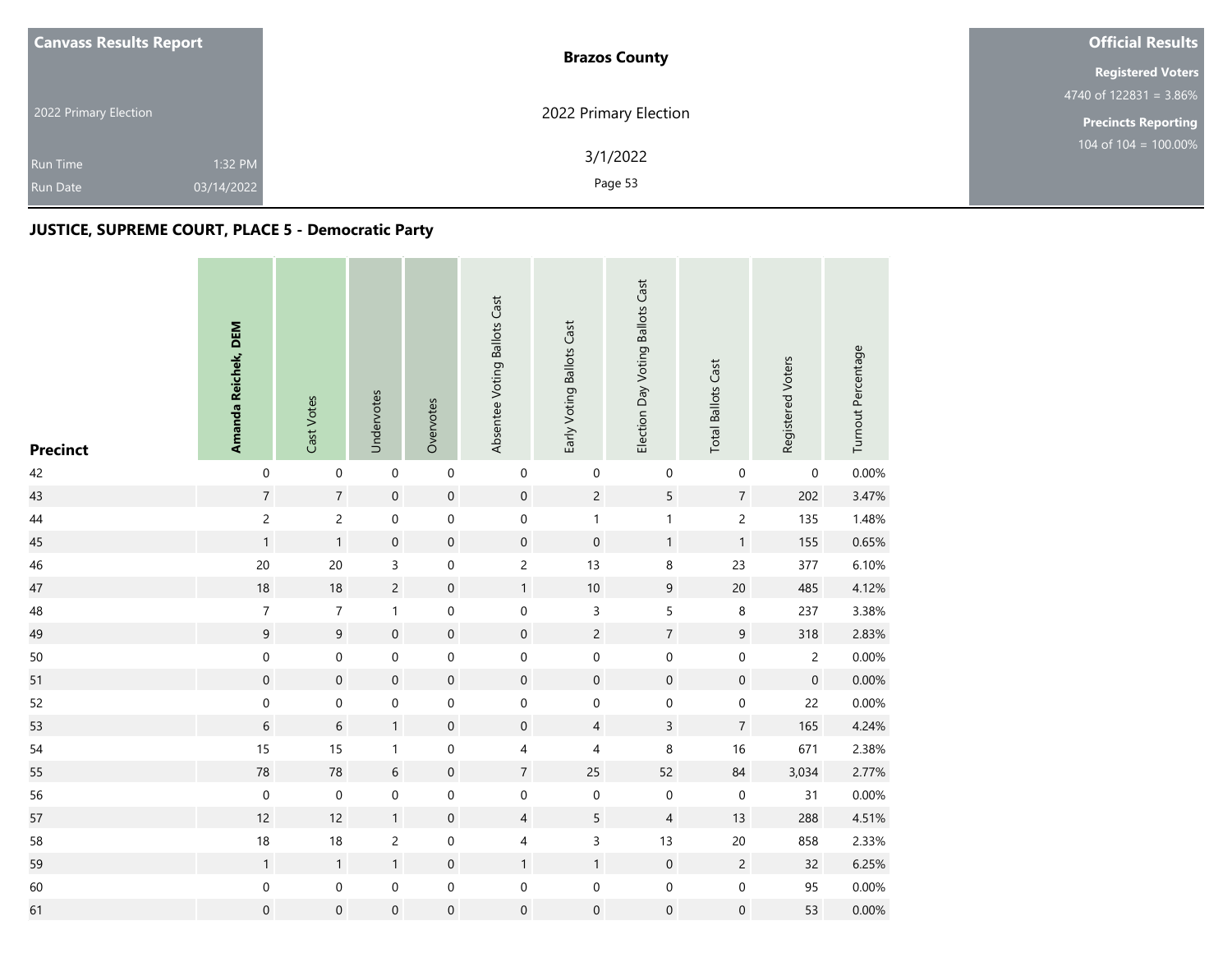| <b>Canvass Results Report</b> |            | <b>Brazos County</b>  | <b>Official Results</b>                     |
|-------------------------------|------------|-----------------------|---------------------------------------------|
|                               |            |                       | <b>Registered Voters</b>                    |
| 2022 Primary Election         |            |                       | $4740$ of 122831 = 3.86%                    |
|                               |            | 2022 Primary Election | <b>Precincts Reporting</b>                  |
| <b>Run Time</b>               | 1:32 PM    | 3/1/2022              | $104 \overline{\text{ of } 104} = 100.00\%$ |
| <b>Run Date</b>               | 03/14/2022 | Page 54               |                                             |

and the company of

| <b>Precinct</b> | Amanda Reichek, DEM | Cast Votes               | Undervotes       | Overvotes           | Absentee Voting Ballots Cast | Early Voting Ballots Cast | Election Day Voting Ballots Cast | <b>Total Ballots Cast</b> | Registered Voters | Turnout Percentage |
|-----------------|---------------------|--------------------------|------------------|---------------------|------------------------------|---------------------------|----------------------------------|---------------------------|-------------------|--------------------|
| 62              | 32                  | 32                       | $\overline{c}$   | $\mathbf 0$         | $\overline{c}$               | $\, 8$                    | 24                               | 34                        | 1,089             | 3.12%              |
| 63              | 83                  | 83                       | $\overline{3}$   | $\mathbf 0$         | $10\,$                       | 36                        | 40                               | 86                        | 2,104             | 4.09%              |
| 64              | 89                  | 89                       | $10\,$           | $\mathbf 0$         | $20\,$                       | $30\,$                    | 49                               | 99                        | 3,638             | 2.72%              |
| 65              | $\overline{7}$      | $\overline{7}$           | $\mathbf 0$      | $\mathbf 0$         | $\mathsf{O}\xspace$          | $\mathbf{3}$              | $\overline{4}$                   | $\overline{7}$            | 250               | 2.80%              |
| 67              | $\mathsf 9$         | 9                        | 1                | $\boldsymbol{0}$    | 3                            | 5                         | $\overline{c}$                   | $10\,$                    | 441               | 2.27%              |
| 68              | $\pmb{0}$           | $\mathbf 0$              | $\mathbf 0$      | $\mathbf 0$         | $\mathbf 0$                  | $\mathbf 0$               | $\boldsymbol{0}$                 | $\mathbf 0$               | $\mathbf 0$       | 0.00%              |
| 69              | 105                 | 105                      | 4                | $\mathbf 0$         | 3                            | 54                        | 52                               | 109                       | 3,886             | 2.80%              |
| 70              | 67                  | 67                       | $\overline{7}$   | $\mathbf 0$         | $\overline{3}$               | 35                        | 36                               | $74\,$                    | 1,384             | 5.35%              |
| 71              | $\sqrt{4}$          | $\overline{\mathcal{L}}$ | $\mathbf 0$      | $\mathbf 0$         | $\mathbf 0$                  | $\mathbf{1}$              | $\overline{3}$                   | $\sqrt{4}$                | 113               | 3.54%              |
| 72              | $\mathbf{1}$        | $\mathbf{1}$             | $\boldsymbol{0}$ | $\mathbf 0$         | $\mathsf{O}\xspace$          | $\mathbf 0$               | $\mathbf{1}$                     | $\mathbf{1}$              | 81                | 1.23%              |
| $73$            | 66                  | 66                       | 3                | $\mathbf 0$         | $\overline{7}$               | 33                        | 29                               | 69                        | 2,940             | 2.35%              |
| $74\,$          | 58                  | 58                       | $\overline{c}$   | $\mathbf 0$         | $\mathsf{O}\xspace$          | $26\,$                    | 34                               | 60                        | 1,988             | 3.02%              |
| 75              | 62                  | 62                       | 3                | $\boldsymbol{0}$    | $\mathbf{1}$                 | 29                        | 35                               | 65                        | 2,708             | 2.40%              |
| 76              | 134                 | 134                      | 6                | $\mathbf 0$         | 22                           | 58                        | 60                               | 140                       | 2,962             | 4.73%              |
| $77\,$          | $10$                | 10                       | 3                | $\mathbf 0$         | 6                            | 4                         | 3                                | 13                        | 557               | 2.33%              |
| 78              | $\overline{4}$      | $\overline{4}$           | $\mathbf 0$      | $\mathbf 0$         | $\mathbf 0$                  | $\boldsymbol{0}$          | $\overline{4}$                   | $\overline{4}$            | 246               | 1.63%              |
| 79              | 4                   | 4                        | $\overline{c}$   | $\mathbf 0$         | $\mathbf{1}$                 | $\overline{c}$            | 3                                | 6                         | 80                | 7.50%              |
| 80              | 94                  | 94                       | 8                | $\mathbf 0$         | 6                            | 49                        | $47\,$                           | 102                       | 3,952             | 2.58%              |
| 81              | 5                   | 5                        | $\boldsymbol{0}$ | $\mathsf{O}\xspace$ | 0                            | 4                         | $\mathbf{1}$                     | $\mathsf S$               | 64                | 7.81%              |
| 82              | $\,8\,$             | $\,8\,$                  | $\boldsymbol{0}$ | $\mathsf{O}\xspace$ | $\overline{c}$               | 5                         | $\mathbf{1}$                     | 8                         | 346               | 2.31%              |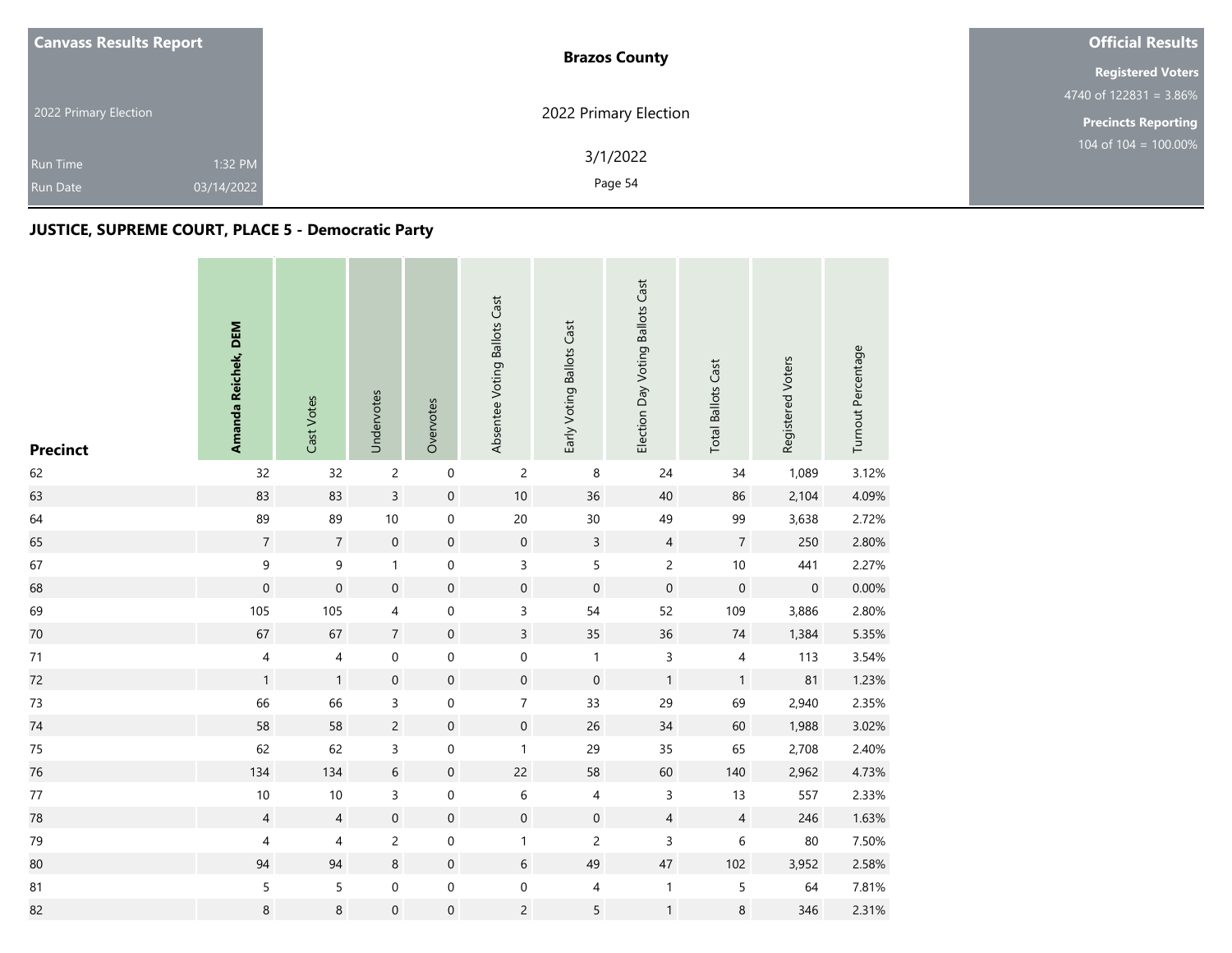|  | <b>Canvass Results Report</b>                               | <b>Brazos County</b>  | <b>Official Results</b>    |  |  |
|--|-------------------------------------------------------------|-----------------------|----------------------------|--|--|
|  |                                                             |                       | <b>Registered Voters</b>   |  |  |
|  |                                                             |                       | 4740 of $122831 = 3.86\%$  |  |  |
|  | 2022 Primary Election                                       | 2022 Primary Election | <b>Precincts Reporting</b> |  |  |
|  | 1:32 PM<br><b>Run Time</b><br>03/14/2022<br><b>Run Date</b> | 3/1/2022<br>Page 55   | 104 of $104 = 100.00\%$    |  |  |
|  |                                                             |                       |                            |  |  |

| <b>Precinct</b> | Amanda Reichek, DEM | Cast Votes          | Undervotes       | Overvotes        | Absentee Voting Ballots Cast | Early Voting Ballots Cast | Election Day Voting Ballots Cast | <b>Total Ballots Cast</b> | Registered Voters   | Turnout Percentage |
|-----------------|---------------------|---------------------|------------------|------------------|------------------------------|---------------------------|----------------------------------|---------------------------|---------------------|--------------------|
| 84              | $\boldsymbol{0}$    | $\mathbf 0$         | $\mathbf 0$      | $\mathbf 0$      | $\boldsymbol{0}$             | $\mathbf 0$               | $\boldsymbol{0}$                 | $\mathbf 0$               | $\overline{c}$      | 0.00%              |
| 85              | $\mathbf 0$         | $\mathbf 0$         | $\mathbf 0$      | $\mathbf 0$      | $\mathbf 0$                  | $\mathbf 0$               | $\mathbf 0$                      | $\boldsymbol{0}$          | $\overline{3}$      | 0.00%              |
| 86              | $\pmb{0}$           | $\mathbf 0$         | $\boldsymbol{0}$ | $\mathbf 0$      | $\mathbf 0$                  | $\mathbf 0$               | $\mathbf 0$                      | $\mathbf 0$               | $\mathsf{O}\xspace$ | 0.00%              |
| 87              | $\mathbf 0$         | $\mathsf{O}\xspace$ | $\mathbf 0$      | $\mathbf 0$      | $\mathbf 0$                  | $\mathbf 0$               | $\mathbf 0$                      | $\boldsymbol{0}$          | $\mathsf{O}\xspace$ | 0.00%              |
| 88              | 108                 | 108                 | 5                | $\boldsymbol{0}$ | 12                           | 44                        | 57                               | 113                       | 3,262               | 3.46%              |
| 90              | $\mathbf{1}$        | $\mathbf{1}$        | $\mathbf{1}$     | $\mathbf 0$      | $\mathbf 0$                  | $\mathbf 0$               | $\sqrt{2}$                       | $\overline{c}$            | 33                  | 6.06%              |
| 91              | $\pmb{0}$           | $\mathbf 0$         | $\boldsymbol{0}$ | $\mbox{O}$       | $\mathbf 0$                  | $\boldsymbol{0}$          | $\mathbf 0$                      | $\pmb{0}$                 | 8                   | 0.00%              |
| 92              | $\pmb{0}$           | $\mathsf{O}\xspace$ | $\mathbf 0$      | $\mathbf 0$      | $\mathbf 0$                  | $\mathbf 0$               | $\mathbf 0$                      | $\boldsymbol{0}$          | $\boldsymbol{0}$    | 0.00%              |
| 93              | $\mathbf 0$         | 0                   | 0                | $\mbox{O}$       | $\boldsymbol{0}$             | $\pmb{0}$                 | $\mathbf 0$                      | 0                         | $\boldsymbol{0}$    | 0.00%              |
| 94              | $\pmb{0}$           | $\boldsymbol{0}$    | $\boldsymbol{0}$ | $\mathbf 0$      | $\mathbf 0$                  | $\mathbf 0$               | $\mathbf 0$                      | $\mathbf 0$               | $\boldsymbol{0}$    | 0.00%              |
| 95              | $\pmb{0}$           | $\mathbf 0$         | 0                | $\mathbf 0$      | $\mathbf 0$                  | $\mathbf 0$               | $\mathbf 0$                      | $\pmb{0}$                 | $\boldsymbol{0}$    | 0.00%              |
| 96              | $\boldsymbol{0}$    | $\mathbf 0$         | $\mathbf 0$      | $\mathbf 0$      | $\mathbf 0$                  | $\mathbf 0$               | $\mathbf 0$                      | $\boldsymbol{0}$          | $\mathbf{1}$        | 0.00%              |
| 97              | $\boldsymbol{0}$    | $\mathsf{O}\xspace$ | $\boldsymbol{0}$ | $\mbox{O}$       | $\pmb{0}$                    | $\pmb{0}$                 | $\mathbf 0$                      | $\pmb{0}$                 | $\mathbf 0$         | 0.00%              |
| 98              | $\boldsymbol{0}$    | $\mathsf{O}\xspace$ | $\mathbf 0$      | $\mathbf 0$      | $\mathbf 0$                  | $\mathbf 0$               | $\mathbf 0$                      | $\mathbf 0$               | $\overline{4}$      | 0.00%              |
| 99              | $\boldsymbol{0}$    | 0                   | 0                | $\mbox{O}$       | $\boldsymbol{0}$             | $\mathbf 0$               | $\pmb{0}$                        | $\pmb{0}$                 | $\mathbf{1}$        | 0.00%              |
| 100             | 42                  | 42                  | $\overline{2}$   | $\mathbf 0$      | $\overline{2}$               | 12                        | $30\,$                           | 44                        | 1,724               | 2.55%              |
| 101             | 5                   | 5                   | $\boldsymbol{0}$ | $\mbox{O}$       | $\mathbf{1}$                 | $\mathbf{1}$              | $\mathsf 3$                      | 5                         | 50                  | 10.00%             |
| 102             | $\boldsymbol{0}$    | $\mathsf{O}\xspace$ | $\mathbf 0$      | $\mathbf 0$      | $\mathbf 0$                  | $\mathbf 0$               | $\mathbf 0$                      | $\mathbf 0$               | $\mathbf 0$         | 0.00%              |
| 105             | $\sqrt{2}$          | $\overline{c}$      | $\boldsymbol{0}$ | $\mathbf 0$      | $\boldsymbol{0}$             | $\mathbf{1}$              | $\mathbf{1}$                     | $\overline{c}$            | 74                  | 2.70%              |
| <b>Totals</b>   | 4,366               | 4,366               | 361              | $\pmb{0}$        | 465                          | 1,844                     | 2,418                            | 4,727                     | 122,831             | 3.85%              |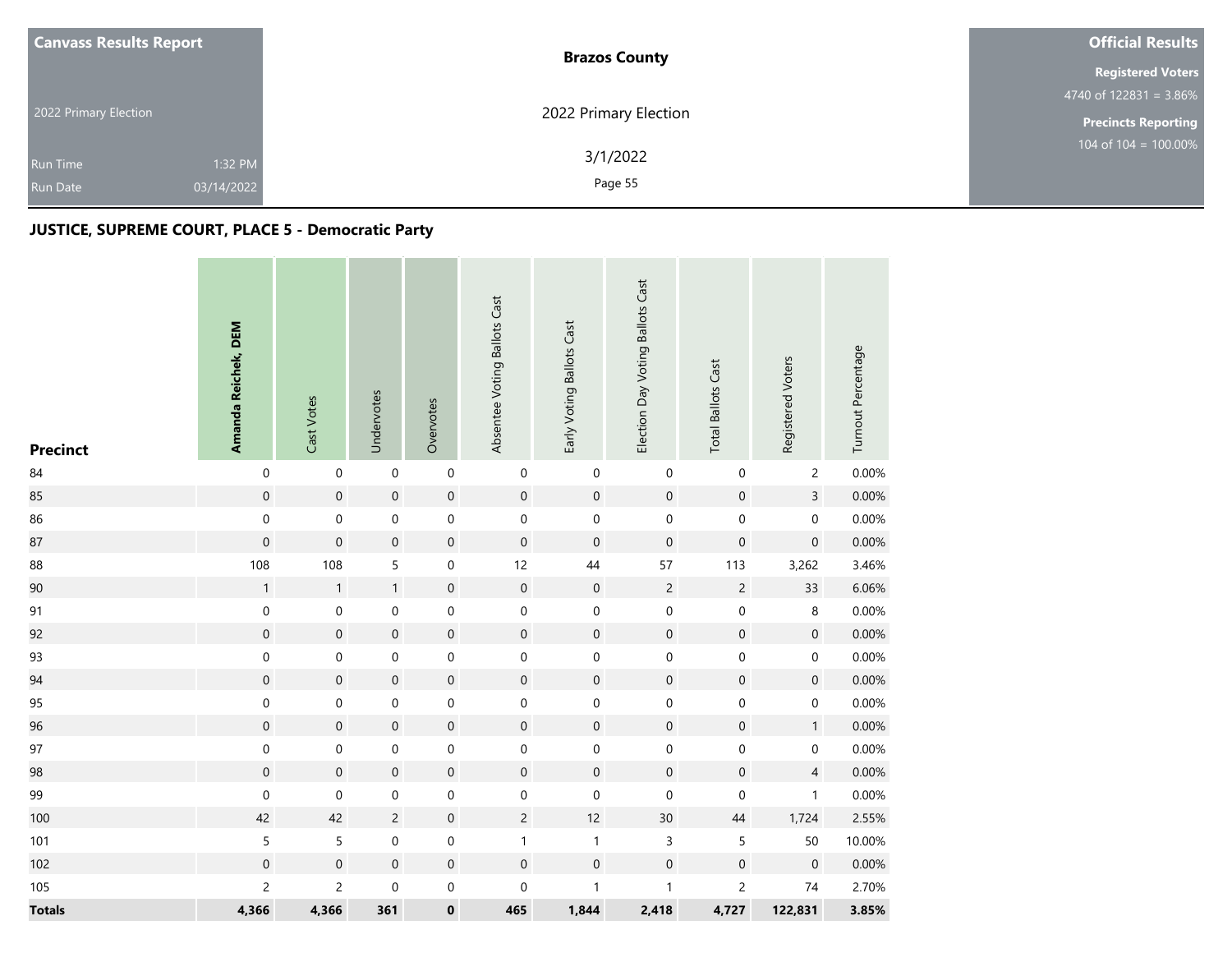| <b>Canvass Results Report</b> | <b>Brazos County</b>  | <b>Official Results</b>    |
|-------------------------------|-----------------------|----------------------------|
|                               |                       | <b>Registered Voters</b>   |
|                               |                       | 4740 of $122831 = 3.86\%$  |
| 2022 Primary Election         | 2022 Primary Election | <b>Precincts Reporting</b> |
| 1:32 PM<br><b>Run Time</b>    | 3/1/2022              | 104 of $104 = 100.00\%$    |
| 03/14/2022<br><b>Run Date</b> | Page 56               |                            |

| <b>Precinct</b>  | Julia Maldonado, DEM | Cast Votes | Undervotes       | Overvotes           | Absentee Voting Ballots Cast | Early Voting Ballots Cast | Election Day Voting Ballots Cast | <b>Total Ballots Cast</b> | Registered Voters | Turnout Percentage |
|------------------|----------------------|------------|------------------|---------------------|------------------------------|---------------------------|----------------------------------|---------------------------|-------------------|--------------------|
| $\mathbf{1}$     | 46                   | 46         | $\mathbf{1}$     | $\mathbf 0$         | 5                            | $\boldsymbol{9}$          | 33                               | 47                        | 2,144             | 2.19%              |
| $\overline{c}$   | 56                   | 56         | $\boldsymbol{6}$ | $\mathbf 0$         | $\bf 8$                      | 32                        | 22                               | 62                        | 2,549             | 2.43%              |
| 3                | 52                   | 52         | 5                | $\mathbf 0$         | $\bf 8$                      | 28                        | 21                               | 57                        | 1,018             | 5.60%              |
| $\overline{4}$   | 178                  | 178        | $27\,$           | $\boldsymbol{0}$    | 15                           | 105                       | 85                               | 205                       | 1,736             | 11.81%             |
| $\mathsf S$      | 42                   | 42         | 4                | $\boldsymbol{0}$    | 6                            | 22                        | $18\,$                           | 46                        | 1,822             | 2.52%              |
| $\sqrt{6}$       | 21                   | 21         | 1                | $\boldsymbol{0}$    | $\overline{3}$               | $\mathsf 9$               | $10$                             | 22                        | 1,042             | 2.11%              |
| $\boldsymbol{7}$ | 46                   | 46         | $\overline{c}$   | $\mathsf{O}\xspace$ | 4                            | 23                        | 21                               | $\sqrt{48}$               | 1,841             | 2.61%              |
| $\boldsymbol{8}$ | 62                   | 62         | $\overline{4}$   | $\mathbf 0$         | $10\,$                       | 16                        | 40                               | 66                        | 1,681             | 3.93%              |
| 9                | 59                   | 59         | 3                | $\mathbf 0$         | $\,$ 6 $\,$                  | $24$                      | 32                               | 62                        | 1,582             | 3.92%              |
| 10               | 106                  | 106        | $\overline{7}$   | $\mathbf 0$         | $\,8\,$                      | 51                        | 54                               | 113                       | 4,098             | 2.76%              |
| 11               | 111                  | 111        | $\mathbf{1}$     | $\mathbf 0$         | 9                            | 35                        | 68                               | 112                       | 3,063             | 3.66%              |
| 12               | 178                  | 178        | $14$             | $\mathbf 0$         | 24                           | 64                        | 104                              | 192                       | 4,203             | 4.57%              |
| 13               | 112                  | 112        | $\overline{c}$   | $\boldsymbol{0}$    | 10                           | 38                        | 66                               | 114                       | 2,325             | 4.90%              |
| 14               | 131                  | 131        | 13               | $\mathbf 0$         | 12                           | 48                        | $\rm 84$                         | 144                       | 3,029             | 4.75%              |
| 15               | 145                  | 145        | 13               | $\mathbf 0$         | 26                           | 54                        | 78                               | 158                       | 3,086             | 5.12%              |
| 16               | 78                   | 78         | 5                | $\boldsymbol{0}$    | 8                            | 38                        | 37                               | 83                        | 1,411             | 5.88%              |
| 17               | 195                  | 195        | 22               | $\mathbf 0$         | $10\,$                       | 105                       | 102                              | 217                       | 3,205             | 6.77%              |
| 18               | 58                   | 58         | 11               | $\mathbf 0$         | 5                            | 30                        | 34                               | 69                        | 565               | 12.21%             |
| $19$             | 19                   | 19         | $\mathbf{1}$     | $\mathbf 0$         | $\mathbf{1}$                 | 12                        | $\overline{7}$                   | $20\,$                    | 411               | 4.87%              |
| 20               | 74                   | $74$       | $\overline{4}$   | $\mathsf{O}\xspace$ | $\mathsf{O}\xspace$          | 38                        | 40                               | ${\bf 78}$                | 3,187             | 2.45%              |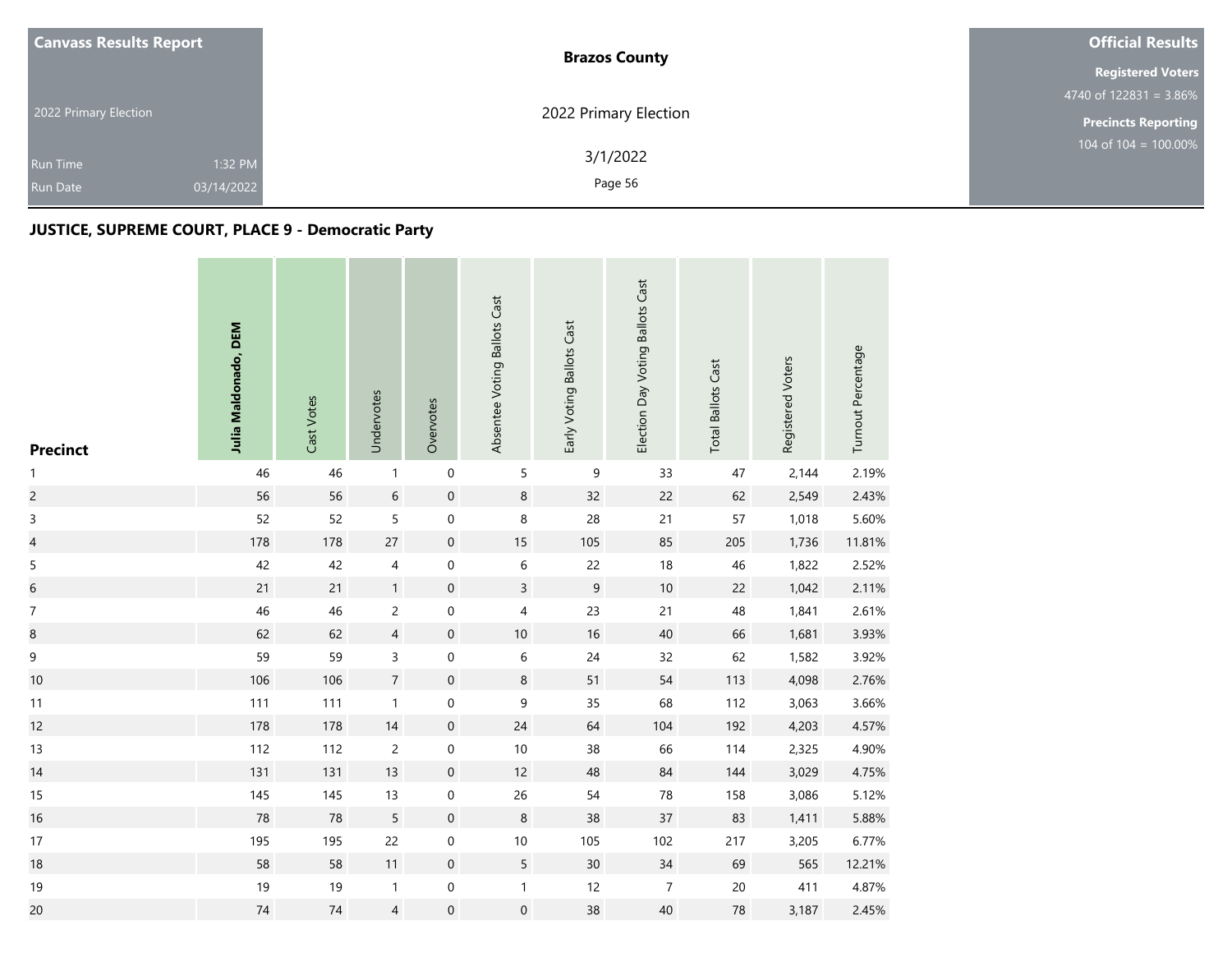| <b>Canvass Results Report</b> |            | <b>Brazos County</b>  | <b>Official Results</b>                     |
|-------------------------------|------------|-----------------------|---------------------------------------------|
|                               |            |                       | <b>Registered Voters</b>                    |
|                               |            |                       | $4740$ of 122831 = 3.86%                    |
| 2022 Primary Election         |            | 2022 Primary Election | <b>Precincts Reporting</b>                  |
| <b>Run Time</b>               | 1:32 PM    | 3/1/2022              | $104 \overline{\text{ of } 104} = 100.00\%$ |
| <b>Run Date</b>               | 03/14/2022 | Page 57               |                                             |

the company's company's

| <b>Precinct</b> | Julia Maldonado, DEM | Cast Votes   | Undervotes          | Overvotes        | Absentee Voting Ballots Cast | Early Voting Ballots Cast | Election Day Voting Ballots Cast | <b>Total Ballots Cast</b> | Registered Voters | Turnout Percentage |
|-----------------|----------------------|--------------|---------------------|------------------|------------------------------|---------------------------|----------------------------------|---------------------------|-------------------|--------------------|
| 21              | 27                   | 27           | 5                   | $\boldsymbol{0}$ | $\pmb{0}$                    | 13                        | 19                               | 32                        | 1,427             | 2.24%              |
| 22              | 15                   | 15           | $\mathsf{O}\xspace$ | $\mathbf 0$      | $\mathsf{O}\xspace$          | $\overline{7}$            | $\, 8$                           | $15$                      | 407               | 3.69%              |
| 23              | $\mathbf{1}$         | $\mathbf{1}$ | 0                   | $\mathbf 0$      | $\mathsf{O}\xspace$          | $\mathbf 0$               | $\mathbf{1}$                     | $\mathbf{1}$              | 82                | 1.22%              |
| 24              | 102                  | 102          | 6                   | $\mathbf 0$      | 17                           | 29                        | 62                               | 108                       | 2,022             | 5.34%              |
| 25              | 111                  | 111          | $18\,$              | $\boldsymbol{0}$ | 18                           | 60                        | 51                               | 129                       | 1,072             | 12.03%             |
| 26              | 134                  | 134          | $\overline{3}$      | $\mathbf 0$      | $\,8\,$                      | 61                        | 68                               | 137                       | 3,692             | 3.71%              |
| 27              | 55                   | 55           | 5                   | $\boldsymbol{0}$ | 8                            | 18                        | 34                               | 60                        | 2,671             | 2.25%              |
| 28              | 14                   | 14           | $\overline{c}$      | $\mathbf 0$      | $\mathbf{1}$                 | $\sqrt{6}$                | 9                                | 16                        | 573               | 2.79%              |
| 29              | 52                   | 52           | $10\,$              | $\mbox{O}$       | 5                            | 18                        | 39                               | 62                        | 855               | 7.25%              |
| 30              | 157                  | 157          | 12                  | $\boldsymbol{0}$ | 14                           | 80                        | 75                               | 169                       | 2,480             | 6.81%              |
| 31              | 96                   | 96           | 8                   | $\mbox{O}$       | 8                            | 26                        | $70\,$                           | 104                       | 3,242             | 3.21%              |
| 33              | 43                   | 43           | $\overline{4}$      | $\mathbf 0$      | $\overline{7}$               | 13                        | 27                               | $47\,$                    | 1,455             | 3.23%              |
| 34              | 54                   | 54           | 3                   | $\pmb{0}$        | 3                            | 20                        | 34                               | 57                        | 2,095             | 2.72%              |
| 35              | 78                   | 78           | 5                   | $\mathbf 0$      | 5                            | 28                        | 50                               | 83                        | 3,623             | 2.29%              |
| 36              | 159                  | 159          | 5                   | $\mathbf 0$      | 13                           | 56                        | 95                               | 164                       | 4,241             | 3.87%              |
| 37              | $\mathbf 0$          | $\mathbf 0$  | 1                   | $\boldsymbol{0}$ | $\boldsymbol{0}$             | $\mathbf 0$               | $\mathbf{1}$                     | $\mathbf{1}$              | 165               | 0.61%              |
| 38              | 39                   | 39           | 11                  | $\boldsymbol{0}$ | $\mathbf{1}$                 | 17                        | 32                               | 50                        | 458               | 10.92%             |
| 39              | 63                   | 63           | $\overline{c}$      | $\boldsymbol{0}$ | 10                           | 25                        | 30                               | 65                        | 1,691             | 3.84%              |
| $40\,$          | 181                  | 181          | 12                  | $\boldsymbol{0}$ | 35                           | 59                        | 99                               | 193                       | 3,974             | 4.86%              |
| 41              | 44                   | 44           | $\mathbf{1}$        | $\mbox{O}$       | $10$                         | 14                        | 21                               | 45                        | 1,457             | 3.09%              |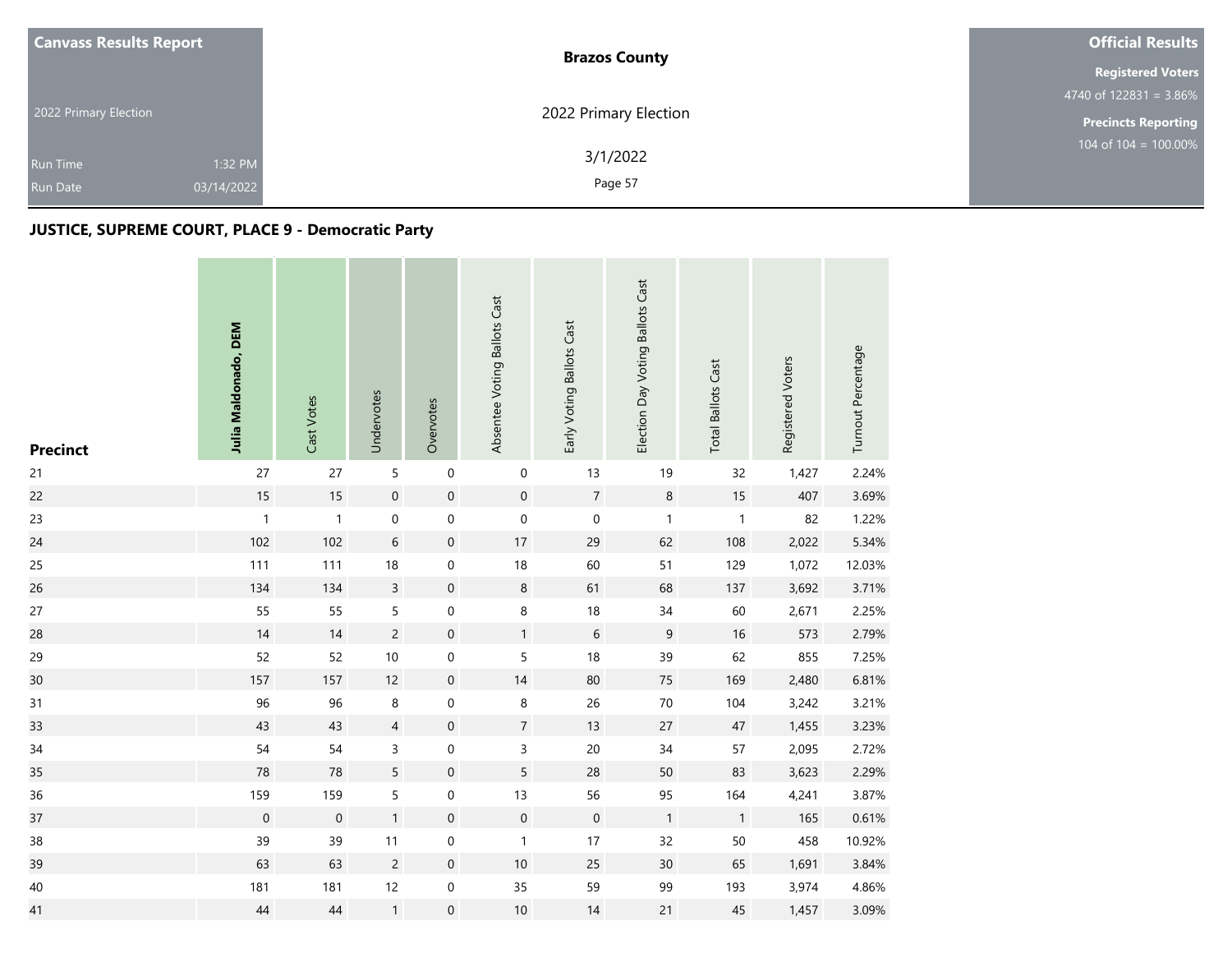| <b>Canvass Results Report</b> |            | <b>Brazos County</b>  | <b>Official Results</b>          |  |  |
|-------------------------------|------------|-----------------------|----------------------------------|--|--|
|                               |            |                       | <b>Registered Voters</b>         |  |  |
|                               |            |                       | $4740$ of 122831 = 3.86%         |  |  |
| 2022 Primary Election         |            | 2022 Primary Election | <b>Precincts Reporting</b>       |  |  |
| <b>Run Time</b>               | 1:32 PM    | 3/1/2022              | $104 \text{ of } 104 = 100.00\%$ |  |  |
| <b>Run Date</b>               | 03/14/2022 | Page 58               |                                  |  |  |

the company of the company

| <b>Precinct</b> | Julia Maldonado, DEM | Cast Votes          | Undervotes          | Overvotes        | Absentee Voting Ballots Cast | Early Voting Ballots Cast | Election Day Voting Ballots Cast | <b>Total Ballots Cast</b> | Registered Voters | Turnout Percentage |
|-----------------|----------------------|---------------------|---------------------|------------------|------------------------------|---------------------------|----------------------------------|---------------------------|-------------------|--------------------|
| 42              | $\mathbf 0$          | $\mathsf{O}\xspace$ | $\mathbf 0$         | $\mathbf 0$      | $\mbox{O}$                   | $\pmb{0}$                 | $\boldsymbol{0}$                 | $\mathbf 0$               | $\mathbf 0$       | 0.00%              |
| 43              | $\sqrt{7}$           | $\overline{7}$      | $\mathbf 0$         | $\mathbf 0$      | $\mathbf 0$                  | $\overline{c}$            | $\sqrt{5}$                       | $7\overline{ }$           | 202               | 3.47%              |
| 44              | $\overline{c}$       | $\overline{c}$      | 0                   | $\mathbf 0$      | $\mathbf 0$                  | $\mathbf{1}$              | $\mathbf{1}$                     | $\overline{c}$            | 135               | 1.48%              |
| 45              | $\mathbf{1}$         | $\mathbf{1}$        | $\mathsf{O}\xspace$ | $\mathbf 0$      | $\mathsf{O}\xspace$          | $\mathsf{O}\xspace$       | $\mathbf{1}$                     | $\mathbf{1}$              | 155               | 0.65%              |
| 46              | $20\,$               | 20                  | 3                   | $\boldsymbol{0}$ | $\overline{c}$               | 13                        | $\,8\,$                          | 23                        | 377               | 6.10%              |
| 47              | 19                   | 19                  | $\mathbf{1}$        | $\mathbf 0$      | $\mathbf{1}$                 | 10                        | $9\,$                            | $20\,$                    | 485               | 4.12%              |
| 48              | $\boldsymbol{7}$     | $\boldsymbol{7}$    | $\mathbf{1}$        | $\mbox{O}$       | $\mathbf 0$                  | 3                         | 5                                | $\,8\,$                   | 237               | 3.38%              |
| 49              | $\mathsf 9$          | $\overline{9}$      | $\boldsymbol{0}$    | $\mathbf 0$      | $\mathbf 0$                  | $\overline{c}$            | $\sqrt{7}$                       | $\boldsymbol{9}$          | 318               | 2.83%              |
| 50              | $\mathbf 0$          | $\mathsf{O}\xspace$ | $\boldsymbol{0}$    | $\mbox{O}$       | $\mathsf{O}\xspace$          | $\mathbf 0$               | $\pmb{0}$                        | $\pmb{0}$                 | $\overline{c}$    | 0.00%              |
| 51              | $\mathbf 0$          | $\mathbf 0$         | $\boldsymbol{0}$    | $\mathbf 0$      | $\boldsymbol{0}$             | $\mathsf{O}\xspace$       | $\boldsymbol{0}$                 | $\mathbf 0$               | $\boldsymbol{0}$  | 0.00%              |
| 52              | $\mathbf 0$          | 0                   | 0                   | $\mbox{O}$       | $\boldsymbol{0}$             | $\boldsymbol{0}$          | $\pmb{0}$                        | $\boldsymbol{0}$          | 22                | 0.00%              |
| 53              | $\,$ 6 $\,$          | $\,$ 6 $\,$         | 1                   | $\mathbf 0$      | $\mathbf 0$                  | $\overline{4}$            | $\overline{3}$                   | $\overline{7}$            | 165               | 4.24%              |
| 54              | 15                   | 15                  | $\mathbf{1}$        | $\mbox{O}$       | $\overline{4}$               | $\overline{4}$            | 8                                | $16\,$                    | 671               | 2.38%              |
| 55              | $77 \,$              | $77\,$              | $\sqrt{7}$          | $\mathbf 0$      | $\overline{7}$               | 25                        | 52                               | 84                        | 3,034             | 2.77%              |
| 56              | $\boldsymbol{0}$     | $\mathbf 0$         | 0                   | $\boldsymbol{0}$ | $\mathbf 0$                  | $\mathbf 0$               | $\pmb{0}$                        | $\mathbf 0$               | 31                | 0.00%              |
| 57              | 12                   | 12                  | $\mathbf{1}$        | $\mathbf 0$      | $\overline{4}$               | $\overline{5}$            | $\overline{4}$                   | 13                        | 288               | 4.51%              |
| 58              | $18\,$               | 18                  | $\overline{c}$      | $\boldsymbol{0}$ | $\overline{4}$               | 3                         | 13                               | $20\,$                    | 858               | 2.33%              |
| 59              | $\mathbf 0$          | $\mathbf 0$         | $\overline{c}$      | $\mathbf 0$      | $\mathbf{1}$                 | $\mathbf{1}$              | $\mathbf 0$                      | $\sqrt{2}$                | 32                | 6.25%              |
| 60              | $\mathbf 0$          | 0                   | $\boldsymbol{0}$    | $\mathbf 0$      | $\boldsymbol{0}$             | $\boldsymbol{0}$          | $\boldsymbol{0}$                 | $\mathbf 0$               | 95                | 0.00%              |
| 61              | $\pmb{0}$            | $\boldsymbol{0}$    | $\boldsymbol{0}$    | $\mathbf 0$      | 0                            | $\mathbf 0$               | $\boldsymbol{0}$                 | $\mathbf 0$               | 53                | $0.00\%$           |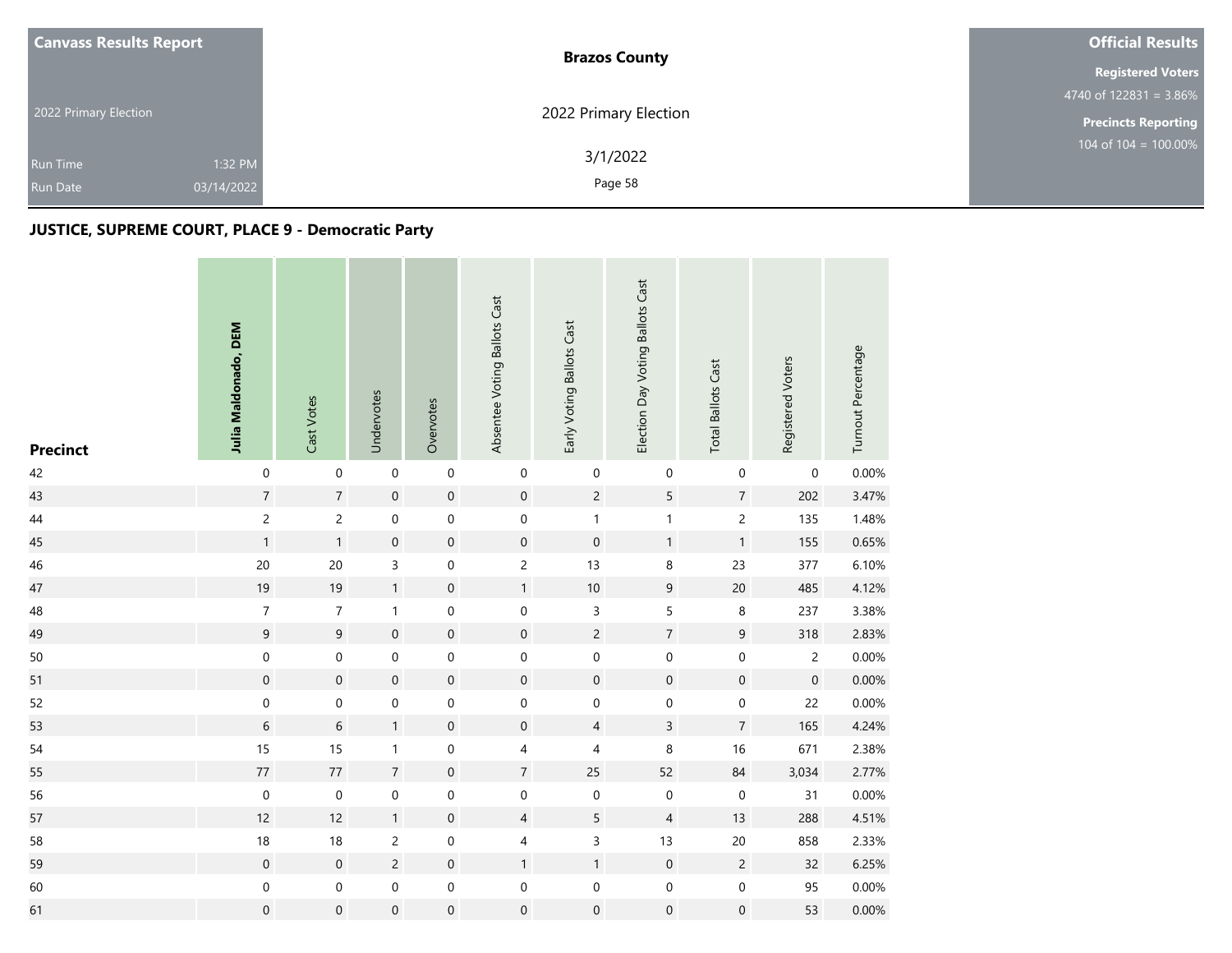| <b>Canvass Results Report</b> |            | <b>Brazos County</b>  | <b>Official Results</b>          |  |  |
|-------------------------------|------------|-----------------------|----------------------------------|--|--|
|                               |            |                       | <b>Registered Voters</b>         |  |  |
|                               |            |                       | $4740$ of 122831 = 3.86%         |  |  |
| 2022 Primary Election         |            | 2022 Primary Election | <b>Precincts Reporting</b>       |  |  |
| <b>Run Time</b>               | 1:32 PM    | 3/1/2022              | $104 \text{ of } 104 = 100.00\%$ |  |  |
| <b>Run Date</b>               | 03/14/2022 | Page 59               |                                  |  |  |

the company of the company

| <b>Precinct</b> | Julia Maldonado, DEM | Cast Votes          | Undervotes       | Overvotes           | Absentee Voting Ballots Cast | Early Voting Ballots Cast | Election Day Voting Ballots Cast | <b>Total Ballots Cast</b> | Registered Voters | Turnout Percentage |
|-----------------|----------------------|---------------------|------------------|---------------------|------------------------------|---------------------------|----------------------------------|---------------------------|-------------------|--------------------|
| 62              | 32                   | 32                  | $\overline{c}$   | $\mathbf 0$         | $\overline{c}$               | $\,8\,$                   | 24                               | 34                        | 1,089             | 3.12%              |
| 63              | 82                   | 82                  | $\overline{4}$   | $\mathsf{O}\xspace$ | $10\,$                       | 36                        | 40                               | 86                        | 2,104             | 4.09%              |
| 64              | 89                   | 89                  | $10\,$           | 0                   | $20\,$                       | 30                        | 49                               | 99                        | 3,638             | 2.72%              |
| 65              | $\,$ 6 $\,$          | $6\phantom{a}$      | $\mathbf{1}$     | $\mathsf{O}\xspace$ | $\mathsf{O}\xspace$          | $\overline{3}$            | $\overline{4}$                   | $\sqrt{7}$                | 250               | 2.80%              |
| 67              | $\mathsf 9$          | 9                   | $\mathbf{1}$     | $\boldsymbol{0}$    | 3                            | 5                         | $\overline{c}$                   | $10$                      | 441               | 2.27%              |
| 68              | $\mathsf{O}\xspace$  | $\mathsf{O}\xspace$ | $\mathbf 0$      | $\mathbf 0$         | $\mathbf 0$                  | $\mathbf 0$               | $\mathbf 0$                      | $\mathbf 0$               | $\boldsymbol{0}$  | 0.00%              |
| 69              | 105                  | 105                 | 4                | $\mbox{O}$          | 3                            | 54                        | 52                               | 109                       | 3,886             | 2.80%              |
| $70\,$          | 70                   | $70\,$              | $\overline{4}$   | $\boldsymbol{0}$    | $\overline{3}$               | 35                        | 36                               | $74\,$                    | 1,384             | 5.35%              |
| 71              | $\sqrt{4}$           | $\sqrt{4}$          | $\boldsymbol{0}$ | $\mbox{O}$          | $\mathsf{O}\xspace$          | $\mathbf{1}$              | 3                                | $\overline{\mathbf{4}}$   | 113               | 3.54%              |
| 72              | $\mathbf{1}$         | $\mathbf{1}$        | $\boldsymbol{0}$ | $\mathbf 0$         | $\mathbf 0$                  | $\mathbf 0$               | $\mathbf{1}$                     | $\mathbf{1}$              | 81                | 1.23%              |
| 73              | 66                   | 66                  | 3                | $\boldsymbol{0}$    | $\overline{7}$               | 33                        | 29                               | 69                        | 2,940             | 2.35%              |
| 74              | 58                   | 58                  | $\overline{c}$   | $\mathbf 0$         | $\mathbf 0$                  | 26                        | 34                               | 60                        | 1,988             | 3.02%              |
| $75\,$          | 64                   | 64                  | $\mathbf{1}$     | $\boldsymbol{0}$    | $\mathbf{1}$                 | 29                        | 35                               | 65                        | 2,708             | 2.40%              |
| 76              | 136                  | 136                 | $\overline{4}$   | $\mathbf 0$         | 22                           | 58                        | 60                               | 140                       | 2,962             | 4.73%              |
| $77\,$          | $10$                 | 10                  | 3                | $\mathbf 0$         | $\,$ 6 $\,$                  | 4                         | 3                                | 13                        | 557               | 2.33%              |
| 78              | $\overline{4}$       | $\overline{4}$      | $\boldsymbol{0}$ | $\boldsymbol{0}$    | $\mathsf{O}\xspace$          | $\mathbf 0$               | $\sqrt{4}$                       | $\overline{4}$            | 246               | 1.63%              |
| 79              | $\overline{4}$       | 4                   | $\overline{c}$   | $\boldsymbol{0}$    | 1                            | 2                         | 3                                | 6                         | 80                | 7.50%              |
| 80              | 95                   | 95                  | $\overline{7}$   | $\boldsymbol{0}$    | $6\phantom{.0}$              | 49                        | $47\,$                           | 102                       | 3,952             | 2.58%              |
| 81              | $\sf 5$              | 5                   | 0                | $\mathbf 0$         | 0                            | 4                         | $\mathbf{1}$                     | $\mathsf S$               | 64                | 7.81%              |
| 82              | $\,$ 8 $\,$          | 8                   | $\boldsymbol{0}$ | $\boldsymbol{0}$    | $\overline{c}$               | 5                         | $\mathbf{1}$                     | 8                         | 346               | 2.31%              |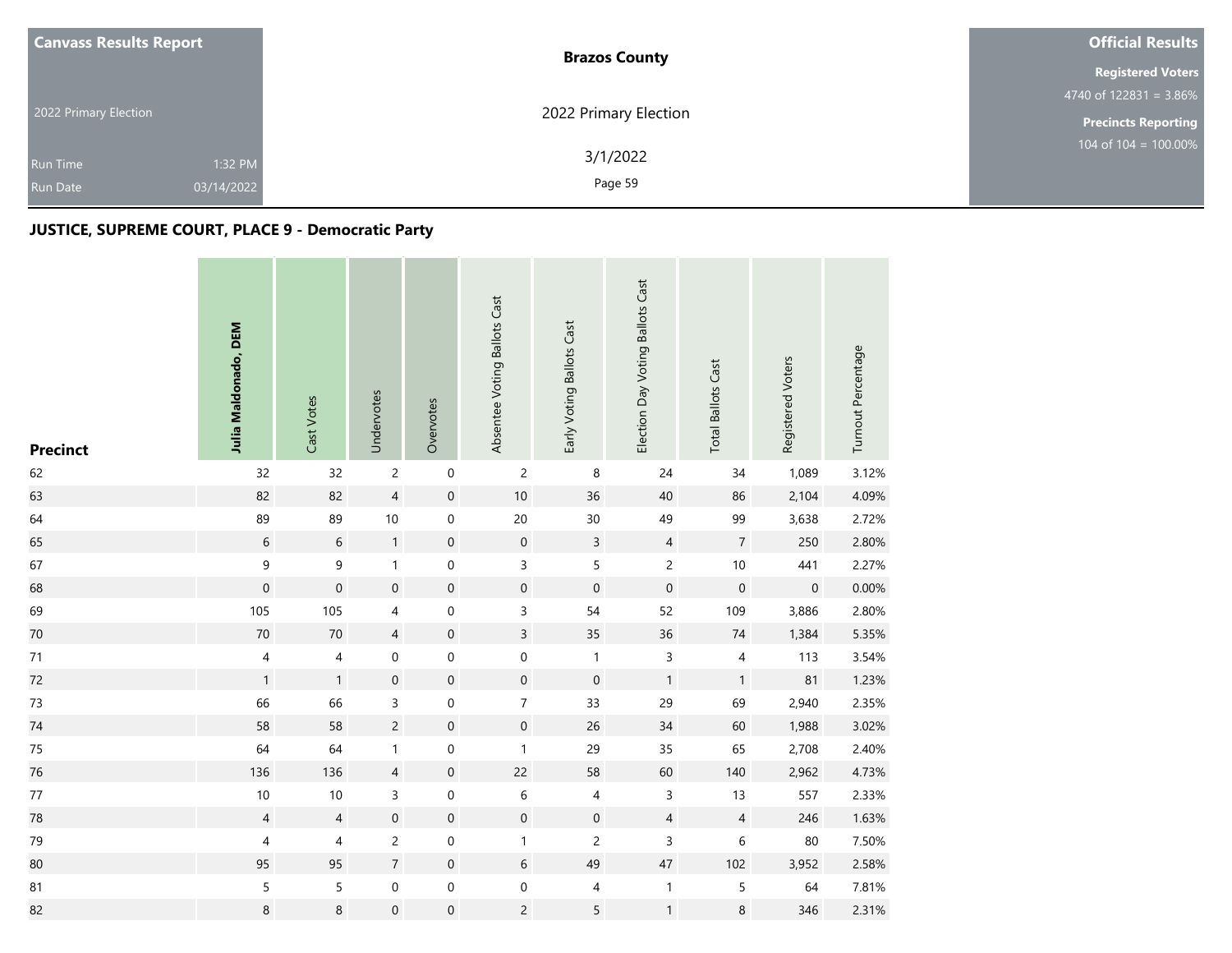| <b>Canvass Results Report</b> |            | <b>Brazos County</b>  | <b>Official Results</b>    |  |  |
|-------------------------------|------------|-----------------------|----------------------------|--|--|
|                               |            |                       | <b>Registered Voters</b>   |  |  |
|                               |            |                       | 4740 of $122831 = 3.86\%$  |  |  |
| 2022 Primary Election         |            | 2022 Primary Election | <b>Precincts Reporting</b> |  |  |
| <b>Run Time</b>               | 1:32 PM    | 3/1/2022              | 104 of $104 = 100.00\%$    |  |  |
| <b>Run Date</b>               | 03/14/2022 | Page 60               |                            |  |  |

| <b>Precinct</b> | Julia Maldonado, DEM | Cast Votes          | Undervotes       | Overvotes        | Absentee Voting Ballots Cast | Early Voting Ballots Cast | Election Day Voting Ballots Cast | <b>Total Ballots Cast</b> | Registered Voters   | Turnout Percentage |
|-----------------|----------------------|---------------------|------------------|------------------|------------------------------|---------------------------|----------------------------------|---------------------------|---------------------|--------------------|
| 84              | $\boldsymbol{0}$     | $\mathbf 0$         | $\mathbf 0$      | $\,0\,$          | $\pmb{0}$                    | $\mathbf 0$               | $\pmb{0}$                        | $\mathbf 0$               | $\overline{c}$      | 0.00%              |
| 85              | $\mathbf 0$          | $\mathbf 0$         | $\boldsymbol{0}$ | $\mathbf 0$      | $\mathbf 0$                  | $\mathbf 0$               | $\mathsf{O}\xspace$              | $\mathbf 0$               | $\overline{3}$      | 0.00%              |
| 86              | $\mathbf 0$          | $\mathsf{O}\xspace$ | $\boldsymbol{0}$ | $\mathbf 0$      | $\mathsf{O}\xspace$          | $\mathbf 0$               | $\pmb{0}$                        | $\mathbf 0$               | $\mathsf{O}\xspace$ | 0.00%              |
| 87              | $\pmb{0}$            | $\mathsf{O}\xspace$ | $\boldsymbol{0}$ | $\mathbf 0$      | $\mathsf{O}\xspace$          | $\mathbf 0$               | $\boldsymbol{0}$                 | $\boldsymbol{0}$          | $\mathsf{O}\xspace$ | 0.00%              |
| 88              | 110                  | 110                 | 3                | $\boldsymbol{0}$ | 12                           | 44                        | 57                               | 113                       | 3,262               | 3.46%              |
| 90              | $\mathbf{1}$         | $\mathbf{1}$        | $\mathbf{1}$     | $\mathbf 0$      | $\mathbf 0$                  | $\mathbf 0$               | $\overline{c}$                   | $\overline{c}$            | 33                  | 6.06%              |
| 91              | $\mathbf 0$          | $\mathbf 0$         | 0                | $\mbox{O}$       | 0                            | $\pmb{0}$                 | $\mathsf 0$                      | $\mathbf 0$               | 8                   | 0.00%              |
| 92              | $\mathbf 0$          | $\mathbf 0$         | $\mathbf 0$      | $\mathbf 0$      | $\mathsf{O}\xspace$          | $\mathbf 0$               | $\pmb{0}$                        | $\mathbf 0$               | $\mathbf 0$         | 0.00%              |
| 93              | $\mathbf 0$          | $\mathsf{O}\xspace$ | 0                | $\mbox{O}$       | $\mathbf 0$                  | $\mathbf 0$               | $\pmb{0}$                        | $\mathbf 0$               | $\boldsymbol{0}$    | 0.00%              |
| 94              | $\mathbf 0$          | $\boldsymbol{0}$    | $\boldsymbol{0}$ | $\mathbf 0$      | $\boldsymbol{0}$             | $\mathbf 0$               | $\mathbf 0$                      | $\mathbf 0$               | $\mathsf{O}\xspace$ | 0.00%              |
| 95              | $\mathbf 0$          | $\mathsf{O}\xspace$ | 0                | $\mbox{O}$       | $\mathbf 0$                  | $\mathbf 0$               | $\pmb{0}$                        | $\mathbf 0$               | $\mathsf{O}\xspace$ | 0.00%              |
| 96              | $\mathbf 0$          | $\mathbf 0$         | $\boldsymbol{0}$ | $\mathbf 0$      | $\mathbf 0$                  | $\mathbf 0$               | $\mathbf 0$                      | $\mathbf 0$               | $\mathbf{1}$        | 0.00%              |
| 97              | $\mathbf 0$          | $\mathsf{O}\xspace$ | 0                | $\,0\,$          | $\mathsf{O}\xspace$          | $\mathbf 0$               | $\pmb{0}$                        | $\mathbf 0$               | $\mathbf 0$         | 0.00%              |
| 98              | $\pmb{0}$            | $\mathsf{O}\xspace$ | $\boldsymbol{0}$ | $\mathbf 0$      | $\mathsf{O}\xspace$          | $\mathsf{O}\xspace$       | $\mathbf 0$                      | $\boldsymbol{0}$          | $\overline{4}$      | 0.00%              |
| 99              | $\pmb{0}$            | 0                   | 0                | $\boldsymbol{0}$ | 0                            | $\mathsf 0$               | $\boldsymbol{0}$                 | $\mathbf 0$               | $\mathbf{1}$        | 0.00%              |
| 100             | 42                   | 42                  | $\overline{c}$   | $\mathbf 0$      | $\overline{2}$               | 12                        | $30\,$                           | $44\,$                    | 1,724               | 2.55%              |
| 101             | $\sqrt{5}$           | 5                   | $\boldsymbol{0}$ | $\mbox{O}$       | $\mathbf{1}$                 | $\mathbf{1}$              | 3                                | 5                         | 50                  | 10.00%             |
| 102             | $\mathbf 0$          | $\mathsf{O}\xspace$ | $\boldsymbol{0}$ | $\mathbf 0$      | $\mathbf 0$                  | $\mathbf 0$               | $\mathbf 0$                      | $\boldsymbol{0}$          | $\mathbf 0$         | 0.00%              |
| 105             | $\overline{c}$       | $\overline{c}$      | 0                | $\boldsymbol{0}$ | 0                            | $\mathbf{1}$              | $\mathbf{1}$                     | $\overline{c}$            | 74                  | 2.70%              |
| <b>Totals</b>   | 4,395                | 4,395               | 332              | $\pmb{0}$        | 465                          | 1,844                     | 2,418                            | 4,727                     | 122,831             | 3.85%              |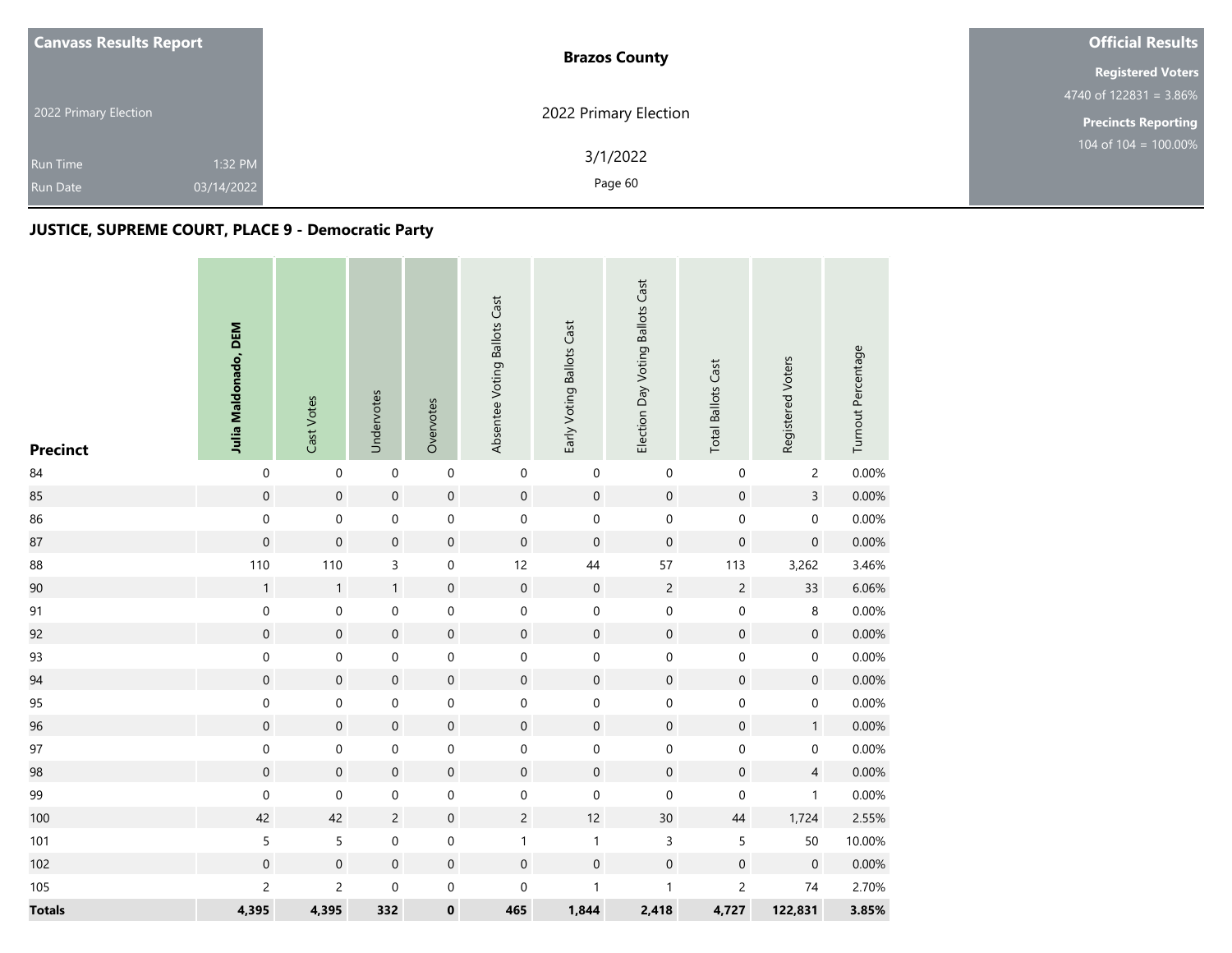| <b>Canvass Results Report</b> | <b>Brazos County</b>  | <b>Official Results</b>    |
|-------------------------------|-----------------------|----------------------------|
|                               |                       | <b>Registered Voters</b>   |
|                               |                       | 4740 of $122831 = 3.86\%$  |
| 2022 Primary Election         | 2022 Primary Election | <b>Precincts Reporting</b> |
|                               | 3/1/2022              | 104 of 104 = $100.00\%$    |
| 1:32 PM<br><b>Run Time</b>    |                       |                            |
| 03/14/2022<br><b>Run Date</b> | Page 61               |                            |

| <b>Precinct</b>          | Dana Huffman, DEM | Cast Votes | Undervotes          | Overvotes           | Absentee Voting Ballots Cast | Early Voting Ballots Cast | Election Day Voting Ballots Cast | <b>Total Ballots Cast</b> | Registered Voters | Turnout Percentage |
|--------------------------|-------------------|------------|---------------------|---------------------|------------------------------|---------------------------|----------------------------------|---------------------------|-------------------|--------------------|
| $\mathbf{1}$             | 45                | 45         | $\overline{c}$      | $\mathbf 0$         | 5                            | $\mathsf 9$               | 33                               | 47                        | 2,144             | 2.19%              |
| $\overline{c}$           | 55                | 55         | $\overline{7}$      | $\mathbf 0$         | 8                            | 32                        | 22                               | 62                        | 2,549             | 2.43%              |
| $\mathsf 3$              | 53                | 53         | $\overline{4}$      | $\pmb{0}$           | 8                            | 28                        | 21                               | 57                        | 1,018             | 5.60%              |
| $\overline{\mathcal{L}}$ | 182               | 182        | 23                  | $\mathbf 0$         | 15                           | 105                       | 85                               | 205                       | 1,736             | 11.81%             |
| $\sqrt{5}$               | 41                | 41         | 5                   | 0                   | $\,$ 6 $\,$                  | 22                        | $18\,$                           | 46                        | 1,822             | 2.52%              |
| $\boldsymbol{6}$         | 21                | 21         | 1                   | $\boldsymbol{0}$    | $\overline{3}$               | $\mathsf 9$               | $10\,$                           | 22                        | 1,042             | 2.11%              |
| $\boldsymbol{7}$         | 45                | 45         | 3                   | $\pmb{0}$           | 4                            | 23                        | 21                               | 48                        | 1,841             | 2.61%              |
| $\bf 8$                  | 62                | 62         | $\overline{4}$      | $\mathbf 0$         | $10$                         | 16                        | $40\,$                           | 66                        | 1,681             | 3.93%              |
| $\mathsf 9$              | 59                | 59         | 3                   | $\pmb{0}$           | $\,$ 6 $\,$                  | 24                        | 32                               | 62                        | 1,582             | 3.92%              |
| 10                       | 106               | 106        | $\overline{7}$      | $\mathbf 0$         | 8                            | 51                        | 54                               | 113                       | 4,098             | 2.76%              |
| 11                       | 111               | 111        | $\mathbf{1}$        | $\mathsf{O}\xspace$ | 9                            | 35                        | 68                               | 112                       | 3,063             | 3.66%              |
| 12                       | 180               | 180        | 12                  | $\mathbf 0$         | 24                           | 64                        | 104                              | 192                       | 4,203             | 4.57%              |
| 13                       | 112               | 112        | $\overline{c}$      | $\mathsf{O}\xspace$ | $10$                         | 38                        | 66                               | 114                       | 2,325             | 4.90%              |
| 14                       | 128               | 128        | 16                  | $\mathbf 0$         | 12                           | 48                        | 84                               | 144                       | 3,029             | 4.75%              |
| 15                       | 145               | 145        | 13                  | $\boldsymbol{0}$    | 26                           | 54                        | ${\bf 78}$                       | 158                       | 3,086             | 5.12%              |
| 16                       | 73                | 73         | $10$                | $\boldsymbol{0}$    | $\bf 8$                      | 38                        | 37                               | 83                        | 1,411             | 5.88%              |
| 17                       | 193               | 193        | 24                  | $\,0\,$             | $10$                         | 105                       | 102                              | 217                       | 3,205             | 6.77%              |
| 18                       | 58                | 58         | 11                  | $\mathbf 0$         | 5                            | 30 <sup>°</sup>           | $34\,$                           | 69                        | 565               | 12.21%             |
| 19                       | $20\,$            | $20\,$     | $\mathsf{O}\xspace$ | $\mathsf{O}\xspace$ | $\mathbf{1}$                 | 12                        | $\sqrt{7}$                       | $20\,$                    | 411               | 4.87%              |
| 20                       | 75                | 75         | $\mathsf{3}$        | $\mathsf{O}\xspace$ | $\boldsymbol{0}$             | 38                        | $40\,$                           | 78                        | 3,187             | 2.45%              |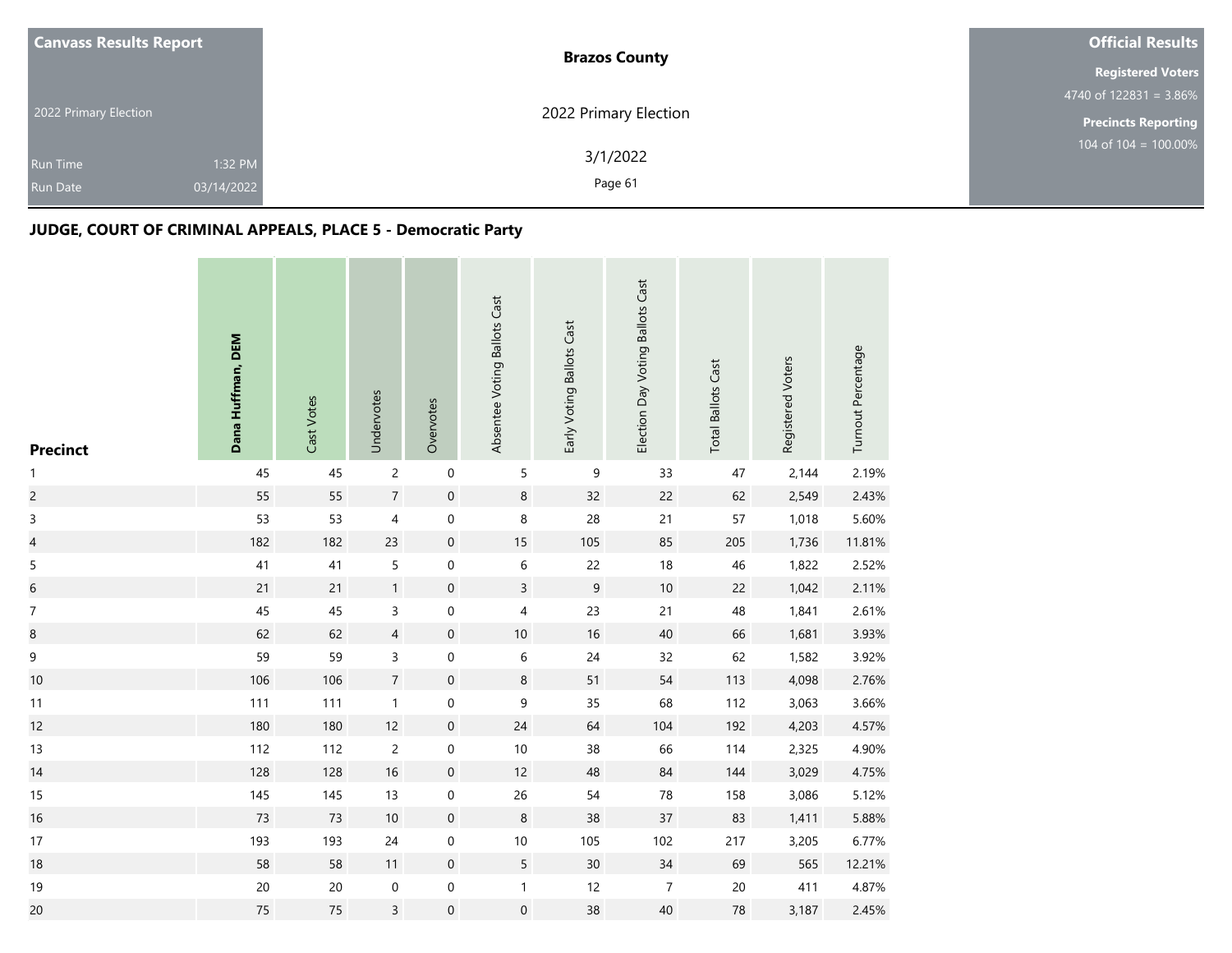| <b>Canvass Results Report</b> | <b>Brazos County</b>  | <b>Official Results</b>    |
|-------------------------------|-----------------------|----------------------------|
|                               |                       | <b>Registered Voters</b>   |
|                               |                       | 4740 of $122831 = 3.86\%$  |
| 2022 Primary Election         | 2022 Primary Election | <b>Precincts Reporting</b> |
|                               | 3/1/2022              | 104 of 104 = $100.00\%$    |
| 1:32 PM<br><b>Run Time</b>    |                       |                            |
| 03/14/2022<br><b>Run Date</b> | Page 62               |                            |

| <b>Precinct</b> | Dana Huffman, DEM | Cast Votes       | Undervotes     | Overvotes           | Absentee Voting Ballots Cast | Early Voting Ballots Cast | Election Day Voting Ballots Cast | <b>Total Ballots Cast</b> | Registered Voters | Turnout Percentage |
|-----------------|-------------------|------------------|----------------|---------------------|------------------------------|---------------------------|----------------------------------|---------------------------|-------------------|--------------------|
| 21              | 28                | 28               | $\overline{4}$ | $\mathbf 0$         | $\boldsymbol{0}$             | 13                        | 19                               | 32                        | 1,427             | 2.24%              |
| 22              | 14                | $14$             | $\mathbf{1}$   | $\mathbf 0$         | $\mathbf 0$                  | $\sqrt{7}$                | $\,8\,$                          | $15\,$                    | 407               | 3.69%              |
| 23              | $\mathbf{1}$      | $\mathbf{1}$     | $\pmb{0}$      | $\mathbf 0$         | $\mathsf{O}\xspace$          | $\mathbf 0$               | $\mathbf{1}$                     | $\mathbf{1}$              | 82                | 1.22%              |
| 24              | 102               | 102              | $\,$ 6 $\,$    | $\mathbf 0$         | $17\,$                       | 29                        | 62                               | 108                       | 2,022             | 5.34%              |
| 25              | 111               | 111              | 18             | $\boldsymbol{0}$    | $18\,$                       | 60                        | 51                               | 129                       | 1,072             | 12.03%             |
| 26              | 133               | 133              | $\overline{4}$ | $\mathbf 0$         | $\bf 8$                      | 61                        | 68                               | 137                       | 3,692             | 3.71%              |
| 27              | 57                | 57               | 3              | 0                   | 8                            | 18                        | 34                               | 60                        | 2,671             | 2.25%              |
| 28              | 14                | 14               | $\overline{c}$ | $\mathbf 0$         | $\mathbf{1}$                 | $\,$ 6 $\,$               | $\mathsf 9$                      | 16                        | 573               | 2.79%              |
| 29              | 53                | 53               | 9              | $\mathbf 0$         | 5                            | 18                        | 39                               | 62                        | 855               | 7.25%              |
| 30              | 157               | 157              | 12             | $\boldsymbol{0}$    | 14                           | 80                        | 75                               | 169                       | 2,480             | 6.81%              |
| 31              | 97                | 97               | $\overline{7}$ | $\boldsymbol{0}$    | $\,8\,$                      | 26                        | 70                               | 104                       | 3,242             | 3.21%              |
| 33              | $44\,$            | $44\,$           | $\overline{3}$ | $\boldsymbol{0}$    | $\overline{7}$               | 13                        | 27                               | $47\,$                    | 1,455             | 3.23%              |
| 34              | 54                | 54               | 3              | 0                   | 3                            | 20                        | 34                               | 57                        | 2,095             | 2.72%              |
| 35              | 78                | 78               | 5              | $\mathbf 0$         | 5                            | 28                        | 50                               | 83                        | 3,623             | 2.29%              |
| 36              | 160               | 160              | 4              | $\boldsymbol{0}$    | 13                           | 56                        | 95                               | 164                       | 4,241             | 3.87%              |
| 37              | $\mathbf 0$       | $\boldsymbol{0}$ | $\mathbf{1}$   | $\mathbf 0$         | $\boldsymbol{0}$             | $\boldsymbol{0}$          | $\mathbf{1}$                     | $\mathbf{1}$              | 165               | 0.61%              |
| 38              | 36                | 36               | 14             | $\boldsymbol{0}$    | $\mathbf{1}$                 | 17                        | 32                               | 50                        | 458               | 10.92%             |
| 39              | 63                | 63               | $\overline{c}$ | $\,0\,$             | $10$                         | 25                        | 30 <sup>°</sup>                  | 65                        | 1,691             | 3.84%              |
| 40              | 180               | 180              | 13             | $\mathsf{O}\xspace$ | 35                           | 59                        | 99                               | 193                       | 3,974             | 4.86%              |
| 41              | $44\,$            | $44$             | $\mathbf{1}$   | $\boldsymbol{0}$    | $10$                         | 14                        | 21                               | 45                        | 1,457             | 3.09%              |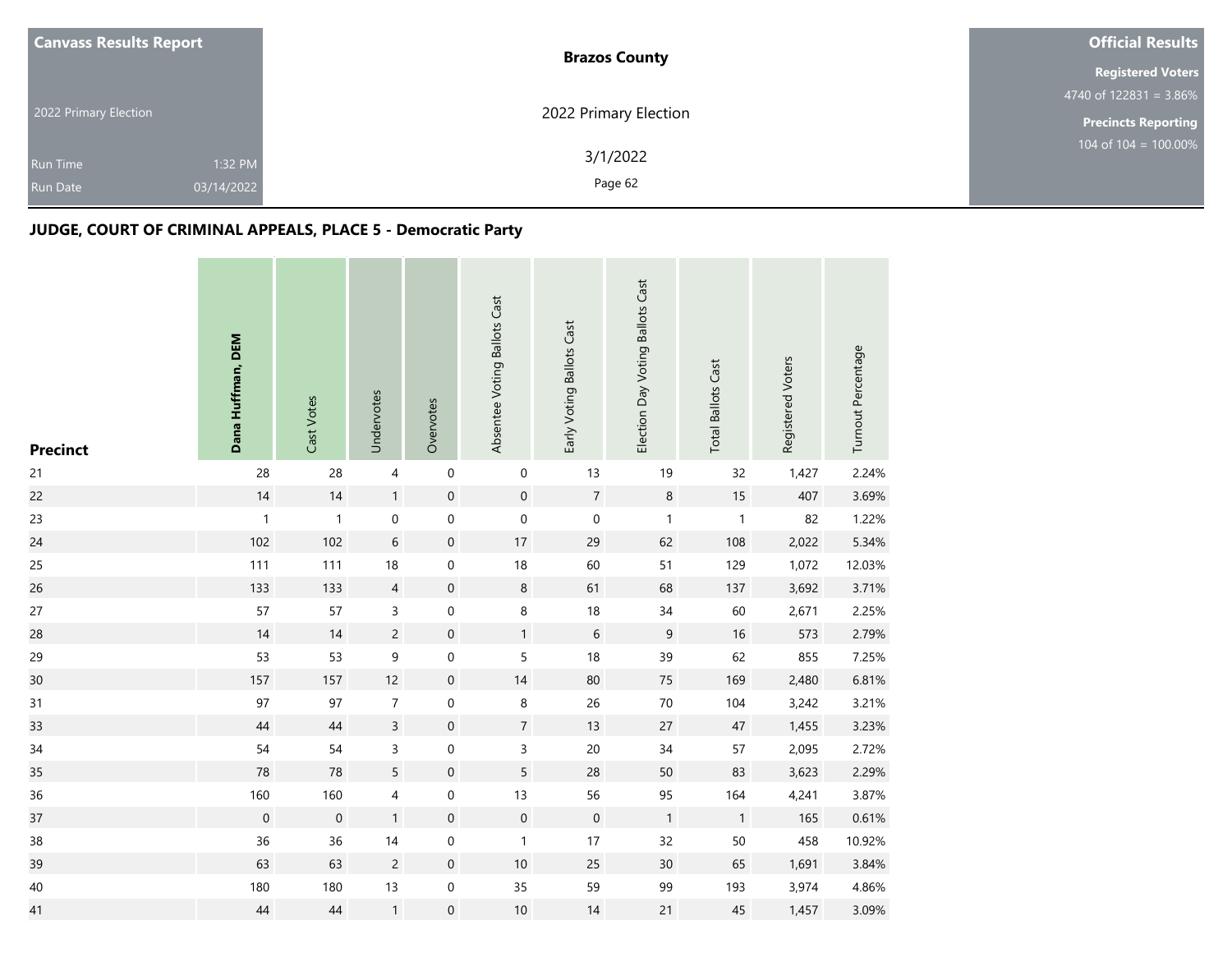|  | <b>Canvass Results Report</b> | <b>Brazos County</b>  | <b>Official Results</b>    |
|--|-------------------------------|-----------------------|----------------------------|
|  |                               |                       | <b>Registered Voters</b>   |
|  |                               |                       | 4740 of $122831 = 3.86\%$  |
|  | 2022 Primary Election         | 2022 Primary Election | <b>Precincts Reporting</b> |
|  | 1:32 PM<br><b>Run Time</b>    | 3/1/2022              | 104 of 104 = $100.00\%$    |
|  | 03/14/2022<br><b>Run Date</b> | Page 63               |                            |

| <b>Precinct</b> | Dana Huffman, DEM | Cast Votes          | Undervotes       | Overvotes        | Absentee Voting Ballots Cast | Early Voting Ballots Cast | Election Day Voting Ballots Cast | <b>Total Ballots Cast</b> | Registered Voters   | Turnout Percentage |
|-----------------|-------------------|---------------------|------------------|------------------|------------------------------|---------------------------|----------------------------------|---------------------------|---------------------|--------------------|
| 42              | $\boldsymbol{0}$  | $\mathbf 0$         | $\mbox{O}$       | $\boldsymbol{0}$ | 0                            | 0                         | $\boldsymbol{0}$                 | $\boldsymbol{0}$          | 0                   | 0.00%              |
| 43              | $\overline{7}$    | $\overline{7}$      | $\mathbf 0$      | $\mathbf 0$      | $\mathbf 0$                  | $\overline{c}$            | 5                                | $\overline{7}$            | 202                 | 3.47%              |
| 44              | $\overline{c}$    | $\overline{c}$      | $\mathbf 0$      | $\,0\,$          | 0                            | $\mathbf{1}$              | $\mathbf{1}$                     | $\overline{c}$            | 135                 | 1.48%              |
| 45              | $\mathbf{1}$      | $\mathbf{1}$        | $\mathbf 0$      | $\mathbf 0$      | $\mathbf 0$                  | $\boldsymbol{0}$          | $\mathbf{1}$                     | $\mathbf{1}$              | 155                 | 0.65%              |
| 46              | 21                | 21                  | $\overline{c}$   | $\mathbf 0$      | $\overline{c}$               | 13                        | $\,$ 8 $\,$                      | 23                        | 377                 | 6.10%              |
| 47              | 19                | 19                  | $\mathbf{1}$     | $\mathbf 0$      | $\mathbf{1}$                 | $10\,$                    | $\boldsymbol{9}$                 | 20                        | 485                 | 4.12%              |
| 48              | $\boldsymbol{7}$  | $\overline{7}$      | $\mathbf{1}$     | $\,0\,$          | $\pmb{0}$                    | 3                         | 5                                | $\,$ 8 $\,$               | 237                 | 3.38%              |
| 49              | $\boldsymbol{9}$  | 9                   | $\mathbf 0$      | $\boldsymbol{0}$ | $\boldsymbol{0}$             | $\overline{c}$            | $\boldsymbol{7}$                 | 9                         | 318                 | 2.83%              |
| 50              | $\boldsymbol{0}$  | 0                   | $\mbox{O}$       | $\boldsymbol{0}$ | 0                            | $\mathsf 0$               | $\mathbf 0$                      | $\boldsymbol{0}$          | $\overline{c}$      | 0.00%              |
| 51              | $\mathbf 0$       | $\mathsf{O}\xspace$ | $\mathbf 0$      | $\mathbf 0$      | $\mathsf{O}\xspace$          | $\mathbf 0$               | $\mathbf 0$                      | $\mathbf 0$               | $\mathsf{O}\xspace$ | 0.00%              |
| 52              | $\mbox{O}$        | 0                   | $\mbox{O}$       | $\boldsymbol{0}$ | 0                            | $\mathbf 0$               | $\mbox{O}$                       | $\boldsymbol{0}$          | 22                  | $0.00\%$           |
| 53              | $\sqrt{6}$        | $\sqrt{6}$          | $\mathbf{1}$     | $\boldsymbol{0}$ | $\mathsf{O}\xspace$          | 4                         | $\mathsf{3}$                     | $\overline{7}$            | 165                 | 4.24%              |
| 54              | 15                | 15                  | $\mathbf{1}$     | $\boldsymbol{0}$ | 4                            | 4                         | $\,8\,$                          | 16                        | 671                 | 2.38%              |
| 55              | ${\bf 78}$        | $78\,$              | $\,$ 6 $\,$      | $\mathbf 0$      | $\overline{7}$               | 25                        | 52                               | 84                        | 3,034               | 2.77%              |
| 56              | $\boldsymbol{0}$  | $\mathbf 0$         | $\boldsymbol{0}$ | $\boldsymbol{0}$ | 0                            | 0                         | $\pmb{0}$                        | $\boldsymbol{0}$          | 31                  | 0.00%              |
| 57              | 12                | 12                  | $\mathbf{1}$     | $\mathbf 0$      | $\overline{4}$               | 5                         | $\overline{4}$                   | 13                        | 288                 | 4.51%              |
| 58              | 18                | 18                  | $\overline{c}$   | $\boldsymbol{0}$ | 4                            | 3                         | 13                               | 20                        | 858                 | 2.33%              |
| 59              | $\mathbf 0$       | $\,0\,$             | $\sqrt{2}$       | $\mathbf 0$      | $\mathbf{1}$                 | $\mathbf{1}$              | $\boldsymbol{0}$                 | $\sqrt{2}$                | 32                  | 6.25%              |
| 60              | $\boldsymbol{0}$  | 0                   | $\mbox{O}$       | $\,0\,$          | 0                            | $\boldsymbol{0}$          | $\mathbf 0$                      | $\pmb{0}$                 | 95                  | 0.00%              |
| 61              | $\boldsymbol{0}$  | $\boldsymbol{0}$    | $\mbox{O}$       | $\mathbf 0$      | $\boldsymbol{0}$             | $\boldsymbol{0}$          | $\mathbf 0$                      | $\boldsymbol{0}$          | 53                  | 0.00%              |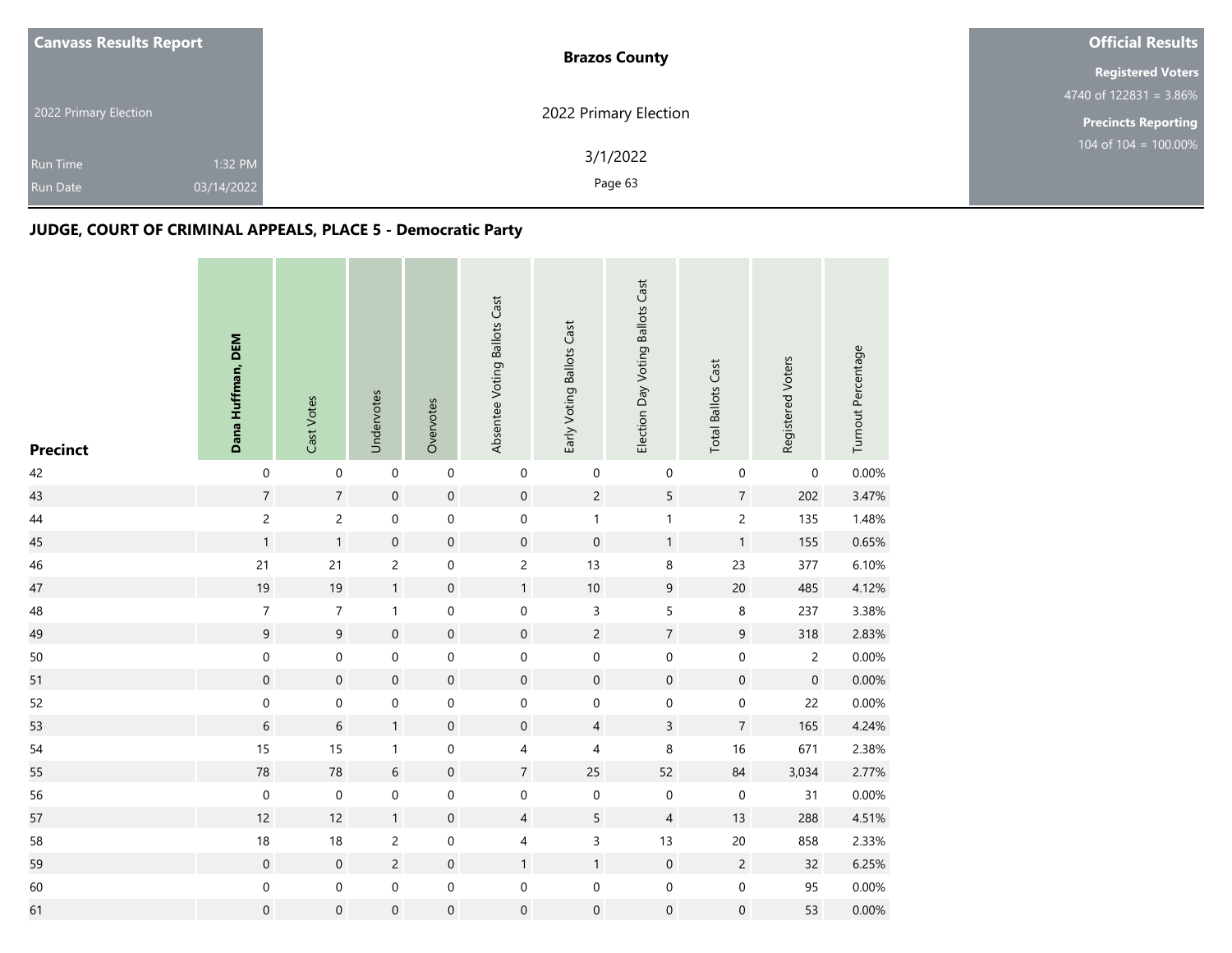| <b>Canvass Results Report</b> | <b>Brazos County</b>  | <b>Official Results</b>    |
|-------------------------------|-----------------------|----------------------------|
|                               |                       | <b>Registered Voters</b>   |
|                               |                       | 4740 of $122831 = 3.86\%$  |
| 2022 Primary Election         | 2022 Primary Election | <b>Precincts Reporting</b> |
| 1:32 PM                       | 3/1/2022              | 104 of 104 = $100.00\%$    |
| <b>Run Time</b>               |                       |                            |
| 03/14/2022<br><b>Run Date</b> | Page 64               |                            |

| <b>Precinct</b> | Dana Huffman, DEM | Cast Votes          | Undervotes          | Overvotes        | Absentee Voting Ballots Cast | Early Voting Ballots Cast | Election Day Voting Ballots Cast | <b>Total Ballots Cast</b> | Registered Voters | Turnout Percentage |
|-----------------|-------------------|---------------------|---------------------|------------------|------------------------------|---------------------------|----------------------------------|---------------------------|-------------------|--------------------|
| 62              | 32                | 32                  | $\overline{c}$      | $\,0\,$          | $\overline{c}$               | $\,8\,$                   | 24                               | 34                        | 1,089             | 3.12%              |
| 63              | 83                | 83                  | $\mathsf{3}$        | $\mathbf 0$      | $10\,$                       | 36                        | $40\,$                           | 86                        | 2,104             | 4.09%              |
| 64              | 88                | 88                  | 11                  | $\boldsymbol{0}$ | $20\,$                       | 30                        | 49                               | 99                        | 3,638             | 2.72%              |
| 65              | $\sqrt{6}$        | $\,$ 6 $\,$         | $\mathbf{1}$        | $\mathbf 0$      | $\mathbf 0$                  | $\overline{3}$            | $\sqrt{4}$                       | $\sqrt{7}$                | 250               | 2.80%              |
| 67              | $\boldsymbol{9}$  | 9                   | $\mathbf{1}$        | $\mathbf 0$      | 3                            | 5                         | $\overline{c}$                   | $10\,$                    | 441               | 2.27%              |
| 68              | $\mathbf 0$       | $\mathsf{O}\xspace$ | $\mathbf 0$         | $\mathbf 0$      | $\boldsymbol{0}$             | $\mathbf 0$               | $\mathbf 0$                      | $\mathbf 0$               | $\boldsymbol{0}$  | 0.00%              |
| 69              | 105               | 105                 | $\overline{4}$      | $\boldsymbol{0}$ | 3                            | 54                        | 52                               | 109                       | 3,886             | 2.80%              |
| 70              | 69                | 69                  | 5                   | $\mathbf 0$      | $\overline{3}$               | 35                        | 36                               | $74\,$                    | 1,384             | 5.35%              |
| $71\,$          | 4                 | 4                   | $\boldsymbol{0}$    | $\mathbf 0$      | $\mathbf 0$                  | $\mathbf{1}$              | $\mathsf{3}$                     | $\overline{4}$            | 113               | 3.54%              |
| 72              | $\mathbf{1}$      | $\mathbf{1}$        | $\mathbf 0$         | $\mathbf 0$      | $\boldsymbol{0}$             | $\mathbf 0$               | $\mathbf{1}$                     | $\mathbf{1}$              | 81                | 1.23%              |
| 73              | 66                | 66                  | 3                   | $\,0\,$          | $\overline{7}$               | 33                        | 29                               | 69                        | 2,940             | 2.35%              |
| 74              | 57                | 57                  | $\overline{3}$      | $\,0\,$          | $\mathbf 0$                  | 26                        | 34                               | 60                        | 1,988             | 3.02%              |
| 75              | 63                | 63                  | $\overline{2}$      | $\mathbf 0$      | $\mathbf{1}$                 | 29                        | 35                               | 65                        | 2,708             | 2.40%              |
| 76              | 137               | 137                 | $\overline{3}$      | $\mathbf 0$      | 22                           | 58                        | 60                               | 140                       | 2,962             | 4.73%              |
| $77\,$          | $10$              | 10                  | 3                   | $\pmb{0}$        | $\,$ 6 $\,$                  | 4                         | $\mathsf 3$                      | 13                        | 557               | 2.33%              |
| 78              | $\sqrt{4}$        | $\overline{4}$      | $\mathbf 0$         | $\mathbf 0$      | $\boldsymbol{0}$             | $\boldsymbol{0}$          | $\overline{4}$                   | $\overline{4}$            | 246               | 1.63%              |
| 79              | 4                 | 4                   | $\overline{c}$      | $\boldsymbol{0}$ | $\mathbf{1}$                 | $\overline{c}$            | $\mathsf 3$                      | 6                         | 80                | 7.50%              |
| 80              | 97                | 97                  | 5                   | $\,0\,$          | $\boldsymbol{6}$             | 49                        | 47                               | 102                       | 3,952             | 2.58%              |
| 81              | $\mathsf S$       | 5                   | $\mathsf{O}\xspace$ | $\,0\,$          | $\boldsymbol{0}$             | 4                         | $\mathbf{1}$                     | $\sqrt{5}$                | 64                | 7.81%              |
| 82              | 8                 | 8                   | $\mathbf 0$         | $\mathbf 0$      | $\overline{c}$               | 5                         | $\mathbf{1}$                     | $\bf 8$                   | 346               | 2.31%              |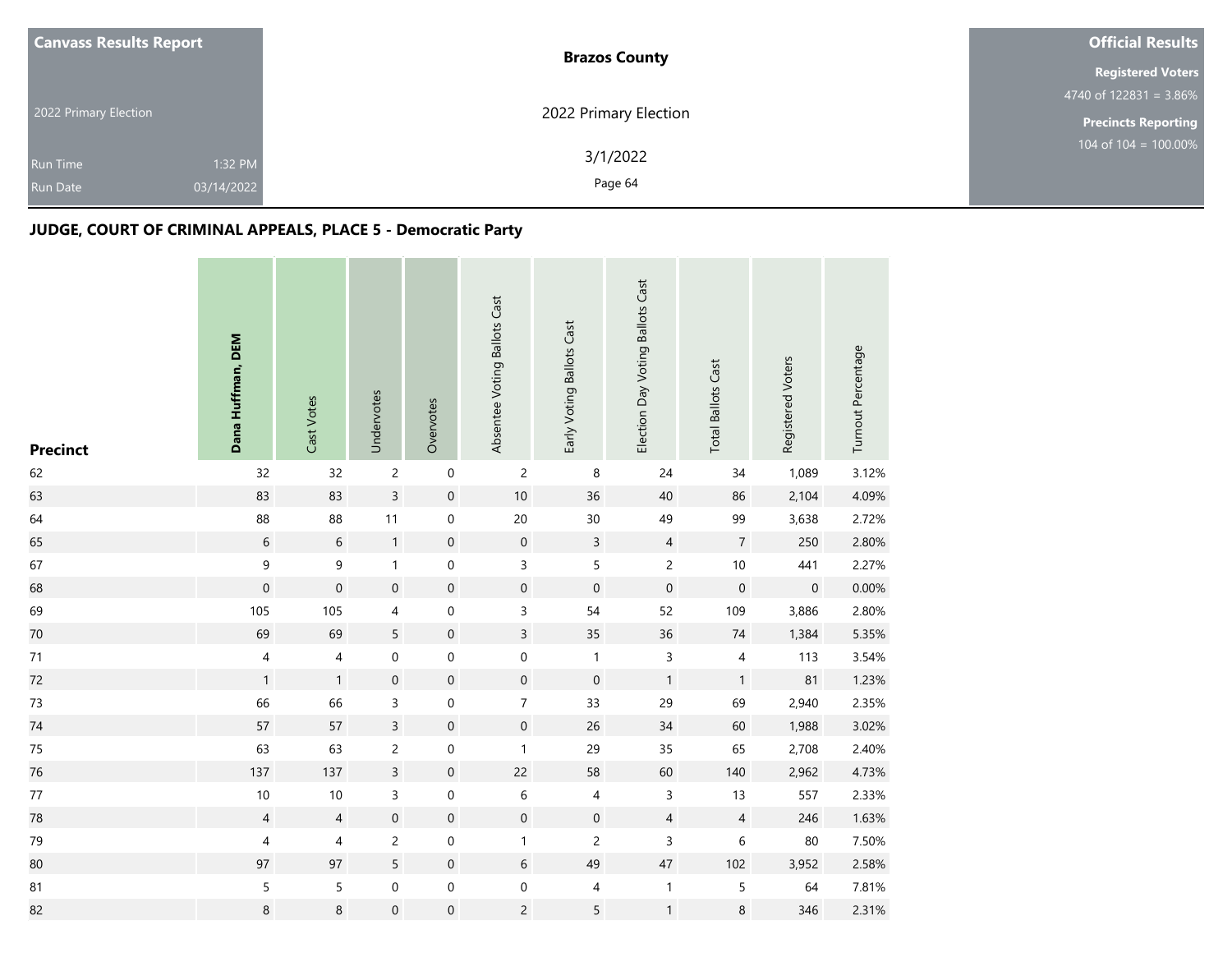|  | <b>Canvass Results Report</b> | <b>Brazos County</b>  | <b>Official Results</b>    |  |
|--|-------------------------------|-----------------------|----------------------------|--|
|  |                               |                       | <b>Registered Voters</b>   |  |
|  |                               |                       | 4740 of $122831 = 3.86\%$  |  |
|  | 2022 Primary Election         | 2022 Primary Election | <b>Precincts Reporting</b> |  |
|  | 1:32 PM<br><b>Run Time</b>    | 3/1/2022              | 104 of 104 = $100.00\%$    |  |
|  | 03/14/2022<br><b>Run Date</b> | Page 65               |                            |  |
|  |                               |                       |                            |  |

| <b>Precinct</b> | Dana Huffman, DEM   | Cast Votes          | Undervotes       | Overvotes        | Absentee Voting Ballots Cast | Early Voting Ballots Cast | Election Day Voting Ballots Cast | <b>Total Ballots Cast</b> | Registered Voters | Turnout Percentage |
|-----------------|---------------------|---------------------|------------------|------------------|------------------------------|---------------------------|----------------------------------|---------------------------|-------------------|--------------------|
| $\bf 84$        | $\pmb{0}$           | $\mathsf{O}\xspace$ | $\mbox{O}$       | $\,0\,$          | $\mathbf 0$                  | $\pmb{0}$                 | $\boldsymbol{0}$                 | $\pmb{0}$                 | $\overline{c}$    | 0.00%              |
| 85              | $\mathbf 0$         | $\mathsf{O}\xspace$ | $\mathbf 0$      | $\mathbf 0$      | $\boldsymbol{0}$             | $\mathbf 0$               | $\mathbf 0$                      | $\mathbf 0$               | $\overline{3}$    | 0.00%              |
| 86              | $\boldsymbol{0}$    | $\mathbf 0$         | $\mbox{O}$       | $\boldsymbol{0}$ | $\mathbf 0$                  | $\mathbf 0$               | $\pmb{0}$                        | $\mathbf 0$               | $\mathbf 0$       | 0.00%              |
| 87              | $\mathbf 0$         | $\mathsf{O}\xspace$ | $\mathbf 0$      | $\mathbf 0$      | $\mathbf 0$                  | $\mathbf 0$               | $\mathbf 0$                      | $\boldsymbol{0}$          | $\boldsymbol{0}$  | 0.00%              |
| 88              | 109                 | 109                 | 4                | $\boldsymbol{0}$ | 12                           | 44                        | 57                               | 113                       | 3,262             | 3.46%              |
| 90              | $\mathbf 1$         | $\mathbf{1}$        | $\mathbf{1}$     | $\mathbf 0$      | $\mathbf 0$                  | $\mathbf 0$               | $\sqrt{2}$                       | $\sqrt{2}$                | 33                | 6.06%              |
| 91              | $\boldsymbol{0}$    | 0                   | $\pmb{0}$        | $\boldsymbol{0}$ | $\boldsymbol{0}$             | $\boldsymbol{0}$          | $\mathbf 0$                      | $\mathbf 0$               | 8                 | 0.00%              |
| 92              | $\boldsymbol{0}$    | $\mathbf 0$         | $\mathbf 0$      | $\mathbf 0$      | $\mathbf 0$                  | $\mathbf 0$               | $\mathbf 0$                      | $\mathbf 0$               | $\boldsymbol{0}$  | 0.00%              |
| 93              | $\boldsymbol{0}$    | 0                   | $\boldsymbol{0}$ | $\mathbf 0$      | $\boldsymbol{0}$             | $\pmb{0}$                 | $\boldsymbol{0}$                 | $\pmb{0}$                 | $\boldsymbol{0}$  | 0.00%              |
| 94              | $\mathbf 0$         | $\mathbf 0$         | $\mathbf 0$      | $\mathbf 0$      | $\mathbf 0$                  | $\mathbf 0$               | $\mathbf 0$                      | $\mathbf 0$               | $\boldsymbol{0}$  | 0.00%              |
| 95              | $\,0\,$             | $\mathbf 0$         | $\boldsymbol{0}$ | $\mathbf 0$      | $\mathbf 0$                  | $\mathbf 0$               | $\boldsymbol{0}$                 | $\mathbf 0$               | $\boldsymbol{0}$  | 0.00%              |
| 96              | $\mathsf{O}\xspace$ | $\mathbf 0$         | $\mathbf 0$      | $\mathbf 0$      | $\boldsymbol{0}$             | $\mathbf 0$               | $\mathbf 0$                      | $\mathsf{O}\xspace$       | 1                 | 0.00%              |
| 97              | $\boldsymbol{0}$    | 0                   | 0                | $\boldsymbol{0}$ | $\boldsymbol{0}$             | $\boldsymbol{0}$          | $\boldsymbol{0}$                 | $\pmb{0}$                 | 0                 | 0.00%              |
| 98              | $\mathbf 0$         | $\boldsymbol{0}$    | $\boldsymbol{0}$ | $\mathbf 0$      | $\mathbf 0$                  | $\mathbf 0$               | $\mathbf 0$                      | $\boldsymbol{0}$          | $\overline{4}$    | 0.00%              |
| 99              | $\pmb{0}$           | $\mathbf 0$         | $\boldsymbol{0}$ | $\mathbf 0$      | $\boldsymbol{0}$             | $\mathbf 0$               | $\boldsymbol{0}$                 | $\boldsymbol{0}$          | $\mathbf{1}$      | 0.00%              |
| 100             | 42                  | 42                  | $\sqrt{2}$       | $\mathbf 0$      | $\overline{c}$               | 12                        | $30\,$                           | $44\,$                    | 1,724             | 2.55%              |
| 101             | $\mathsf S$         | 5                   | $\pmb{0}$        | $\boldsymbol{0}$ | $\mathbf{1}$                 | $\mathbf{1}$              | $\mathsf 3$                      | $\mathsf S$               | 50                | 10.00%             |
| 102             | $\mathbf 0$         | $\boldsymbol{0}$    | $\mathbf 0$      | $\mathbf 0$      | $\mathbf 0$                  | $\boldsymbol{0}$          | $\mathbf 0$                      | $\boldsymbol{0}$          | $\boldsymbol{0}$  | 0.00%              |
| 105             | $\overline{c}$      | $\overline{c}$      | $\boldsymbol{0}$ | $\boldsymbol{0}$ | $\boldsymbol{0}$             | $\mathbf{1}$              | $\mathbf{1}$                     | $\overline{c}$            | $74\,$            | 2.70%              |
| <b>Totals</b>   | 4,392               | 4,392               | 335              | $\pmb{0}$        | 465                          | 1,844                     | 2,418                            | 4,727                     | 122,831           | 3.85%              |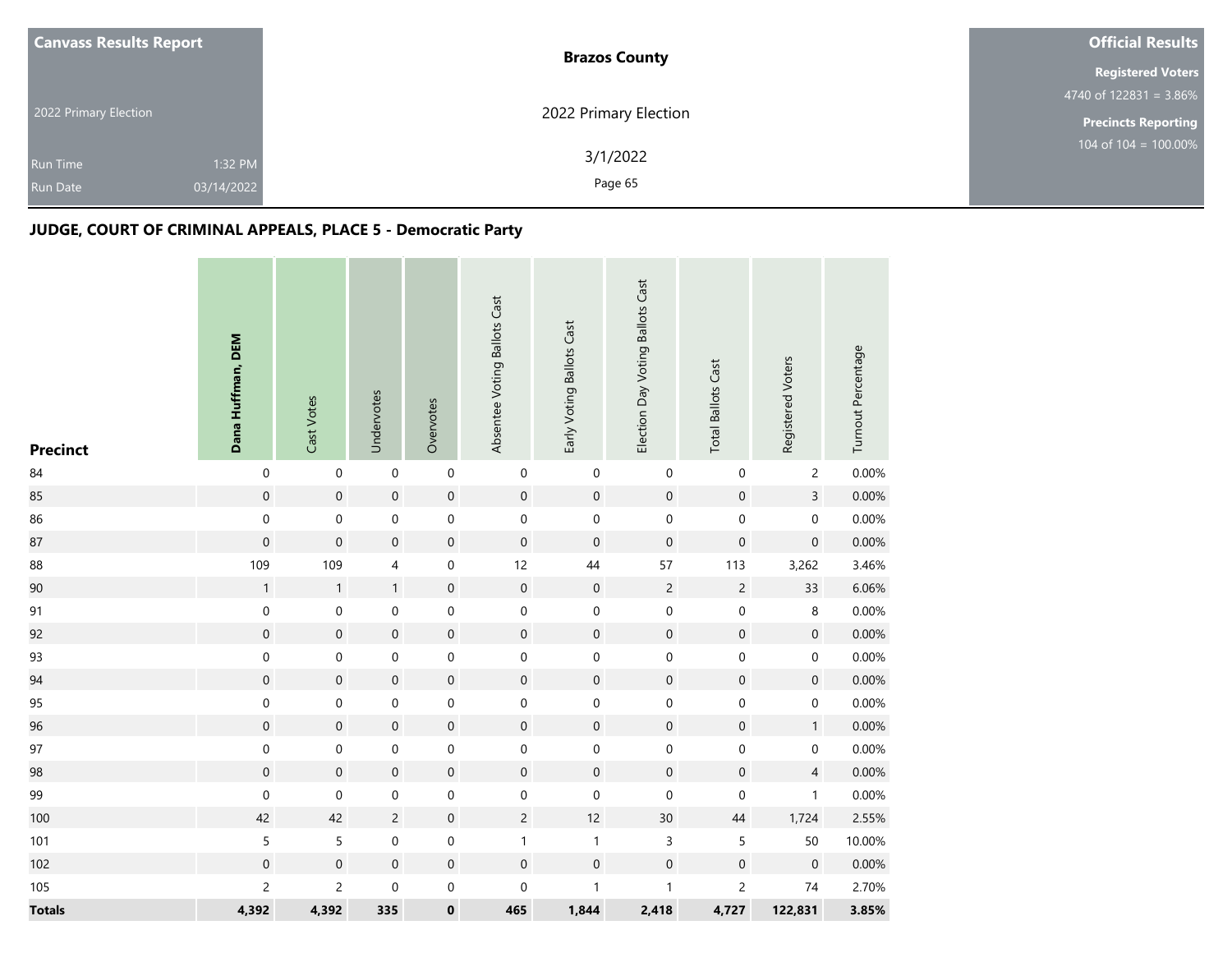| <b>Canvass Results Report</b> | <b>Brazos County</b>  | <b>Official Results</b>    |
|-------------------------------|-----------------------|----------------------------|
|                               |                       | <b>Registered Voters</b>   |
|                               |                       | 4740 of $122831 = 3.86\%$  |
| 2022 Primary Election         | 2022 Primary Election | <b>Precincts Reporting</b> |
|                               | 3/1/2022              | 104 of 104 = $100.00\%$    |
| 1:32 PM<br><b>Run Time</b>    |                       |                            |
| 03/14/2022<br><b>Run Date</b> | Page 66               |                            |

| <b>Precinct</b>          | Robert Johnson, DEM | Cast Votes | Undervotes     | Overvotes           | Absentee Voting Ballots Cast | Early Voting Ballots Cast | Election Day Voting Ballots Cast | <b>Total Ballots Cast</b> | Registered Voters | Turnout Percentage |
|--------------------------|---------------------|------------|----------------|---------------------|------------------------------|---------------------------|----------------------------------|---------------------------|-------------------|--------------------|
| $\mathbf{1}$             | 45                  | 45         | $\overline{c}$ | $\mathbf 0$         | 5                            | $\mathsf 9$               | 33                               | 47                        | 2,144             | 2.19%              |
| $\overline{c}$           | 55                  | 55         | $\overline{7}$ | $\mathbf 0$         | 8                            | 32                        | 22                               | 62                        | 2,549             | 2.43%              |
| $\mathsf 3$              | 55                  | 55         | $\overline{2}$ | $\pmb{0}$           | 8                            | 28                        | 21                               | 57                        | 1,018             | 5.60%              |
| $\overline{\mathcal{L}}$ | 182                 | 182        | 23             | $\mathbf 0$         | 15                           | 105                       | 85                               | 205                       | 1,736             | 11.81%             |
| $\sqrt{5}$               | $40\,$              | 40         | 6              | $\mathsf{O}\xspace$ | $\,$ 6 $\,$                  | 22                        | $18\,$                           | 46                        | 1,822             | 2.52%              |
| $\boldsymbol{6}$         | 21                  | 21         | $\mathbf{1}$   | $\boldsymbol{0}$    | $\mathsf{3}$                 | $\mathsf 9$               | $10\,$                           | 22                        | 1,042             | 2.11%              |
| $\boldsymbol{7}$         | 45                  | 45         | 3              | $\pmb{0}$           | 4                            | 23                        | 21                               | 48                        | 1,841             | 2.61%              |
| $\bf 8$                  | 62                  | 62         | $\overline{4}$ | $\mathbf 0$         | $10$                         | 16                        | $40\,$                           | 66                        | 1,681             | 3.93%              |
| $\mathsf 9$              | 59                  | 59         | 3              | $\,0\,$             | $\,$ 6 $\,$                  | 24                        | 32                               | 62                        | 1,582             | 3.92%              |
| 10                       | 106                 | 106        | $\overline{7}$ | $\mathbf 0$         | 8                            | 51                        | 54                               | 113                       | 4,098             | 2.76%              |
| 11                       | 111                 | 111        | $\mathbf{1}$   | $\mathsf{O}\xspace$ | 9                            | 35                        | 68                               | 112                       | 3,063             | 3.66%              |
| 12                       | 176                 | 176        | 16             | $\mathbf 0$         | 24                           | 64                        | 104                              | 192                       | 4,203             | 4.57%              |
| 13                       | 111                 | 111        | 3              | $\mathsf{O}\xspace$ | $10$                         | 38                        | 66                               | 114                       | 2,325             | 4.90%              |
| 14                       | 127                 | 127        | 17             | $\mathbf 0$         | 12                           | 48                        | 84                               | 144                       | 3,029             | 4.75%              |
| 15                       | 143                 | 143        | 15             | $\boldsymbol{0}$    | 26                           | 54                        | ${\bf 78}$                       | 158                       | 3,086             | 5.12%              |
| 16                       | 72                  | 72         | 11             | $\boldsymbol{0}$    | $\,8\,$                      | 38                        | 37                               | 83                        | 1,411             | 5.88%              |
| 17                       | 190                 | 190        | $27\,$         | $\,0\,$             | $10$                         | 105                       | 102                              | 217                       | 3,205             | 6.77%              |
| 18                       | 58                  | 58         | 11             | $\mathbf 0$         | 5                            | 30 <sup>°</sup>           | $34\,$                           | 69                        | 565               | 12.21%             |
| 19                       | $19$                | 19         | $\mathbf{1}$   | $\mathsf{O}\xspace$ | $\mathbf{1}$                 | 12                        | $\sqrt{7}$                       | $20\,$                    | 411               | 4.87%              |
| 20                       | 73                  | 73         | 5              | $\pmb{0}$           | $\boldsymbol{0}$             | 38                        | $40\,$                           | 78                        | 3,187             | 2.45%              |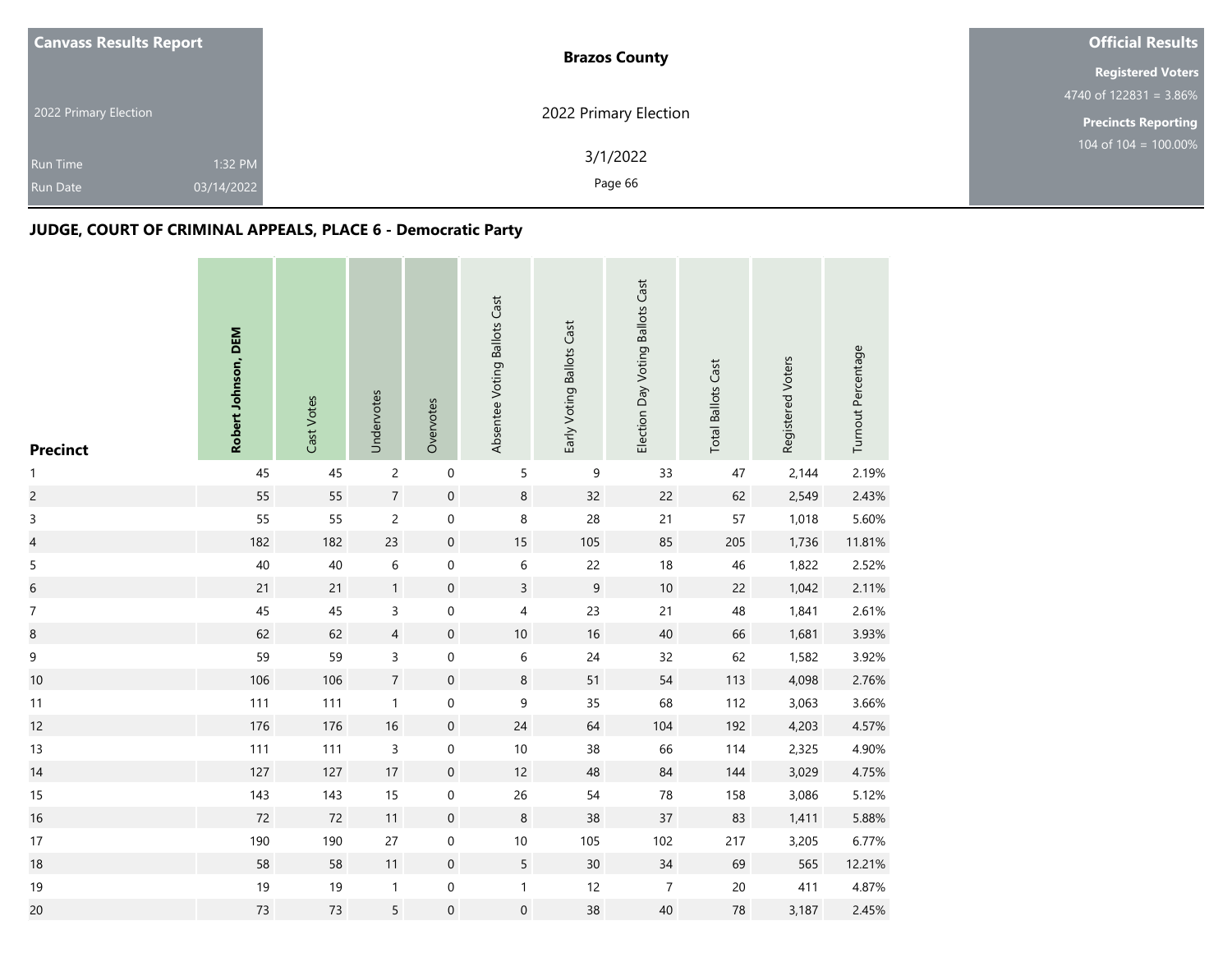| <b>Canvass Results Report</b> | <b>Brazos County</b>  | <b>Official Results</b>    |
|-------------------------------|-----------------------|----------------------------|
|                               |                       | <b>Registered Voters</b>   |
|                               |                       | 4740 of $122831 = 3.86\%$  |
| 2022 Primary Election         | 2022 Primary Election | <b>Precincts Reporting</b> |
|                               | 3/1/2022              | 104 of 104 = $100.00\%$    |
| 1:32 PM<br><b>Run Time</b>    |                       |                            |
| 03/14/2022<br><b>Run Date</b> | Page 67               |                            |

| <b>Precinct</b> | Robert Johnson, DEM | Cast Votes   | Undervotes     | Overvotes           | Absentee Voting Ballots Cast | Early Voting Ballots Cast | Election Day Voting Ballots Cast | <b>Total Ballots Cast</b> | Registered Voters | Turnout Percentage |
|-----------------|---------------------|--------------|----------------|---------------------|------------------------------|---------------------------|----------------------------------|---------------------------|-------------------|--------------------|
| 21              | 28                  | 28           | $\overline{4}$ | $\,0\,$             | $\boldsymbol{0}$             | 13                        | 19                               | 32                        | 1,427             | 2.24%              |
| 22              | 15                  | 15           | $\mathbf 0$    | $\mathbf 0$         | $\boldsymbol{0}$             | $\overline{7}$            | $\,8\,$                          | $15\,$                    | 407               | 3.69%              |
| 23              | $\mathbf{1}$        | $\mathbf{1}$ | $\mathbf 0$    | $\boldsymbol{0}$    | $\mathsf{O}\xspace$          | $\mathbf 0$               | $\mathbf{1}$                     | $\mathbf{1}$              | 82                | 1.22%              |
| 24              | 102                 | 102          | $\,$ 6 $\,$    | $\,0\,$             | 17                           | 29                        | 62                               | 108                       | 2,022             | 5.34%              |
| 25              | 110                 | 110          | 19             | $\mathbf 0$         | 18                           | 60                        | 51                               | 129                       | 1,072             | 12.03%             |
| 26              | 132                 | 132          | $\overline{5}$ | $\mathbf 0$         | $\,8\,$                      | 61                        | 68                               | 137                       | 3,692             | 3.71%              |
| 27              | 56                  | 56           | 4              | $\boldsymbol{0}$    | $\bf 8$                      | 18                        | 34                               | 60                        | 2,671             | 2.25%              |
| 28              | 14                  | 14           | $\overline{c}$ | $\mathbf 0$         | $\mathbf{1}$                 | $\,$ 6 $\,$               | $\mathsf 9$                      | 16                        | 573               | 2.79%              |
| 29              | 53                  | 53           | $\mathsf 9$    | $\mathbf 0$         | 5                            | 18                        | 39                               | 62                        | 855               | 7.25%              |
| 30              | 154                 | 154          | 15             | $\mathsf{O}\xspace$ | 14                           | 80                        | 75                               | 169                       | 2,480             | 6.81%              |
| 31              | 95                  | 95           | 9              | $\,0\,$             | $\,8\,$                      | 26                        | 70                               | 104                       | 3,242             | 3.21%              |
| 33              | 43                  | 43           | $\overline{4}$ | $\,0\,$             | $\overline{7}$               | 13                        | 27                               | $47\,$                    | 1,455             | 3.23%              |
| 34              | 54                  | 54           | 3              | $\mathbf 0$         | 3                            | 20                        | 34                               | 57                        | 2,095             | 2.72%              |
| 35              | 78                  | 78           | 5              | $\mathbf 0$         | 5                            | 28                        | 50                               | 83                        | 3,623             | 2.29%              |
| 36              | 161                 | 161          | 3              | $\pmb{0}$           | 13                           | 56                        | 95                               | 164                       | 4,241             | 3.87%              |
| 37              | $\boldsymbol{0}$    | $\mathbf 0$  | $\mathbf{1}$   | $\mathbf 0$         | $\boldsymbol{0}$             | $\boldsymbol{0}$          | $\mathbf{1}$                     | $\mathbf{1}$              | 165               | 0.61%              |
| 38              | 38                  | 38           | 12             | $\boldsymbol{0}$    | $\mathbf{1}$                 | 17                        | 32                               | 50                        | 458               | 10.92%             |
| 39              | 63                  | 63           | $\overline{c}$ | $\,0\,$             | $10$                         | 25                        | 30                               | 65                        | 1,691             | 3.84%              |
| 40              | 177                 | 177          | 16             | $\,0\,$             | 35                           | 59                        | 99                               | 193                       | 3,974             | 4.86%              |
| 41              | 44                  | 44           | $\mathbf{1}$   | $\mathbf 0$         | 10                           | 14                        | 21                               | 45                        | 1,457             | 3.09%              |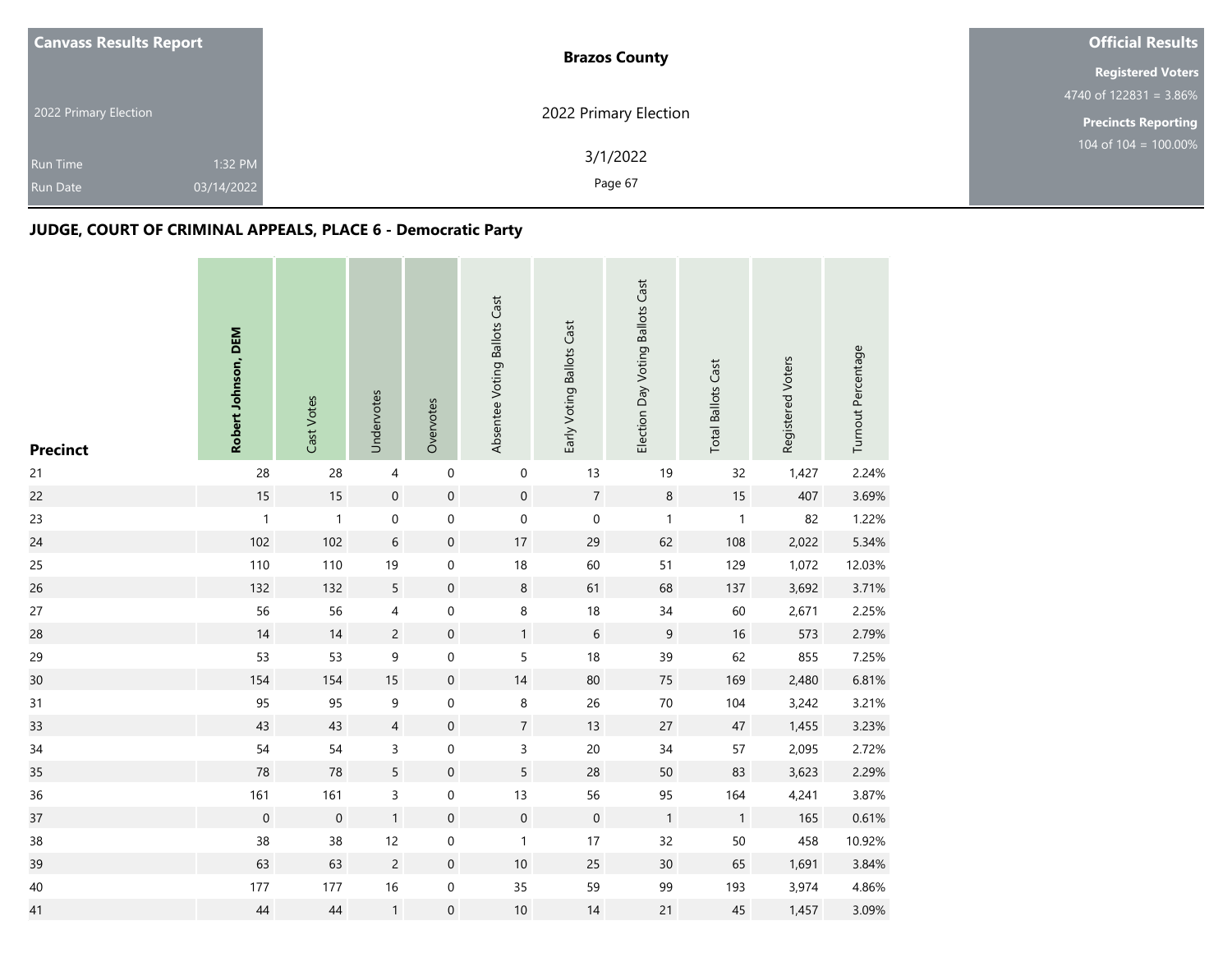| <b>Canvass Results Report</b>      |                       | <b>Brazos County</b>  | <b>Official Results</b>    |
|------------------------------------|-----------------------|-----------------------|----------------------------|
|                                    |                       |                       | <b>Registered Voters</b>   |
|                                    |                       |                       | 4740 of $122831 = 3.86\%$  |
| 2022 Primary Election              |                       | 2022 Primary Election | <b>Precincts Reporting</b> |
| <b>Run Time</b><br><b>Run Date</b> | 1:32 PM<br>03/14/2022 | 3/1/2022<br>Page 68   | 104 of $104 = 100.00\%$    |
|                                    |                       |                       |                            |

| <b>Precinct</b> | Robert Johnson, DEM | Cast Votes               | Undervotes          | Overvotes        | Absentee Voting Ballots Cast | Early Voting Ballots Cast | Election Day Voting Ballots Cast | <b>Total Ballots Cast</b> | Registered Voters   | Turnout Percentage |
|-----------------|---------------------|--------------------------|---------------------|------------------|------------------------------|---------------------------|----------------------------------|---------------------------|---------------------|--------------------|
| 42              | $\boldsymbol{0}$    | $\mathbf 0$              | $\boldsymbol{0}$    | $\boldsymbol{0}$ | $\pmb{0}$                    | 0                         | $\boldsymbol{0}$                 | $\boldsymbol{0}$          | 0                   | 0.00%              |
| 43              | $\sqrt{7}$          | $\overline{7}$           | $\mathbf 0$         | $\mathbf 0$      | $\mathbf 0$                  | $\overline{c}$            | 5                                | $\overline{7}$            | 202                 | 3.47%              |
| $44\,$          | $\overline{c}$      | $\overline{c}$           | $\mathsf{O}\xspace$ | $\,0\,$          | $\boldsymbol{0}$             | $\mathbf{1}$              | $\mathbf{1}$                     | $\overline{c}$            | 135                 | 1.48%              |
| 45              | $\mathbf{1}$        | $\mathbf{1}$             | $\mbox{O}$          | $\mathbf 0$      | $\mathbf 0$                  | $\mathbf 0$               | $\mathbf{1}$                     | $\mathbf{1}$              | 155                 | 0.65%              |
| 46              | 23                  | 23                       | 0                   | $\mathbf 0$      | $\overline{c}$               | 13                        | $\,8\,$                          | 23                        | 377                 | 6.10%              |
| 47              | $18\,$              | 18                       | $\overline{c}$      | $\mathbf 0$      | $\mathbf{1}$                 | $10\,$                    | $\boldsymbol{9}$                 | $20$                      | 485                 | 4.12%              |
| 48              | $\boldsymbol{7}$    | $\overline{\mathcal{I}}$ | $\mathbf{1}$        | $\,0\,$          | $\mathbf 0$                  | 3                         | 5                                | $\, 8$                    | 237                 | 3.38%              |
| 49              | $\boldsymbol{9}$    | $9\,$                    | $\boldsymbol{0}$    | $\mathbf 0$      | $\mathbf 0$                  | $\overline{c}$            | $\boldsymbol{7}$                 | 9                         | 318                 | 2.83%              |
| 50              | $\boldsymbol{0}$    | $\boldsymbol{0}$         | $\boldsymbol{0}$    | $\boldsymbol{0}$ | $\boldsymbol{0}$             | $\mathbf 0$               | $\boldsymbol{0}$                 | $\mathbf 0$               | $\overline{c}$      | 0.00%              |
| 51              | $\mathbf 0$         | $\mathbf 0$              | $\boldsymbol{0}$    | $\mathbf 0$      | $\mathbf 0$                  | $\mathbf 0$               | $\mathbf 0$                      | $\mathbf 0$               | $\mathsf{O}\xspace$ | 0.00%              |
| 52              | $\mbox{O}$          | $\mathbf 0$              | $\boldsymbol{0}$    | $\boldsymbol{0}$ | $\mathbf 0$                  | $\boldsymbol{0}$          | $\boldsymbol{0}$                 | $\boldsymbol{0}$          | 22                  | $0.00\%$           |
| 53              | $\,6\,$             | $\sqrt{6}$               | $\mathbf{1}$        | $\mathbf 0$      | $\boldsymbol{0}$             | 4                         | $\overline{3}$                   | $\overline{7}$            | 165                 | 4.24%              |
| 54              | 15                  | 15                       | $\mathbf{1}$        | $\boldsymbol{0}$ | 4                            | 4                         | 8                                | 16                        | 671                 | 2.38%              |
| 55              | ${\bf 78}$          | 78                       | $\,$ 6 $\,$         | $\mathbf 0$      | $\overline{7}$               | 25                        | 52                               | 84                        | 3,034               | 2.77%              |
| 56              | $\boldsymbol{0}$    | $\pmb{0}$                | 0                   | $\pmb{0}$        | $\boldsymbol{0}$             | 0                         | $\boldsymbol{0}$                 | $\boldsymbol{0}$          | 31                  | 0.00%              |
| 57              | 12                  | 12                       | $\mathbf{1}$        | $\mathbf 0$      | 4                            | 5                         | $\overline{\mathcal{A}}$         | 13                        | 288                 | 4.51%              |
| 58              | $18$                | 18                       | $\overline{c}$      | $\boldsymbol{0}$ | 4                            | 3                         | 13                               | 20                        | 858                 | 2.33%              |
| 59              | $\mathbf 0$         | $\mathbf 0$              | $\overline{c}$      | $\mathbf 0$      | $\mathbf{1}$                 | $\mathbf{1}$              | $\mathbf 0$                      | $\sqrt{2}$                | 32                  | 6.25%              |
| 60              | $\pmb{0}$           | 0                        | $\mathbf 0$         | $\boldsymbol{0}$ | $\mathbf 0$                  | $\boldsymbol{0}$          | $\boldsymbol{0}$                 | $\pmb{0}$                 | 95                  | 0.00%              |
| 61              | $\mathbf 0$         | $\boldsymbol{0}$         | $\mathbf 0$         | $\mbox{O}$       | 0                            | $\mathbf 0$               | $\mathbf 0$                      | $\mathbf 0$               | 53                  | 0.00%              |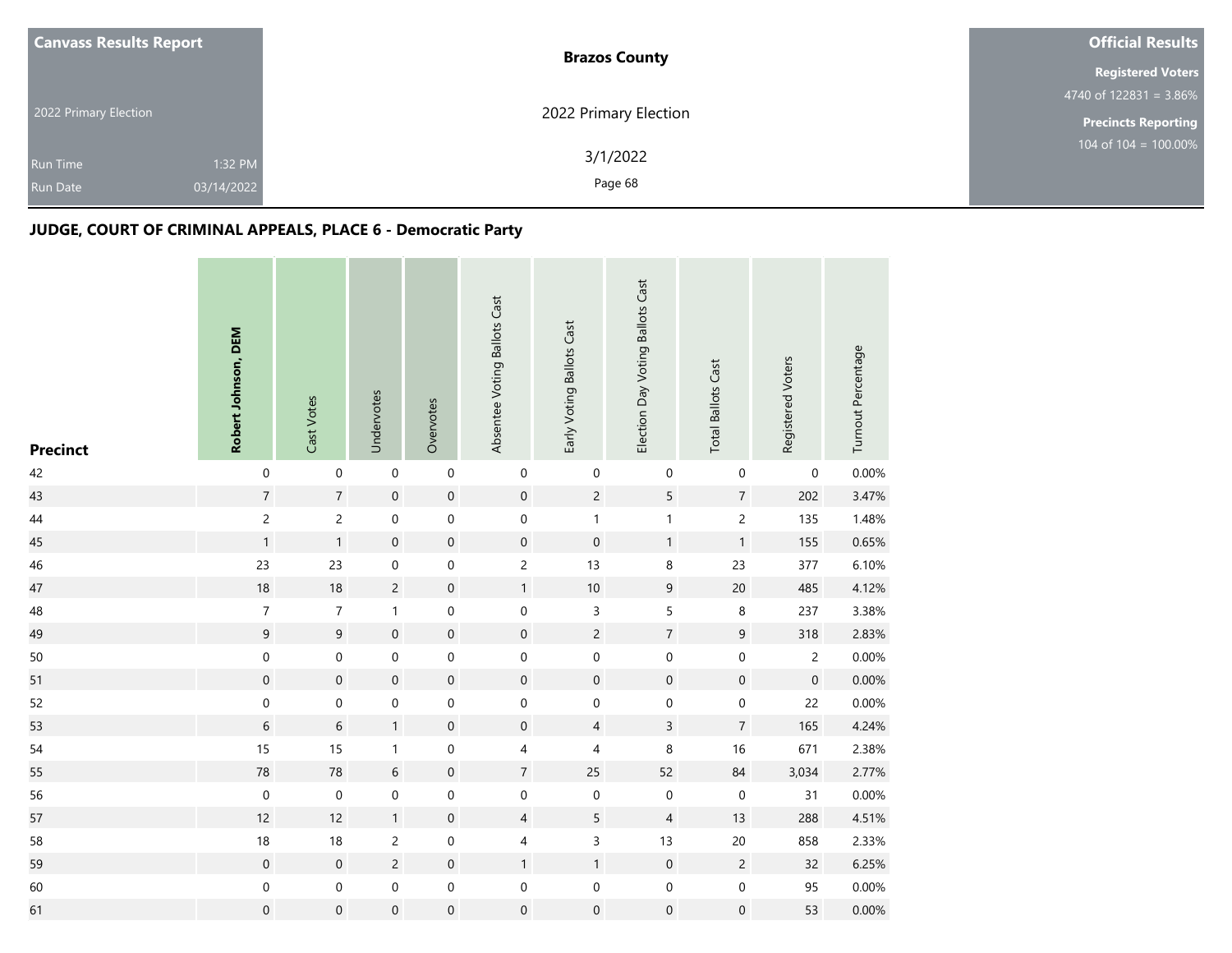| <b>Canvass Results Report</b> | <b>Brazos County</b>  | <b>Official Results</b>    |
|-------------------------------|-----------------------|----------------------------|
|                               |                       | <b>Registered Voters</b>   |
|                               |                       | 4740 of $122831 = 3.86\%$  |
| 2022 Primary Election         | 2022 Primary Election | <b>Precincts Reporting</b> |
|                               | 3/1/2022              | 104 of 104 = $100.00\%$    |
| 1:32 PM<br><b>Run Time</b>    |                       |                            |
| 03/14/2022<br><b>Run Date</b> | Page 69               |                            |

| <b>Precinct</b> | Robert Johnson, DEM | Cast Votes     | Undervotes          | Overvotes           | Absentee Voting Ballots Cast | Early Voting Ballots Cast | Election Day Voting Ballots Cast | <b>Total Ballots Cast</b> | Registered Voters   | Turnout Percentage |
|-----------------|---------------------|----------------|---------------------|---------------------|------------------------------|---------------------------|----------------------------------|---------------------------|---------------------|--------------------|
| 62              | 33                  | 33             | $\mathbf{1}$        | $\mathbf 0$         | $\overline{c}$               | $\,8\,$                   | 24                               | 34                        | 1,089               | 3.12%              |
| 63              | 82                  | 82             | $\overline{4}$      | $\mathbf 0$         | $10\,$                       | 36                        | $40\,$                           | 86                        | 2,104               | 4.09%              |
| 64              | 88                  | 88             | 11                  | $\mathbf 0$         | $20\,$                       | 30                        | 49                               | 99                        | 3,638               | 2.72%              |
| 65              | $\sqrt{6}$          | $\,$ 6 $\,$    | $\mathbf{1}$        | $\mathbf 0$         | $\mathbf 0$                  | $\mathsf{3}$              | $\overline{4}$                   | $\sqrt{7}$                | 250                 | 2.80%              |
| 67              | $\mathsf 9$         | 9              | $\mathbf{1}$        | $\mathsf{O}\xspace$ | 3                            | 5                         | $\overline{c}$                   | $10\,$                    | 441                 | 2.27%              |
| 68              | $\mathbf 0$         | $\mathbf 0$    | $\mathbf 0$         | $\mathbf 0$         | $\mathbf 0$                  | $\mathbf 0$               | $\mathbf 0$                      | $\mathbf 0$               | $\mathsf{O}\xspace$ | 0.00%              |
| 69              | 106                 | 106            | 3                   | 0                   | 3                            | 54                        | 52                               | 109                       | 3,886               | 2.80%              |
| $70\,$          | $70\,$              | $70\,$         | $\overline{4}$      | $\mathbf 0$         | $\overline{3}$               | 35                        | 36                               | $74\,$                    | 1,384               | 5.35%              |
| $71\,$          | 4                   | $\overline{4}$ | 0                   | $\boldsymbol{0}$    | $\mathbf 0$                  | $\mathbf{1}$              | $\mathsf{3}$                     | $\overline{4}$            | 113                 | 3.54%              |
| 72              | $\mathbf{1}$        | $\mathbf{1}$   | $\mathsf{O}\xspace$ | $\mathbf 0$         | $\mathbf 0$                  | $\mathbf 0$               | $\mathbf{1}$                     | $\mathbf{1}$              | 81                  | 1.23%              |
| 73              | 66                  | 66             | 3                   | $\mathbf 0$         | $\overline{7}$               | 33                        | 29                               | 69                        | 2,940               | 2.35%              |
| 74              | 57                  | 57             | $\overline{3}$      | $\mathbf 0$         | $\mathsf{O}\xspace$          | 26                        | 34                               | 60                        | 1,988               | 3.02%              |
| 75              | 64                  | 64             | $\mathbf{1}$        | 0                   | $\mathbf{1}$                 | 29                        | 35                               | 65                        | 2,708               | 2.40%              |
| 76              | 132                 | 132            | $\,8\,$             | $\mathbf 0$         | 22                           | 58                        | 60                               | 140                       | 2,962               | 4.73%              |
| $77\,$          | $10\,$              | $10$           | 3                   | $\boldsymbol{0}$    | $\,6\,$                      | 4                         | 3                                | 13                        | 557                 | 2.33%              |
| 78              | $\overline{4}$      | $\overline{4}$ | $\mathbf 0$         | $\mathbf 0$         | $\boldsymbol{0}$             | $\boldsymbol{0}$          | $\overline{4}$                   | $\overline{4}$            | 246                 | 1.63%              |
| 79              | 4                   | 4              | $\overline{c}$      | $\mathbf 0$         | $\mathbf{1}$                 | $\overline{c}$            | 3                                | 6                         | $80\,$              | 7.50%              |
| 80              | 96                  | 96             | 6                   | $\mathbf 0$         | 6                            | 49                        | $47\,$                           | 102                       | 3,952               | 2.58%              |
| 81              | 5                   | 5              | 0                   | $\mathbf 0$         | $\mathsf{O}\xspace$          | 4                         | $\mathbf{1}$                     | $\mathsf S$               | 64                  | 7.81%              |
| 82              | $\,8\,$             | $\,8\,$        | $\mathsf{O}\xspace$ | $\mathbf 0$         | $\overline{c}$               | 5                         | $\mathbf{1}$                     | $\bf 8$                   | 346                 | 2.31%              |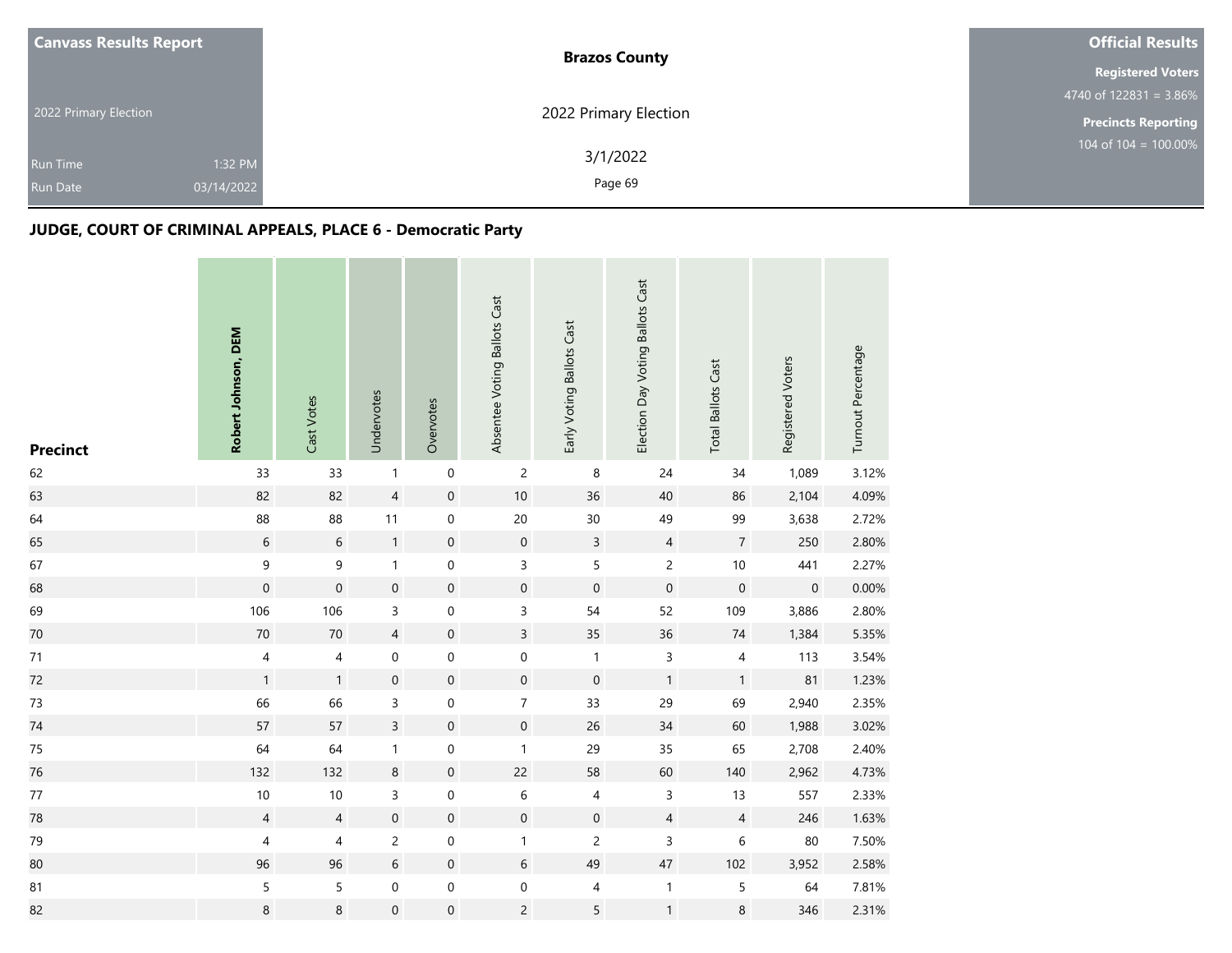|  | <b>Canvass Results Report</b> | <b>Brazos County</b>  | <b>Official Results</b>    |
|--|-------------------------------|-----------------------|----------------------------|
|  |                               |                       | <b>Registered Voters</b>   |
|  |                               |                       | 4740 of $122831 = 3.86\%$  |
|  | 2022 Primary Election         | 2022 Primary Election | <b>Precincts Reporting</b> |
|  | 1:32 PM<br><b>Run Time</b>    | 3/1/2022              | $104$ of $104 = 100.00\%$  |
|  | 03/14/2022<br><b>Run Date</b> | Page 70               |                            |

| <b>Precinct</b> | Robert Johnson, DEM | Cast Votes          | Undervotes       | Overvotes        | Absentee Voting Ballots Cast | Early Voting Ballots Cast | Election Day Voting Ballots Cast | <b>Total Ballots Cast</b> | Registered Voters | Turnout Percentage |
|-----------------|---------------------|---------------------|------------------|------------------|------------------------------|---------------------------|----------------------------------|---------------------------|-------------------|--------------------|
| 84              | $\boldsymbol{0}$    | $\mathbf 0$         | $\mbox{O}$       | $\,0\,$          | $\boldsymbol{0}$             | $\boldsymbol{0}$          | $\boldsymbol{0}$                 | $\pmb{0}$                 | $\overline{c}$    | 0.00%              |
| 85              | $\mathbf 0$         | $\mathsf{O}\xspace$ | $\mathbf 0$      | $\mathbf 0$      | $\boldsymbol{0}$             | $\mathbf 0$               | $\mathbf 0$                      | $\mathbf 0$               | $\overline{3}$    | 0.00%              |
| 86              | $\boldsymbol{0}$    | $\mathbf 0$         | $\boldsymbol{0}$ | $\boldsymbol{0}$ | $\mathbf 0$                  | $\mathbf 0$               | $\boldsymbol{0}$                 | $\mathbf 0$               | $\mathbf 0$       | 0.00%              |
| 87              | $\boldsymbol{0}$    | $\mathsf{O}\xspace$ | $\mathbf 0$      | $\mathbf 0$      | $\mathbf 0$                  | $\boldsymbol{0}$          | $\mathbf 0$                      | $\mathbf 0$               | $\boldsymbol{0}$  | 0.00%              |
| 88              | 107                 | 107                 | 6                | $\boldsymbol{0}$ | 12                           | 44                        | 57                               | 113                       | 3,262             | 3.46%              |
| 90              | $\mathbf 1$         | $\mathbf{1}$        | $\mathbf{1}$     | $\mathbf 0$      | $\mathbf 0$                  | $\mathbf 0$               | $\sqrt{2}$                       | $\sqrt{2}$                | 33                | 6.06%              |
| 91              | $\boldsymbol{0}$    | $\mathbf 0$         | $\pmb{0}$        | $\boldsymbol{0}$ | $\boldsymbol{0}$             | $\boldsymbol{0}$          | $\boldsymbol{0}$                 | $\mathbf 0$               | 8                 | 0.00%              |
| 92              | $\boldsymbol{0}$    | $\mathbf 0$         | $\mathbf 0$      | $\mathbf 0$      | $\mathbf 0$                  | $\mathbf 0$               | $\mathbf 0$                      | $\mathbf 0$               | $\boldsymbol{0}$  | 0.00%              |
| 93              | $\boldsymbol{0}$    | 0                   | $\boldsymbol{0}$ | $\boldsymbol{0}$ | $\boldsymbol{0}$             | $\mathbf 0$               | $\boldsymbol{0}$                 | $\mathbf 0$               | $\boldsymbol{0}$  | 0.00%              |
| 94              | $\boldsymbol{0}$    | $\boldsymbol{0}$    | $\mathbf 0$      | $\mathbf 0$      | $\mathbf 0$                  | $\mathbf 0$               | $\mathbf 0$                      | $\mathsf{O}\xspace$       | $\boldsymbol{0}$  | 0.00%              |
| 95              | $\mathbf 0$         | $\mathbf 0$         | $\mathbf 0$      | $\,0\,$          | $\mathbf 0$                  | $\mathbf 0$               | $\pmb{0}$                        | $\mathbf 0$               | $\boldsymbol{0}$  | 0.00%              |
| 96              | $\mathbf 0$         | $\mathsf{O}\xspace$ | $\mathbf 0$      | $\mathbf 0$      | $\boldsymbol{0}$             | $\boldsymbol{0}$          | $\mathbf 0$                      | $\mathbf 0$               | $\mathbf{1}$      | 0.00%              |
| 97              | $\boldsymbol{0}$    | 0                   | $\pmb{0}$        | $\boldsymbol{0}$ | $\mathbf 0$                  | $\boldsymbol{0}$          | $\mathbf 0$                      | $\pmb{0}$                 | 0                 | 0.00%              |
| 98              | $\mathbf 0$         | $\mathsf{O}\xspace$ | $\mathbf 0$      | $\mathbf 0$      | $\mathbf 0$                  | $\mathbf 0$               | $\mathbf 0$                      | $\mathbf 0$               | $\overline{4}$    | 0.00%              |
| 99              | $\boldsymbol{0}$    | 0                   | $\boldsymbol{0}$ | $\mathbf 0$      | $\boldsymbol{0}$             | $\boldsymbol{0}$          | $\boldsymbol{0}$                 | $\boldsymbol{0}$          | $\mathbf{1}$      | 0.00%              |
| 100             | 40                  | 40                  | $\overline{4}$   | $\mathbf 0$      | $\overline{2}$               | 12                        | 30                               | 44                        | 1,724             | 2.55%              |
| 101             | 5                   | 5                   | $\mbox{O}$       | $\mbox{O}$       | $\mathbf{1}$                 | $\mathbf{1}$              | $\mathsf 3$                      | $\mathsf S$               | 50                | 10.00%             |
| 102             | $\mathbf 0$         | $\mathbf 0$         | $\mathbf 0$      | $\mathbf 0$      | $\mathbf 0$                  | $\mathbf 0$               | $\mathbf 0$                      | $\boldsymbol{0}$          | $\boldsymbol{0}$  | 0.00%              |
| 105             | $\overline{c}$      | 2                   | $\boldsymbol{0}$ | $\boldsymbol{0}$ | 0                            | $\mathbf{1}$              | $\mathbf{1}$                     | $\overline{c}$            | $74\,$            | 2.70%              |
| <b>Totals</b>   | 4,364               | 4,364               | 363              | $\pmb{0}$        | 465                          | 1,844                     | 2,418                            | 4,727                     | 122,831           | 3.85%              |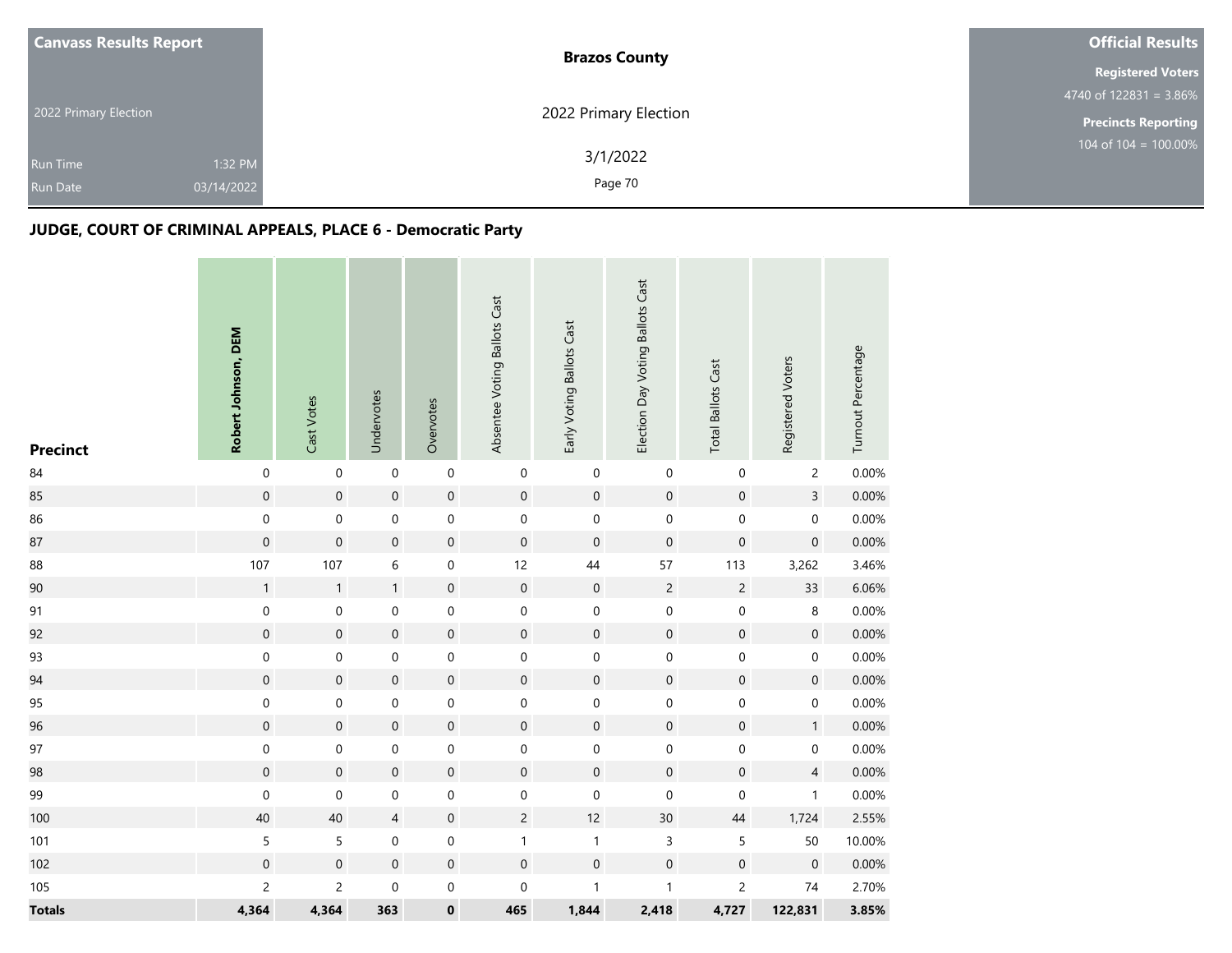| <b>Canvass Results Report</b> |            | <b>Brazos County</b>  | <b>Official Results</b>            |  |
|-------------------------------|------------|-----------------------|------------------------------------|--|
|                               |            |                       | <b>Registered Voters</b>           |  |
|                               |            |                       | $4740 \text{ of } 122831 = 3.86\%$ |  |
| 2022 Primary Election         |            | 2022 Primary Election | <b>Precincts Reporting</b>         |  |
| Run Time                      | 1:32 PM    | 3/1/2022              | 104 of 104 = $100.00\%$            |  |
| <b>Run Date</b>               | 03/14/2022 | Page 71               |                                    |  |

## **DISTRICT CLERK - Democratic Party**

| <b>Precinct</b>          | Searcy L. Toliver, DEM | Cast Votes | Undervotes     | Overvotes           | Absentee Voting Ballots Cast | Early Voting Ballots Cast | Election Day Voting Ballots Cast | <b>Total Ballots Cast</b> | Registered Voters | Turnout Percentage |
|--------------------------|------------------------|------------|----------------|---------------------|------------------------------|---------------------------|----------------------------------|---------------------------|-------------------|--------------------|
| $\mathbf{1}$             | 46                     | 46         | $\mathbf{1}$   | $\mathbf 0$         | 5                            | 9                         | 33                               | 47                        | 2,144             | 2.19%              |
| $\overline{c}$           | 55                     | 55         | $\sqrt{7}$     | $\mathbf 0$         | 8                            | 32                        | 22                               | 62                        | 2,549             | 2.43%              |
| $\mathsf 3$              | 56                     | 56         | $\mathbf{1}$   | $\mathbf 0$         | $\,$ 8 $\,$                  | 28                        | 21                               | 57                        | 1,018             | 5.60%              |
| $\overline{\mathcal{L}}$ | 193                    | 193        | 12             | $\mathbf 0$         | 15                           | 105                       | 85                               | 205                       | 1,736             | 11.81%             |
| 5                        | 42                     | 42         | 4              | $\mathbf 0$         | 6                            | 22                        | 18                               | 46                        | 1,822             | 2.52%              |
| $\boldsymbol{6}$         | 21                     | 21         | $\mathbf{1}$   | $\mathbf 0$         | $\overline{3}$               | $\mathsf 9$               | $10\,$                           | 22                        | 1,042             | 2.11%              |
| $\overline{7}$           | 45                     | 45         | 3              | $\mathbf 0$         | 4                            | 23                        | 21                               | 48                        | 1,841             | 2.61%              |
| $\bf 8$                  | 63                     | 63         | $\overline{3}$ | $\mathbf 0$         | $10\,$                       | $16\,$                    | $40\,$                           | 66                        | 1,681             | 3.93%              |
| 9                        | 59                     | 59         | 3              | $\boldsymbol{0}$    | 6                            | 24                        | 32                               | 62                        | 1,582             | 3.92%              |
| 10                       | 105                    | 105        | 8              | $\mathbf 0$         | $\bf 8$                      | 51                        | 54                               | 113                       | 4,098             | 2.76%              |
| 11                       | 111                    | 111        | $\mathbf{1}$   | $\mathbf 0$         | $\mathsf 9$                  | 35                        | 68                               | 112                       | 3,063             | 3.66%              |
| 12                       | 181                    | 181        | 11             | $\mathsf{O}\xspace$ | 24                           | 64                        | 104                              | 192                       | 4,203             | 4.57%              |
| 13                       | 109                    | 109        | 5              | $\mathbf 0$         | $10$                         | 38                        | 66                               | 114                       | 2,325             | 4.90%              |
| 14                       | 133                    | 133        | 11             | $\mathbf 0$         | 12                           | 48                        | 84                               | 144                       | 3,029             | 4.75%              |
| 15                       | 143                    | 143        | 15             | $\mathbf 0$         | 26                           | 54                        | 78                               | 158                       | 3,086             | 5.12%              |
| 16                       | 73                     | 73         | 10             | $\mathsf{O}\xspace$ | $\,8\,$                      | 38                        | 37                               | 83                        | 1,411             | 5.88%              |
| 17                       | 198                    | 198        | 19             | $\boldsymbol{0}$    | $10\,$                       | 105                       | 102                              | 217                       | 3,205             | 6.77%              |
| 18                       | 58                     | 58         | 11             | $\mathbf 0$         | 5                            | 30                        | $34$                             | 69                        | 565               | 12.21%             |
| 19                       | 19                     | 19         | $\mathbf{1}$   | $\mathbf 0$         | $\mathbf{1}$                 | 12                        | $\overline{7}$                   | $20\,$                    | 411               | 4.87%              |
| 20                       | 75                     | 75         | 3              | $\boldsymbol{0}$    | 0                            | 38                        | 40                               | 78                        | 3,187             | 2.45%              |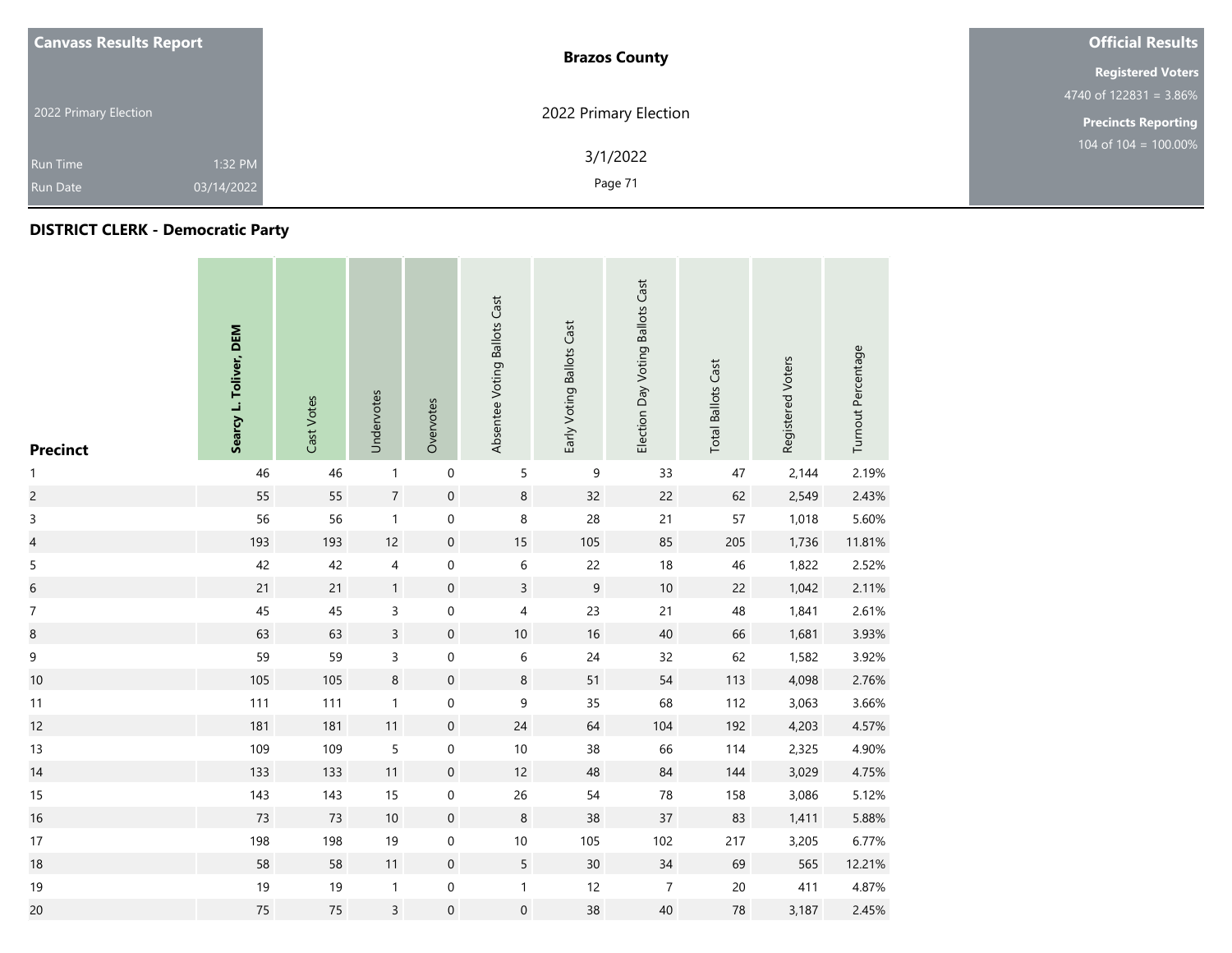|                       | <b>Canvass Results Report</b> | <b>Brazos County</b>  | <b>Official Results</b>    |  |
|-----------------------|-------------------------------|-----------------------|----------------------------|--|
|                       |                               |                       | <b>Registered Voters</b>   |  |
|                       |                               |                       | 4740 of $122831 = 3.86\%$  |  |
| 2022 Primary Election |                               | 2022 Primary Election | <b>Precincts Reporting</b> |  |
| Run Time              | 1:32 PM                       | 3/1/2022              | 104 of $104 = 100.00\%$    |  |
| <b>Run Date</b>       | 03/14/2022                    | Page 72               |                            |  |

## **DISTRICT CLERK - Democratic Party**

| <b>Precinct</b> | Searcy L. Toliver, DEM | Cast Votes   | Undervotes          | Overvotes           | Absentee Voting Ballots Cast | Early Voting Ballots Cast | Election Day Voting Ballots Cast | <b>Total Ballots Cast</b> | Registered Voters | Turnout Percentage |
|-----------------|------------------------|--------------|---------------------|---------------------|------------------------------|---------------------------|----------------------------------|---------------------------|-------------------|--------------------|
| 21              | 28                     | 28           | 4                   | $\mathbf 0$         | $\pmb{0}$                    | 13                        | $19$                             | 32                        | 1,427             | 2.24%              |
| 22              | 15                     | $15$         | $\mathbf 0$         | $\mathsf{O}\xspace$ | $\mathsf{O}\xspace$          | $\sqrt{7}$                | $\, 8$                           | $15\,$                    | 407               | 3.69%              |
| 23              | $\mathbf{1}$           | $\mathbf{1}$ | $\mathbf 0$         | $\mathbf 0$         | $\mathbf 0$                  | $\mathbf 0$               | $\mathbf{1}$                     | $\mathbf{1}$              | 82                | 1.22%              |
| 24              | 102                    | 102          | $6\,$               | $\mathsf{O}\xspace$ | $17\,$                       | 29                        | 62                               | 108                       | 2,022             | 5.34%              |
| 25              | 123                    | 123          | 6                   | $\mathbf 0$         | $18$                         | 60                        | 51                               | 129                       | 1,072             | 12.03%             |
| 26              | 135                    | 135          | $\overline{c}$      | $\mathsf{O}\xspace$ | $\,8\,$                      | 61                        | 68                               | 137                       | 3,692             | 3.71%              |
| 27              | 56                     | 56           | 4                   | $\mathbf 0$         | 8                            | $18\,$                    | $34\,$                           | 60                        | 2,671             | 2.25%              |
| 28              | 14                     | 14           | $\overline{c}$      | $\mathsf{O}\xspace$ | $\mathbf{1}$                 | $\sqrt{6}$                | 9                                | $16\,$                    | 573               | 2.79%              |
| 29              | 56                     | 56           | 6                   | $\mathbf 0$         | 5                            | 18                        | 39                               | 62                        | 855               | 7.25%              |
| 30              | 159                    | 159          | $10\,$              | $\mathbf 0$         | $14$                         | 80                        | $75\,$                           | 169                       | 2,480             | 6.81%              |
| 31              | 97                     | 97           | $\overline{7}$      | $\mathbf 0$         | 8                            | 26                        | $70\,$                           | 104                       | 3,242             | 3.21%              |
| 33              | 47                     | 47           | $\mathbf 0$         | $\mathsf{O}\xspace$ | $\overline{7}$               | 13                        | 27                               | $47\,$                    | 1,455             | 3.23%              |
| 34              | 54                     | 54           | 3                   | $\mathbf 0$         | 3                            | $20\,$                    | $34\,$                           | 57                        | 2,095             | 2.72%              |
| 35              | ${\bf 78}$             | 78           | 5                   | $\mathsf{O}\xspace$ | 5                            | 28                        | 50                               | 83                        | 3,623             | 2.29%              |
| 36              | 159                    | 159          | 5                   | $\mathsf{O}\xspace$ | 13                           | 56                        | 95                               | 164                       | 4,241             | 3.87%              |
| 37              | $\mathbf{1}$           | $\mathbf{1}$ | $\mathsf{O}\xspace$ | $\mathsf{O}\xspace$ | $\mathbf 0$                  | $\mathbf 0$               | $\overline{1}$                   | $\overline{1}$            | 165               | 0.61%              |
| 38              | 42                     | 42           | 8                   | $\mathsf{O}\xspace$ | $\mathbf{1}$                 | 17                        | 32                               | $50\,$                    | 458               | 10.92%             |
| 39              | 63                     | 63           | $\overline{c}$      | $\mathsf{O}\xspace$ | $10$                         | 25                        | $30\,$                           | 65                        | 1,691             | 3.84%              |
| 40              | 178                    | 178          | 15                  | $\boldsymbol{0}$    | 35                           | 59                        | 99                               | 193                       | 3,974             | 4.86%              |
| 41              | $44$                   | 44           | $\mathbf{1}$        | $\boldsymbol{0}$    | $10$                         | 14                        | 21                               | 45                        | 1,457             | 3.09%              |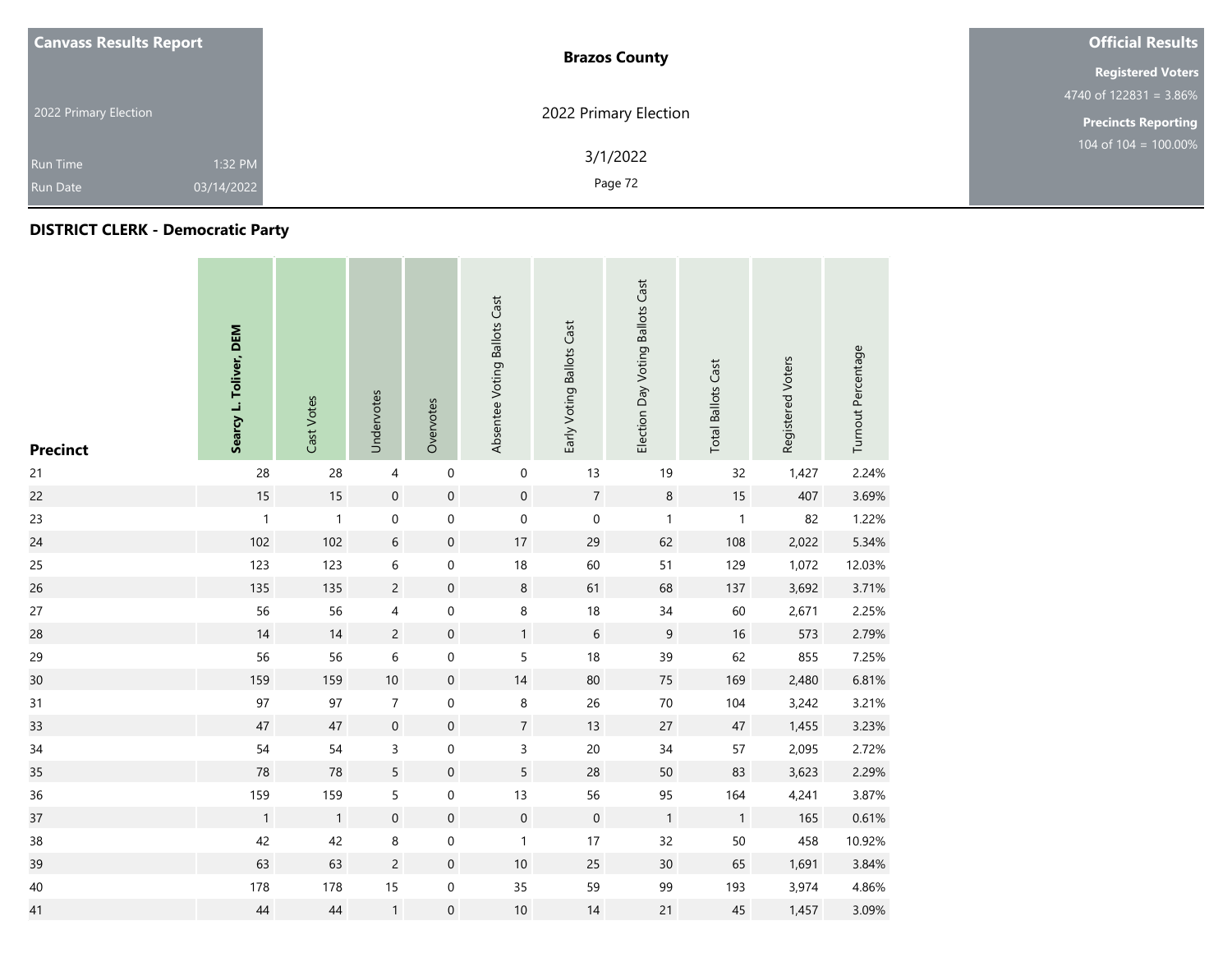| <b>Canvass Results Report</b> | <b>Brazos County</b>  | <b>Official Results</b>    |
|-------------------------------|-----------------------|----------------------------|
|                               |                       | <b>Registered Voters</b>   |
|                               |                       | 4740 of $122831 = 3.86\%$  |
| 2022 Primary Election         | 2022 Primary Election | <b>Precincts Reporting</b> |
| 1:32 PM<br><b>Run Time</b>    | 3/1/2022              | 104 of $104 = 100.00\%$    |
| 03/14/2022<br><b>Run Date</b> | Page 73               |                            |

## **DISTRICT CLERK - Democratic Party**

| <b>Precinct</b> | Searcy L. Toliver, DEM | Cast Votes          | Undervotes          | Overvotes           | Absentee Voting Ballots Cast | Early Voting Ballots Cast | Election Day Voting Ballots Cast | <b>Total Ballots Cast</b> | Registered Voters   | Turnout Percentage |
|-----------------|------------------------|---------------------|---------------------|---------------------|------------------------------|---------------------------|----------------------------------|---------------------------|---------------------|--------------------|
| 42              | $\mathbf 0$            | $\mathbf 0$         | $\mathbf 0$         | $\mathbf 0$         | 0                            | $\boldsymbol{0}$          | 0                                | $\boldsymbol{0}$          | 0                   | 0.00%              |
| 43              | $\overline{7}$         | $\overline{7}$      | $\pmb{0}$           | $\mathsf{O}\xspace$ | $\mathsf{O}\xspace$          | $\overline{c}$            | 5                                | $\sqrt{7}$                | 202                 | 3.47%              |
| 44              | $\mathsf{2}\,$         | $\overline{c}$      | 0                   | $\boldsymbol{0}$    | 0                            | 1                         | $\mathbf{1}$                     | $\overline{c}$            | 135                 | 1.48%              |
| 45              | $\mathbf{1}$           | $\mathbf{1}$        | $\boldsymbol{0}$    | $\mathbf 0$         | $\mathsf{O}\xspace$          | $\mathbf 0$               | $\mathbf{1}$                     | $\mathbf{1}$              | 155                 | 0.65%              |
| 46              | 23                     | 23                  | 0                   | $\boldsymbol{0}$    | $\overline{c}$               | 13                        | 8                                | 23                        | 377                 | 6.10%              |
| 47              | 17                     | 17                  | $\overline{3}$      | $\boldsymbol{0}$    | $\mathbf{1}$                 | $10$                      | 9                                | $20\,$                    | 485                 | 4.12%              |
| 48              | $\boldsymbol{7}$       | $\boldsymbol{7}$    | $\mathbf{1}$        | $\mathbf 0$         | $\mathbf 0$                  | 3                         | 5                                | $\bf 8$                   | 237                 | 3.38%              |
| 49              | $\mathsf 9$            | 9                   | $\mathbf 0$         | $\mathbf 0$         | $\mathsf{O}\xspace$          | $\overline{c}$            | $\overline{7}$                   | $9\,$                     | 318                 | 2.83%              |
| 50              | $\mathbf 0$            | $\mathsf{O}\xspace$ | $\boldsymbol{0}$    | $\boldsymbol{0}$    | $\mathsf{O}\xspace$          | $\mathbf 0$               | $\pmb{0}$                        | $\pmb{0}$                 | $\overline{2}$      | 0.00%              |
| 51              | $\mathbf 0$            | $\mathsf{O}\xspace$ | $\mathsf{O}\xspace$ | $\mathsf{O}\xspace$ | $\mathbf 0$                  | $\mathsf{O}\xspace$       | $\mathbf 0$                      | $\mathbf 0$               | $\mathsf{O}\xspace$ | 0.00%              |
| 52              | $\mathbf 0$            | $\mathbf 0$         | $\boldsymbol{0}$    | $\boldsymbol{0}$    | $\mathsf{O}\xspace$          | $\boldsymbol{0}$          | $\mathsf 0$                      | $\mathbf 0$               | 22                  | 0.00%              |
| 53              | $\,6\,$                | $6\phantom{a}$      | $\mathbf{1}$        | $\mathbf 0$         | $\mathsf{O}\xspace$          | $\overline{4}$            | $\mathsf{3}$                     | $\sqrt{7}$                | 165                 | 4.24%              |
| 54              | 15                     | 15                  | $\mathbf{1}$        | $\boldsymbol{0}$    | 4                            | 4                         | $\,8\,$                          | 16                        | 671                 | 2.38%              |
| 55              | 79                     | 79                  | 5                   | $\boldsymbol{0}$    | $\sqrt{7}$                   | 25                        | 52                               | 84                        | 3,034               | 2.77%              |
| 56              | $\boldsymbol{0}$       | $\mathbf 0$         | $\boldsymbol{0}$    | $\pmb{0}$           | 0                            | $\pmb{0}$                 | $\boldsymbol{0}$                 | $\pmb{0}$                 | 31                  | 0.00%              |
| 57              | 12                     | 12                  | 1                   | $\mathbf 0$         | $\overline{4}$               | 5                         | $\overline{4}$                   | $13$                      | 288                 | 4.51%              |
| 58              | 18                     | 18                  | $\overline{c}$      | $\boldsymbol{0}$    | 4                            | 3                         | 13                               | $20\,$                    | 858                 | 2.33%              |
| 59              | $\mathbf 0$            | $\mathbf 0$         | $\overline{c}$      | $\mathbf 0$         | $\mathbf{1}$                 | $\mathbf{1}$              | $\mathbf 0$                      | $\overline{c}$            | 32                  | 6.25%              |
| 60              | $\mathbf 0$            | 0                   | $\boldsymbol{0}$    | $\mathbf 0$         | 0                            | $\mathbf 0$               | $\pmb{0}$                        | $\mathbf 0$               | 95                  | 0.00%              |
| 61              | $\mathbf 0$            | $\mathbf 0$         | $\boldsymbol{0}$    | $\mbox{O}$          | $\mathbf 0$                  | $\mathbf 0$               | $\boldsymbol{0}$                 | 0                         | 53                  | 0.00%              |

and the control of the con-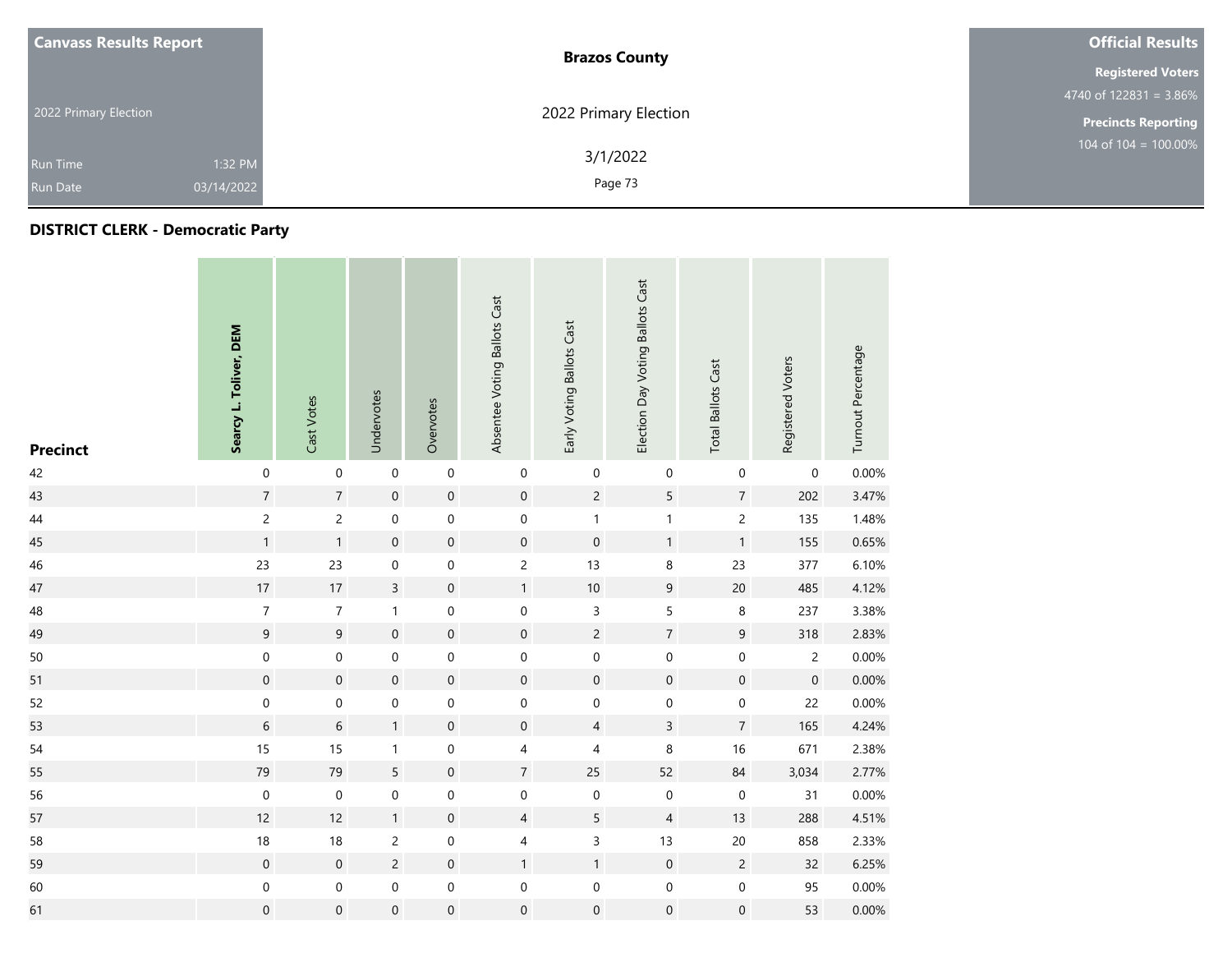| <b>Canvass Results Report</b> |         | <b>Brazos County</b>  | <b>Official Results</b>            |
|-------------------------------|---------|-----------------------|------------------------------------|
|                               |         |                       | <b>Registered Voters</b>           |
|                               |         |                       | $4740 \text{ of } 122831 = 3.86\%$ |
| 2022 Primary Election         |         | 2022 Primary Election | <b>Precincts Reporting</b>         |
| Run Time                      | 1:32 PM | 3/1/2022              | $104$ of 104 = 100.00%             |
| 03/14/2022<br><b>Run Date</b> |         | Page 74               |                                    |

## **DISTRICT CLERK - Democratic Party**

| <b>Precinct</b> | Searcy L. Toliver, DEM   | Cast Votes     | Undervotes          | Overvotes           | Absentee Voting Ballots Cast | Early Voting Ballots Cast | Election Day Voting Ballots Cast | <b>Total Ballots Cast</b> | Registered Voters   | Turnout Percentage |
|-----------------|--------------------------|----------------|---------------------|---------------------|------------------------------|---------------------------|----------------------------------|---------------------------|---------------------|--------------------|
| 62              | 33                       | 33             | $\mathbf{1}$        | $\pmb{0}$           | $\overline{c}$               | 8                         | 24                               | 34                        | 1,089               | 3.12%              |
| 63              | 83                       | 83             | $\mathsf{3}$        | $\mathbf 0$         | $10\,$                       | 36                        | 40                               | 86                        | 2,104               | 4.09%              |
| 64              | 88                       | 88             | 11                  | $\pmb{0}$           | 20                           | $30\,$                    | 49                               | 99                        | 3,638               | 2.72%              |
| 65              | $\overline{7}$           | $\overline{7}$ | $\mathsf{O}\xspace$ | $\mathbf 0$         | $\mathbf 0$                  | $\overline{3}$            | $\overline{4}$                   | $\sqrt{7}$                | 250                 | 2.80%              |
| 67              | $\mathsf 9$              | 9              | $\mathbf{1}$        | $\mbox{O}$          | 3                            | 5                         | $\overline{c}$                   | $10$                      | 441                 | 2.27%              |
| 68              | $\pmb{0}$                | $\mathbf 0$    | $\boldsymbol{0}$    | $\mathbf 0$         | $\mathsf{O}\xspace$          | $\mathbf 0$               | $\mathbf 0$                      | $\mathbf 0$               | $\mathsf{O}\xspace$ | 0.00%              |
| 69              | 106                      | 106            | 3                   | $\mathbf 0$         | 3                            | 54                        | 52                               | 109                       | 3,886               | 2.80%              |
| 70              | $70\,$                   | $70\,$         | $\overline{4}$      | $\mathbf 0$         | $\overline{3}$               | 35                        | 36                               | $74$                      | 1,384               | 5.35%              |
| 71              | $\overline{\mathcal{A}}$ | 4              | 0                   | $\boldsymbol{0}$    | 0                            | $\mathbf{1}$              | $\mathsf 3$                      | 4                         | 113                 | 3.54%              |
| 72              | $\mathbf{1}$             | $\mathbf{1}$   | $\mathsf{O}\xspace$ | $\boldsymbol{0}$    | $\mathsf{O}\xspace$          | $\mathbf 0$               | $\mathbf{1}$                     | $\mathbf{1}$              | 81                  | 1.23%              |
| 73              | 65                       | 65             | 4                   | $\mathbf 0$         | $\overline{7}$               | 33                        | 29                               | 69                        | 2,940               | 2.35%              |
| $74\,$          | 57                       | 57             | $\overline{3}$      | $\mathbf 0$         | $\mathsf{O}\xspace$          | $26\,$                    | $34\,$                           | 60                        | 1,988               | 3.02%              |
| 75              | 65                       | 65             | 0                   | $\mbox{O}$          | $\mathbf{1}$                 | 29                        | 35                               | 65                        | 2,708               | 2.40%              |
| 76              | 135                      | 135            | 5                   | $\boldsymbol{0}$    | 22                           | 58                        | 60                               | 140                       | 2,962               | 4.73%              |
| $77\,$          | $10\,$                   | 10             | 3                   | $\mbox{O}$          | $\,6$                        | 4                         | $\mathsf{3}$                     | 13                        | 557                 | 2.33%              |
| 78              | $\overline{4}$           | $\overline{4}$ | $\boldsymbol{0}$    | $\mathbf 0$         | $\mathsf{O}\xspace$          | $\mathbf 0$               | $\overline{4}$                   | $\overline{4}$            | 246                 | 1.63%              |
| 79              | 4                        | 4              | $\overline{c}$      | $\mathbf 0$         | $\mathbf{1}$                 | $\overline{c}$            | 3                                | 6                         | 80                  | 7.50%              |
| 80              | 95                       | 95             | $\overline{7}$      | $\mathsf{O}\xspace$ | $6\phantom{.0}$              | 49                        | $47\,$                           | 102                       | 3,952               | 2.58%              |
| 81              | 5                        | 5              | $\boldsymbol{0}$    | $\mathbf 0$         | $\boldsymbol{0}$             | $\overline{\mathcal{A}}$  | $\mathbf{1}$                     | 5                         | 64                  | 7.81%              |
| 82              | $\bf 8$                  | $\bf 8$        | $\boldsymbol{0}$    | $\boldsymbol{0}$    | $\overline{c}$               | 5                         | $\mathbf{1}$                     | 8                         | 346                 | 2.31%              |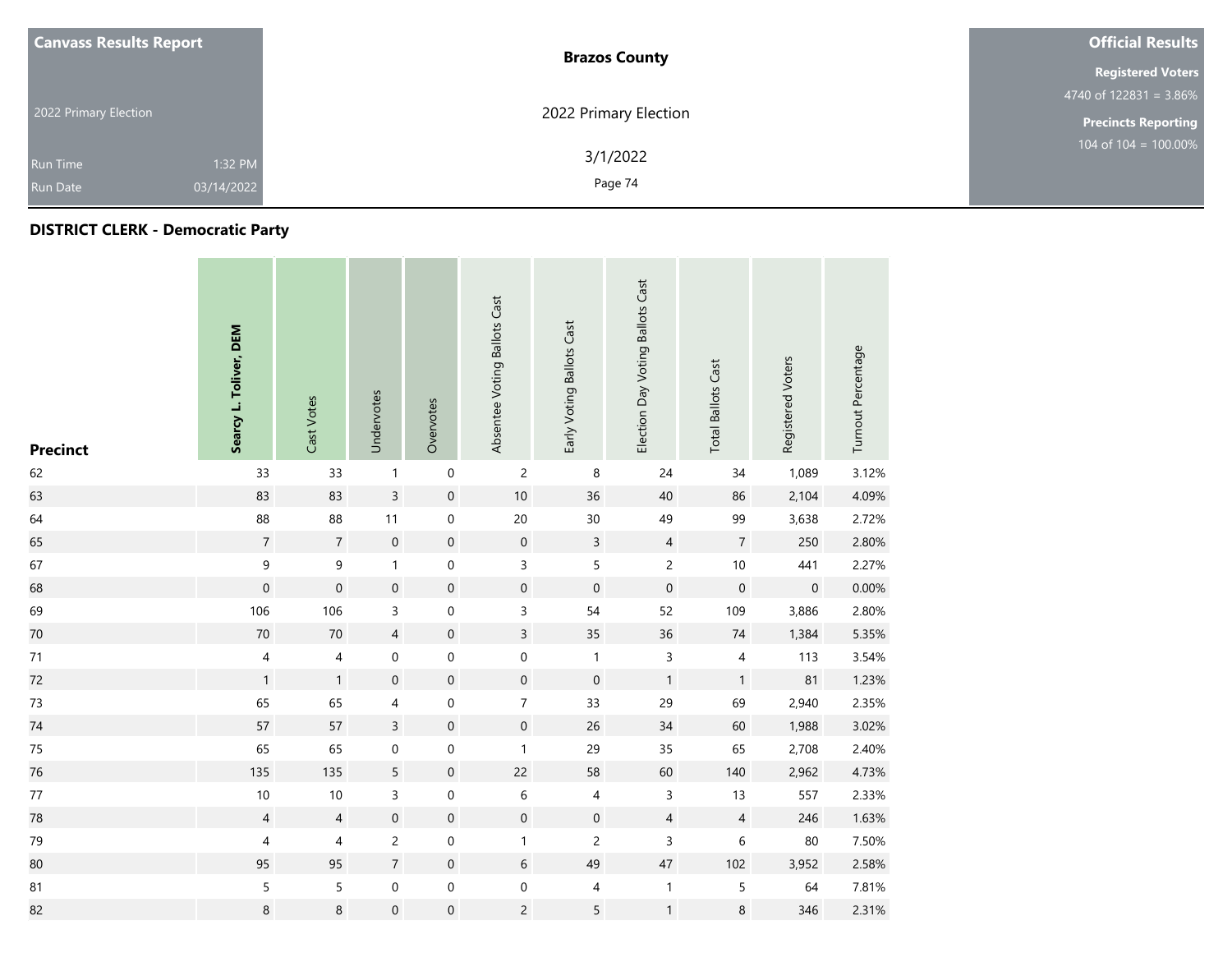| <b>Canvass Results Report</b> | <b>Brazos County</b>  | <b>Official Results</b>    |
|-------------------------------|-----------------------|----------------------------|
|                               |                       | <b>Registered Voters</b>   |
|                               |                       | $4740$ of 122831 = 3.86%   |
| 2022 Primary Election         | 2022 Primary Election | <b>Precincts Reporting</b> |
| 1:32 PM<br>Run Time           | 3/1/2022              | 104 of $104 = 100.00\%$    |
| 03/14/2022<br><b>Run Date</b> | Page 75               |                            |

## **DISTRICT CLERK - Democratic Party**

| <b>Precinct</b> | Searcy L. Toliver, DEM | Cast Votes          | Undervotes          | Overvotes           | Absentee Voting Ballots Cast | Early Voting Ballots Cast | Election Day Voting Ballots Cast | <b>Total Ballots Cast</b> | Registered Voters   | Turnout Percentage |
|-----------------|------------------------|---------------------|---------------------|---------------------|------------------------------|---------------------------|----------------------------------|---------------------------|---------------------|--------------------|
| 84              | $\pmb{0}$              | $\mathbf 0$         | $\mathbf 0$         | $\mathbf 0$         | $\mathbf 0$                  | $\pmb{0}$                 | $\mathbf 0$                      | $\pmb{0}$                 | $\overline{c}$      | 0.00%              |
| 85              | $\mathbf 0$            | $\mathsf{O}\xspace$ | $\mathbf 0$         | $\mathsf{O}\xspace$ | $\mathsf{O}\xspace$          | $\mathbf 0$               | $\mathbf 0$                      | $\mathbf 0$               | $\overline{3}$      | 0.00%              |
| 86              | $\boldsymbol{0}$       | $\mathbf 0$         | $\mathbf 0$         | $\mathbf 0$         | $\boldsymbol{0}$             | $\mathbf 0$               | $\mathbf 0$                      | $\mathbf 0$               | $\mathbf 0$         | 0.00%              |
| 87              | $\pmb{0}$              | $\mathsf{O}\xspace$ | $\mathsf{O}\xspace$ | $\mathsf{O}\xspace$ | $\boldsymbol{0}$             | $\boldsymbol{0}$          | $\mathbf 0$                      | $\boldsymbol{0}$          | $\mathsf{O}\xspace$ | 0.00%              |
| 88              | 107                    | 107                 | 6                   | $\mathbf 0$         | 12                           | 44                        | 57                               | 113                       | 3,262               | 3.46%              |
| 90              | $\mathbf{1}$           | $\mathbf{1}$        | $\mathbf{1}$        | $\mathsf{O}\xspace$ | $\mathbf 0$                  | $\mathbf 0$               | $\sqrt{2}$                       | $\overline{c}$            | 33                  | 6.06%              |
| 91              | $\mathbf 0$            | 0                   | $\mathbf 0$         | 0                   | 0                            | $\pmb{0}$                 | $\mathbf 0$                      | $\mathbf 0$               | $\bf 8$             | 0.00%              |
| 92              | $\mathbf 0$            | $\boldsymbol{0}$    | $\mathbf 0$         | $\mathbf 0$         | $\mathbf 0$                  | $\boldsymbol{0}$          | $\mathbf 0$                      | $\mathbf 0$               | $\mathbf 0$         | 0.00%              |
| 93              | $\pmb{0}$              | $\mathbf 0$         | $\mathsf{O}\xspace$ | $\mathbf 0$         | $\mathbf 0$                  | $\pmb{0}$                 | $\mathbf 0$                      | $\mathbf 0$               | $\mathsf{O}\xspace$ | 0.00%              |
| 94              | $\mathbf 0$            | $\mathbf 0$         | $\mathbf 0$         | $\mathbf 0$         | $\mathbf 0$                  | $\mathbf 0$               | $\mathbf 0$                      | $\mathbf 0$               | $\mathbf 0$         | 0.00%              |
| 95              | $\pmb{0}$              | $\mathbf 0$         | $\mathbf 0$         | $\mathbf 0$         | $\boldsymbol{0}$             | $\mathbf 0$               | $\mathbf 0$                      | $\mathbf 0$               | $\mathsf{O}\xspace$ | 0.00%              |
| 96              | $\mathbf 0$            | $\mathsf{O}\xspace$ | $\mathsf{O}\xspace$ | $\mathsf{O}\xspace$ | $\mathsf{O}\xspace$          | $\mathbf 0$               | $\mathbf 0$                      | $\mathbf 0$               | $\mathbf{1}$        | 0.00%              |
| 97              | $\mathbf 0$            | 0                   | $\mathbf 0$         | $\mathbf 0$         | $\mathsf{O}\xspace$          | $\mathbf 0$               | $\mathbf 0$                      | $\mathbf 0$               | $\mathbf 0$         | 0.00%              |
| 98              | $\mathbf 0$            | $\boldsymbol{0}$    | $\mathbf 0$         | $\mathbf 0$         | $\mathsf{O}\xspace$          | $\mathbf 0$               | $\mathbf 0$                      | $\mathbf 0$               | $\overline{4}$      | 0.00%              |
| 99              | $\pmb{0}$              | $\mathbf 0$         | 0                   | $\boldsymbol{0}$    | 0                            | $\mathbf 0$               | $\boldsymbol{0}$                 | $\mathbf 0$               | $\mathbf{1}$        | 0.00%              |
| 100             | 42                     | 42                  | $\overline{c}$      | $\mathsf{O}\xspace$ | $\overline{c}$               | 12                        | $30\,$                           | $44\,$                    | 1,724               | 2.55%              |
| 101             | 5                      | 5                   | $\mathbf 0$         | $\boldsymbol{0}$    | $\mathbf{1}$                 | $\mathbf{1}$              | $\mathsf 3$                      | 5                         | 50                  | 10.00%             |
| 102             | $\mathbf 0$            | $\boldsymbol{0}$    | $\mathbf 0$         | $\mathbf 0$         | $\boldsymbol{0}$             | $\mathbf 0$               | $\mathbf 0$                      | $\mathbf 0$               | $\mathbf 0$         | 0.00%              |
| 105             | $\overline{c}$         | $\overline{c}$      | $\pmb{0}$           | $\mathbf 0$         | 0                            | $\mathbf{1}$              | $\mathbf{1}$                     | $\overline{c}$            | $74\,$              | 2.70%              |
| <b>Totals</b>   | 4,439                  | 4,439               | 288                 | $\pmb{0}$           | 465                          | 1,844                     | 2,418                            | 4,727                     | 122,831             | 3.85%              |

and the state of the con-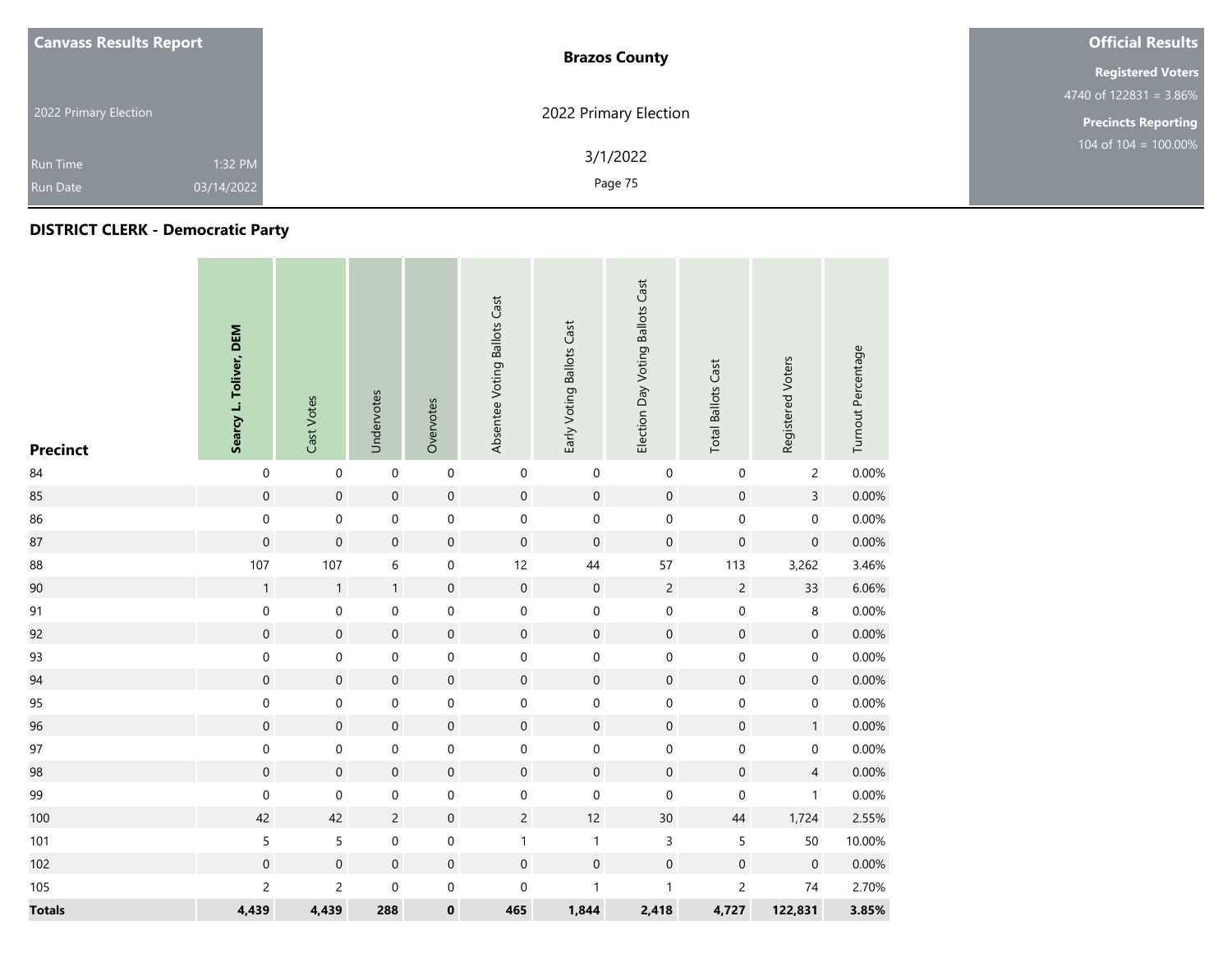| <b>Canvass Results Report</b> |                       | <b>Brazos County</b>  | <b>Official Results</b>    |
|-------------------------------|-----------------------|-----------------------|----------------------------|
|                               |                       |                       | <b>Registered Voters</b>   |
|                               |                       |                       | 4740 of 122831 = $3.86\%$  |
| 2022 Primary Election         |                       | 2022 Primary Election | <b>Precincts Reporting</b> |
| Run Time<br><b>Run Date</b>   | 1:32 PM<br>03/14/2022 | 3/1/2022<br>Page 76   | 104 of $104 = 100.00\%$    |
|                               |                       |                       |                            |

# **COUNTY COMMISSIONER, PRECINCT 4 - Democratic Party**

| <b>Precinct</b>         | Prentiss E Madison Sr, DEM | Wanda J Watson, DEM | Ann Boney, DEM      | Roy Flores, DEM  | Cast Votes   | Undervotes       | Overvotes           | Absentee Voting Ballots Cast | Early Voting Ballots Cast | Election Day Voting Ballots Cast | <b>Total Ballots Cast</b> | Registered Voters | Turnout Percentage |
|-------------------------|----------------------------|---------------------|---------------------|------------------|--------------|------------------|---------------------|------------------------------|---------------------------|----------------------------------|---------------------------|-------------------|--------------------|
| $\mathsf{3}$            | 34                         | 16                  | 3                   | 4                | 57           | $\mathbf 0$      | $\mathbf 0$         | 8                            | 28                        | 21                               | 57                        | 1,018             | 5.60%              |
| $\overline{\mathbf{4}}$ | 105                        | 33                  | $40\,$              | $24\,$           | 202          | $\mathsf{3}$     | $\mathbf 0$         | 15                           | 105                       | 85                               | 205                       | 1,736             | 11.81%             |
| 14                      | 37                         | 39                  | 31                  | 33               | 140          | $\overline{4}$   | $\boldsymbol{0}$    | 12                           | 48                        | 84                               | 144                       | 3,029             | 4.75%              |
| 16                      | $14$                       | 24                  | 11                  | 33               | 82           | $\mathbf{1}$     | $\mathsf{O}\xspace$ | $\,8\,$                      | 38                        | 37                               | 83                        | 1,411             | 5.88%              |
| 17                      | 27                         | 85                  | 32                  | 66               | 210          | $\overline{7}$   | $\mathbf 0$         | $10$                         | 105                       | 102                              | 217                       | 3,205             | 6.77%              |
| 18                      | 23                         | 19                  | $10\,$              | 15               | 67           | $\overline{2}$   | $\boldsymbol{0}$    | $\sqrt{5}$                   | 30 <sup>°</sup>           | 34                               | 69                        | 565               | 12.21%             |
| 19                      | $\boldsymbol{6}$           | $\overline{7}$      | $\sqrt{5}$          | $\overline{c}$   | $20\,$       | $\boldsymbol{0}$ | $\boldsymbol{0}$    | $\mathbf{1}$                 | 12                        | $\overline{7}$                   | $20\,$                    | 411               | 4.87%              |
| 23                      | $\mathbf 0$                | $\mathbf 0$         | $\mathsf{O}\xspace$ | $\mathbf{1}$     | $\mathbf{1}$ | $\mathbf 0$      | $\mathsf{O}\xspace$ | $\mathbf 0$                  | $\mathsf{O}\xspace$       | $\mathbf{1}$                     | $\mathbf{1}$              | 82                | 1.22%              |
| 25                      | 65                         | 31                  | 25                  | $\,$ 6 $\,$      | 127          | $\overline{c}$   | $\mathbf 0$         | 18                           | 60                        | 51                               | 129                       | 1,072             | 12.03%             |
| 29                      | 14                         | 18                  | 21                  | $\bf 8$          | 61           | $\mathbf{1}$     | $\mathbf 0$         | $\overline{5}$               | 18                        | 39                               | 62                        | 855               | 7.25%              |
| $30\,$                  | 55                         | 37                  | 38                  | 37               | 167          | $\overline{c}$   | $\pmb{0}$           | 14                           | 80                        | 75                               | 169                       | 2,480             | 6.81%              |
| 33                      | $\overline{7}$             | 15                  | 16                  | $\bf 8$          | 46           | $\mathbf{1}$     | $\mathbf 0$         | $\overline{7}$               | 13                        | 27                               | $47\,$                    | 1,455             | 3.23%              |
| $38\,$                  | 23                         | 13                  | $\overline{4}$      | $\bf 8$          | 48           | $\overline{c}$   | $\boldsymbol{0}$    | $\mathbf{1}$                 | $17$                      | 32                               | 50                        | 458               | 10.92%             |
| 43                      | $\mathbf 0$                | $\mathbf{1}$        | $\mathbf{1}$        | $\overline{4}$   | $6\,$        | $\mathbf{1}$     | $\mathbf 0$         | $\mathbf 0$                  | $\overline{c}$            | $\overline{5}$                   | $\overline{7}$            | 202               | 3.47%              |
| 46                      | $\sqrt{5}$                 | $\mathsf S$         | 5                   | $\boldsymbol{7}$ | 22           | $\mathbf{1}$     | $\mathbf 0$         | $\overline{c}$               | 13                        | $\bf 8$                          | 23                        | 377               | 6.10%              |
| 47                      | $\sqrt{6}$                 | $\overline{4}$      | $\overline{4}$      | $6\,$            | 20           | $\mathbf 0$      | $\mathbf 0$         | $\mathbf{1}$                 | $10\,$                    | $9\,$                            | 20                        | 485               | 4.12%              |
| 49                      | $\mathbf{1}$               | $\mathsf{2}\,$      | 3                   | $\mathsf{3}$     | 9            | $\mathbf 0$      | $\pmb{0}$           | $\boldsymbol{0}$             | $\overline{c}$            | $\overline{7}$                   | 9                         | 318               | 2.83%              |
| 57                      | $\overline{2}$             | 5                   | $\overline{2}$      | $\overline{4}$   | 13           | $\mathbf 0$      | $\mathsf{O}\xspace$ | $\sqrt{4}$                   | 5                         | $\overline{4}$                   | 13                        | 288               | 4.51%              |
| 67                      | $\mathbf 0$                | $\mathsf S$         | 5                   | $\mathbf 0$      | $10$         | $\mathbf 0$      | $\boldsymbol{0}$    | $\overline{3}$               | 5                         | $\mathsf{2}\,$                   | $10\,$                    | 441               | 2.27%              |
| $70\,$                  | 13                         | 36                  | 15                  | $\mathsf 9$      | 73           | $\mathbf{1}$     | $\boldsymbol{0}$    | $\mathsf 3$                  | 35                        | 36                               | $74$                      | 1,384             | 5.35%              |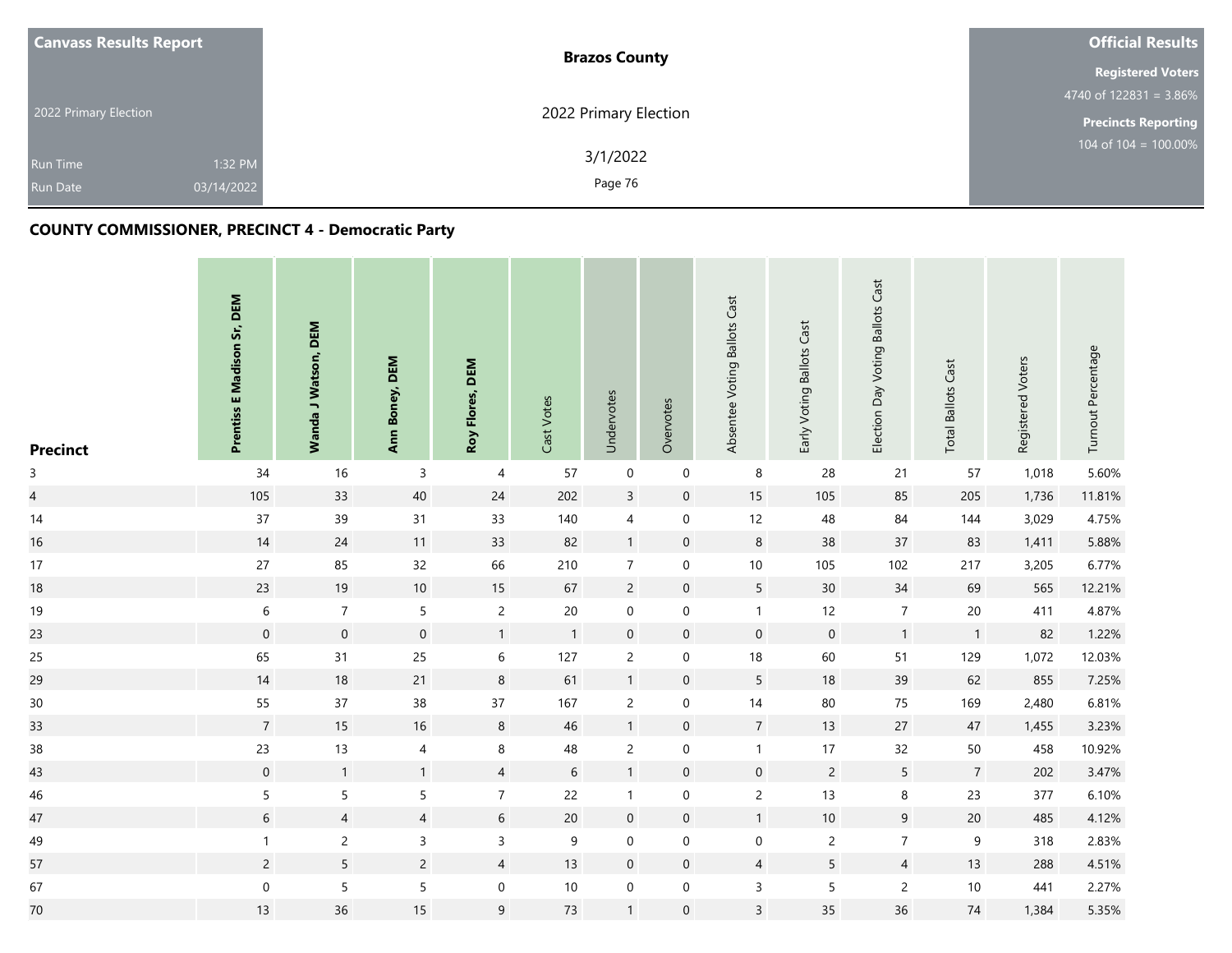| <b>Canvass Results Report</b> |            | <b>Brazos County</b>  | <b>Official Results</b>    |
|-------------------------------|------------|-----------------------|----------------------------|
|                               |            |                       | <b>Registered Voters</b>   |
|                               |            |                       | 4740 of $122831 = 3.86\%$  |
| 2022 Primary Election         |            | 2022 Primary Election | <b>Precincts Reporting</b> |
| <b>Run Time</b>               | 1:32 PM    | 3/1/2022              | 104 of 104 = 100.00%       |
| <b>Run Date</b>               | 03/14/2022 | Page 77               |                            |

# **COUNTY COMMISSIONER, PRECINCT 4 - Democratic Party**

| <b>Precinct</b> | Prentiss E Madison Sr, DEM | Wanda J Watson, DEM | Ann Boney, DEM      | Roy Flores, DEM     | Cast Votes          | Undervotes          | Overvotes           | Absentee Voting Ballots Cast | Early Voting Ballots Cast | Election Day Voting Ballots Cast | <b>Total Ballots Cast</b> | Registered Voters | Turnout Percentage |
|-----------------|----------------------------|---------------------|---------------------|---------------------|---------------------|---------------------|---------------------|------------------------------|---------------------------|----------------------------------|---------------------------|-------------------|--------------------|
| 72              | $\boldsymbol{0}$           | $\mathbf{1}$        | $\mathbf 0$         | $\boldsymbol{0}$    | $\mathbf{1}$        | $\mathbf 0$         | $\mathbf 0$         | $\mathbf 0$                  | $\boldsymbol{0}$          | $\mathbf{1}$                     | $\mathbf{1}$              | 81                | 1.23%              |
| $74\,$          | $\sqrt{7}$                 | 22                  | 9                   | $13$                | 51                  | 9                   | $\mathbf 0$         | $\mathbf 0$                  | 26                        | 34                               | 60                        | 1,988             | 3.02%              |
| $77\,$          | $\mathsf{3}$               | $\overline{c}$      | $\overline{c}$      | $\,$ 6 $\,$         | 13                  | 0                   | $\mathbf 0$         | $\,$ 6                       | $\overline{4}$            | $\mathsf{3}$                     | 13                        | 557               | 2.33%              |
| 79              | $\overline{c}$             | $\mathbf{1}$        | $\mathbf{1}$        | $\mathbf{1}$        | $5\phantom{a}$      | $\mathbf{1}$        | $\mathbf 0$         | $\mathbf{1}$                 | $\overline{c}$            | $\overline{3}$                   | $6\,$                     | 80                | 7.50%              |
| 81              | $\pmb{0}$                  | $\overline{c}$      | $\boldsymbol{0}$    | $\mathsf 3$         | 5                   | $\mathbf 0$         | $\pmb{0}$           | $\boldsymbol{0}$             | 4                         | $\mathbf{1}$                     | $\sqrt{5}$                | 64                | 7.81%              |
| $90\,$          | $\mathsf{O}\xspace$        | $\mathbf{1}$        | $\mathsf{O}\xspace$ | $\mathbf{1}$        | $\overline{2}$      | $\mathsf{O}\xspace$ | $\mathbf 0$         | $\mathbf 0$                  | $\mathbf 0$               | $\overline{c}$                   | $\overline{c}$            | 33                | 6.06%              |
| 91              | $\boldsymbol{0}$           | $\pmb{0}$           | $\boldsymbol{0}$    | $\mathbf 0$         | $\pmb{0}$           | 0                   | $\boldsymbol{0}$    | $\boldsymbol{0}$             | $\pmb{0}$                 | $\pmb{0}$                        | $\pmb{0}$                 | 8                 | 0.00%              |
| 92              | $\pmb{0}$                  | $\mathbf 0$         | $\pmb{0}$           | $\pmb{0}$           | $\mathbf 0$         | $\boldsymbol{0}$    | $\mathbf 0$         | $\mathbf 0$                  | $\mathbf 0$               | $\mathbf 0$                      | $\pmb{0}$                 | $\pmb{0}$         | 0.00%              |
| 93              | $\mathbf 0$                | $\pmb{0}$           | $\boldsymbol{0}$    | $\mathbf 0$         | $\pmb{0}$           | $\mathbf 0$         | $\mathbf 0$         | $\boldsymbol{0}$             | $\boldsymbol{0}$          | $\mathbf 0$                      | $\mathbf 0$               | $\boldsymbol{0}$  | 0.00%              |
| 94              | $\mathsf{O}\xspace$        | $\mathsf{O}\xspace$ | $\mathbf 0$         | $\pmb{0}$           | $\mathbf 0$         | $\mathbf 0$         | $\mathbf 0$         | $\mathbf 0$                  | $\mathbf 0$               | $\mathbf 0$                      | $\mathsf{O}\xspace$       | $\mathbf 0$       | $0.00\%$           |
| 95              | $\mathbf 0$                | $\mathbf 0$         | 0                   | $\mathbf 0$         | $\mathbf 0$         | $\mathbf 0$         | $\mathbf 0$         | $\boldsymbol{0}$             | $\boldsymbol{0}$          | $\mathbf 0$                      | $\mathbf 0$               | $\mathbf 0$       | 0.00%              |
| 96              | $\mathsf{O}\xspace$        | $\mathbf 0$         | $\mathsf{O}\xspace$ | $\mathbf 0$         | $\mathsf{O}\xspace$ | $\mathbf 0$         | $\mathbf 0$         | $\mathbf 0$                  | $\mathbf 0$               | $\mathbf 0$                      | $\mathsf{O}\xspace$       | $\mathbf{1}$      | $0.00\%$           |
| $97\,$          | $\boldsymbol{0}$           | $\mathbf 0$         | 0                   | $\mathbf 0$         | $\pmb{0}$           | $\mathbf 0$         | $\boldsymbol{0}$    | $\boldsymbol{0}$             | $\boldsymbol{0}$          | $\mathbf 0$                      | $\boldsymbol{0}$          | $\boldsymbol{0}$  | 0.00%              |
| 98              | $\mathbf 0$                | $\mathsf{O}\xspace$ | $\mathbf 0$         | $\mathsf{O}\xspace$ | $\mathbf 0$         | $\mathbf 0$         | $\mathsf{O}\xspace$ | $\mathsf{O}\xspace$          | $\mathsf{O}\xspace$       | $\mathbf 0$                      | $\mathsf{O}\xspace$       | $\overline{4}$    | $0.00\%$           |
| 99              | $\boldsymbol{0}$           | $\mathbf 0$         | $\boldsymbol{0}$    | $\mathbf 0$         | $\pmb{0}$           | $\mathbf 0$         | $\mathbf 0$         | $\boldsymbol{0}$             | $\mathbf 0$               | $\mathbf 0$                      | $\boldsymbol{0}$          | $\mathbf{1}$      | 0.00%              |
| 101             | $\overline{3}$             | $\mathbf{1}$        | $\mathsf{O}\xspace$ | $\mathbf{1}$        | $5\phantom{a}$      | $\mathbf 0$         | $\mathbf 0$         | $\mathbf{1}$                 | $\mathbf{1}$              | $\overline{3}$                   | $\overline{5}$            | 50                | 10.00%             |
| 102             | $\mathbf 0$                | $\mathsf{O}\xspace$ | $\mathbf 0$         | $\mathbf 0$         | $\mathbf 0$         | $\mathbf 0$         | $\mathbf 0$         | $\boldsymbol{0}$             | $\mathbf 0$               | $\mathbf 0$                      | $\mathbf 0$               | $\mathbf 0$       | 0.00%              |
| <b>Totals</b>   | 452                        | 425                 | 283                 | 303                 | 1,463               | 38                  | $\pmb{0}$           | 125                          | 663                       | 713                              | 1,501                     | 24,139            | 6.22%              |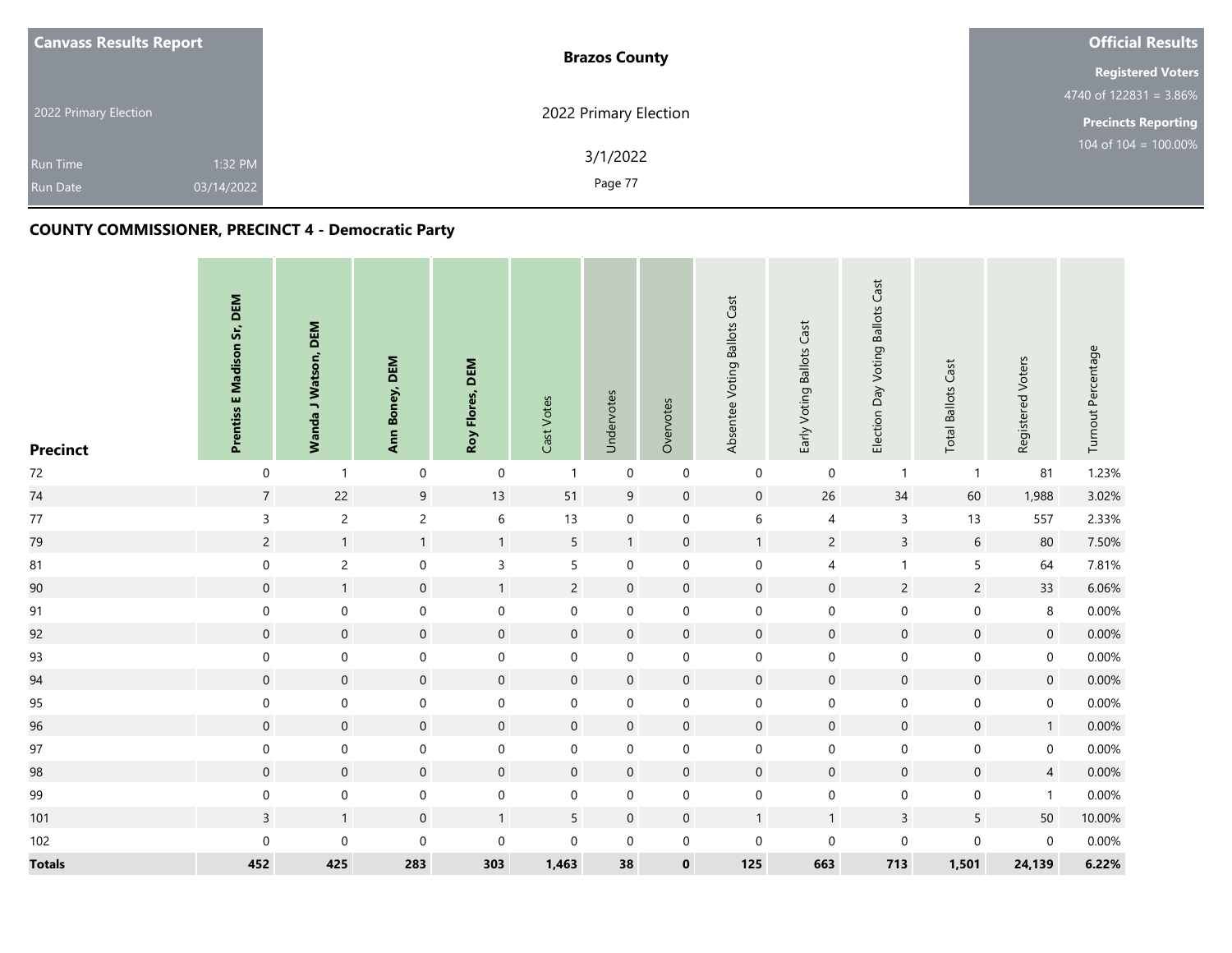| <b>Canvass Results Report</b> | <b>Brazos County</b>  | <b>Official Results</b>    |
|-------------------------------|-----------------------|----------------------------|
|                               |                       | <b>Registered Voters</b>   |
|                               |                       | 4740 of $122831 = 3.86\%$  |
| 2022 Primary Election         | 2022 Primary Election | <b>Precincts Reporting</b> |
| 1:32 PM<br><b>Run Time</b>    | 3/1/2022              | 104 of $104 = 100.00\%$    |
| 03/14/2022<br><b>Run Date</b> | Page 78               |                            |

# **JUSTICE OF THE PEACE, PRECINCT 4 - Democratic Party**

| <b>Precinct</b>          | Darrell Booker, DEM | Celina Vasquez, DEM | Loretta Montoya Garcia, DEM | Cast Votes       | Undervotes       | Overvotes           | Absentee Voting Ballots Cast | Early Voting Ballots Cast | Election Day Voting Ballots Cast | <b>Total Ballots Cast</b> | Registered Voters | Turnout Percentage |
|--------------------------|---------------------|---------------------|-----------------------------|------------------|------------------|---------------------|------------------------------|---------------------------|----------------------------------|---------------------------|-------------------|--------------------|
| $\mathsf{3}$             | 30                  | 18                  | $\overline{7}$              | 55               | $\overline{c}$   | $\mathbf 0$         | 8                            | 28                        | 21                               | 57                        | 1,018             | 5.60%              |
| $\overline{\mathcal{L}}$ | 127                 | 54                  | $20\,$                      | 201              | $\overline{4}$   | $\mathbf 0$         | 15                           | 105                       | 85                               | 205                       | 1,736             | 11.81%             |
| 14                       | 43                  | 79                  | $18\,$                      | 140              | 4                | $\mathbf 0$         | 12                           | 48                        | 84                               | 144                       | 3,029             | 4.75%              |
| 16                       | 15                  | 56                  | $11$                        | 82               | $\mathbf{1}$     | $\mathbf 0$         | $\,8\,$                      | $38\,$                    | 37                               | 83                        | 1,411             | 5.88%              |
| 17                       | 63                  | 117                 | 27                          | 207              | $10\,$           | $\boldsymbol{0}$    | $10\,$                       | 105                       | 102                              | 217                       | 3,205             | 6.77%              |
| 18                       | 26                  | 31                  | $\overline{7}$              | 64               | 5                | $\boldsymbol{0}$    | $5\phantom{.0}$              | 30 <sup>°</sup>           | $34\,$                           | 69                        | 565               | 12.21%             |
| 19                       | $\boldsymbol{7}$    | $\,$ 6 $\,$         | $\,$ 6 $\,$                 | 19               | $\mathbf{1}$     | $\mathbf 0$         | $\mathbf{1}$                 | 12                        | $\boldsymbol{7}$                 | $20\,$                    | 411               | 4.87%              |
| 23                       | $\mathbf 0$         | $\mathbf 0$         | $\boldsymbol{0}$            | $\mathbf 0$      | $\mathbf{1}$     | $\mathbf 0$         | $\mathbf 0$                  | $\mathbf 0$               | $\mathbf{1}$                     | $\overline{1}$            | 82                | 1.22%              |
| 25                       | $74\,$              | 40                  | 12                          | 126              | 3                | $\mathbf 0$         | $18$                         | 60                        | 51                               | 129                       | 1,072             | 12.03%             |
| 29                       | 25                  | 34                  | $\overline{3}$              | 62               | $\mathbf 0$      | $\mathbf 0$         | $5\overline{)}$              | $18\,$                    | 39                               | 62                        | 855               | 7.25%              |
| $30\,$                   | 62                  | $77\,$              | 29                          | 168              | $\mathbf{1}$     | $\mathsf{O}\xspace$ | $14$                         | $80\,$                    | 75                               | 169                       | 2,480             | 6.81%              |
| 33                       | 29                  | 13                  | $\overline{2}$              | $44$             | $\overline{3}$   | $\mathbf 0$         | $\overline{7}$               | 13                        | 27                               | 47                        | 1,455             | 3.23%              |
| $38\,$                   | 35                  | 14                  | $\mathbf{1}$                | 50               | $\boldsymbol{0}$ | $\mathbf 0$         | $\mathbf{1}$                 | 17                        | 32                               | $50\,$                    | 458               | 10.92%             |
| 43                       | $\sqrt{4}$          | $\mathbf{1}$        | $\mathbf{1}$                | $\sqrt{6}$       | $\mathbf{1}$     | $\mathbf 0$         | $\mathsf{O}\xspace$          | $\overline{c}$            | $5\phantom{a}$                   | $\sqrt{7}$                | 202               | 3.47%              |
| 46                       | 11                  | $\,6\,$             | 4                           | $21$             | $\overline{c}$   | $\mathbf 0$         | $\overline{c}$               | 13                        | $\bf 8$                          | 23                        | 377               | 6.10%              |
| 47                       | $\sqrt{6}$          | $10\,$              | $\overline{4}$              | $20\,$           | $\mathbf 0$      | $\boldsymbol{0}$    | $\mathbf{1}$                 | $10\,$                    | $\boldsymbol{9}$                 | $20\,$                    | 485               | 4.12%              |
| 49                       | $\overline{c}$      | 5                   | $\overline{c}$              | $\boldsymbol{9}$ | $\boldsymbol{0}$ | $\mathbf 0$         | $\,0\,$                      | $\overline{c}$            | $\overline{7}$                   | $\mathsf 9$               | 318               | 2.83%              |
| 57                       | $\sqrt{5}$          | $\sqrt{6}$          | $\overline{c}$              | 13               | $\mathbf 0$      | $\mathbf 0$         | $\overline{4}$               | 5                         | $\overline{4}$                   | $13$                      | 288               | 4.51%              |
| 67                       | $\mathsf 3$         | $\overline{7}$      | 0                           | $10\,$           | $\mathbf 0$      | $\mathbf 0$         | $\mathsf{3}$                 | 5                         | $\overline{c}$                   | $10$                      | 441               | 2.27%              |
| 70                       | 19                  | 48                  | 6                           | 73               | $\mathbf{1}$     | $\mathsf{O}\xspace$ | $\overline{3}$               | 35                        | 36                               | $74$                      | 1,384             | 5.35%              |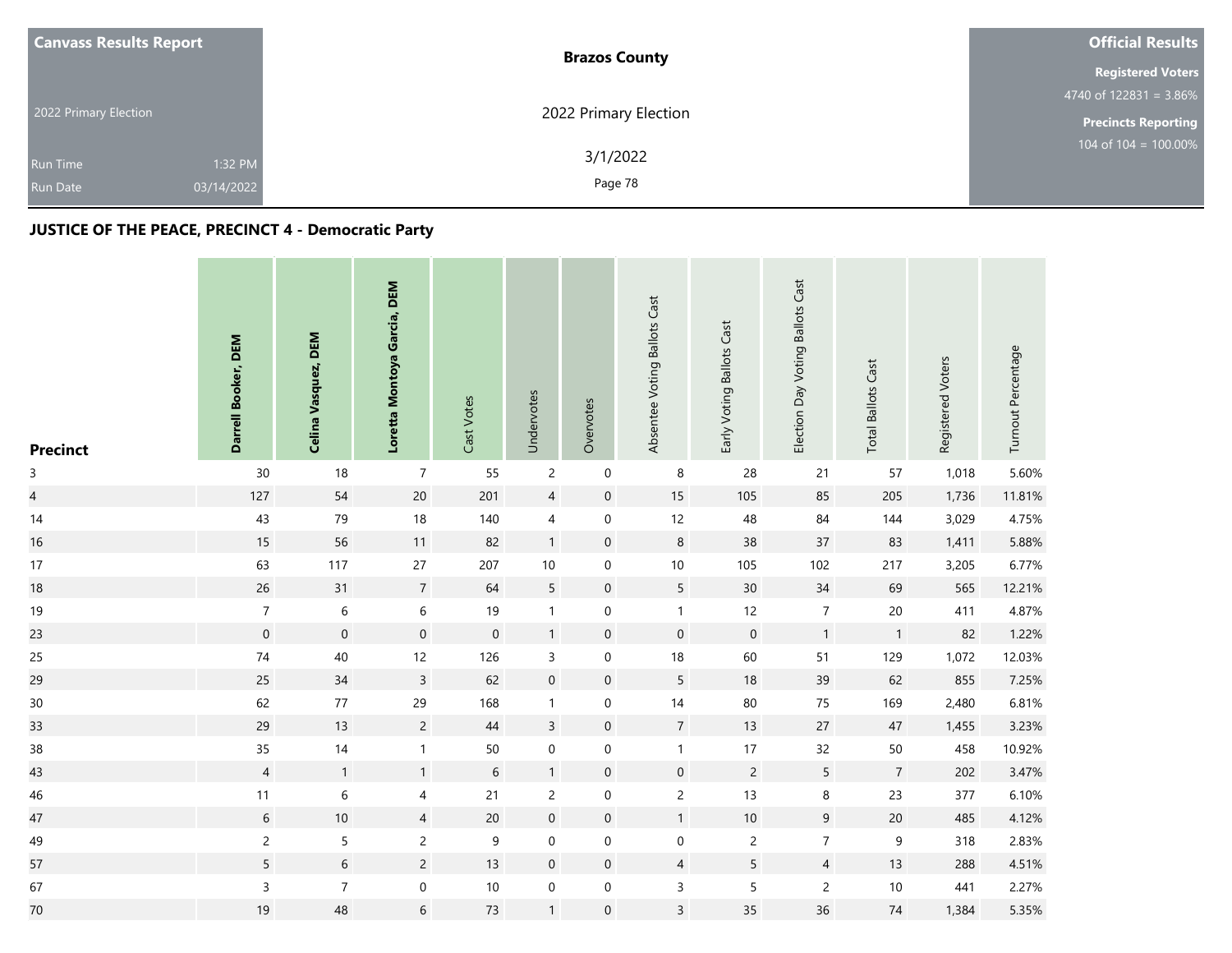| <b>Canvass Results Report</b> | <b>Brazos County</b>  | <b>Official Results</b>    |  |  |
|-------------------------------|-----------------------|----------------------------|--|--|
|                               |                       | <b>Registered Voters</b>   |  |  |
|                               |                       | 4740 of $122831 = 3.86\%$  |  |  |
| 2022 Primary Election         | 2022 Primary Election | <b>Precincts Reporting</b> |  |  |
| 1:32 PM<br><b>Run Time</b>    | 3/1/2022              | $104$ of $104 = 100.00\%$  |  |  |
| 03/14/2022<br><b>Run Date</b> | Page 79               |                            |  |  |

# **JUSTICE OF THE PEACE, PRECINCT 4 - Democratic Party**

| <b>Precinct</b> | Darrell Booker, DEM | Celina Vasquez, DEM | Loretta Montoya Garcia, DEM | Cast Votes          | Undervotes          | Overvotes           | Absentee Voting Ballots Cast | Early Voting Ballots Cast | Election Day Voting Ballots Cast | <b>Total Ballots Cast</b> | Registered Voters | Turnout Percentage |
|-----------------|---------------------|---------------------|-----------------------------|---------------------|---------------------|---------------------|------------------------------|---------------------------|----------------------------------|---------------------------|-------------------|--------------------|
| $72\,$          | $\mathbf 0$         | $\mathbf{1}$        | $\pmb{0}$                   | $\mathbf{1}$        | $\pmb{0}$           | $\mathsf{O}\xspace$ | $\mathbf 0$                  | $\mathbf 0$               | $\mathbf{1}$                     | $\mathbf{1}$              | 81                | 1.23%              |
| 74              | $\overline{5}$      | 26                  | $20\,$                      | $51\,$              | $\mathsf 9$         | $\pmb{0}$           | $\mathbf 0$                  | 26                        | $34\,$                           | 60                        | 1,988             | 3.02%              |
| 77              | $\mathsf S$         | $\,$ 6 $\,$         | $\overline{c}$              | 13                  | $\mathsf{O}\xspace$ | $\mathbf 0$         | 6                            | $\overline{4}$            | $\mathsf{3}$                     | 13                        | 557               | 2.33%              |
| 79              | $\overline{c}$      | $\mathbf{3}$        | $\mathbf{1}$                | $\boldsymbol{6}$    | $\mathbf 0$         | $\mathsf{O}\xspace$ | $\mathbf{1}$                 | $\overline{c}$            | $\mathsf{3}$                     | $\,$ 6 $\,$               | 80                | 7.50%              |
| 81              | $\mathbf{1}$        | $\overline{4}$      | $\mathbf 0$                 | 5                   | $\mathbf 0$         | $\mathsf{O}\xspace$ | $\boldsymbol{0}$             | 4                         | $\mathbf{1}$                     | 5                         | 64                | 7.81%              |
| 90              | $\mathsf{O}\xspace$ | $\mathbf{1}$        | $\mathbf 0$                 | $\mathbf{1}$        | $\mathbf{1}$        | $\mathbf 0$         | $\mathbf 0$                  | $\mathsf{O}\xspace$       | $\overline{c}$                   | $\overline{c}$            | 33                | 6.06%              |
| 91              | $\mathbf 0$         | $\mathbf 0$         | $\mathbf 0$                 | $\boldsymbol{0}$    | $\mathbf 0$         | $\mathbf 0$         | $\boldsymbol{0}$             | $\boldsymbol{0}$          | $\mathbf 0$                      | $\mathbf 0$               | 8                 | 0.00%              |
| 92              | $\mathbf 0$         | $\mathbf 0$         | $\mathbf 0$                 | $\pmb{0}$           | $\mathbf 0$         | $\mathsf{O}\xspace$ | $\mathbf 0$                  | $\mathbf 0$               | $\mathbf 0$                      | $\mathsf{O}\xspace$       | $\mathbf 0$       | 0.00%              |
| 93              | $\mathbf 0$         | $\boldsymbol{0}$    | $\mathbf 0$                 | $\boldsymbol{0}$    | $\mathbf 0$         | $\mathsf{O}\xspace$ | $\boldsymbol{0}$             | $\boldsymbol{0}$          | $\mathbf 0$                      | $\mathbf 0$               | $\mathbf 0$       | 0.00%              |
| 94              | $\mathsf{O}\xspace$ | $\mathbf 0$         | $\mathbf 0$                 | $\pmb{0}$           | $\mathbf 0$         | $\mathsf{O}\xspace$ | $\boldsymbol{0}$             | $\mathbf 0$               | $\mathbf 0$                      | $\boldsymbol{0}$          | $\mathbf 0$       | 0.00%              |
| 95              | $\mathbf 0$         | $\mathbf 0$         | $\mathbf 0$                 | $\boldsymbol{0}$    | $\mathbf 0$         | $\mathbf 0$         | $\boldsymbol{0}$             | $\boldsymbol{0}$          | $\pmb{0}$                        | $\mathbf 0$               | $\boldsymbol{0}$  | 0.00%              |
| 96              | $\mathbf 0$         | $\mathbf 0$         | $\mathsf{O}\xspace$         | $\mathsf{O}\xspace$ | $\mathbf 0$         | $\pmb{0}$           | $\mathbf 0$                  | $\mathsf{O}\xspace$       | $\mathbf 0$                      | $\mathbf 0$               | $\overline{1}$    | 0.00%              |
| 97              | $\mathbf 0$         | $\boldsymbol{0}$    | $\pmb{0}$                   | $\boldsymbol{0}$    | $\mathbf 0$         | $\mathbf 0$         | $\boldsymbol{0}$             | $\mathbf 0$               | $\mathbf 0$                      | $\mathbf 0$               | $\boldsymbol{0}$  | 0.00%              |
| 98              | $\mathsf{O}\xspace$ | $\mathbf 0$         | $\mathbf 0$                 | $\pmb{0}$           | $\mathbf 0$         | $\mathsf{O}\xspace$ | $\mathbf 0$                  | $\mathbf 0$               | $\mathbf 0$                      | $\mathbf 0$               | $\overline{4}$    | 0.00%              |
| 99              | $\mathbf 0$         | $\mathbf 0$         | $\mathbf 0$                 | $\boldsymbol{0}$    | $\mathbf 0$         | $\mathbf 0$         | $\boldsymbol{0}$             | $\mathbf 0$               | $\boldsymbol{0}$                 | $\pmb{0}$                 | $\overline{1}$    | 0.00%              |
| 101             | $\sqrt{4}$          | $\mathbf{1}$        | $\mathbf 0$                 | 5                   | $\mathbf 0$         | $\pmb{0}$           | $\mathbf{1}$                 | $\mathbf{1}$              | $\mathsf{3}$                     | $\sqrt{5}$                | 50                | 10.00%             |
| 102             | $\pmb{0}$           | $\boldsymbol{0}$    | 0                           | $\mathbf 0$         | $\mathbf 0$         | $\mathbf 0$         | $\boldsymbol{0}$             | $\mathbf 0$               | $\boldsymbol{0}$                 | $\mathbf 0$               | $\mathbf 0$       | 0.00%              |
| <b>Totals</b>   | 603                 | 664                 | 185                         | 1,452               | 49                  | $\pmb{0}$           | 125                          | 663                       | 713                              | 1,501                     | 24,139            | 6.22%              |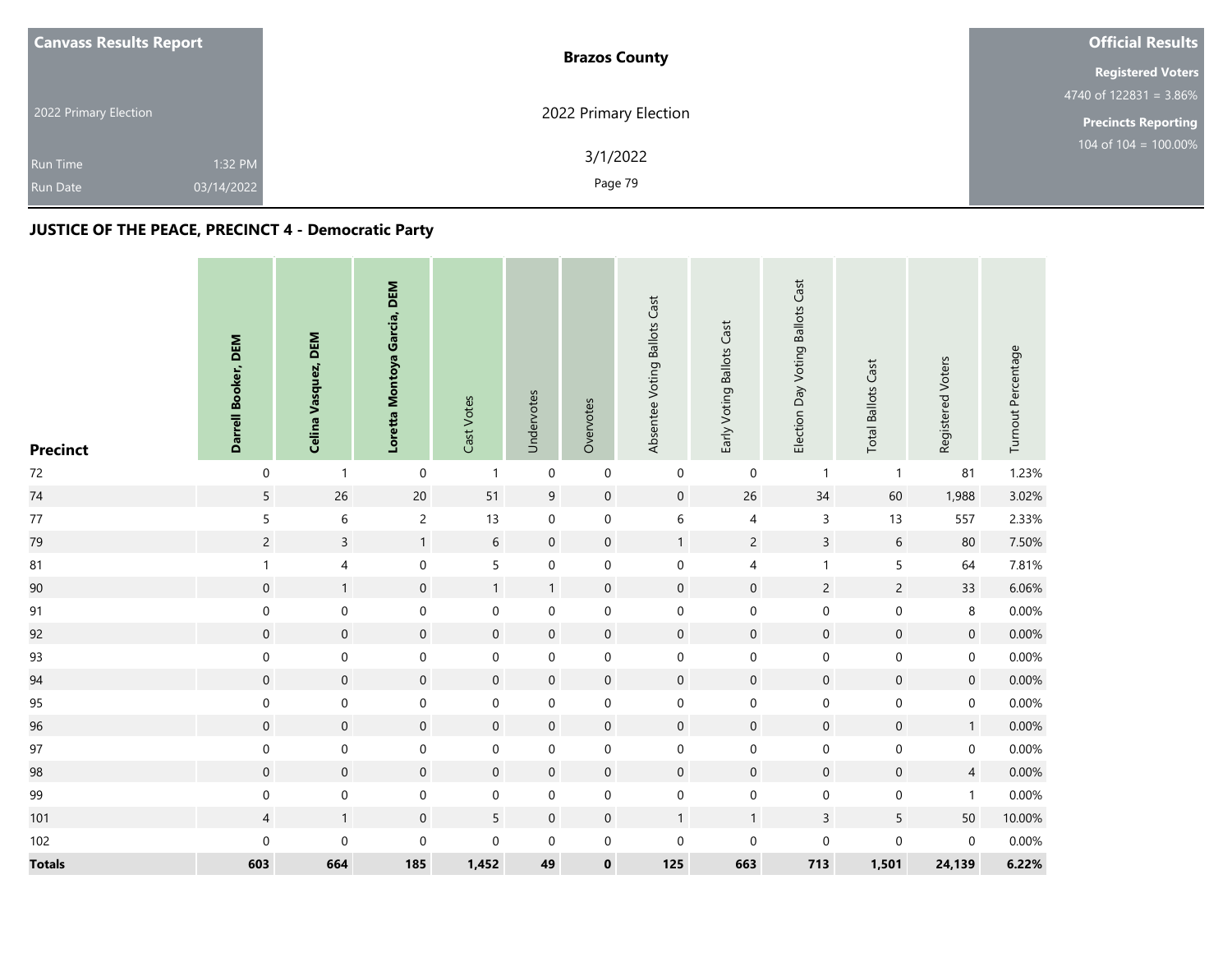| <b>Canvass Results Report</b> |                               | <b>Brazos County</b>  | <b>Official Results</b>    |  |
|-------------------------------|-------------------------------|-----------------------|----------------------------|--|
|                               |                               |                       | <b>Registered Voters</b>   |  |
|                               |                               |                       | $4740$ of 122831 = 3.86%   |  |
|                               | 2022 Primary Election         | 2022 Primary Election | <b>Precincts Reporting</b> |  |
|                               | 1:32 PM<br>Run Time           | 3/1/2022              | 104 of $104 = 100.00\%$    |  |
|                               | 03/14/2022<br><b>Run Date</b> | Page 80               |                            |  |

# **CONSTABLE, PRECINCT 4 - Democratic Party**

| <b>Precinct</b>         | Hezekiah Carter Jr, DEM | Cast Votes     | Undervotes     | Overvotes           | Absentee Voting Ballots Cast | Early Voting Ballots Cast | Election Day Voting Ballots Cast | <b>Total Ballots Cast</b> | Registered Voters | Turnout Percentage |
|-------------------------|-------------------------|----------------|----------------|---------------------|------------------------------|---------------------------|----------------------------------|---------------------------|-------------------|--------------------|
| $\mathsf{3}$            | 55                      | 55             | $\overline{c}$ | $\mathsf{O}\xspace$ | $\, 8$                       | 28                        | 21                               | 57                        | 1,018             | 5.60%              |
| $\overline{\mathbf{4}}$ | 186                     | 186            | 19             | $\mathsf{O}\xspace$ | 15                           | 105                       | 85                               | 205                       | 1,736             | 11.81%             |
| 14                      | 127                     | 127            | $17\,$         | $\mathbf 0$         | 12                           | 48                        | 84                               | 144                       | 3,029             | 4.75%              |
| 16                      | 73                      | 73             | $10$           | $\mathsf{O}\xspace$ | $\bf 8$                      | 38                        | 37                               | 83                        | 1,411             | 5.88%              |
| 17                      | 194                     | 194            | 23             | $\mathsf{O}\xspace$ | $10$                         | 105                       | 102                              | 217                       | 3,205             | 6.77%              |
| 18                      | 61                      | 61             | $\,8\,$        | $\mathbf 0$         | 5                            | 30                        | 34                               | 69                        | 565               | 12.21%             |
| 19                      | 19                      | 19             | $\mathbf{1}$   | $\mathbf 0$         | $\mathbf{1}$                 | 12                        | $\overline{7}$                   | $20\,$                    | 411               | 4.87%              |
| 23                      | $\mathbf{1}$            | $\mathbf{1}$   | $\mathbf 0$    | $\mathsf{O}\xspace$ | $\mathbf 0$                  | $\,0\,$                   | $\mathbf{1}$                     | $\mathbf{1}$              | 82                | 1.22%              |
| 25                      | 116                     | 116            | 13             | $\boldsymbol{0}$    | 18                           | 60                        | 51                               | 129                       | 1,072             | 12.03%             |
| 29                      | 57                      | 57             | 5              | $\mathbf 0$         | 5                            | 18                        | 39                               | 62                        | 855               | 7.25%              |
| 30                      | 161                     | 161            | 8              | $\mathsf{O}\xspace$ | $14$                         | $80\,$                    | $75\,$                           | 169                       | 2,480             | 6.81%              |
| 33                      | 43                      | 43             | $\overline{4}$ | $\mathsf{O}\xspace$ | $\overline{7}$               | 13                        | 27                               | $47\,$                    | 1,455             | 3.23%              |
| 38                      | 39                      | 39             | 11             | $\mathbf 0$         | $\mathbf{1}$                 | 17                        | 32                               | 50                        | 458               | 10.92%             |
| 43                      | $\overline{7}$          | $\overline{7}$ | $\mathbf 0$    | $\mathbf 0$         | $\mathbf 0$                  | $\overline{c}$            | 5                                | $\overline{7}$            | 202               | 3.47%              |
| 46                      | 22                      | 22             | $\mathbf{1}$   | $\boldsymbol{0}$    | $\overline{c}$               | 13                        | 8                                | 23                        | 377               | 6.10%              |
| 47                      | $18\,$                  | $18$           | $\overline{c}$ | $\mathsf{O}\xspace$ | $\mathbf{1}$                 | $10\,$                    | $\mathsf 9$                      | $20\,$                    | 485               | 4.12%              |
| 49                      | $\mathsf 9$             | $\mathsf 9$    | $\mathbf 0$    | $\mathsf{O}\xspace$ | 0                            | $\overline{c}$            | $\boldsymbol{7}$                 | $\boldsymbol{9}$          | 318               | 2.83%              |
| 57                      | 12                      | 12             | 1              | $\mathsf{O}\xspace$ | $\overline{4}$               | 5                         | $\overline{4}$                   | 13                        | 288               | 4.51%              |
| 67                      | $10$                    | $10\,$         | $\pmb{0}$      | $\mathsf{O}\xspace$ | 3                            | 5                         | $\overline{c}$                   | $10$                      | 441               | 2.27%              |
| 70                      | $70\,$                  | $70\,$         | $\overline{4}$ | $\boldsymbol{0}$    | $\overline{3}$               | 35                        | 36                               | $74\,$                    | 1,384             | 5.35%              |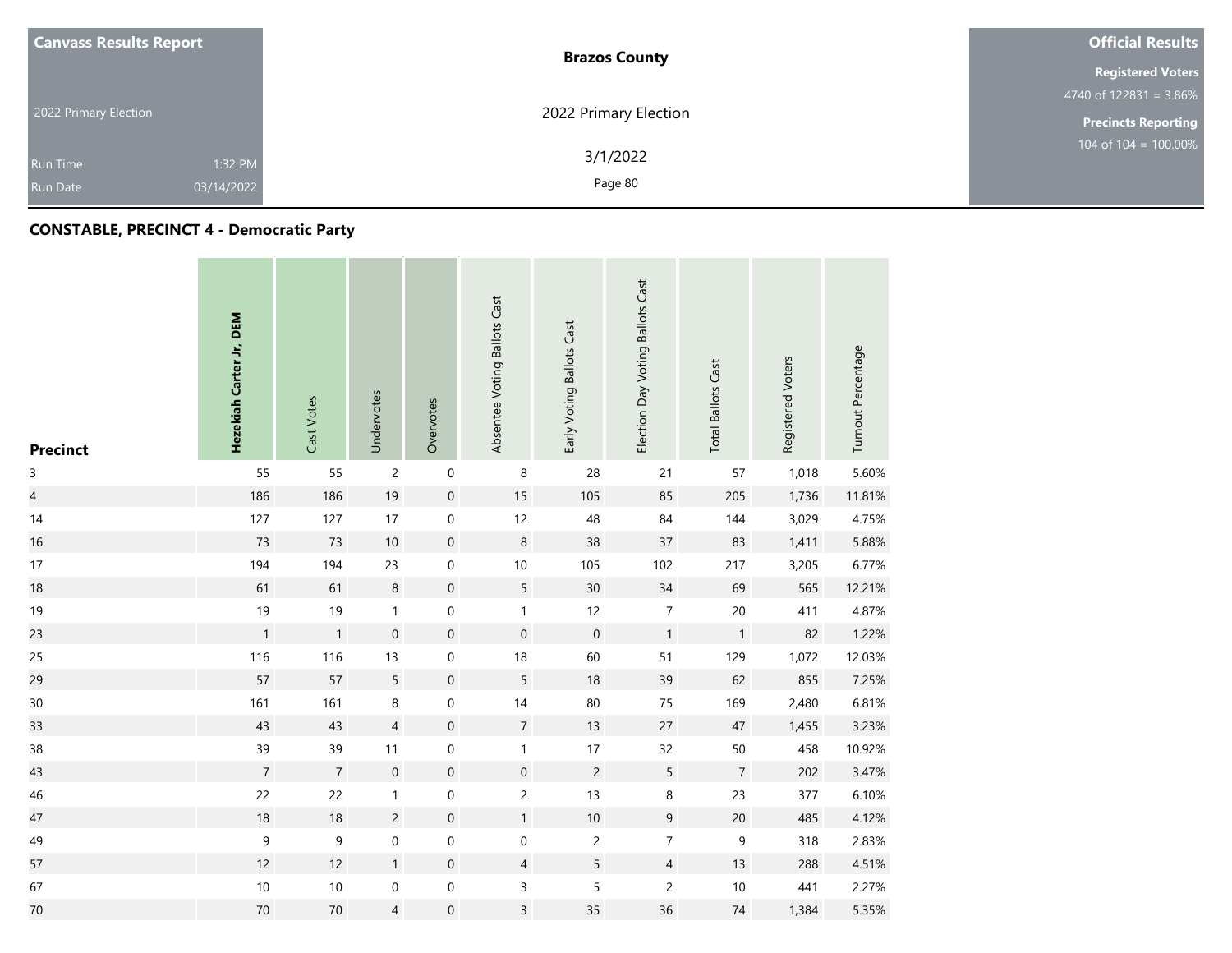| <b>Canvass Results Report</b> | <b>Brazos County</b>                         | <b>Official Results</b>    |
|-------------------------------|----------------------------------------------|----------------------------|
|                               |                                              | <b>Registered Voters</b>   |
|                               |                                              | 4740 of $122831 = 3.86\%$  |
| 2022 Primary Election         | 2022 Primary Election                        | <b>Precincts Reporting</b> |
| Run Time<br><b>Run Date</b>   | 3/1/2022<br>1:32 PM<br>Page 81<br>03/14/2022 | 104 of $104 = 100.00\%$    |

# **CONSTABLE, PRECINCT 4 - Democratic Party**

| <b>Precinct</b> | Hezekiah Carter Jr, DEM | Cast Votes          | Undervotes          | Overvotes           | Absentee Voting Ballots Cast | Early Voting Ballots Cast | Election Day Voting Ballots Cast | <b>Total Ballots Cast</b> | Registered Voters   | Turnout Percentage |
|-----------------|-------------------------|---------------------|---------------------|---------------------|------------------------------|---------------------------|----------------------------------|---------------------------|---------------------|--------------------|
| $72\,$          | $\mathbf{1}$            | $\mathbf{1}$        | $\mathbf 0$         | $\mathbf 0$         | $\mathbf 0$                  | $\mathsf 0$               | $\mathbf{1}$                     | $\mathbf{1}$              | 81                  | 1.23%              |
| 74              | 57                      | 57                  | $\overline{3}$      | $\mathsf{O}\xspace$ | $\mathsf{O}\xspace$          | 26                        | $34$                             | 60                        | 1,988               | 3.02%              |
| $77\,$          | $10\,$                  | $10\,$              | 3                   | $\mathsf{O}\xspace$ | 6                            | 4                         | $\mathsf 3$                      | $13$                      | 557                 | 2.33%              |
| 79              | $\overline{4}$          | $\overline{4}$      | $\overline{c}$      | $\mathsf{O}\xspace$ | $\mathbf{1}$                 | $\overline{c}$            | $\overline{3}$                   | $\,$ 6 $\,$               | $80\,$              | 7.50%              |
| 81              | $\mathsf S$             | 5                   | $\mathbf 0$         | $\mathsf{O}\xspace$ | 0                            | 4                         | $\mathbf{1}$                     | 5                         | 64                  | 7.81%              |
| 90              | $\mathbf{1}$            | $\mathbf{1}$        | $\mathbf{1}$        | $\mathbf 0$         | $\boldsymbol{0}$             | $\mathsf{O}\xspace$       | $\mathsf{2}\,$                   | $\overline{c}$            | 33                  | 6.06%              |
| 91              | $\mathbf 0$             | $\mathbf 0$         | $\mathbf 0$         | $\mathbf 0$         | $\mathbf 0$                  | $\mathsf{O}\xspace$       | $\boldsymbol{0}$                 | $\mathbf 0$               | $\,8\,$             | 0.00%              |
| 92              | $\mathbf 0$             | $\mathsf{O}\xspace$ | $\mathbf 0$         | $\mathbf 0$         | $\mathbf 0$                  | $\mathbf 0$               | $\mathbf 0$                      | $\mathbf 0$               | $\mathbf 0$         | 0.00%              |
| 93              | $\mathbf 0$             | 0                   | $\pmb{0}$           | $\mathsf{O}\xspace$ | 0                            | 0                         | $\boldsymbol{0}$                 | $\pmb{0}$                 | 0                   | 0.00%              |
| 94              | $\mathbf 0$             | $\mathbf 0$         | $\boldsymbol{0}$    | $\mathsf{O}\xspace$ | $\boldsymbol{0}$             | $\boldsymbol{0}$          | $\mathbf 0$                      | $\mathbf 0$               | $\mathbf 0$         | 0.00%              |
| 95              | $\mathbf 0$             | 0                   | $\pmb{0}$           | $\mathsf{O}\xspace$ | 0                            | $\mathsf 0$               | $\mathbf 0$                      | $\mathbf 0$               | $\mathbf 0$         | 0.00%              |
| 96              | $\mathbf 0$             | $\mathbf 0$         | $\mathsf{O}\xspace$ | $\mathsf{O}\xspace$ | $\mathsf{O}\xspace$          | $\boldsymbol{0}$          | $\mathbf 0$                      | $\mathbf 0$               | $\mathbf{1}$        | 0.00%              |
| 97              | $\mathbf 0$             | 0                   | $\pmb{0}$           | $\mathsf{O}\xspace$ | 0                            | $\mathsf{O}\xspace$       | $\boldsymbol{0}$                 | $\mathbf 0$               | $\mathsf{O}\xspace$ | 0.00%              |
| 98              | $\mathbf 0$             | $\mathbf 0$         | $\mathbf 0$         | $\mathsf{O}\xspace$ | $\boldsymbol{0}$             | $\mathbf 0$               | $\mathbf 0$                      | $\mathbf 0$               | $\overline{4}$      | 0.00%              |
| 99              | $\mathbf 0$             | 0                   | $\pmb{0}$           | $\mathsf{O}\xspace$ | 0                            | $\mathsf 0$               | $\boldsymbol{0}$                 | $\mathbf 0$               | $\mathbf{1}$        | 0.00%              |
| 101             | $5\overline{)}$         | 5                   | $\mathbf 0$         | $\mathbf 0$         | $\mathbf{1}$                 | $\mathbf{1}$              | $\mathsf 3$                      | 5                         | 50                  | 10.00%             |
| 102             | $\mathbf 0$             | $\mathsf{O}\xspace$ | $\mathbf 0$         | $\mathbf 0$         | 0                            | $\mathsf 0$               | $\boldsymbol{0}$                 | $\boldsymbol{0}$          | $\mathbf 0$         | 0.00%              |
| <b>Totals</b>   | 1,363                   | 1,363               | 138                 | $\pmb{0}$           | 125                          | 663                       | 713                              | 1,501                     | 24,139              | 6.22%              |